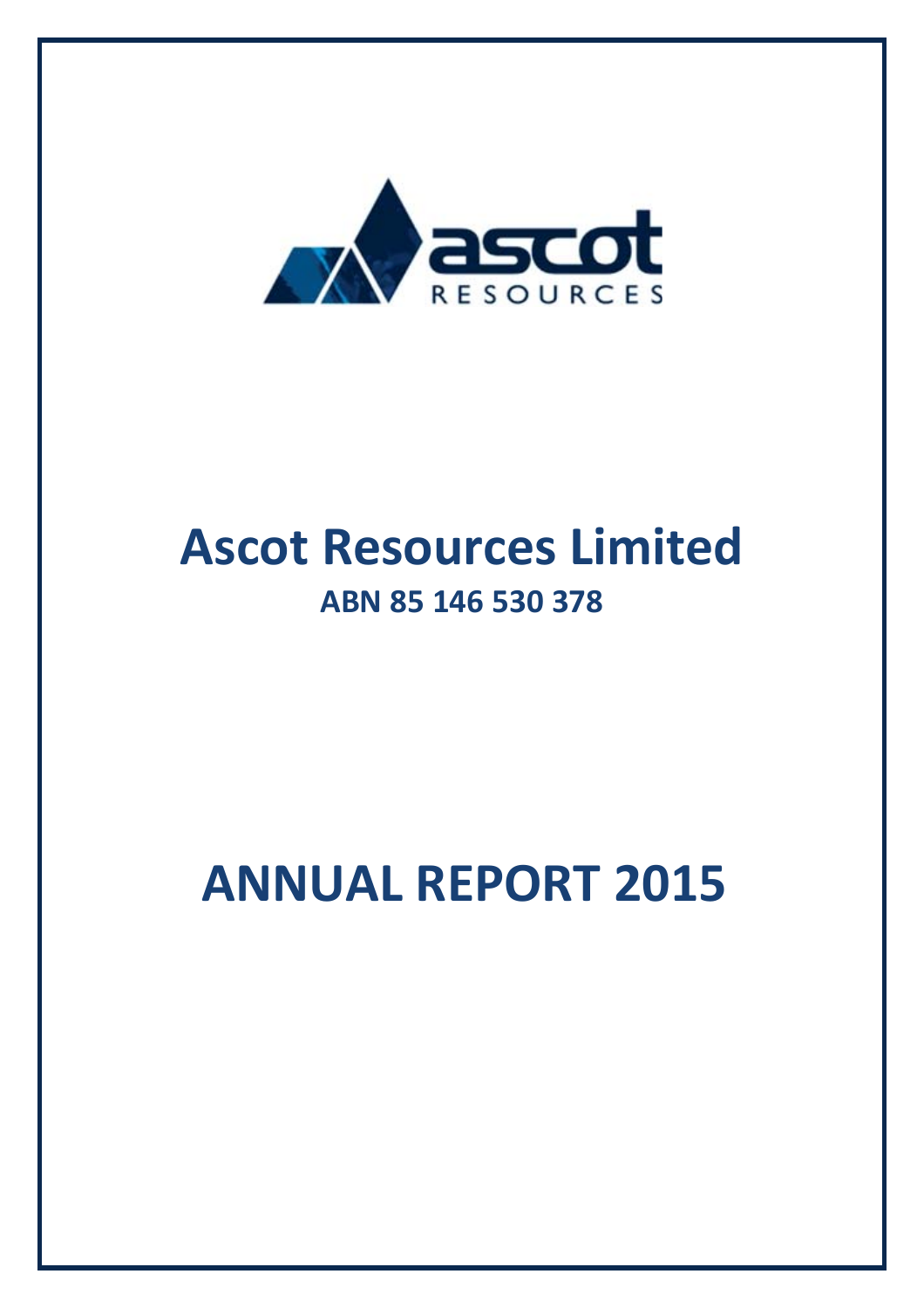| <b>Corporate Directory</b>                            | $\mathbf{1}$   |
|-------------------------------------------------------|----------------|
| <b>Chairman's Letter</b>                              | $\overline{2}$ |
| <b>Directors' Report</b>                              | 4              |
| <b>Corporate Governance Statement</b>                 | 23             |
| <b>Consolidated Statement of Comprehensive Income</b> | 24             |
| <b>Consolidated Statement of Financial Position</b>   | 25             |
| <b>Consolidated Statement of Changes in Equity</b>    | 26             |
| <b>Consolidated Statement of Cash Flows</b>           | 27             |
| <b>Notes to the Financial Statements</b>              | 28             |
| <b>Directors' Declaration</b>                         | 65             |
| <b>Independent Auditor's Report</b>                   | 66             |
| <b>Auditor's Independence Declaration</b>             | 68             |
| <b>Additional Information</b>                         | 69             |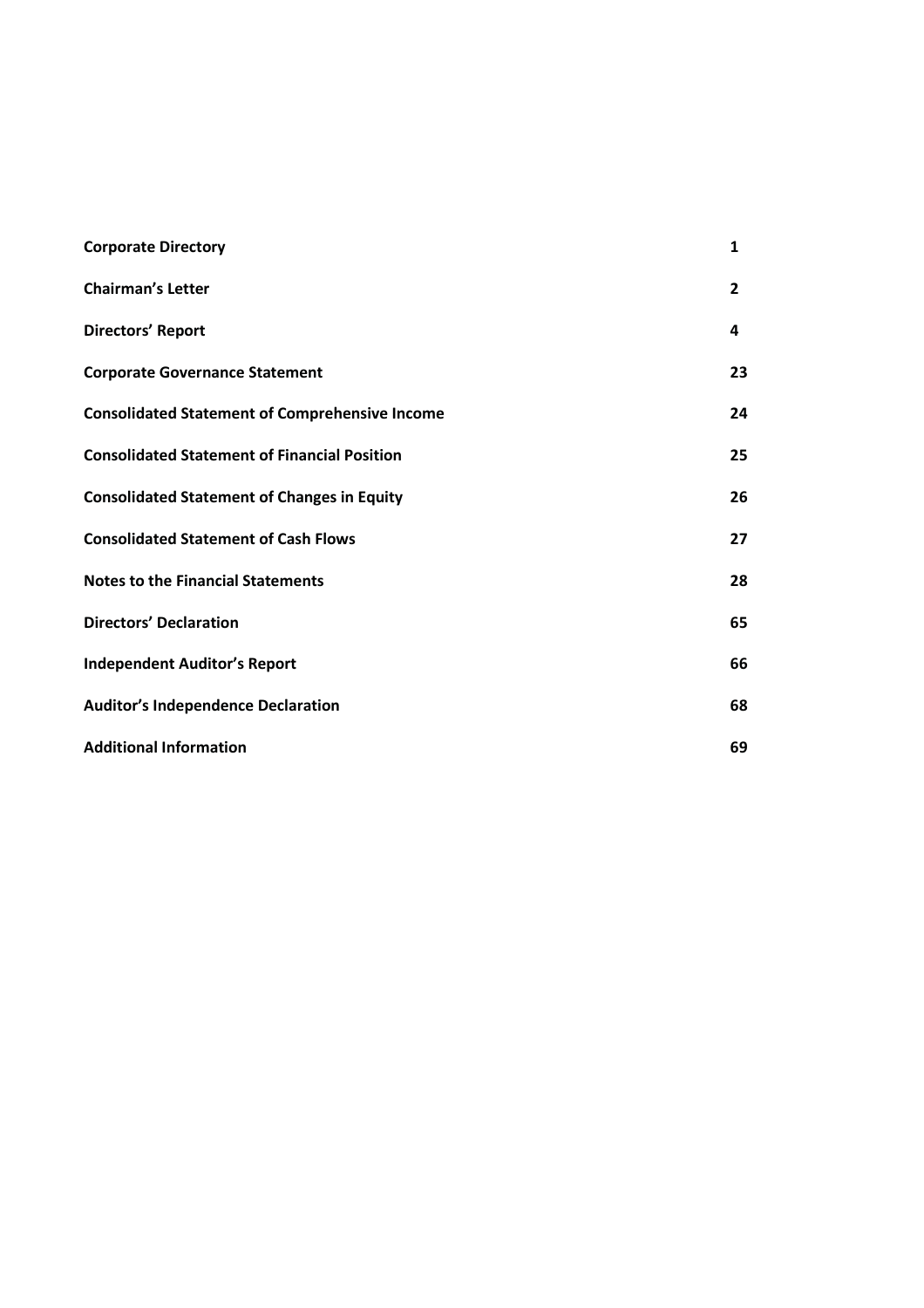

# **Ascot Resources Limited ABN 85 146 530 378**

#### **Directors & Officers**

Mr Paul Kopejtka - Executive Chairman Mr Andrew Caruso – Executive Director Mr Francis DeSouza - Non Executive Director Mr James McClements – Non Executive Director Mr Shahb Richyal – Non Executive Director Mr Nathan Featherby - Non Executive Director Mr Mike Young – Non Executive Director Mr Chris Corbett – Non Executive Director

Mr Christopher Foley – Company Secretary

### **Registered Office**

512 Hay Street Subiaco WA 6008 Australia

Telephone: +61 8 9381 4534 Facsimile: +61 8 9380 6440

E-mail: admin@ascotresources.com Website: www.ascotresources.com

#### **Securities Exchange**

Australian Securities Exchange (ASX) Home Exchange – Perth ASX Code – AZQ (ordinary shares)

**Domicile and Country of Incorporation**  Australia

#### **Bankers**

National Australia Bank 1232 Hay Street West Perth WA 6005 Website: www.nab.com.au

#### **Auditors**

Pitcher Partners Corporate & Audit (WA) Pty Ltd Level 1, 914 Hay Street Perth WA 6000 Website: www.pitcher.com.au

### **Share Registry**

Security Transfer Registrars Pty Ltd 770 Canning Highway Applecross WA 6153 Website: www.securitytransfers.com.au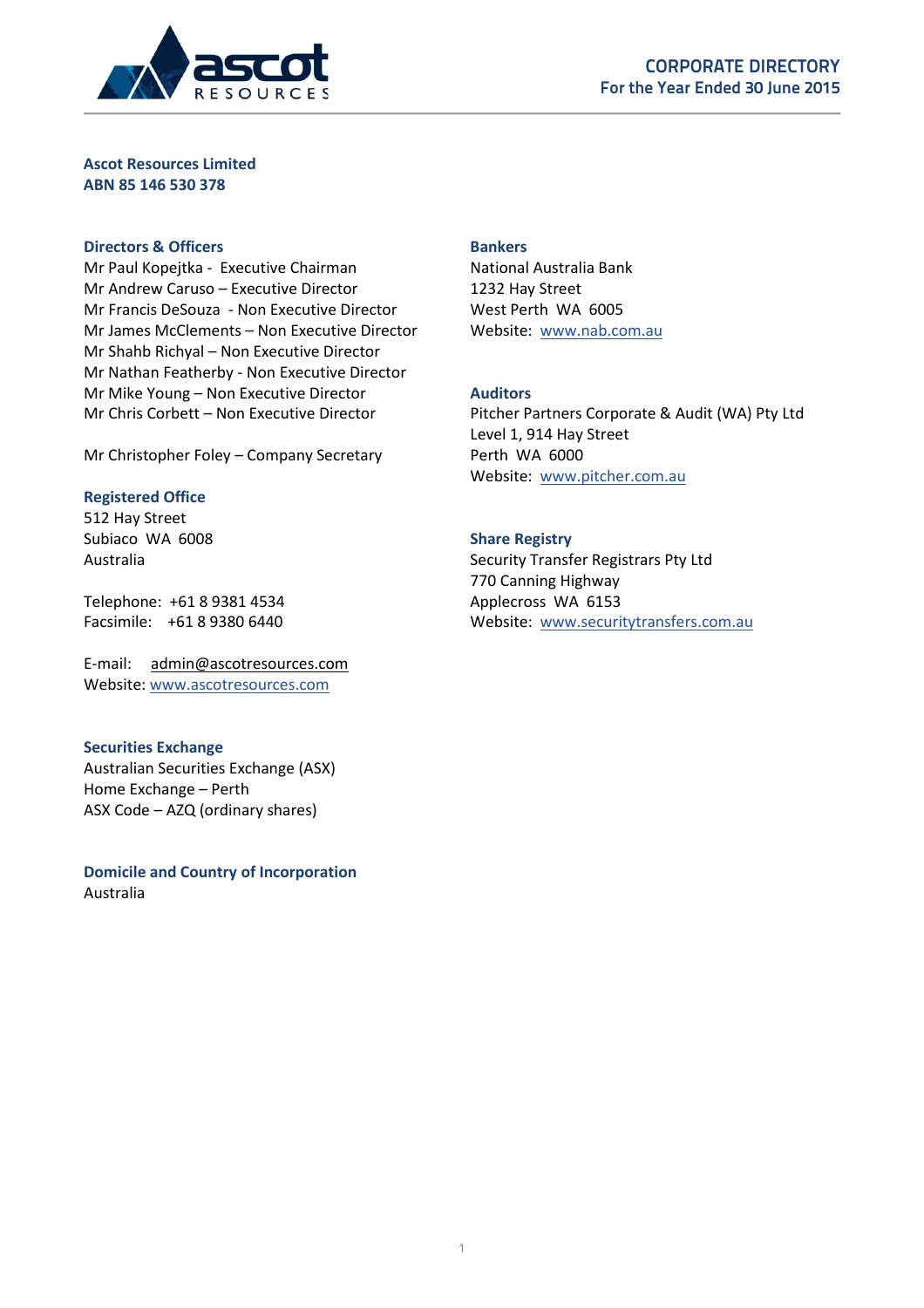

# Dear Shareholder

Ascot Resources Ltd (Ascot) remains committed to its strategy to acquire and develop projects that have the potential to deliver value outcomes for shareholders in an expedited timeframe. Since acquiring the Wonmunna Iron Ore Project (Wonmunna) in September 2014, Ascot has made significant progress towards positioning it for future development, despite the decline and volatility in the iron ore market over the same period.

As evidence of Ascot's ability to rapidly progress project objectives, the following has been achieved since the Wonmunna acquisition:

- Securing all material primary environmental approvals including a Native Vegetation Clearing Permit (NVCP) and endorsement of the Mining Proposal and Closure plan
- Completion of heritage surveys, securing Section 18 consents for the intended project footprint and finalising Mining Agreements with Native Title claimants
- x Granting of Miscellaneous License to facilitate a haul road to the Great Northern Highway
- Updating of mine and waste dump plans and schedules
- Completion of a geotechnical drilling program
- Issuing tenders for major mining, processing and haulage contracts to support financial estimates
- x Issue of a maiden Ore Reserve estimate in accordance with JORC (2012)
- x Completion of materials handling characterization testwork and Value In Use (VIU) analysis
- x Advancement of discussions and development of term sheets with a number of parties relating to a potential mine gate sale and/or obtaining port access at Port Hedland.

The project is now poised for final development work preceding a funding decision. The Company will continue to pursue opportunities to enhance the value of the Project through further targeted exploration and resource drilling as well as cost reduction initiatives.

Ascot retains its presence in Colombia via its 90%-owned Titiribi coal asset (which is close to securing environmental approval) and has access to coal application areas in the Urabá region to provide optionality in the event of an improvement in coal markets.

Ascot is highly appreciative of the financial support of its shareholders, particularly Resource Capital Fund V L.P (RCF) and the Gunvor Group (Gunvor), whose combined funding of c.A\$10 million in 2014 has underpinned the development of Wonmunna since its acquisition. In light of the current challenges in the iron ore market, Ascot has also embarked on initiatives to preserve capital which will remain a core focus for the coming year.

Ascot welcomed the addition of Mr. Mike Young to the Board in 2015 – he brings significant expertise in the areas of corporate and project development and the Company looks forward to his ongoing contribution.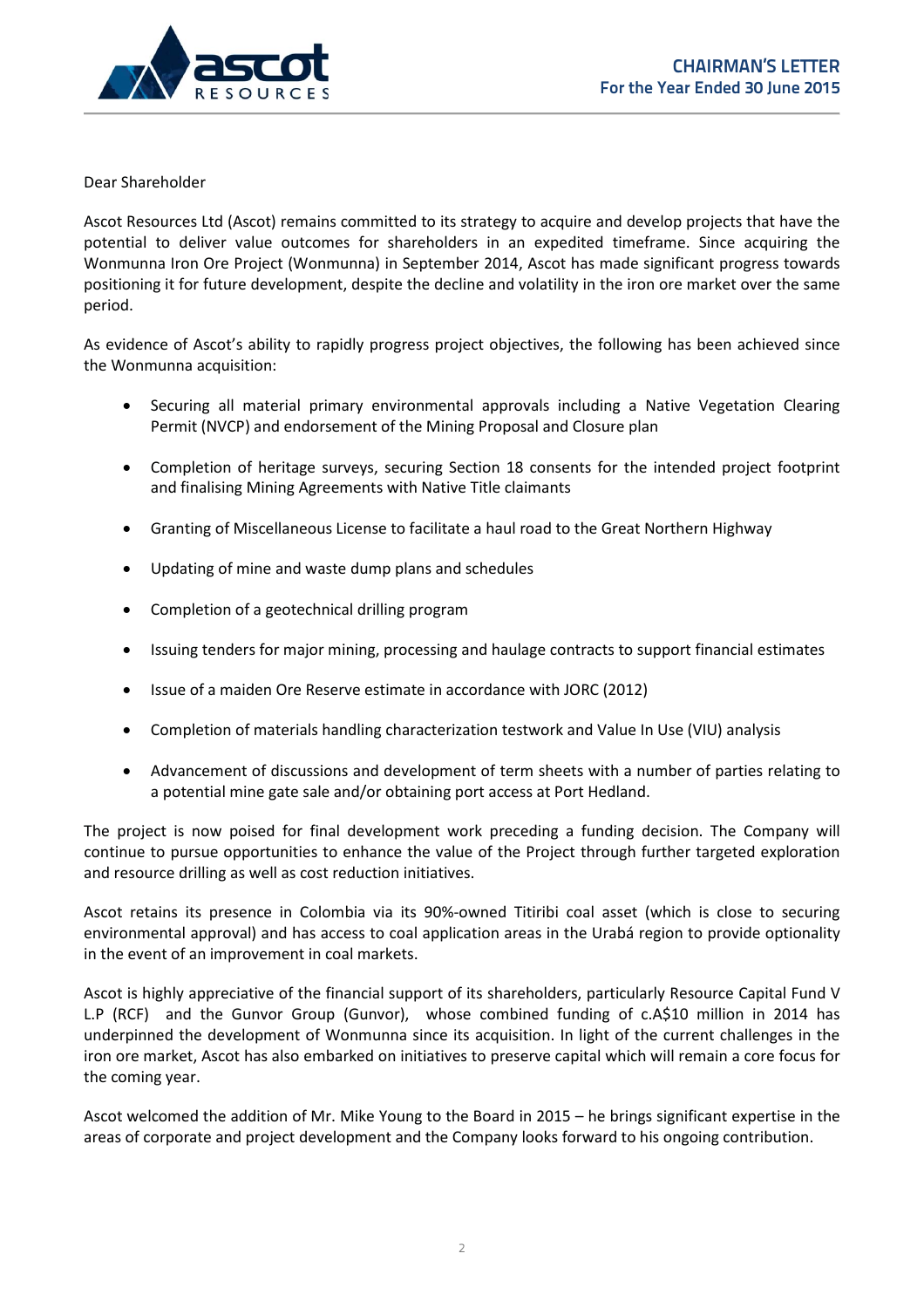

On behalf of the Board, I would like to thank our staff and shareholders for their ongoing support during the past year. Ascot remains committed to delivering long-term shareholder value in the face of the current challenging conditions and we look forward to sharing further updates on our development plans during the year ahead.

**Paul Kopejtka Executive Chairman**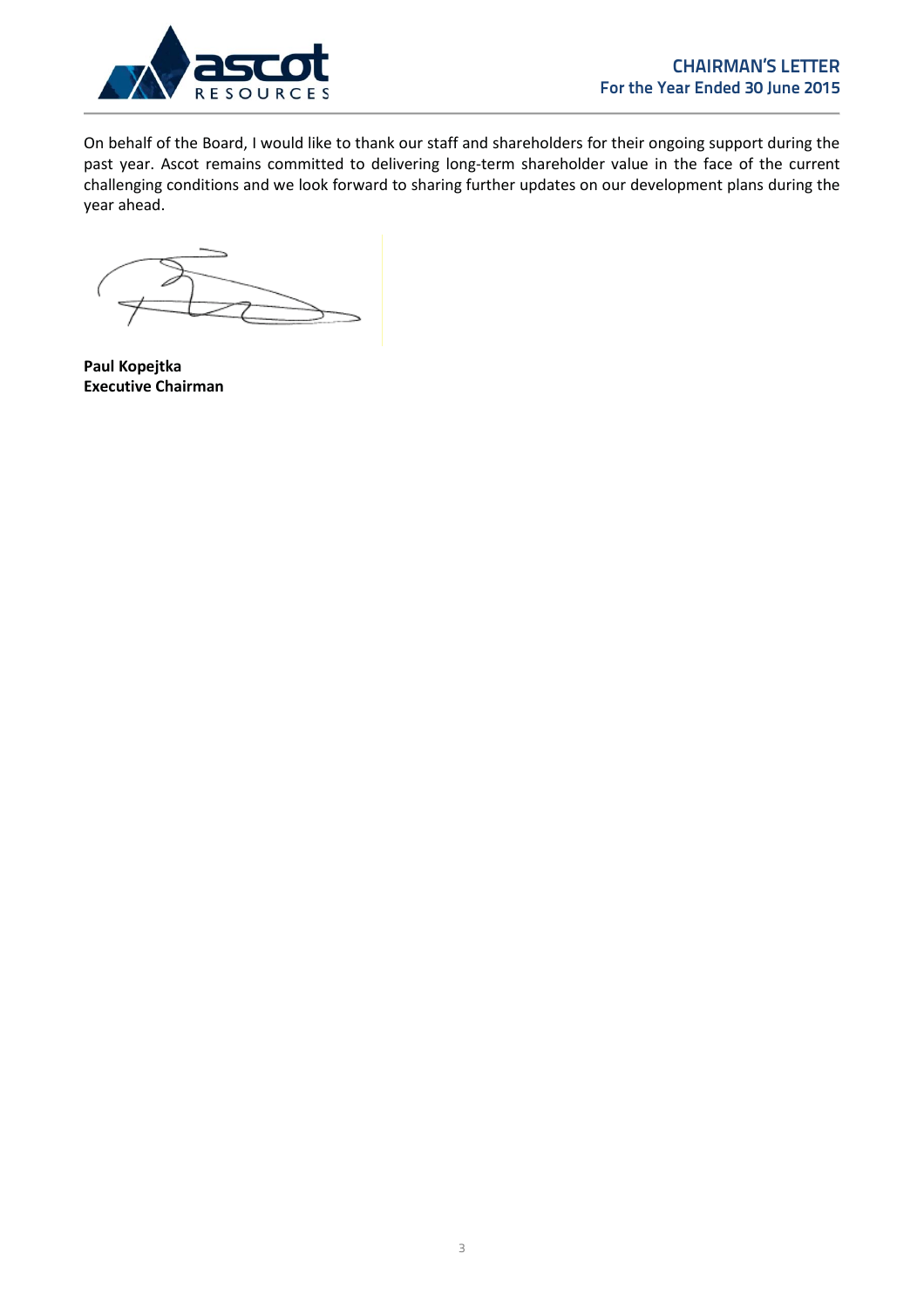

The Directors submit their report together with the financial report of the consolidated entity consisting of Ascot Resources Limited (the "Company" or "Ascot") and its controlled entities, for the financial year ending 30 June 2015.

# **1. INFORMATION ON DIRECTORS**

The names and details of the Company's Directors in office during the financial year and as at the date of this report are noted below. Directors were in office for the entire year unless otherwise stated. Where applicable, all directorships held in listed public companies over the last three years have been detailed below.

# **Paul Kopejtka**

# **Executive Chairman**  (Appointed 10 December 2012)

Mr Kopejtka has previously been associated with a number of Australian listed companies, most notably Murchison Metals Limited, where he was a founding director, shareholder and former Executive Chairman. Under Mr Kopejtka's leadership, Murchison successfully developed the Jack Hills Iron Ore Stage 1 mine producing 2 million tonnes per annum of high grade iron ore.

Mr Kopejtka has a Bachelor's Degree in Chemical Engineering and is a member of the Australian Institute of Company Directors.

Mr Kopejtka is currently Non- Executive Chairman of MHM Metals Ltd (ASX: MHM).

**Andrew Caruso Executive Director**  (Appointed 27 March 2013)

Mr Caruso has over twenty years' experience in the mining industry including operations, management and executive roles within Australia and internationally.

Mr Caruso has previously spent over ten years working in significant Australian iron ore and coal operations, including six years at iron ore ventures operated by BHP and Rio Tinto in the Pilbara. Previously he was CEO of Crosslands Resources Ltd, which was developing the Jack Hills iron ore expansion project in Western Australia. He holds a Bachelor's Degree in Mining Engineering and a Diploma in Applied Finance and Investment.

# **Francis DeSouza**

# **Non Executive Director**  (Appointed 21 September 2011)

Mr DeSouza holds a Bachelor of Commerce majoring in Banking and Finance and has many years' experience in financial services, specialising in corporate advisory and equity markets with a specific focus in the resources sector. He has facilitated a number of resource transactions ranging from reverse takeovers, project evaluations through to capital raisings and initial public offerings (IPOs). Mr DeSouza is the cofounder of Otsana Capital Pty Ltd, a boutique advisory firm specialising in mergers and acquisitions, capital raisings and IPOs.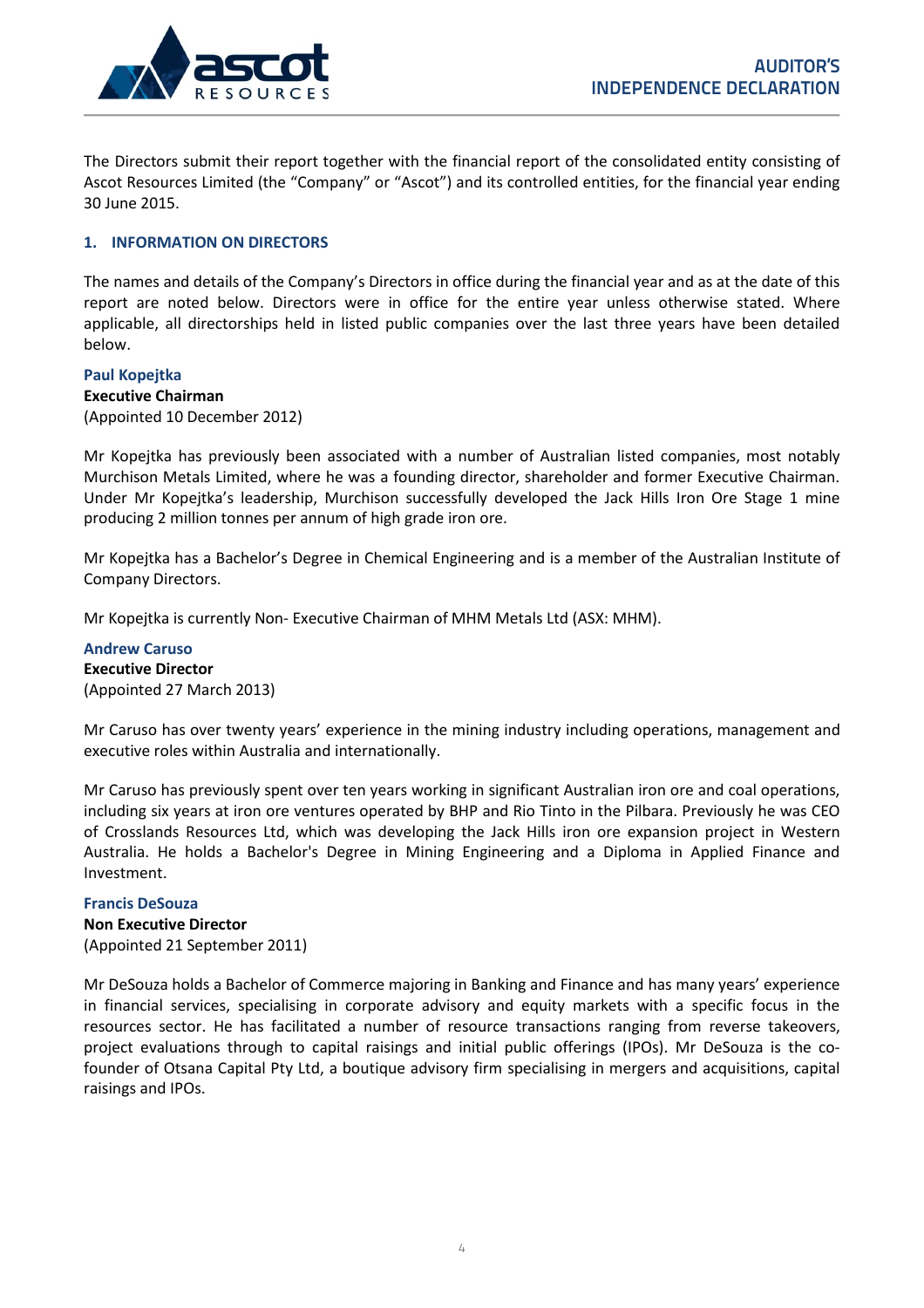

#### **James McClements**

#### **Non Executive Director**

(Appointed 13 October 2014, Resigned 21 September 2015)

Mr James McClements co-founded Resource Capital Funds (RCF) in 1998 and oversees all aspects of RCF as Managing Partner. RCF currently manages U\$2.8 billion in investments and raised US\$2.04 billion for its sixth fund. RCF has provided financial support to over 100 mining companies involving projects located in 42 countries and relating to 29 different commodities. Prior to launching RCF, Mr McClements was a natural resources sector banker with N.M. Rothschild in Australia and USA, and with Standard Chartered Bank. Mr McClements is an honours graduate in Economics from the University of Western Australia, and serves on the board of Directors of RCF portfolio company, Global Advanced Metals Pty Ltd as Chairman and as an Independent Non- Executive director of Mineral Resources Ltd (ASX:MIN).

#### **Shahb Richyal**

# **Non Executive Director**

(Appointed 13 October 2014)

Mr. Shahb Richyal is a member of the principal investments (and acquisition financing) team at Gunvor Group (Gunvor). He is currently based in Singapore and responsible for the Asia Pacific region. Mr Richyal has over 10 years' professional experience, the majority of which has been covering the natural resources sector in a principal investment, M&A and capital markets advisory capacity. Prior to joining Gunvor, Mr Richyal held positions with Morgan Stanley (Investment Banking Division), Dresdner Kleinwort (Strategic Advisory & M&A) and PricewaterhouseCoopers. Mr Richyal is a qualified chartered accountant (member of the Institute of Chartered Accountants of Scotland) and holds a MChem (Honours) from the University of Oxford.

# **Nathan Featherby**

**Non Executive Director**  (Appointed 13 October 2014)

Mr Nathan Featherby is currently the Executive Chairman of Ochre Group Holdings Ltd (Ochre). He holds a Bachelor of Commerce from Curtin University, and has spent most of his working career in stockbroking and merchant banking with a focus on small- to medium size mining and exploration companies.

#### **Mike Young**

**Non Executive Director**  (Appointed 12 June 2015)

Mr Young is a geologist and a graduate of Queens University, Canada with a Bachelor of Science (Honours) degree in Geological Sciences. His experience includes base metals, iron ore, uranium and gold, with a strong focus on mine-camp exploration, resource definition, and mine development. Mr Young was a founding director of uranium developer Bannerman Resources, the first CEO and MD of BC Iron and is the non-executive Chairman and founder of Cassini Resources. Mr Young is currently Chief Executive Officer and Managing Director of Vimy Resources (ASX: VMY).

#### **Chris Corbett**

# **Non Executive Director**

(Appointed 21 September 2015)

Mr Corbett joined Resource Capital Funds in 2008 after working as a financial analyst and commercial manager within the business development department at Wesfarmers Limited. Prior to this he worked as an engineer for Byrnecut Mining Pty Ltd where he gained technical experience in shaft sinking and equipping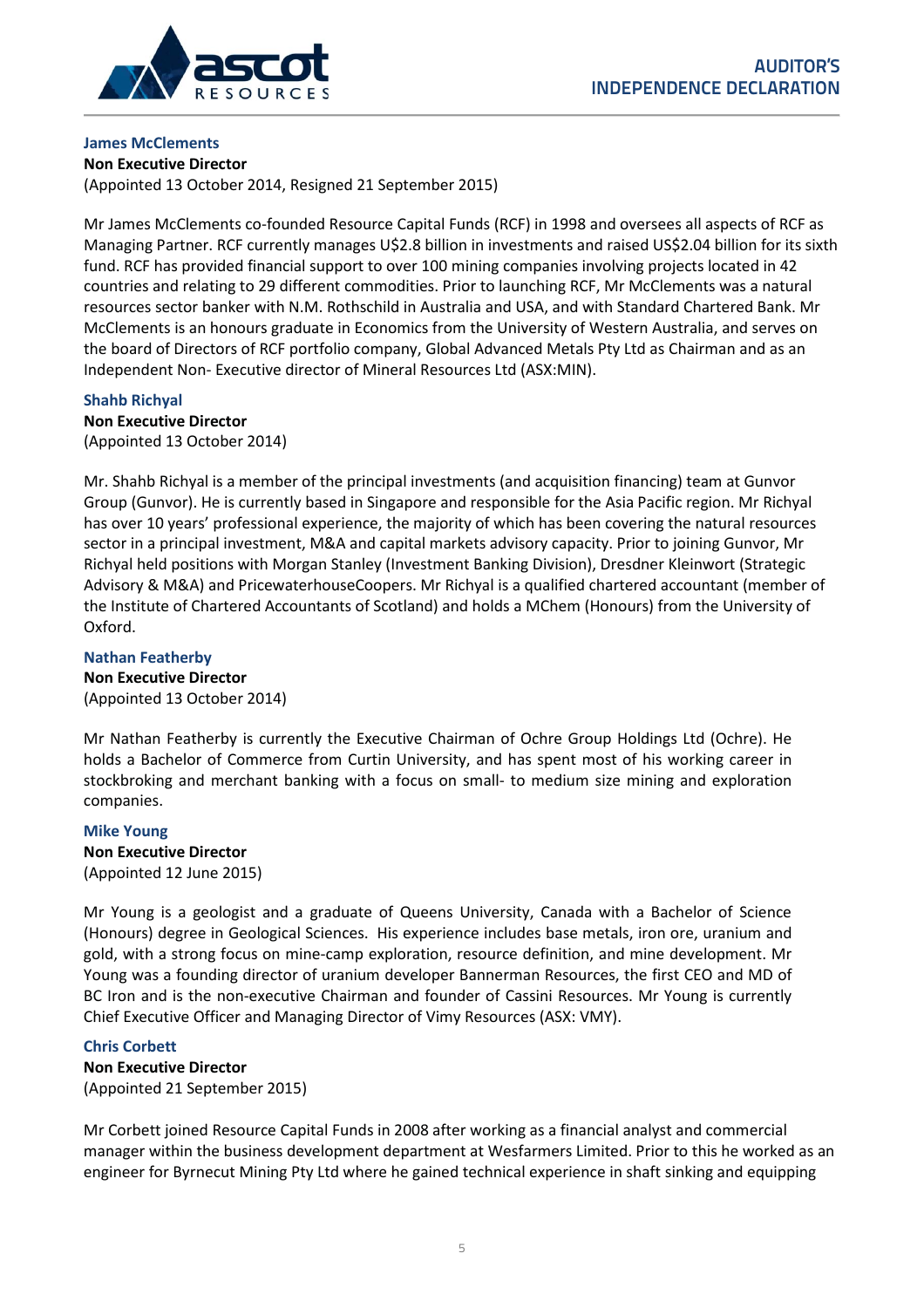

and underground mine development and production. Mr. Corbett has a B.Eng. (Mech, First Class Honors) and a B.Com. from the University of Western Australia, Grad. Dip. in Mining from the Western Australian School of Mines and a Grad. Dip. in Applied Finance and Investment from FINSIA. Mr. Corbett also serves on the Board of Directors of portfolio company Wolf Minerals Ltd.

# **2. INFORMATION ON COMPANY SECRETARY**

### **David Berg**

**Company Secretary**  (Appointed 18 February 2013, resigned 22 July 2014)

Mr Berg is a corporate lawyer and company secretary with significant experience in the mining industry. He spent nearly four years at Mount Gibson Iron Limited, where he held the position of Company Secretary and General Counsel. Prior to that, Mr Berg was an in-house lawyer with the Griffin Group of Companies and a senior associate in the corporate and resources group at Herbert Smith Freehills.

### **Chris Foley**

# **Company Secretary**  (Appointed 22 July 2014)

Mr Foley has over 25 years' experience in the resources sector in both private practice and various corporate roles including Company Secretary for ASX listed companies. He holds a Bachelor of Jurisprudence and a Bachelor of Laws from the University of Western Australia, as well as a Graduate Diploma in Applied Corporate Governance.

# **3. DIRECTORS' SHAREHOLDINGS**

The following table sets out each Director's relevant interest in shares of the Company as at 30 June 2015.

| Company<br>Directors &<br><b>Related Parties</b> | <b>Opening</b><br><b>Balance</b> | <b>Received as</b><br>Remuneration | <b>Received During</b><br>the Year on<br><b>Exercise of Options</b><br>or rights | <b>Net Change</b><br><b>Other</b> | <b>Closing</b><br><b>Balance</b> |
|--------------------------------------------------|----------------------------------|------------------------------------|----------------------------------------------------------------------------------|-----------------------------------|----------------------------------|
| Mr Kopejtka                                      | 3,344,624                        |                                    |                                                                                  | 280,087                           | 3,624,711                        |
| <b>Mr Caruso</b>                                 | 800,000                          | 750,000                            |                                                                                  | $\overline{\phantom{0}}$          | 1,550,000                        |
| <b>Mr DeSouza</b>                                | 342,500                          |                                    |                                                                                  |                                   | 342,500                          |
| <b>Mr McClements</b>                             |                                  |                                    | ۰                                                                                | 32,071,910 (i)                    | 32,071,910                       |
| <b>Mr Richyal</b>                                |                                  |                                    |                                                                                  |                                   |                                  |
| <b>Mr Featherby</b>                              |                                  |                                    | ٠                                                                                | 51,524,736(ii)                    | 51,524,736                       |
| <b>Mr Young</b>                                  |                                  |                                    |                                                                                  |                                   |                                  |
|                                                  | 4,487,124                        | 750,000                            |                                                                                  | 83,876,733                        | 89,113,857                       |

(i) Indirect holding in director related entity Resource Capital Fund

(ii) Indirect holding in director related entities Ochre Group Holding Ltd and Winterfell Pty Ltd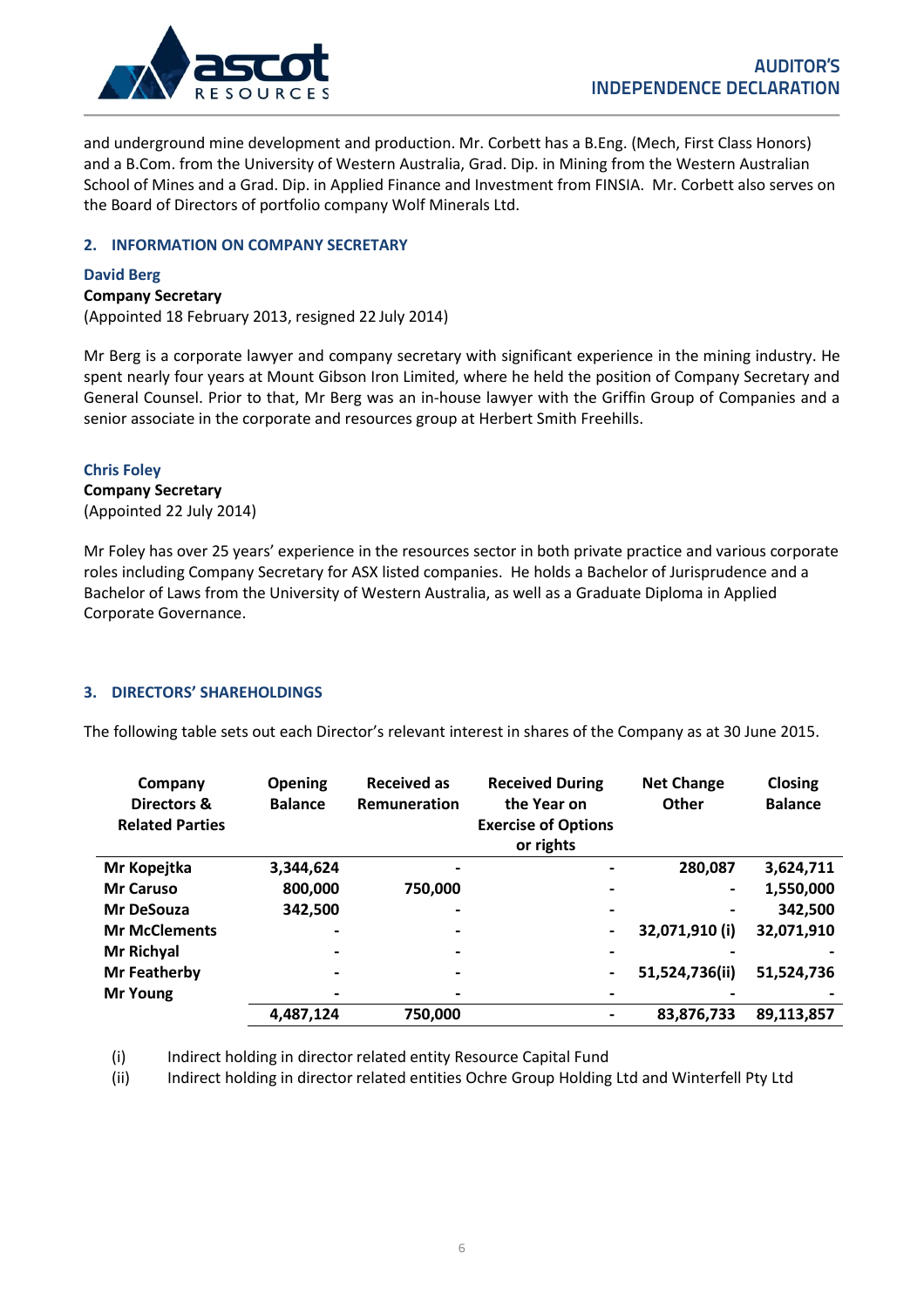

The following table sets out each Director's relevant interest in shares as at 30 June 2014.

|                          |                          |                    | <b>Received During</b>     |                   |                |
|--------------------------|--------------------------|--------------------|----------------------------|-------------------|----------------|
| <b>Company Directors</b> | <b>Opening</b>           | <b>Received as</b> | <b>Year on Exercise of</b> | <b>Net Change</b> | <b>Closing</b> |
| & Related Parties        | <b>Balance</b>           | Remuneration       | <b>Options</b>             | <b>Other</b>      | <b>Balance</b> |
| Mr Kopejtka              | 1,275,000                | $\blacksquare$     | $\blacksquare$             | 2,069,624         | 3,344,624      |
| <b>Mr Caruso</b>         | $\overline{\phantom{a}}$ | $\blacksquare$     | 750,000                    | 50,000            | 800,000        |
| Mr van den Elsen<br>(ii) | 309.984                  | $\blacksquare$     | $\blacksquare$             | (309, 984)        |                |
| Mr DeSouza               | 342,500                  | $\blacksquare$     | $\blacksquare$             | $\blacksquare$    | 342,500        |
|                          | 1,927,484                |                    | 750,000                    | 1,809,640         | 4,487,124      |

- (i) As part of the acquisition of the Wonmunna Iron Ore Project, Ascot undertook a one-for-two share consolidation which completed on 6 June 2014. All numbers are stated on this basis.
- (ii) Mr van den Elsen resigned on 6 August 2013.

Details of options held directly, indirectly or beneficially by key management personnel and their related parties at any time during the financial year ended 30 June 2015 are set out below:

| Company<br>Directors &<br><b>Related Parties</b> | <b>Opening</b><br><b>Balance</b> | <b>Received as</b><br><b>Remuneration</b> | <b>Net Other</b><br>Change | <b>Closing Balance</b>   | Not vested<br>and not<br>exercisable | <b>Vested and</b><br>exercisable |
|--------------------------------------------------|----------------------------------|-------------------------------------------|----------------------------|--------------------------|--------------------------------------|----------------------------------|
| Mr Kopejtka                                      | 43,500,000                       |                                           |                            | 43,500,000               | 43,500,000                           |                                  |
| Mr Caruso                                        | 7,250,000                        |                                           | (750,000)                  | 6,500,000                | 6,500,000                            |                                  |
| Mr DeSouza                                       |                                  |                                           |                            |                          |                                      |                                  |
| Mr McClements                                    |                                  |                                           |                            |                          |                                      |                                  |
| Mr Richyal                                       |                                  |                                           |                            |                          |                                      |                                  |
| Mr Featherby                                     |                                  |                                           |                            | $\overline{\phantom{0}}$ |                                      |                                  |
| Mr Young                                         |                                  |                                           |                            | -                        |                                      |                                  |
|                                                  | 50,750,000                       |                                           | (750,000)                  | 50,000,000               | 50,000,000                           |                                  |
|                                                  |                                  |                                           |                            |                          |                                      |                                  |

Details of options held directly, indirectly or beneficially by key management personnel and their related parties at any time during the financial year ended 30 June 2015 are set out below:

| Company<br><b>Directors and</b><br><b>Related Parties</b> | <b>Opening</b><br><b>Balance</b> | <b>Received as</b><br>Remuneration | <b>Net Other</b><br><b>Change</b> | <b>Closing Balance</b>   | <b>Not vested</b><br>and not<br>exercisable | <b>Vested and</b><br>exercisable |
|-----------------------------------------------------------|----------------------------------|------------------------------------|-----------------------------------|--------------------------|---------------------------------------------|----------------------------------|
|                                                           |                                  |                                    |                                   |                          |                                             |                                  |
| Mr Kopejtka                                               | $\overline{\phantom{a}}$         | 43,500,000                         | $\qquad \qquad \blacksquare$      | 43,500,000               | 43,500,000                                  | $\qquad \qquad \blacksquare$     |
| Mr Caruso                                                 |                                  | 7,250,000                          |                                   | 7,250,000                | 7,250,000                                   | -                                |
| Mr DeSouza                                                | 225,000                          | $\qquad \qquad \blacksquare$       | (225,000)                         | $\overline{\phantom{a}}$ | $\qquad \qquad$                             | -                                |
|                                                           | 225,000                          | 50,750,000                         | (225,000)                         | 50,750,000               | 50,750,000                                  | $\overline{\phantom{0}}$         |

# **4. DIVIDENDS**

No dividend has been paid during the financial year and no dividend is recommended for the financial year.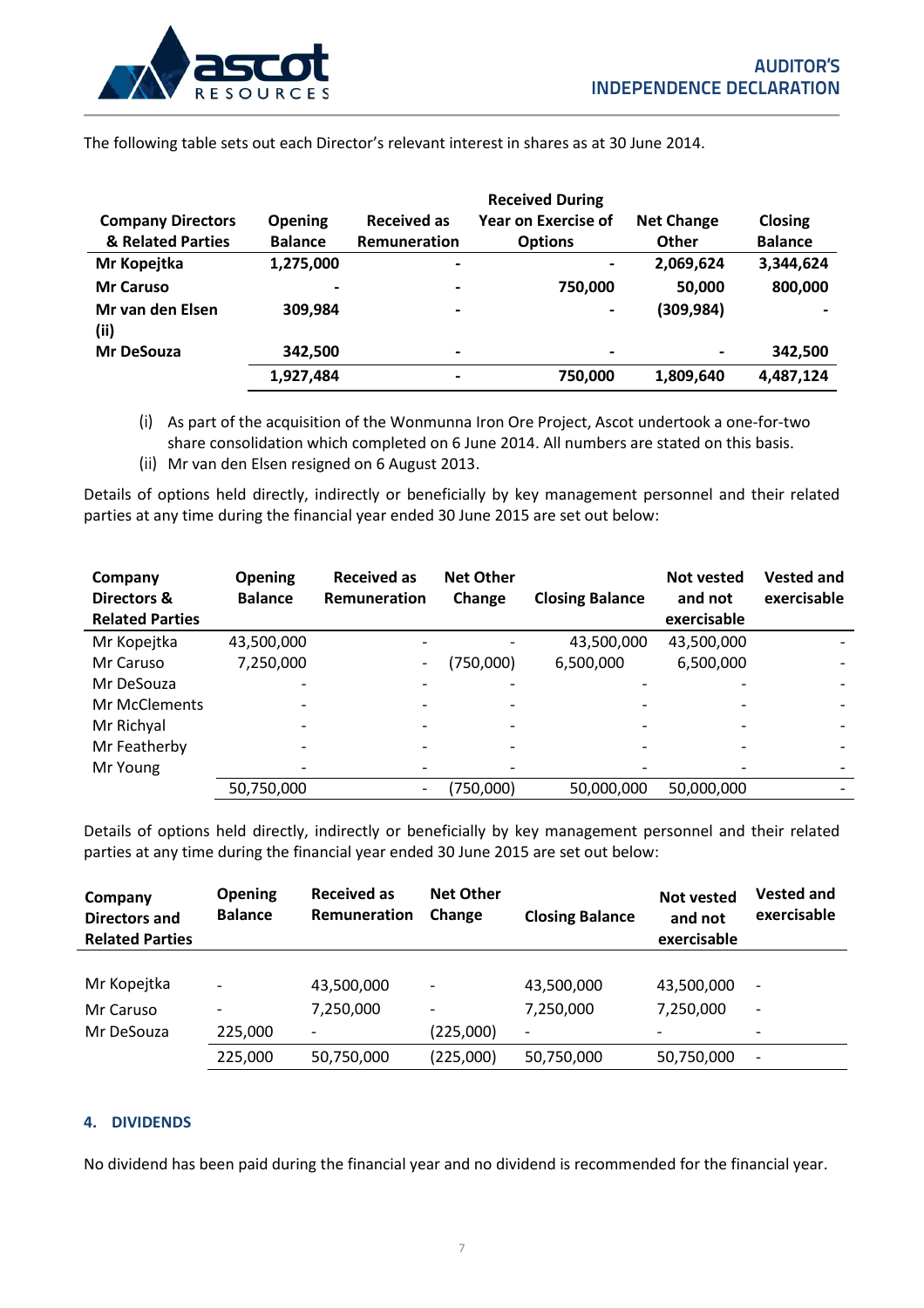

# **5. DIRECTORS' MEETINGS**

The number of Director's meetings held during the financial year and the number of meetings attended by each Director during the time the Director held office are:

|                        |                            | <b>Number Eligible</b> | <b>Number</b>   |
|------------------------|----------------------------|------------------------|-----------------|
| <b>Directors</b>       | Appointed/Resignation      | to Attend              | <b>Attended</b> |
| Paul Kopejtka          | Appointed 10 December 2012 | 13                     | 12              |
| Andrew Caruso          | Appointed 27 March 2013    | 13                     | 13              |
| <b>Francis DeSouza</b> | Appointed 21 September     | 13                     | 13              |
|                        | 2011                       |                        |                 |
| James McClements       | Appointed 13 October 2014  | 8                      | 8               |
| Shahb Richyal          | Appointed 13 October 2014  | 8                      | 8               |
| Nathan Featherby       | Appointed 13 October 2014  | 8                      | 6               |
| Mike Young             | Appointed 12 June 2015     | 0                      | 0               |

For details of the function of the Board, please refer to the Corporate Governance Statement.

# **6. PRINCIPAL ACTIVITIES**

The Company's principal activities during the year were iron ore and coal exploration and development, in Australia and Colombia.

# **7. OPERATING AND FINANCIAL REVIEW**

Ascot is an Australian-based coal and iron ore exploration and development company with ventures in Colombia (coal) and Australia (iron ore).

Ascot's major assets are:

- 100% interest in the Wonmunna Iron Ore Project (Wonmunna). Wonmunna is located in the iron ore-rich Pilbara region, 70km northwest of Newman along the Great Northern Highway, and 365km south of Port Hedland. Ascot completed the acquisition of Wonmunna on 22 September 2014;
- x 90% joint venture interest in the Titiribi Coal Project (Titiribi) located in the Department of Antioquia, Colombia. The Titiribi site is located 70km from the Department capital of Medellin, and is in close proximity to utilities and infrastructure.

The Operating and Financial Review should be read in conjunction with the financial statements, together with the basis of preparation included in Note 2 Summary of Significant Accounting Policies and other accompanying notes.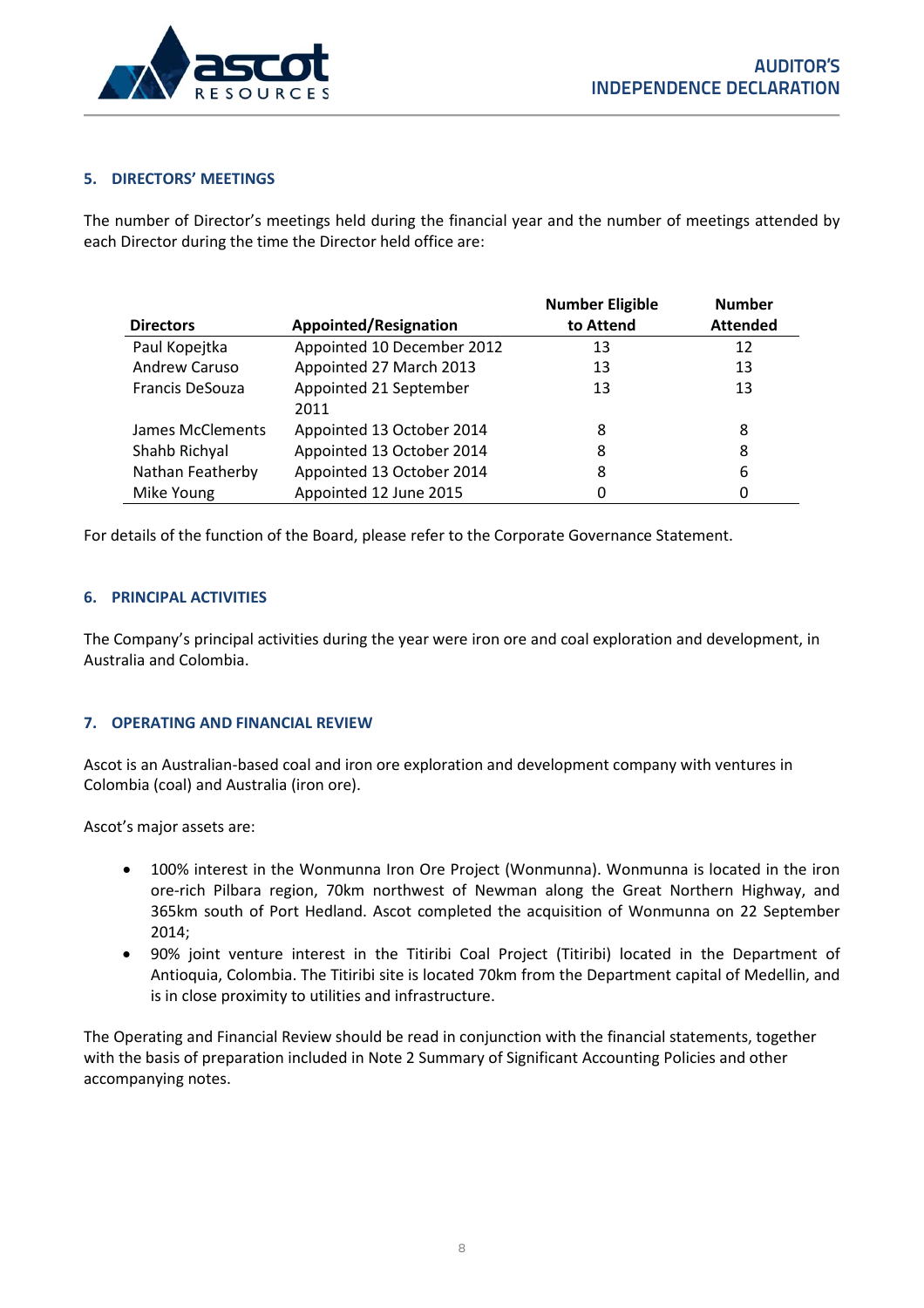

# **Ascot's Strategy**

Ascot's strategy over the past year has been to seek to deliver strong, long-term, sustainable shareholder value through the acquisition and development of steelmaking raw material mining ventures in Australia and Colombia.

The Company's key focus in the period was:

- execute the Company's development strategy to position the Wonmunna project for funding and subsequent export of iron ore products;
- successfully advance the Titiribi coal project and position the project for future expansion to maximise returns for all stakeholders; and
- seek to acquire strategic interests in other steelmaking raw material projects in Colombia and Australia through new and existing corporate channels.

### **PROJECTS**

### **Wonmunna Iron Ore Project**

Ascot completed the acquisition of the Wonmunna Iron Ore Project from Ochre Group Holdings Ltd (Ochre) during September 2014. In conjunction with completion of the Wonmunna acquisition, Ascot's existing cornerstone investor, Resource Capital Fund V L.P. (RCF), and global commodities trader, Gunvor Group (Gunvor), each subscribed for c.A\$5 million in new shares.

Post-acquisition, Ascot have progressed key project approvals and technical work with the objective of positioning Wonmunna for future financing and development. Key approvals that have been obtained and technical works that have been progressed for the project include:

- The Department of Mining and Petroleum (DMP) granted Ascot's Native Vegetation Clearing Permit during October 2014, representing an important step towards obtaining necessary environmental approvals for the Project.
- Prefeasibility Study (PFS) completed February 2015
- The Company finalised its geotechnical drilling program, enabling the finalisation of mine designs and Ascot's Mining Proposal. The Mining Proposal was submitted to the DMP during November 2014 with an annexed Mine Closure Plan. Approval of the Mining Proposal and Mine Closure Plan was granted in March 2015.
- The Native Title Mining Agreement with the Nyiyaparli was finalised and executed by the parties in December 2014. Ascot completed all surveys required for heritage clearance of the proposed mining areas and application for clearance was made under s18 of the Aboriginal Heritage Act. The application was approved by the Department of Aboriginal Affairs in March 2015.
- Two Miscellaneous Licences have been granted for the project, one (L47/727) being approved for a haulage access road from the Great Northern Highway to M47/1424, and the other (L47/726) being approved for a camp access road from the Great Northern Highway to M47/1424.
- Ascot has tendered the Mining Services contract for the Project. This was completed at the end of 2014 for the PFS, and again in July 2015 to recognise the reductions in contractor prices in the iron ore industry over H1 2015. Market conditions for Iron Ore have deteriorated in H1 2015, with iron ore prices reaching their lowest levels in 6 years. This has led to significant efforts across the industry to minimize C1 (direct operating) costs. Ascot has been able to take advantage of a prevailing conducive contracting market to deliver significant reductions in project costings when compared against the Prefeasibility Study that was completed at the start of 2015.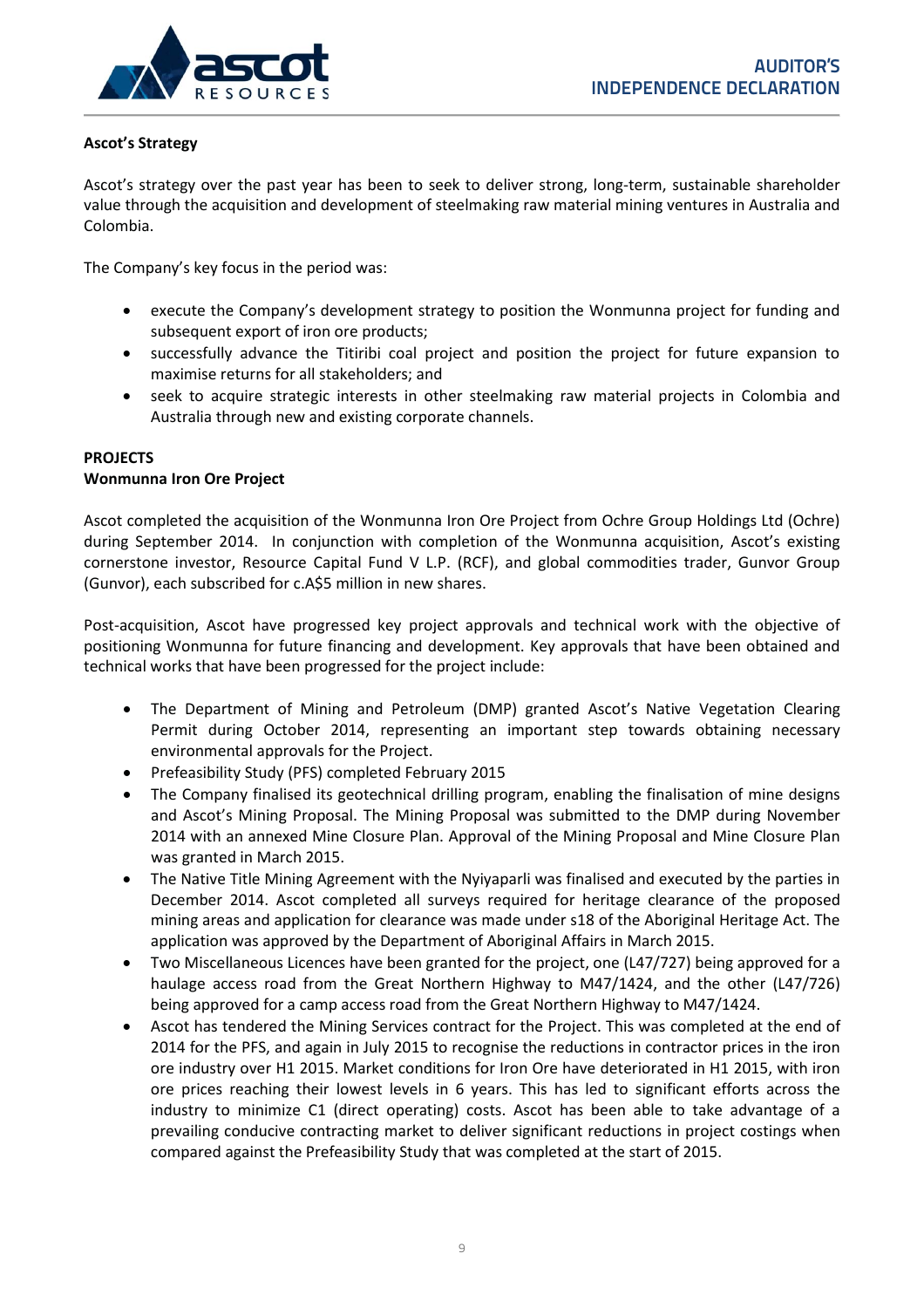

Of significance, Ascot has progressed negotiations with a number of parties on a sales solution (including mine gate sales and direct port access) for the export of Wonmunna ore. Finalising a sales solution remains a key objective for Ascot in order to confirm a viable business case and position the project for potential future funding.

# **Titiribi Coal Project**

During the period, Ascot considered opportunities to deliver value from its 90%-owned Titiribi project in the Antioquia region of Colombia, including the development of a small, artisanal operation to deliver high value coal to local markets. To complement that objective, Ascot continued to progress its submission for environmental (PMA) approval of a potential underground mine at Titiribi to the local regulator, CorAntioquia, and in consultation with Colombia's National Mining Agency (ANM). Ascot expects to make its final, updated submission for environmental approval for the Titiribi project in coming months.

# **Uraba Applications**

In June 2015, Ascot agreed to pay \$20,000 to purchase Carb Uraba SAS which holds three applications in the Uraba department in Colombia amounting to 6,000ha. Additionally, the Company entered into a Deed of Release and agreed to pay \$30,000 to Hampshire Mining Pty Ltd for use of technical information and a 'first option' relating to the potential acquisition of a 90% interest in Carbones de Golfo, a company that holds coal interests in the Uraba department. The agreement released the Company from an obligation to pay \$450,000.

Ascot maintains a small presence in Colombia to advance its interests and to retain optionality in the event of an improvement in coal markets in future.

# **CORPORATE**

#### **Corporate Fundraising**

As part of the Wonmunna Transaction, Ascot successfully completed an A\$11.2 million equity capital raising to existing and new sophisticated investors at a price of A\$0.25 per share. As part of the raising, Ascot's existing cornerstone investor, Resource Capital Fund V L.P. (RCF), and global commodities trader, Gunvor Group (Gunvor), each subscribed for c.A\$5 million in new shares.

#### **Directors**

- x Messrs James McClements, Shahb Richyal and Nathan Featherby were appointed as Non-Executive Directors of Ascot on 13 October 2014. Mr McClements resigned on 21 September 2014.
- x Mr Francis De Souza ceased as an Executive Director on 31 December 2014 but continues as a Non-Executive Director.
- x Mr Mike Young was appointed as Non- Executive Director on 12 June 2015.
- x Mr Chris Corbett was appointed as a Non-Executive Director on 21 September 2015.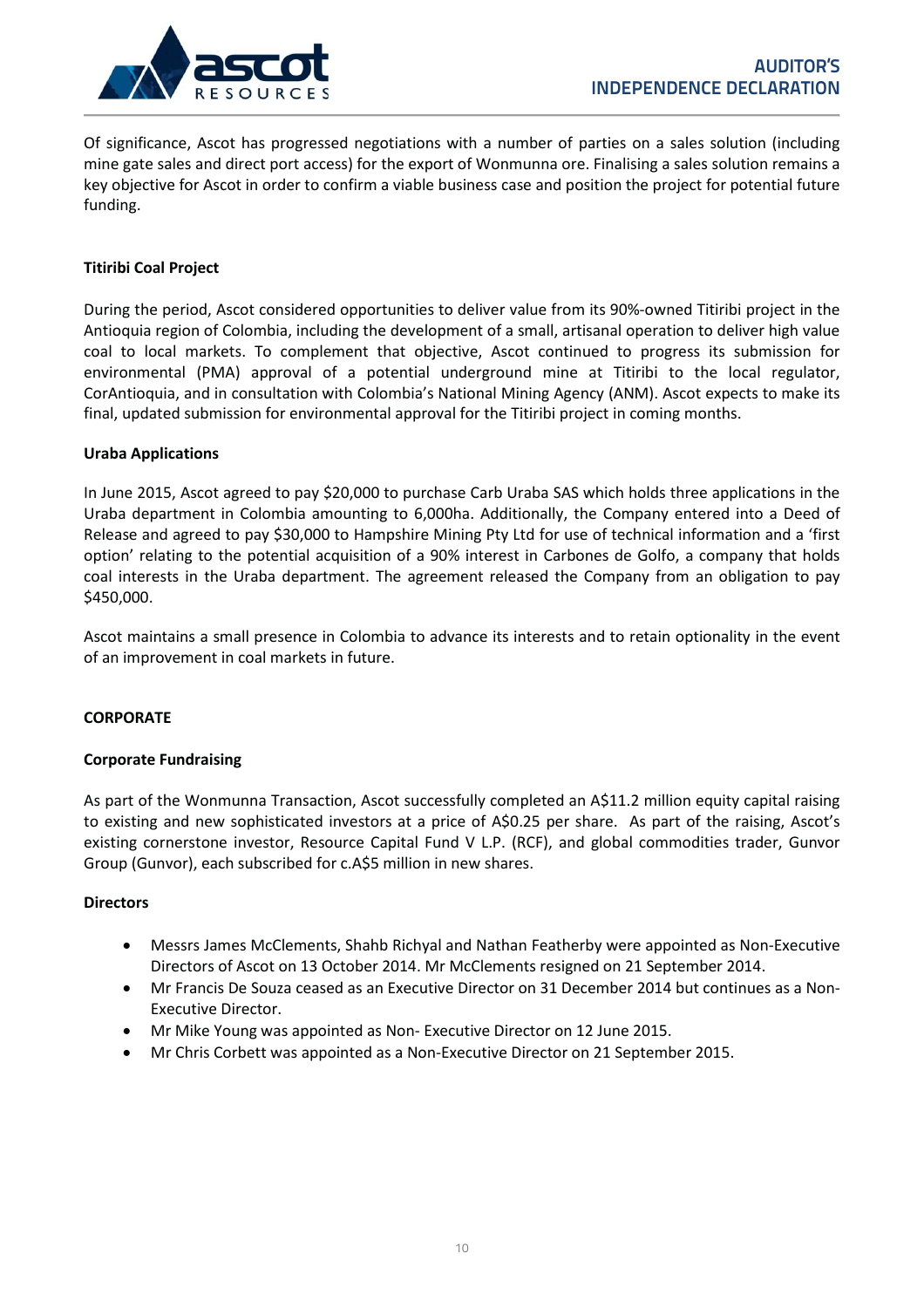

# **FY15 Operating Results**

The Company's operating loss after income tax for the year was \$8,643,471 (2014: \$4,247,091), which resulted in a basic loss per share of 7.72 cents, compared to 16.72 cents in the previous corresponding period (pcp).

The consolidated statement of cash flow shows a decrease in cash and equivalents during the year of \$1,142,173 compared with a decrease of \$1,122,132 in the pcp. As at 30 June 2015, the Company has cash and equivalents totalling \$3,155,239.

The increase in the operating losses is mainly attributed to the increase in the share based payments expense \$5,591,239 compared to \$1,175,840 in the pcp. The increase relates amortisation of the 50 million executive incentives and the issue of 2,560,000 employee incentives during the year ending 30 June 2015.

During FY15, Ascot implemented a series of initiatives to reduce its working capital and corporate overhead costs in Colombia. In the absence of a marked improvement in global coal markets, the Company does not expect its revised corporate structure in Colombia to materially change and for costs in the region to increase.

Ascot will likely remain in exploration and development phase with respect to both the Titiribi and Wonmunna projects during the 2016 financial year, and therefore expects to incur ongoing losses until such time as either (or both) projects are in production and the Company is earning revenue. Securing projectrelated financing to ensure development progresses in line with the Company's expected timeframe remains a key risk.

For a detailed discussion of the risks associated with Ascot's future operating and financial performance refer to "*Factors and Business Risks that affect Future Performance*" below.

# **Asset and Capital Structure**

As at 30 June 2015, convertible notes and their maturity dates are as follows:

| <b>Loan Note</b> | <b>Principal</b> | <b>Maturity Date</b> |
|------------------|------------------|----------------------|
| $RCF - Note 1$   | \$1,220,000      | 17 September 2015    |
| Sedgman          | \$500,000        | 26 August 2015       |

In May 2015 RCF elected to convert a \$400k unsecured loan note issued in December 2013 into ordinary fully paid shares in the Company at a conversion price of \$0.12 per share.

On 26 August 2015 the Sedgman Loan note of \$500,000 was paid in full.

# **FACTORS AND RISKS THAT AFFECT FUTURE PERFORMANCE**

Ascot faces a number of key risks in reaching its stated goals of developing of the Wonmunna Iron Ore and Titiribi Coal projects, which in turn could potentially have a significant effect on future performance and long-term financial viability of the Company.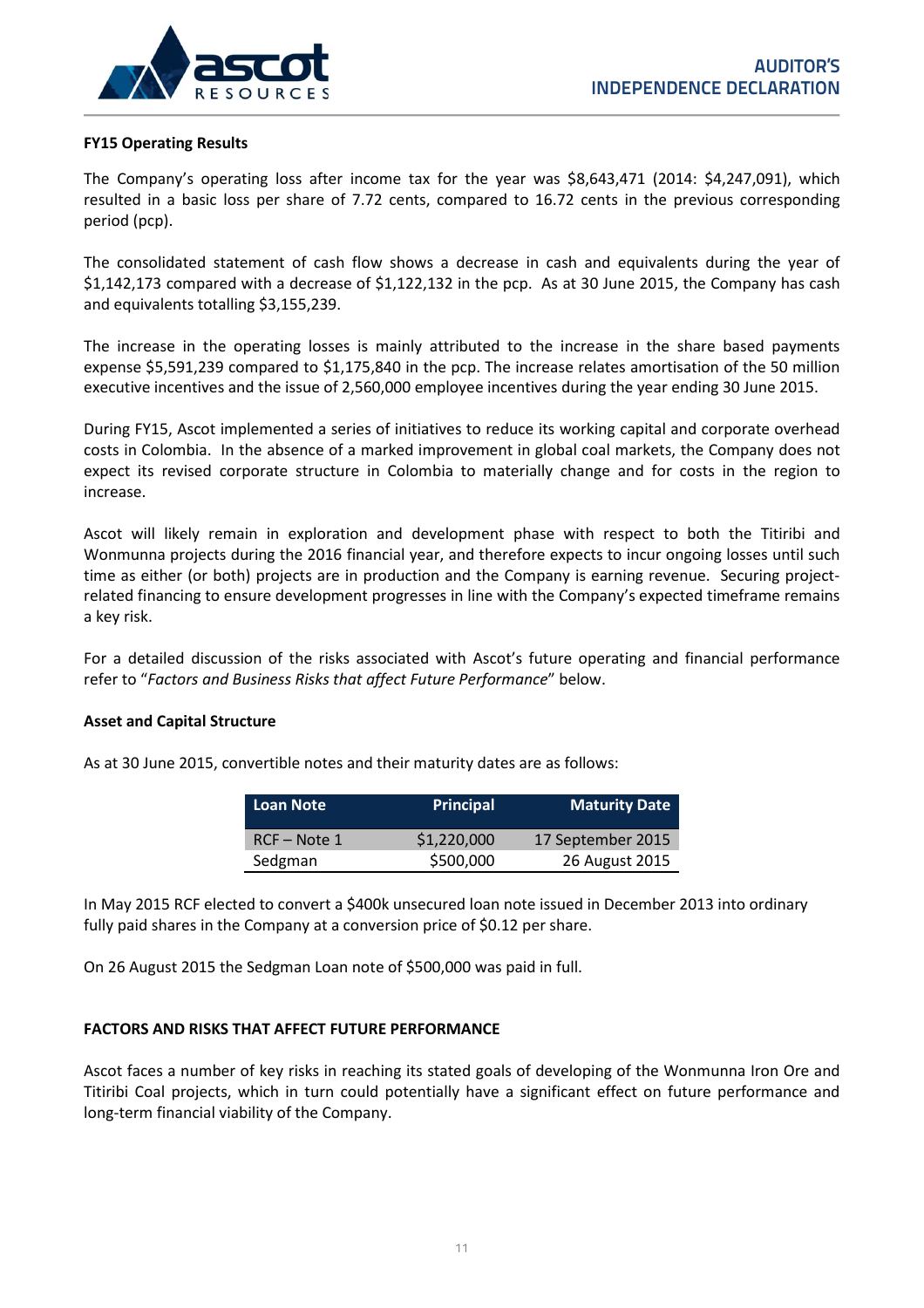

# **Capital Markets & Access to Funding**

Ascot's ability to successfully develop its current suite of projects, as well as any acquired in future, is largely contingent on the Company's ability to fund these projects through successfully raising debt and/or equity capital. There is no guarantee that Ascot will be able to raise needed funds to continue executing its development strategy in relation to either the Wonmunna or Titiribi projects. However, the Company continues to actively explore project-related funding options and is in discussions with a range of relevant parties.

# **Commodity Prices**

Commodity prices remain largely uncertain and their inherent volatility is affected by many factors beyond Ascot's control. Such factors include supply and demand fluctuations in coal and iron ore, forward selling activities, the level of production costs in major commodity-producing regions, and other macro-economic factors. To this end, the Company's assessment of short and long-term coal and iron ore prices will have a significant bearing on:

- i. whether the Company will proceed to the construction phase of the Wonmunna or Titiribi projects; and
- ii. the subsequent revenue derived from the projects.

Moreover, Ascot's view of pricing may also impact future project acquisitions in the steelmaking raw material space.

# **Exchange Rates**

International prices of various commodities – including iron ore and coal – are denominated in United States dollars, whereas the income and majority of expenditure of Ascot in relation to the Wonmunna and Titiribi projects are, and will be taken into account in Australian currency, exposing Ascot to the fluctuations and volatility of the rate of exchange between the two currencies.

# **Access to infrastructure and facilities**

Access to suitable infrastructure and export facilities, which may include road, rail and port, is critical for Ascot in the development of its projects. In relation to the Wonmunna Project, notwithstanding the proximity of the project to current and potential infrastructure, Ascot's ability to sell iron ore product into global seaborne markets will be contingent on gaining access to suitable export facilities from either third parties or at other locations within the Port Hedland Inner Harbour, on suitable commercial terms and within its proposed development timeframe.

Ascot's PFS for Titiribi (completed in early FY14) has examined both "Free On Board" Port Buenaventura (Colombia) and "Free Carrier" mine gate sales scenarios. The Port Buenaventura scenario is contingent on the Company establishing direct access to relevant infrastructure from third parties on suitable commercial terms.

There is no guarantee that the Company will be able to agree suitable commercial terms, or that there will be available capacity at existing infrastructure facilities to cater for planned future production.

Infrastructure risk can be significantly reduced by eliminating the need for port access through mine gate sales options. Notably, this will also transfer the responsibility for downstream logistics to the purchasing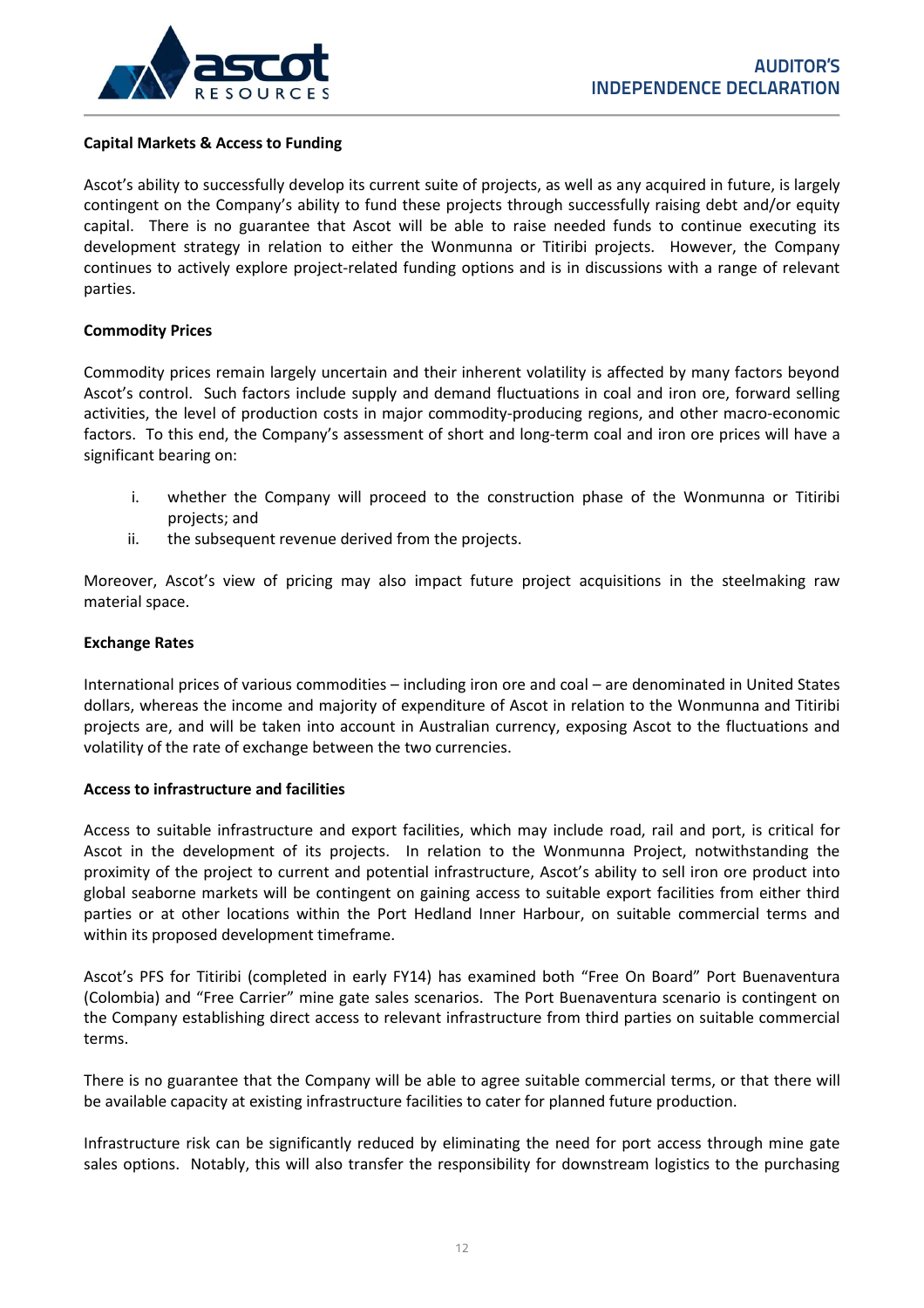

party(ies). Alternatively, Ascot could also consider the prospect of selling product at port gate, and independently manage the transport aspect of the sales' process.

# **Mining and Environmental approvals**

Ascot will require mining and environmental approvals in order to construct, commission and operate both projects.

With respect to the Wonmunna Project, Ascot has been granted a Native Vegetation Clearing Permit (NVCP) from the DMP and has had its Mining Approval and Closure Plan approved which represents significant progress and a significant step towards being able to commence ground disturbing activities after potential financing has been obtained. Final environmental approvals, including the granting of Works Approval and an Operating License under Part V of the Environmental Protection Act for prescribed premises such as a crushing and screening plant will be required once the project is financed and is proceeding.

In addition, Ascot is progressing towards the finalisation of applications for mining (PMO) and environmental (PMA) approvals for submission to Colombia's CorAntioquia and National Mining Agency (ANM).

### **Mine Design**

The shallow nature of the resource at Wonmunna and the intent to initially mine above water table (generally within 50m of surface) presents a conducive environment for low-cost and relatively simple open pit mining. Final mining, geotechnical and hydrological parameters were confirmed through mine planning work in the lead up to the final Mining Services tender for the establishment of mining costs for the project estimate. Changes to current pit designs and mine schedules are possible which may affect project cost estimates.

With respect to Titiribi, hydrological and geotechnical drilling is required to confirm the design parameters for the planned development at Titiribi. The results of this drilling could require a change of design which may lead to higher capital and operating mining costs and lower levels of mineable coal reserve.

# **Resource Estimates**

Resource estimates are expressions of judgment based on knowledge, experience and industry practice. Estimates that were valid when originally calculated may alter significantly when new information or techniques become available. In addition, by virtue of their inherent nature, Mineral Resource estimates are imprecise and depend to some extent on interpretations, which may ultimately prove inaccurate.

As further information becomes available through additional fieldwork and analysis, the estimates are likely to change. This may result in the alteration to development and mining plans, which in turn, may adversely or positively affect the viability of Ascot's Australian and Colombian assets.

#### **Native Title Access and Mining Negotiations**

In relation to the Wonmunna Project, Ascot has finalised separate Native Title Mining Agreements with the Ngarlawangga claimant group and Nyiyaparli claimant group to provide a basis for future engagement and compensation to the groups upon the commencement of mining. This provides a robust foundation for future interactions with claimant groups and Ascot's ongoing management of its obligations under these agreements will be crucial for successful outcomes.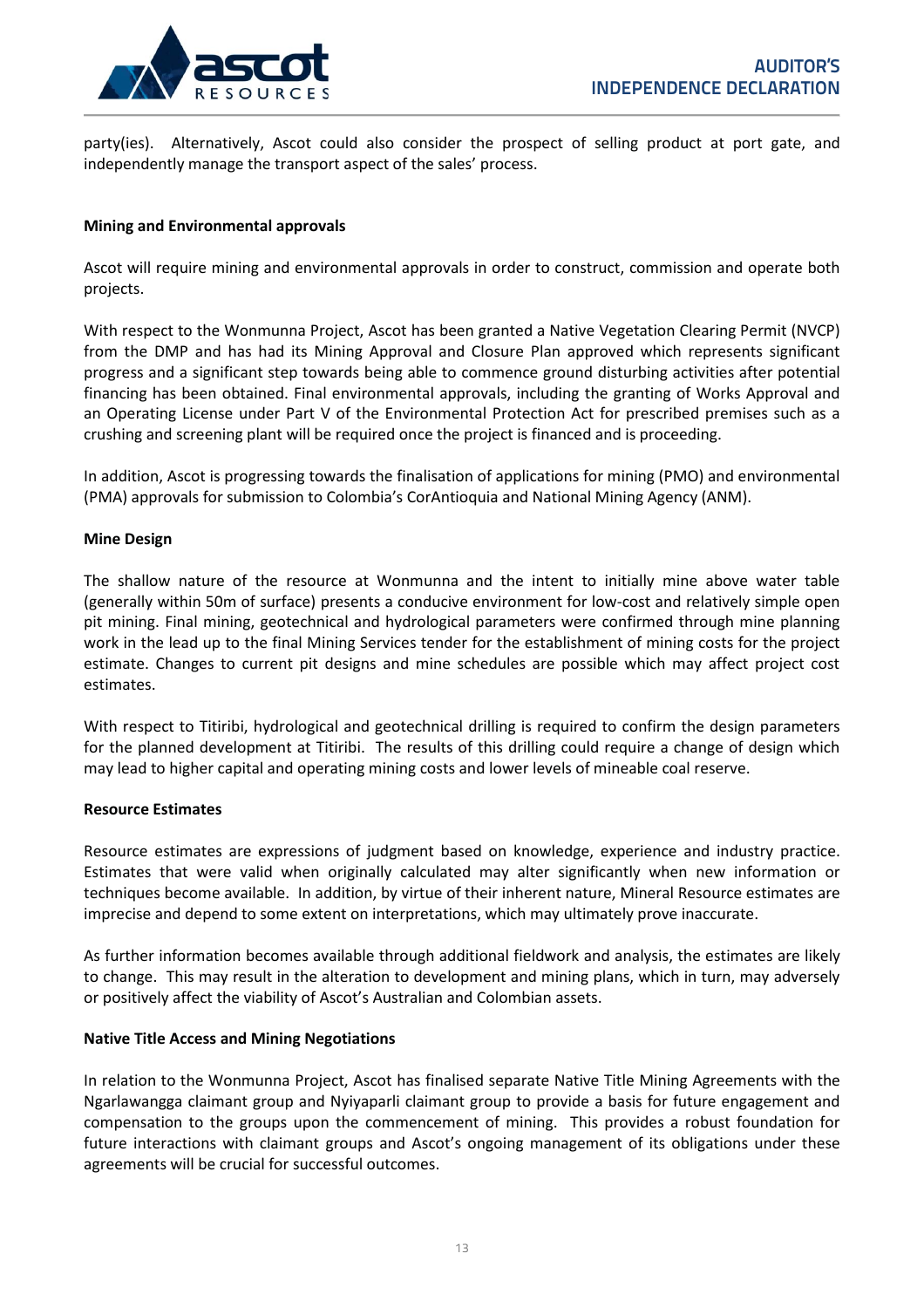

Ascot must also comply with Aboriginal heritage legislation which stipulates the requirement for heritage survey work to be undertaken ahead of the commencement of mining operations. Whilst Ascot has completed heritage surveys with claimant groups for the intended project footprint and obtained consents under Section 18 of the Heritage Act, it is bound to comply with the conditions associated with those consents including the orderly and supervised relocation of heritage artefacts and implementation of cultural management initiatives prior to the commencement of any mining activity.

### **8. FINANCIAL RESULTS**

|                              | 30-June-15  | 30-June-14    |
|------------------------------|-------------|---------------|
| Cash and Equivalents<br>(A5) | 3,155,239   | 2,013,066     |
| Net Assets (A\$)             | 23,052,010  | 2,331,526     |
| Revenue (A\$)                | 87,540      | 52,413        |
| Net loss after tax<br>(A\$)  | (8,643,471) | (4, 247, 091) |
| Loss per share $(A \zeta)$   | (7.72)      | (16.72)       |
| Dividend per share<br>(A\$)  |             |               |

The financial results of the Company for the year ended 30 June 2015 are:

# **9. SIGNIFICANT CHANGES IN STATE OF AFFAIRS**

Acquisition of the Wonmunna Iron Ore Project was completed on 22 September 2014.

# **10. AFTER BALANCE SHEET DATE EVENTS**

Repayment of Sedgman \$500,000 note occurred in full on 26th August 2015. On 21 September 2015, RCF's nominee on the Board of the Company, Mr James McClements, resigned as a Non-executive Director and was replaced by Mr Chris Corbett.

# **11. FUTURE DEVELOPMENTS, PROSPECTS AND BUSINESS STRATEGIES**

The Directors continue to actively seek and evaluate resource opportunities. Further information in respect to any potential opportunities and other developments affecting the Company will be made available to the market in accordance with its continuous disclosure obligations under the ASX Listing Rules and Corporations Act.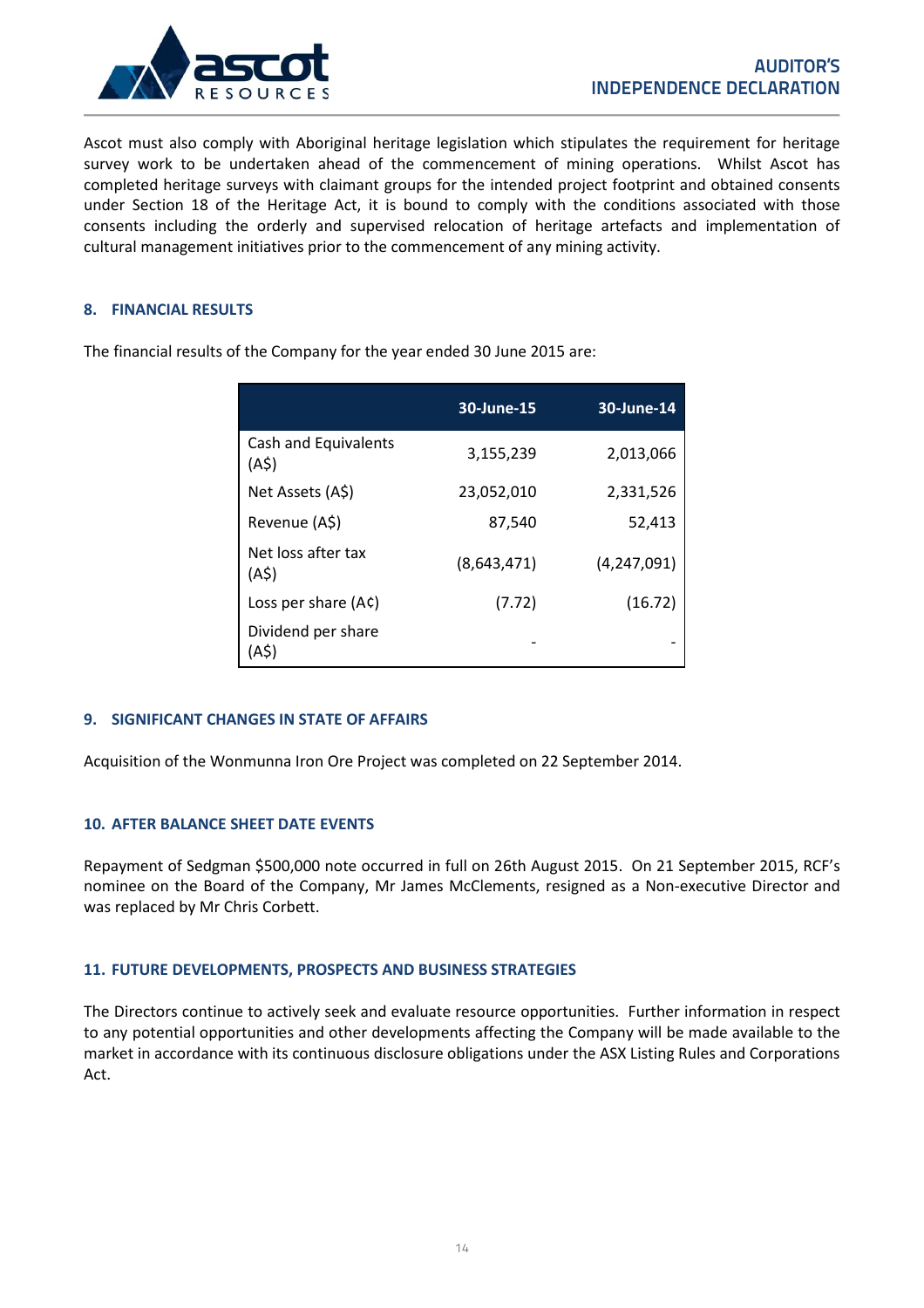

# **12. ENVIRONMENTAL ISSUES**

During the year the Company was not subject to any significant environmental regulations under either Commonwealth or State legislation. The Board is not aware of any breach of environmental requirements as they apply to the Company. There were no ground disturbing activities conducted in Australia during the financial year.

### **13. OPTIONS**

As the date of this report, the unissued ordinary shares of Ascot under option are as follows:

| Date of<br><b>Expiry</b> | <b>Exercise Price<sup>1</sup></b> | <b>Number Under Option<sup>1</sup></b> |
|--------------------------|-----------------------------------|----------------------------------------|
| 22/02/2016               | \$0.40                            | 400,000                                |
| 28/11/2016               | \$0.20                            | 3,136,335                              |

Notes:

(1) Both the exercise price and number under option are on a post-consolidation basis.

No person entitled to exercise these options had or has any right by virtue of the option to participate in any share issue of any other related body corporate.

# **14. PROCEEDINGS ON BEHALF OF THE COMPANY**

No person has applied to the Court under section 237 of the Corporations Act 2001 for leave to bring proceedings on behalf of the Company, or to intervene in any proceedings to which the Company is a party, for the purposes of taking responsibility on behalf of the Company for all or part of those proceedings.

#### **15. INDEMNIFYING OFFICERS**

During the financial year, the Company paid a premium in respect of a contract insuring all its Directors and current and former executive officers against a liability incurred as such a director or executive officer to the extent permitted by the Corporations Act 2001. The contract of insurance prohibits disclosure of the nature of the liability and the amount of the premium. The Company has not otherwise, during or since the financial year, indemnified or agreed to indemnify an officer or auditor of the Company against a liability incurred as such an officer or auditor.

#### **16. NON-AUDIT SERVICES**

The Board of Directors advises that there were no non-audit services provided by the Company auditors during the financial year.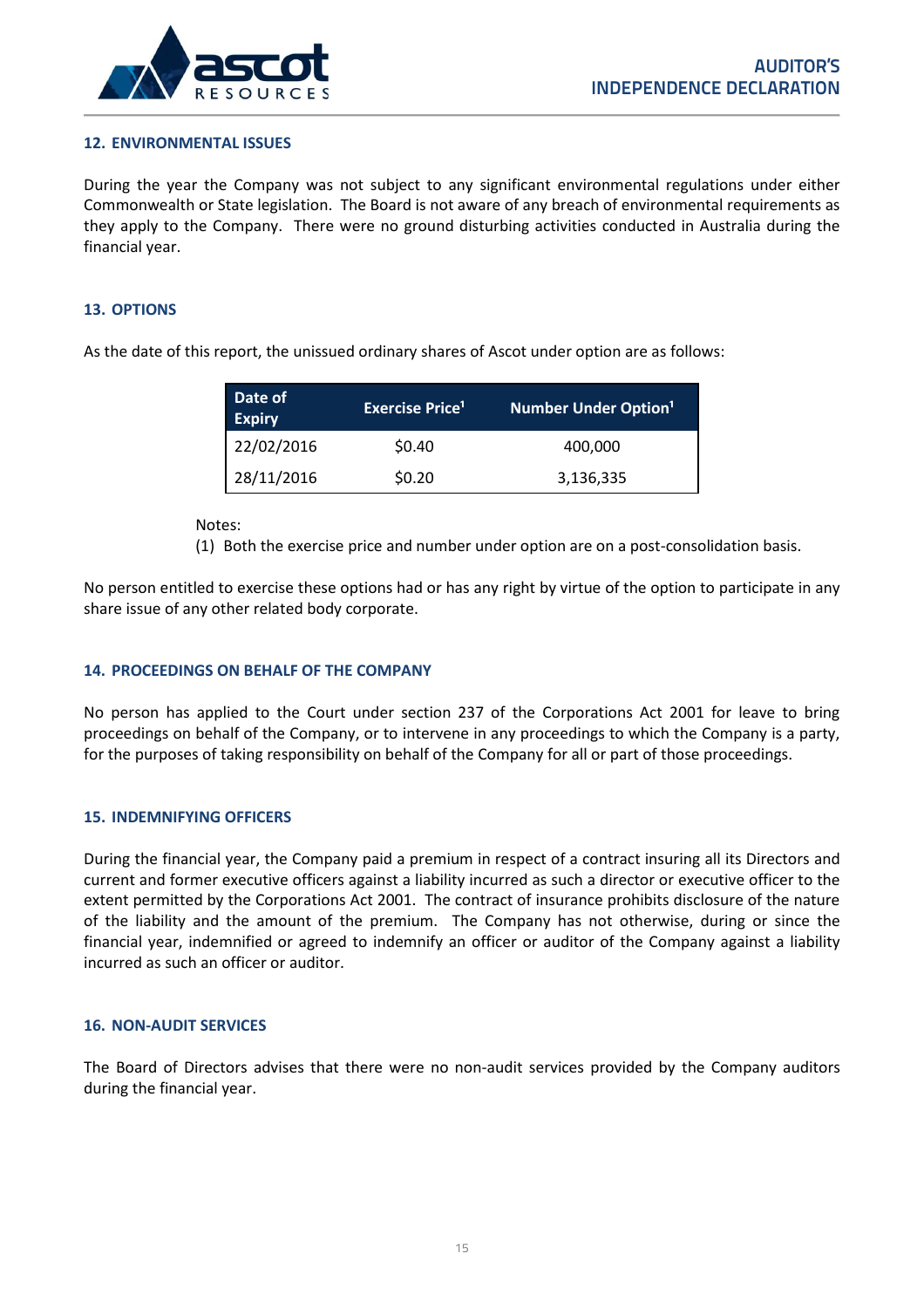

# **17. REMUNERATION REPORT (Audited)**

The remuneration report outlines the remuneration arrangements in place for Directors and key management personnel of the Company in accordance with the requirements of the Corporations Act 2001 and its Regulations. The information in this report has been audited as required under section 308(3C) of the Corporations Act 2001.

For the purpose of this report, key management personnel of the Company are those persons having authority and responsibility for planning, directing and controlling the major activities of the Group, directly or indirectly, including any Directors of the Company.

The Directors and key management personnel whose remuneration arrangements are detailed in this report are as follows:

| Paul Kopejtka           | Executive Chairman     |
|-------------------------|------------------------|
| <b>Andrew Caruso</b>    | Executive Director     |
| <b>James McClements</b> | Non-Executive Director |
| <b>Shahb Richyal</b>    | Non-Executive Director |
| <b>Nathan Featherby</b> | Non-Executive Director |
| <b>Francis DeSouza</b>  | Non-Executive Director |
| <b>Mike Young</b>       | Non-Executive Director |

#### **Remuneration Philosophy**

Due to the size and scale of the Company's operations and the number of Directors, the Board has not established a separate committee to oversee the Company's remuneration policies for key management personnel. This role has instead been performed by the full Board.

Key management personnel have authority and responsibility for planning, directing and controlling the activities of the Company. The performance of the Company therefore depends upon the quality of its key management personnel. To prosper the Company must attract, motivate and retain appropriately skilled Directors and Executives.

The Company's broad remuneration policy is to ensure that remuneration packages properly reflect the duties and responsibilities of the relevant person and that remuneration is competitive in attracting, retaining and motivating people of the highest quality.

During the financial year the Board did not engage the services of a remuneration consultant to provide recommendations on remuneration for key management personnel.

#### **Remuneration Structure**

The Company has adopted best practice structures under which remuneration of Non-Executive Directors and Executives is separate and distinct.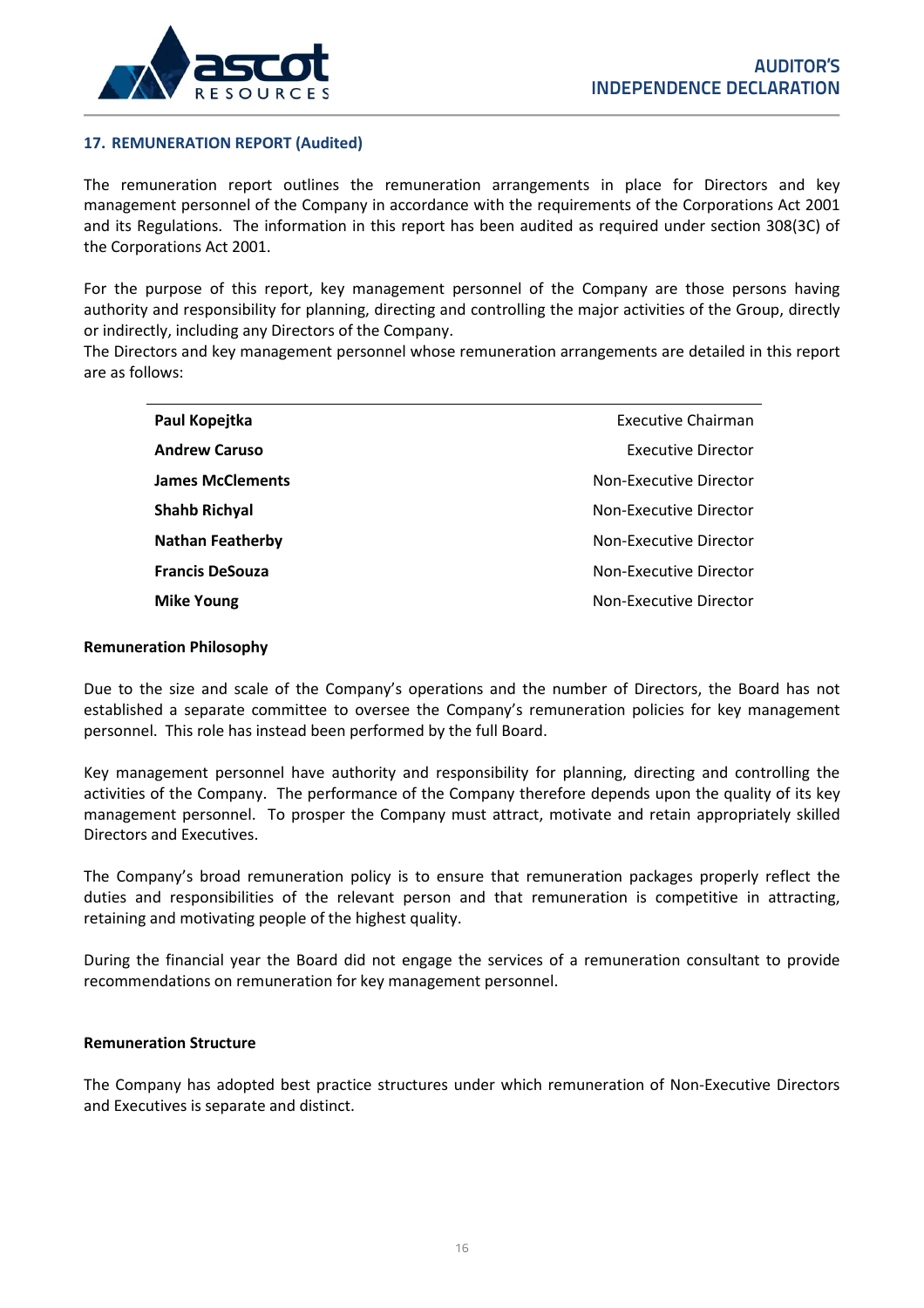

# **Non-Executive Director Remuneration**

# **Objective**

The Board seeks to set the aggregate remuneration at a level which provides the Company with the flexibility to attract and retain Directors with skills that are relevant to the needs of the Company, whilst incurring a cost which is acceptable to Shareholders.

# **Structure and Approvals**

The Company's Constitution and the ASX listing rules specify that the aggregate remuneration of Non-Executive Directors shall be determined from time to time by a general meeting of shareholders. The latest determination was at the 2011 Annual General Meeting held on 18 November 2011 at which shareholders approved an aggregate remuneration of \$300,000 per year (in accordance with the terms and conditions set out in the Explanatory Statement that accompanied the Notice of Meeting). The Board will not seek any increase for the Non-Executive Directors pool at the 2015 Annual General Meeting.

Remuneration of Non-Executive Directors is based on fees approved by the Board of Directors and is set at levels to reflect market conditions and encourage the continued services of the Directors. The nature and amount of remuneration is collectively considered by the Board of Directors with reference to fees commensurate to a company of similar size and level of activity, with the overall objective of ensuring maximum stakeholder benefit from the retention of high performing Directors.

Further details relating to remuneration of Non-Executive Directors are contained in the Remuneration Table disclosed in this Report; and within the Notes to the Financial Statements: Note 17 Reserves, Note 20 Share-Based Payments and Note 22 Key Management Personnel Disclosures.

# **Executive Remuneration**

# **Objective**

The Company aims to reward Executives having regard to the performance of the Company, the performance of the Executive and prevailing remuneration expectations in the market.

Executive remuneration and incentive policies and practices must be aligned with the Company's vision, values and overall business objectives. Executive remuneration and incentive policies and practices must be designed to motivate management to pursue the Company's long term growth and success and demonstrate a clear relationship between the Company's overall performance and the performance of executives.

The main objectives sought when reviewing Executive remuneration is that the Company has:

- coherent remuneration policies and practices to attract and retain Executives;
- Executives who will create value for shareholders;
- competitive remuneration benchmarked against the external market; and
- fair and responsible rewards to Executives having regard to the performance of the Company, the performance of the Executives and the general pay environment.

Further details relating to remuneration of Executives are contained in the Remuneration Table disclosed in this Report and within the Notes to the Financial Statements: Note 22 Key Management Personnel Disclosures.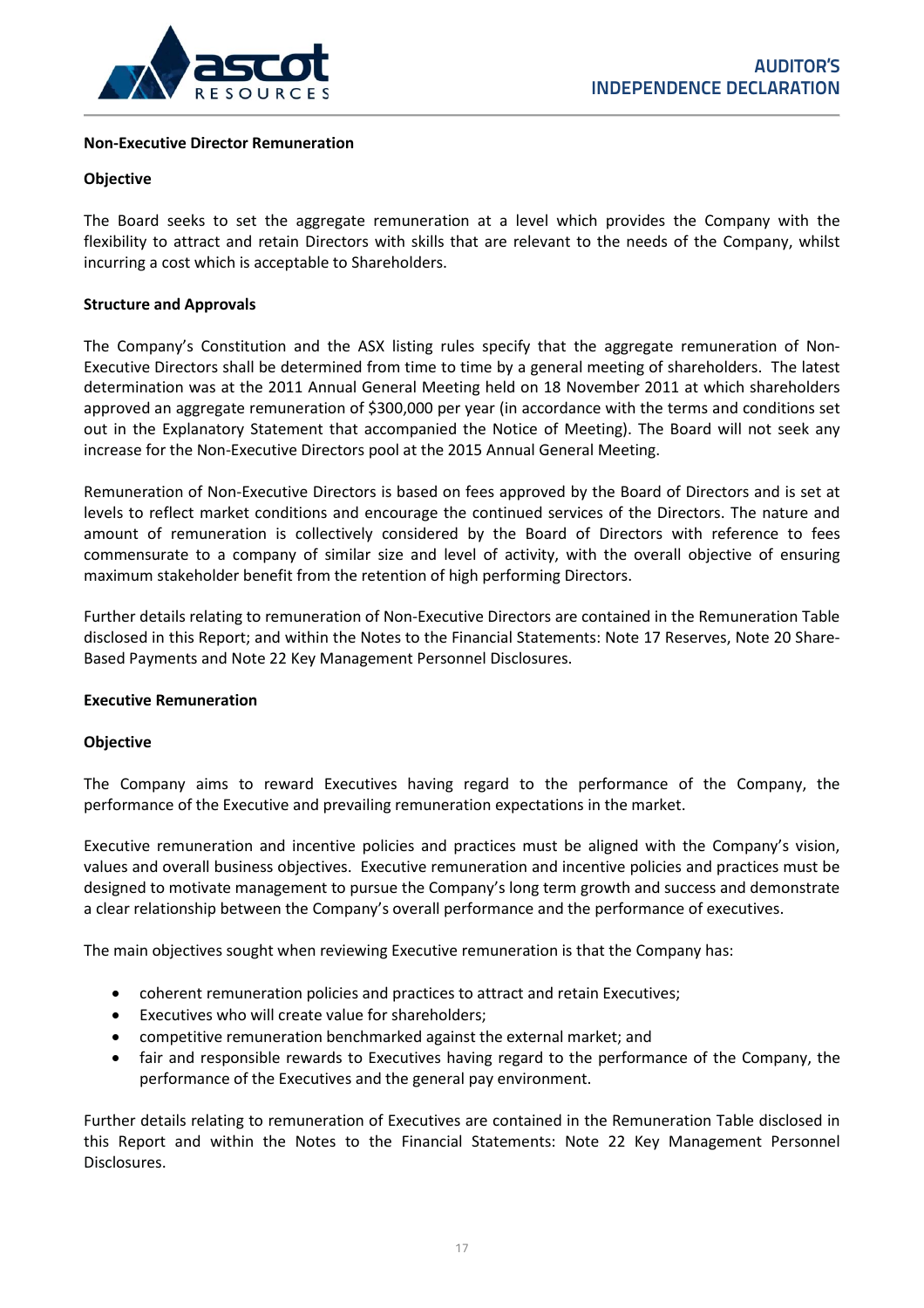

# **Fixed Remuneration**

The components of the Executives' fixed remuneration are determined individually and may include:

- cash remuneration;
- superannuation;
- motor vehicle, parking and other benefits; and
- reimbursement of home office and telephone expenses.

Fixed remuneration of Executives is reviewed annually by the Board.

# **Variable Remuneration**

Executives may receive variable remuneration in the form of an annual performance bonus of up to an agreed percentage of fixed remuneration (STI). No STI payment was made in the 2015 financial year. It is anticipated that in future financial years, the payment of the STI will be linked to achievement of preagreed milestones set by the Board.

# **Wonmunna Executive Incentives**

On 23 May 2014 a General Meeting of Shareholders of the Company approved the grant of 50,000,000 Executive Incentives to Paul Kopejtka and Andrew Caruso.

- The Executive Incentives are issued for no consideration. For the avoidance of doubt, the Executive Incentives are not issued under the Company's Employee Incentive Plan, but certain rules of the Plan may apply to the Executive Incentives as if they had been issued under the Plan.
- Subject to the Executive Incentive Terms, each Executive Incentive entitles the holder to subscribe for and be allotted one Share on exercise of the Executive Incentive.
- There is no exercise price payable upon exercise of each Executive Incentive.

The Executive Incentives are subject to the following vesting conditions:

# **Tranche A 15,000,000** *Non-market based condition*

- Approvals to commence mining are received.
	- 'Approvals to commence mining' is defined as Ascot or its subsidiary obtaining:
		- $\circ$  written approval from the DMP to commence mining under the Mining Act
		- $\circ$  any other statutory and environmental approvals, permits or licences as required by other Government agencies before mining should begin.

# **Tranche B 15,000,000** *Non-market based condition*

- Commencement of mine pre-stripping i.e. defined as 'breaking ground'
- Upon granting of an approval to mine by the DMP, the 'commencement of mine prestripping' would be defined as the first disturbance and excavation of either one of the following types of 'surface material' to a designated stockpile, waste dump or civil works location on any one of the Mining Leases:
	- o Topsoil and vegetation
	- o Overburden
- 'Surface material' is any material that is required to be removed to access any part of the Ore Reserve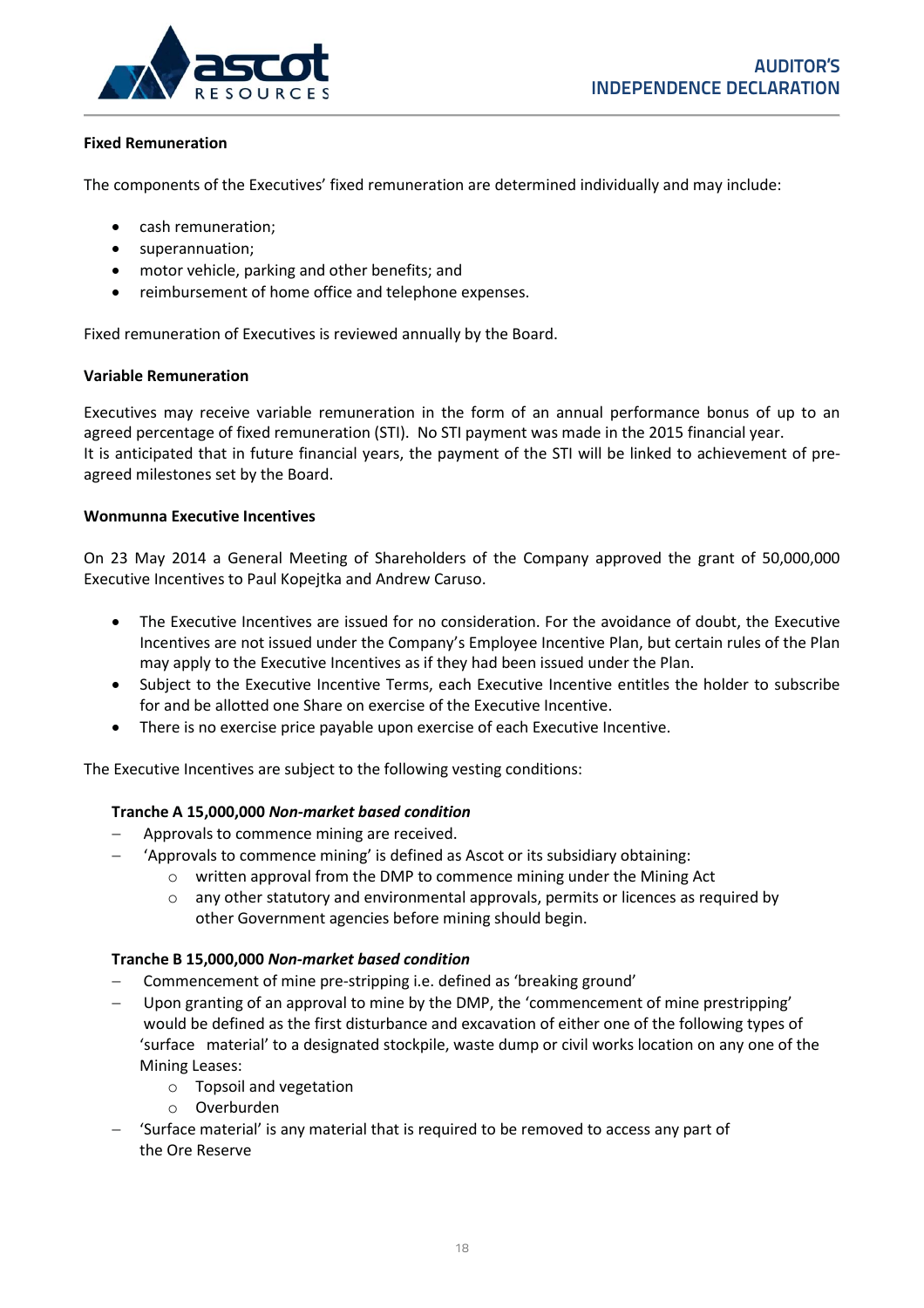

 'Surface material' does not include material required to be excavated to facilitate exploration, resource, geotechnical or hydrological drilling.

# **Tranche C 20,000,000 Non-market based condition**

- First product sales are achieved.
- 'First product sale' is defined as the completion of the first sale of product to a purchaser (ascertained at the time title to the product passes to the purchaser) at the designated 'sale location'.
- 'Sale location' is defined as any agreed loading point within or outside the Mining Leases.

# **Employee Incentive Plan**

During the 2013 financial year, the Company established the Ascot Resources Limited Employee Incentive Plan (Incentive Plan) which provides the Company with the flexibility to issue Incentives in the form of either options or performance rights which may ultimately vest into Shares. In contrast to an option, a performance right does not have an exercise price and therefore allows an employee to benefit by exercising their performance right upon satisfaction of applicable vesting conditions without needing to provide any cash consideration. The inclusion of the flexibility to grant performance rights under employee incentive plans is a current trend amongst the Company's ASX-listed peer group.

The Incentive Plan forms an important part of the Company's remuneration strategy and is specifically aimed at driving long term performance for shareholders, a culture of employee share ownership and retention of executives, employees and staff. A total of 2,560,000 incentives were issued under the Executive Incentive plan during the year ending 30 June 2015.

# **Service Agreements**

As at the date of this report, the Company had service agreements with the following executives:

# **Andrew Caruso**

The key terms of Mr Caruso's contract include:

- Commencement 7 January 2013 with no set term;
- x Annual bonus of up to 35% of Annual Salary, subject to meeting pre-agreed milestones;
- If the Company wishes to terminate the contract other than if Mr Caruso commits any act of serious misconduct, the Company is obliged to give 6 months written notice or pay out 6 months Annual Salary;
- If Mr Caruso wishes to terminate the contract he must provide six months' notice.

# **Paul Kopejtka**

The key terms of Mr Kopejtka's contract include:

- Commencement 18 March 2014 with no set term;
- Annual bonus of up to 35% of Annual Salary, subject to meeting pre-agreed milestones and at the Boards absolute discretion;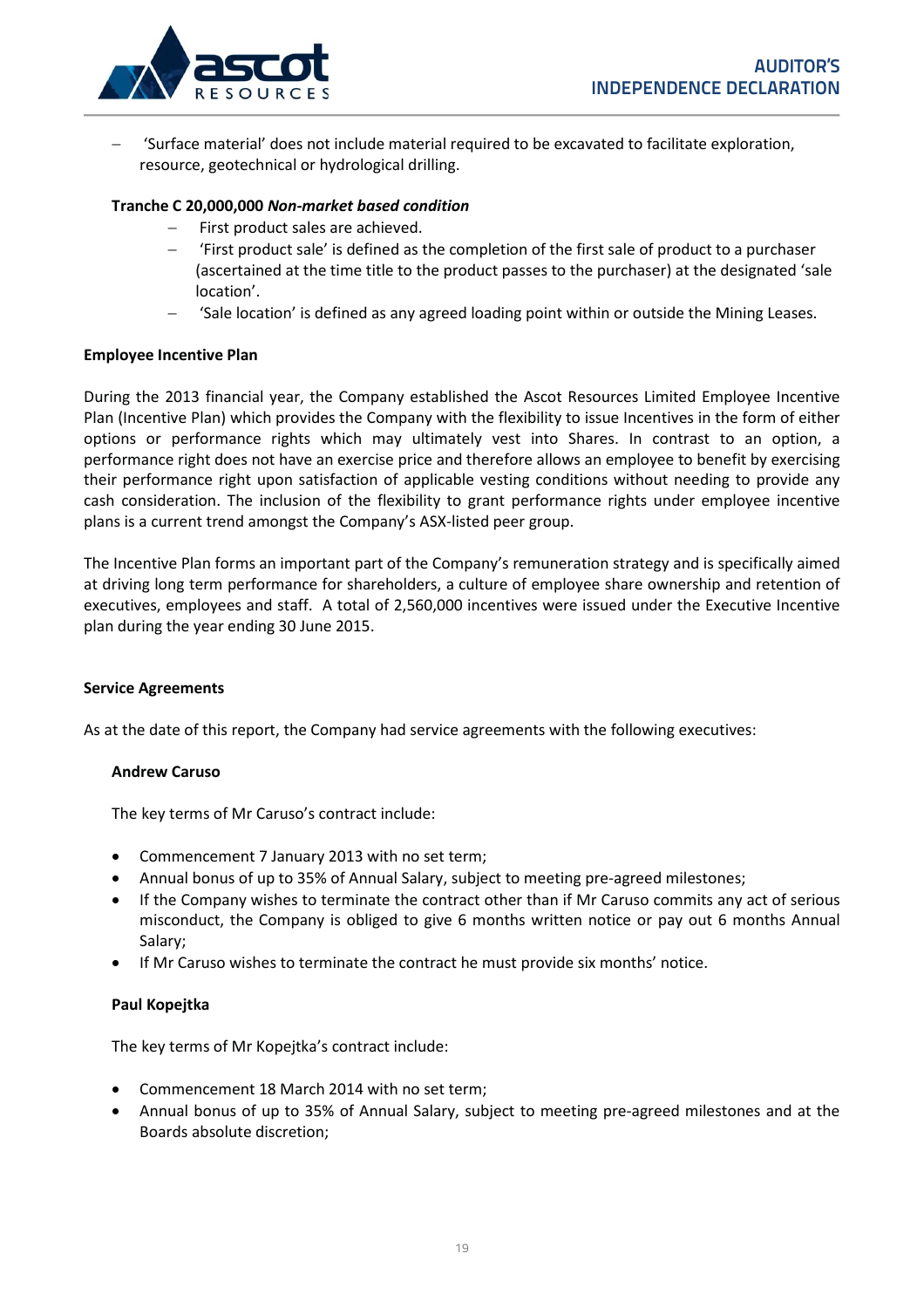

- If the Company wishes to terminate the contract other than if Mr Kopejtka commits any act of serious misconduct, the Company is obliged to give 6 months written notice or pay out 6 months Annual Salary;
- If Mr Kopejtka wishes to terminate the contract he must provide six months' notice.

# **Remuneration of Key Management Personnel for the year ended 30 June 2015**

Details of the nature and each element of the emoluments of each Director and key management personnel of the Company for the years ended 30 June 2015 and 2014 are set out in the following tables.

| 30-Jun-15                   |                               |                          | Short-term employee benefits |             | Post-<br>employme<br>nt benefits | Share-<br>based<br>payments              |                    | Percentage<br><b>of</b><br>remuneratio                  |
|-----------------------------|-------------------------------|--------------------------|------------------------------|-------------|----------------------------------|------------------------------------------|--------------------|---------------------------------------------------------|
|                             | <b>Salary</b><br>& fees<br>\$ | Cash<br>bonus<br>\$      | Non-<br>monetary<br>\$       | Other<br>\$ | Super-<br>annuation<br>\$        | <b>Executive</b><br>incentive<br>s<br>\$ | <b>Total</b><br>\$ | n consisting<br>of incentives<br>for the year<br>$(\%)$ |
| <b>Directors</b>            |                               |                          |                              |             |                                  |                                          |                    |                                                         |
| Mr Kopejtka                 | 259,000                       | $\overline{\phantom{a}}$ | 4,404                        |             | 24,218                           | 4,670,923                                | 4,958,545          | 94%                                                     |
| <b>Mr Caruso</b>            | 300,000                       |                          | 4,404                        |             | 28,063                           | 697,954                                  | 1,030,421          | 68%                                                     |
| Mr DeSouza (i)              | 49,000                        |                          | $\overline{\phantom{a}}$     | 109,026     | 4,532                            |                                          | 162,558            |                                                         |
| Mr<br><b>McClements</b>     |                               |                          |                              |             |                                  |                                          |                    |                                                         |
| <b>Mr Richyal</b>           |                               |                          |                              |             |                                  |                                          |                    |                                                         |
| <b>Mr Featherby</b>         |                               |                          |                              |             |                                  |                                          |                    |                                                         |
| <b>Mr Young</b>             |                               |                          |                              |             |                                  |                                          |                    |                                                         |
| Sub-total                   | 608,000                       | $\overline{\phantom{a}}$ | 8,808                        | 109,026     | 56,813                           | 5,368,877                                | 6,151,524          |                                                         |
| <b>Other Key Management</b> |                               |                          |                              |             |                                  |                                          |                    |                                                         |
| <b>None</b>                 |                               |                          |                              |             |                                  |                                          |                    |                                                         |
| Sub-total                   |                               |                          |                              |             |                                  |                                          |                    |                                                         |
| <b>Total</b>                | 608,000                       |                          | 8,808                        | 109,026     | 56,813                           | 5,368,877                                | 6,151,524          |                                                         |

(i) Mr De Souza was an executive director and earned a salary from 10 October 2014 until 31 December 2014. The 'Other' amount of \$109,026 relates to consultancy services incurred during the year ending June 30 2014 and from 1 July 2014 to 9 October 2014 and subsequently paid during the year ending 30 June 2015.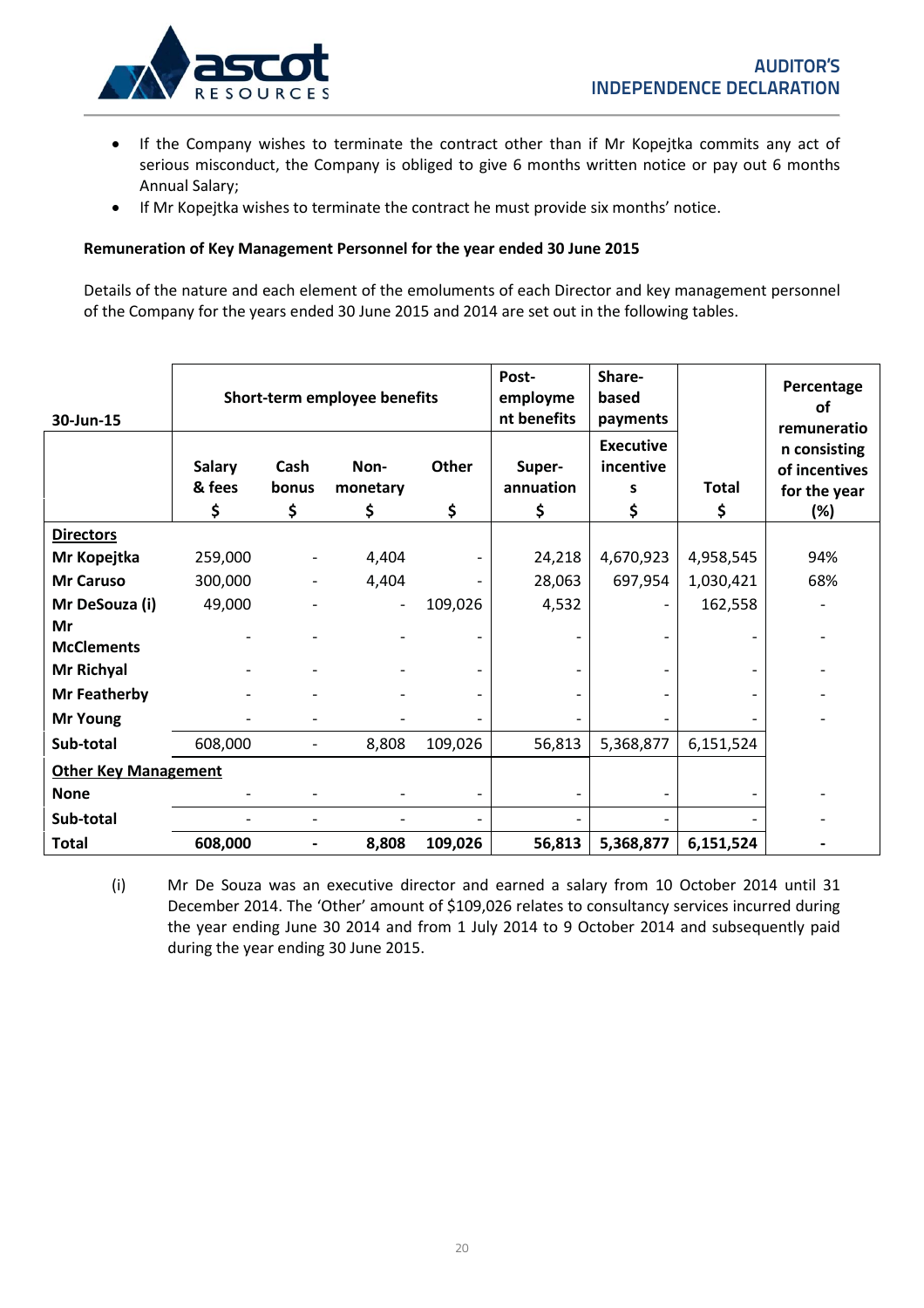

| 30-Jun-14                       | Short-term employee benefits  |                              |                        |                    | Post-<br>employme<br>nt benefits | Share-<br>based<br>payments              |                    | Percentage of                                                      |
|---------------------------------|-------------------------------|------------------------------|------------------------|--------------------|----------------------------------|------------------------------------------|--------------------|--------------------------------------------------------------------|
|                                 | <b>Salary</b><br>& fees<br>\$ | Cash<br>bonus<br>\$          | Non-<br>monetary<br>\$ | <b>Other</b><br>\$ | Super-<br>annuation<br>\$        | <b>Executive</b><br>incentive<br>s<br>\$ | <b>Total</b><br>\$ | remuneration<br>consisting of<br>incentives for<br>the year $(\%)$ |
| <b>Directors</b>                |                               |                              |                        |                    |                                  |                                          |                    |                                                                    |
| Mr Kopejtka (i)                 | 141,665                       | $\overline{\phantom{a}}$     | 4,276                  |                    | 13,128                           | 710,343                                  | 869,412            | 82%                                                                |
| Mr Caruso (ii)                  | 300,000                       | $\overline{a}$               | 4,276                  | -                  | 27,752                           | 346,157                                  | 678,185            | 51%                                                                |
| den<br>Mr<br>van<br>Elsen (iii) | 3,581                         |                              |                        |                    |                                  |                                          | 3,581              |                                                                    |
| Mr DeSouza                      | 36,000                        |                              |                        |                    | 3,330                            |                                          | 39,330             |                                                                    |
| Sub-total                       | 481,246                       | $\overline{a}$               | 8,552                  |                    | 44,210                           | 1,056,500                                | 1,590,508          |                                                                    |
| <b>Other Key Management</b>     |                               |                              |                        |                    |                                  |                                          |                    |                                                                    |
| <b>None</b>                     |                               |                              |                        |                    |                                  |                                          |                    |                                                                    |
| Sub-total                       |                               | $\qquad \qquad \blacksquare$ |                        | -                  |                                  |                                          |                    |                                                                    |
| <b>Total</b>                    | 481,246                       | $\qquad \qquad \blacksquare$ | 8,552                  |                    | 44,210                           | 1,056,500                                | 1,590,508          |                                                                    |

(ii) Mr Kopejkta was appointed Managing Director on 29 July 2013, and Executive Chairman on 18 March 2014.

- (iii) Mr Caruso was appointed as Executive Chairman and Chief Executive Officer on 29 July 2013, and Managing Director on 18 March 2014.
- (iv) Mr van den Elsen resigned on 6 August 2013.

# **Options granted as part of remuneration for the year ended 30 June 2015**

There were no options granted to key management personnel during the year ended 30 June 2015 and there were no options granted from a previous year that were exercised or lapsed during the financial year ended 30 June 2015.

# **Executive incentives granted as part of remuneration for the year ended 30 June 2015**

There were no executive incentives granted to key management personnel during the year ended 30 June 2015 and there were no options granted from a previous year that were exercised or lapsed during the financial year ended 30 June 2015.

# **Shares issued on exercise of options for the year ended 30 June 2015**

On 7 July 2014, in accordance with Mr Caruso's contract of employment 750,000 shares were issued to Andrew Caruso as he remained continuously employed by the Company to that date.

# **Adoption of Remuneration Report by Shareholders**

The adoption of the Remuneration Report for the financial year ended 30 June 2014 was put to the shareholders of the Company at the Annual General Meeting of held 27 November 2014. All proxies received were in favour of the resolution and the resolution was passed without amendment on a show of hands. The Company did not receive any specific feedback at the AGM or throughout the year on its remuneration practices.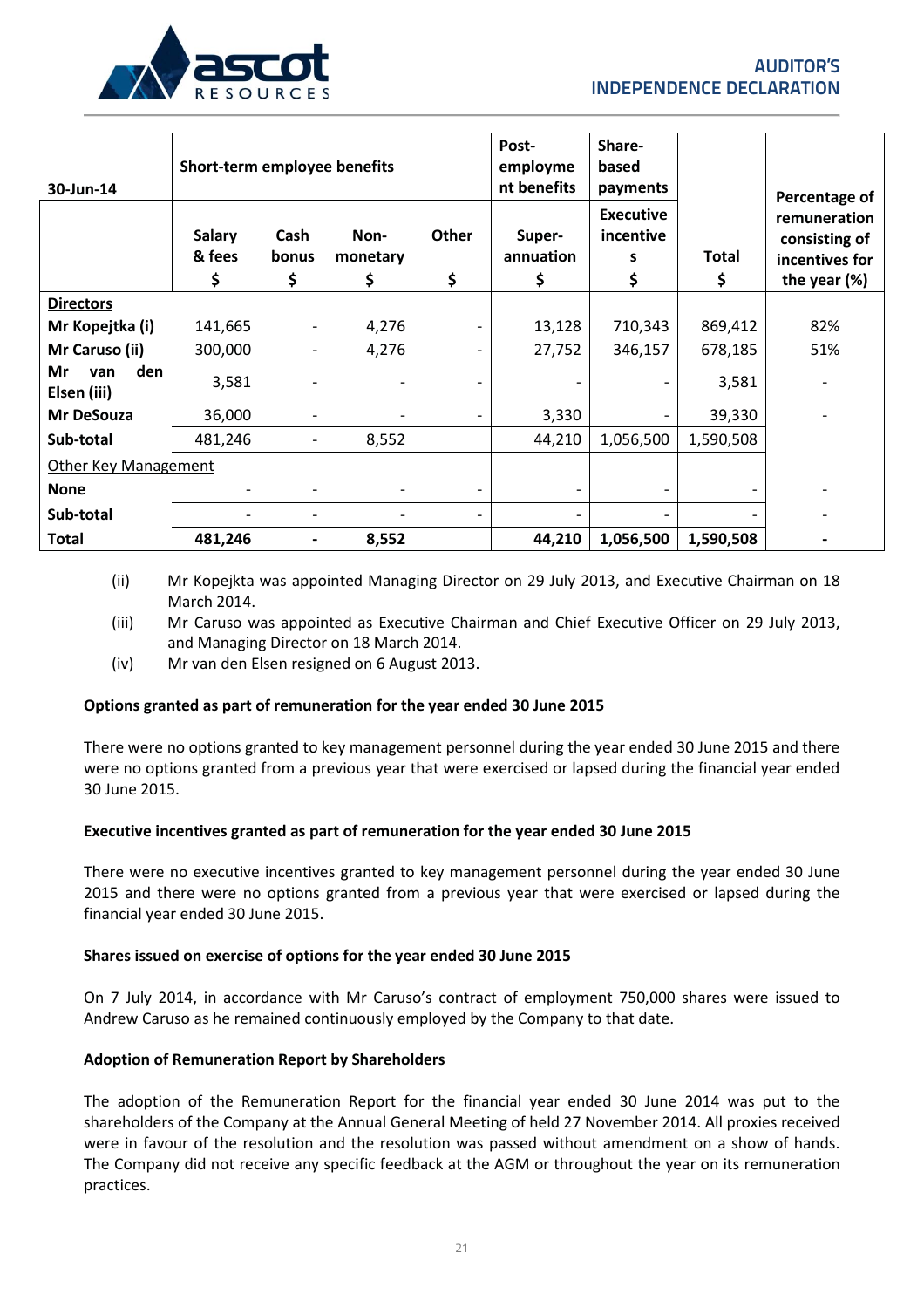

# **End of Remuneration Report**

# **18. AUDITOR'S INDEPENDENCE DECLARATION**

The lead auditor's independence declaration for the financial year ended 30 June 2015 has been received and can be found on page 68 of the financial report.

Signed in accordance with a resolution of the Board of Directors.

**Paul Kopejtka**  *Executive Chairman*  **Perth, Western Australia 21 September 2015**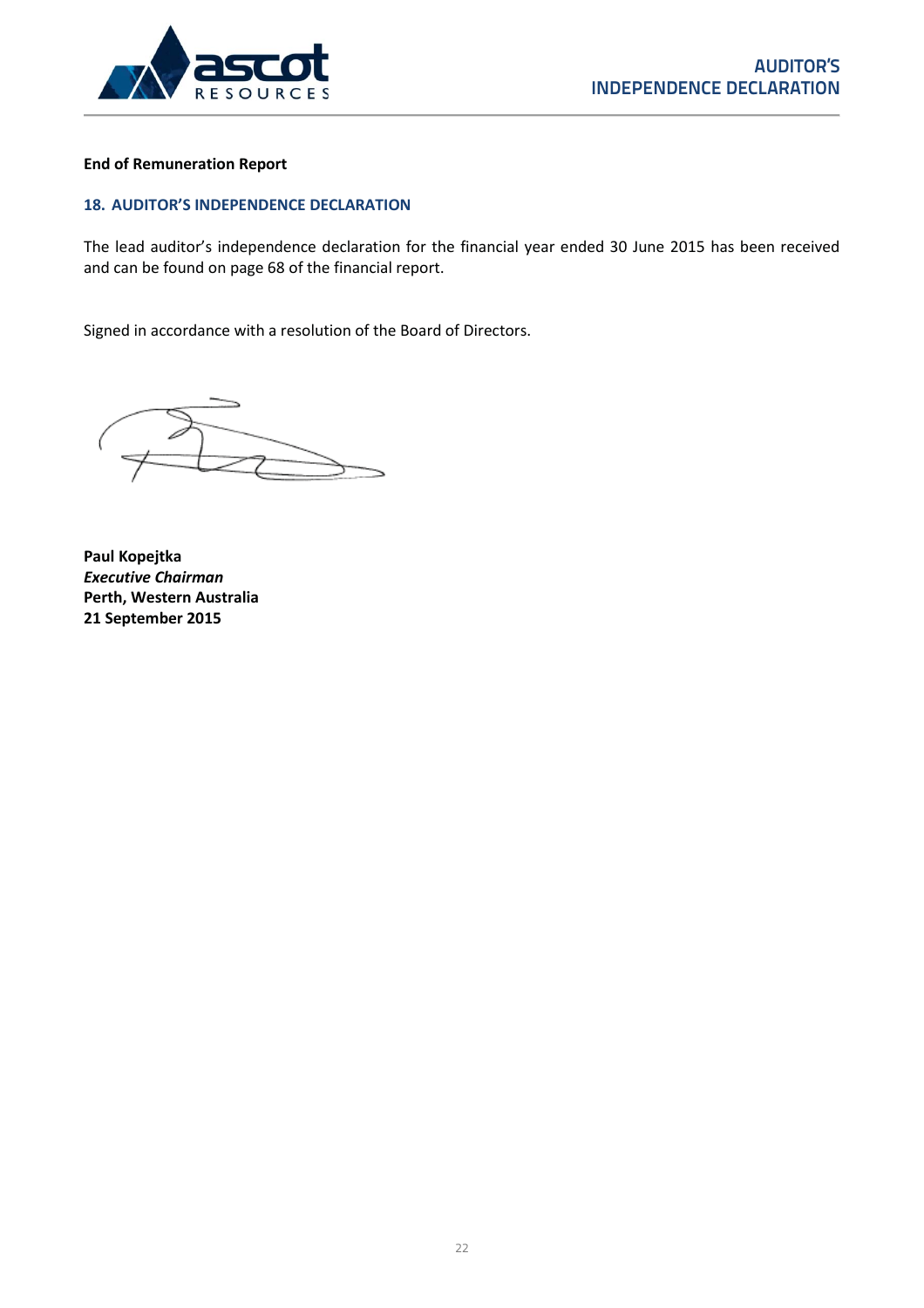

# **CORPORATE GOVERNANCE**

The Board of Ascot has adopted a Corporate Governance Plan for the purpose of implementing appropriate corporate governance of the Company.

A Corporate Governance Statement commenting on the Company's current corporate governance regime and the extent to which it is consistent with the ASX Corporate Governance Council's Corporate Governance Principles and Recommendations (ASX Principles and Recommendations) is available on the Company's website at www.ascotresources.com . The ASX Principles and Recommendations are not mandatory and instead represent "best practice".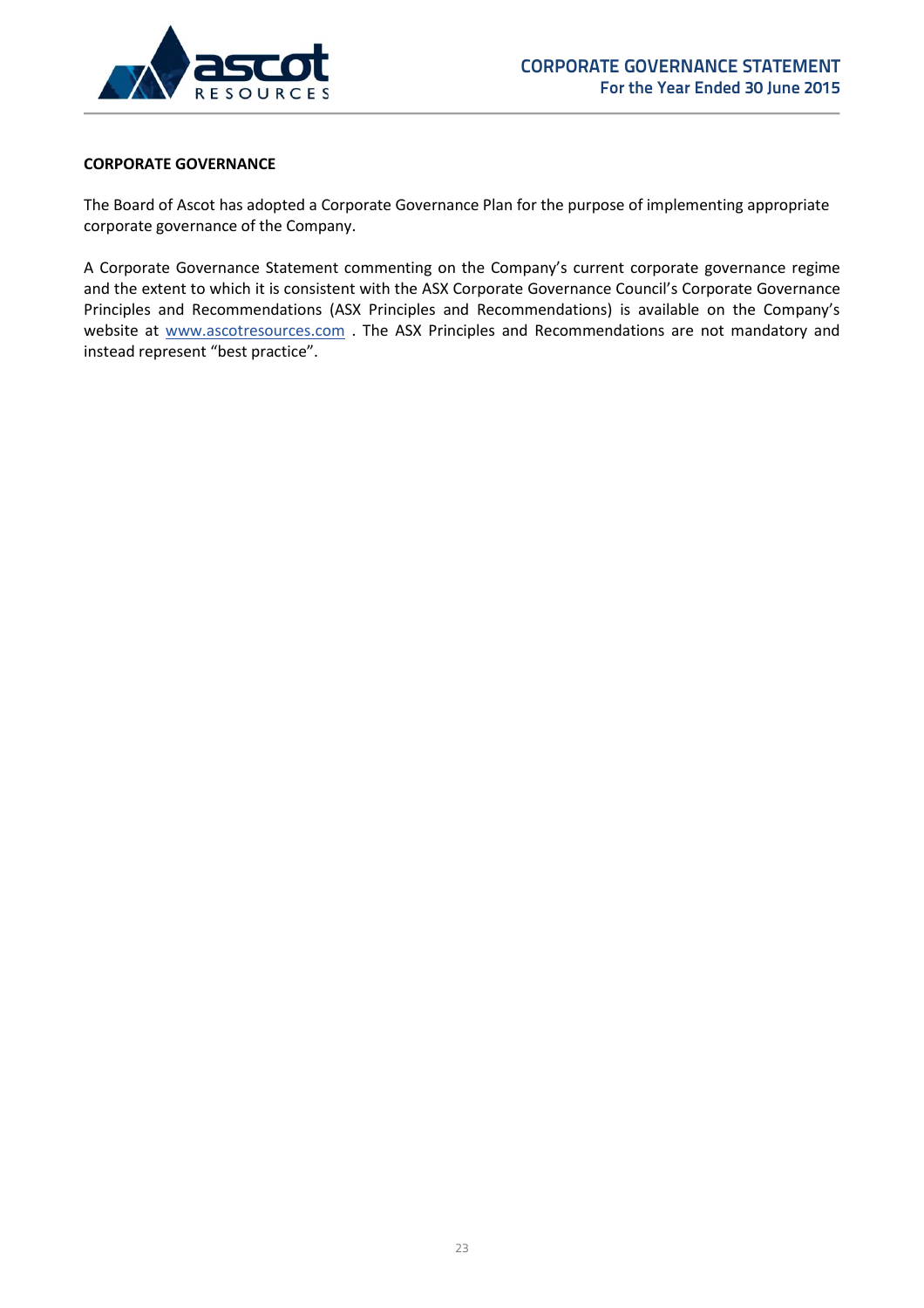

|                                                            | <b>Notes</b> | 30-Jun-15     | 30-Jun-14     |
|------------------------------------------------------------|--------------|---------------|---------------|
|                                                            |              | \$            | \$            |
| <b>Continuing operations</b>                               |              |               |               |
| Revenue and other income                                   | 6            | 87,540        | 52,413        |
| Gain on payment of deferred consideration                  |              |               | 209,000       |
| Directors fees and other benefits                          |              | (18,000)      | (63, 647)     |
| Share-based payments                                       | 20           | (5,591,239)   | (1, 175, 840) |
| Professional & Consulting Fees                             |              | (240, 946)    | (486, 294)    |
| <b>Employment expense</b>                                  |              | (1, 113, 963) | (1, 144, 128) |
| Impairment of exploration and evaluation expenditure       | 13           |               | (46, 833)     |
| Exploration Expenditure (Wonmunna)                         |              |               | (473, 702)    |
| Other expenses                                             | 7            | (1,766,863)   | (1, 118, 060) |
| Loss before income tax                                     |              | (8,643,471)   | (4, 247, 091) |
| Income tax expense                                         | 8            |               |               |
| Loss after income tax                                      |              | (8,643,471)   | (4, 247, 091) |
| Loss for the year attributable to:                         |              |               |               |
| Members of the parent entity                               |              | (8,643,471)   | (4, 247, 091) |
| <b>Total loss from continuing operations</b>               |              | (8,643,471)   | (4, 247, 091) |
|                                                            |              |               |               |
| Other comprehensive income                                 |              |               |               |
| Items that may in the future be transferred to profit and  |              |               |               |
| loss                                                       |              |               |               |
| Exchange differences on translating foreign operations     | 17           | (49, 160)     | 9,871         |
| Total other comprehensive loss for the year                |              | (8,692,631)   | (4, 237, 220) |
|                                                            |              |               |               |
| Total comprehensive loss for the year attributable to:     |              |               |               |
| Members of the parent entity                               |              | (8,692,631)   | (4, 237, 220) |
|                                                            |              | (8,692,631)   | (4, 237, 220) |
|                                                            |              |               |               |
|                                                            |              |               |               |
|                                                            |              | <b>Cents</b>  | <b>Cents</b>  |
| Loss per share from continuing operations attributable to  |              |               |               |
| the ordinary equity holders of the Company:                |              |               |               |
| Basic loss per share - cents per share                     | 18           | (7.72)        | (16.72)       |
| Diluted loss per share - cents per share                   | 18           | (7.72)        | (16.72)       |
| Loss per share attributable to the ordinary equity holders |              |               |               |
| of the Company:                                            |              |               |               |
| Basic loss per share - cents per share                     | 18           | (7.72)        | (16.72)       |
| Diluted loss per share - cents per share                   | 18           | (7.72)        | (16.72)       |

The Consolidated Statement of Comprehensive Income is to be read in conjunction with the notes to the financial statements set out on pages 28 to 64.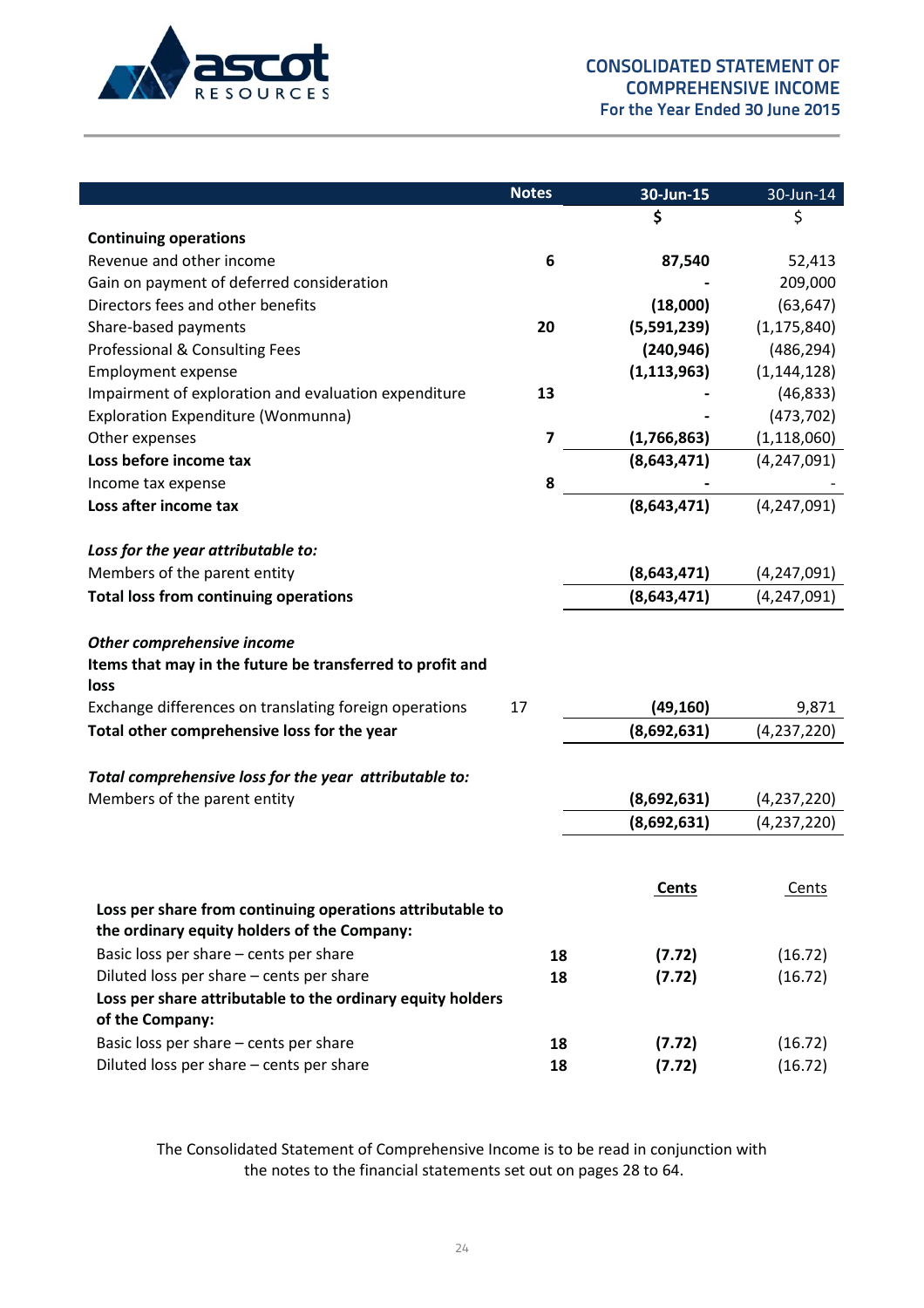

| \$<br><b>Current Assets</b><br>Cash & cash equivalents<br>9<br>3,155,239<br>2,013,066<br>Trade & other receivables<br>14,916<br>10<br>Other assets<br>11<br>68,362<br>64,778<br><b>Total Current Assets</b><br>3,223,601<br>2,092,760<br><b>Non-Current Assets</b><br>12<br>Plant & equipment<br>34,441<br>56,790<br>13<br>Exploration & evaluation expenditure<br>38,389,097<br>5,317,387<br><b>Total Non-Current Assets</b><br>38,423,538<br>5,374,177<br><b>TOTAL ASSETS</b><br>41,647,139<br>7,466,937 |
|------------------------------------------------------------------------------------------------------------------------------------------------------------------------------------------------------------------------------------------------------------------------------------------------------------------------------------------------------------------------------------------------------------------------------------------------------------------------------------------------------------|
|                                                                                                                                                                                                                                                                                                                                                                                                                                                                                                            |
|                                                                                                                                                                                                                                                                                                                                                                                                                                                                                                            |
|                                                                                                                                                                                                                                                                                                                                                                                                                                                                                                            |
|                                                                                                                                                                                                                                                                                                                                                                                                                                                                                                            |
|                                                                                                                                                                                                                                                                                                                                                                                                                                                                                                            |
|                                                                                                                                                                                                                                                                                                                                                                                                                                                                                                            |
|                                                                                                                                                                                                                                                                                                                                                                                                                                                                                                            |
|                                                                                                                                                                                                                                                                                                                                                                                                                                                                                                            |
|                                                                                                                                                                                                                                                                                                                                                                                                                                                                                                            |
|                                                                                                                                                                                                                                                                                                                                                                                                                                                                                                            |
|                                                                                                                                                                                                                                                                                                                                                                                                                                                                                                            |
|                                                                                                                                                                                                                                                                                                                                                                                                                                                                                                            |
|                                                                                                                                                                                                                                                                                                                                                                                                                                                                                                            |
| <b>Current Liabilities</b>                                                                                                                                                                                                                                                                                                                                                                                                                                                                                 |
| Trade & other payables<br>14<br>483,829<br>2,325,551                                                                                                                                                                                                                                                                                                                                                                                                                                                       |
| Interest bearing loans and borrowings<br>15<br>1,718,530<br>2,266,909                                                                                                                                                                                                                                                                                                                                                                                                                                      |
| <b>Total Current Liabilities</b><br>2,202,359<br>4,592,460                                                                                                                                                                                                                                                                                                                                                                                                                                                 |
|                                                                                                                                                                                                                                                                                                                                                                                                                                                                                                            |
| <b>Non-Current Liabilities</b>                                                                                                                                                                                                                                                                                                                                                                                                                                                                             |
| <b>Other Payables</b><br>14<br>16,314,239                                                                                                                                                                                                                                                                                                                                                                                                                                                                  |
| Interest bearing loans & borrowings<br>15<br>493,193                                                                                                                                                                                                                                                                                                                                                                                                                                                       |
| Provisions<br>49,758<br>78,531                                                                                                                                                                                                                                                                                                                                                                                                                                                                             |
| <b>Total Non-Current Liabilities</b><br>16,392,770<br>542,951                                                                                                                                                                                                                                                                                                                                                                                                                                              |
|                                                                                                                                                                                                                                                                                                                                                                                                                                                                                                            |
| <b>TOTAL LIABILITIES</b><br>18,595,129<br>5,135,411                                                                                                                                                                                                                                                                                                                                                                                                                                                        |
|                                                                                                                                                                                                                                                                                                                                                                                                                                                                                                            |
| 23,052,010<br>2,331,526<br><b>NET ASSETS</b>                                                                                                                                                                                                                                                                                                                                                                                                                                                               |
|                                                                                                                                                                                                                                                                                                                                                                                                                                                                                                            |
| Equity attributable to the equity holders of the<br>Company                                                                                                                                                                                                                                                                                                                                                                                                                                                |
| Contributed equity<br>16<br>8,366,925<br>32,381,079                                                                                                                                                                                                                                                                                                                                                                                                                                                        |
| 17<br>1,575,875<br>Reserves<br>6,925,676                                                                                                                                                                                                                                                                                                                                                                                                                                                                   |
| <b>Accumulated losses</b><br>(16, 279, 998)<br>(7,636,527)                                                                                                                                                                                                                                                                                                                                                                                                                                                 |
| Non-controlling interest<br>25,253<br>25,253                                                                                                                                                                                                                                                                                                                                                                                                                                                               |
| <b>TOTAL EQUITY</b><br>23,052,010<br>2,331,526                                                                                                                                                                                                                                                                                                                                                                                                                                                             |

The Consolidated Statement of Financial Position is to be read in conjunction with the notes to the financial statements set out on pages 28 to 64.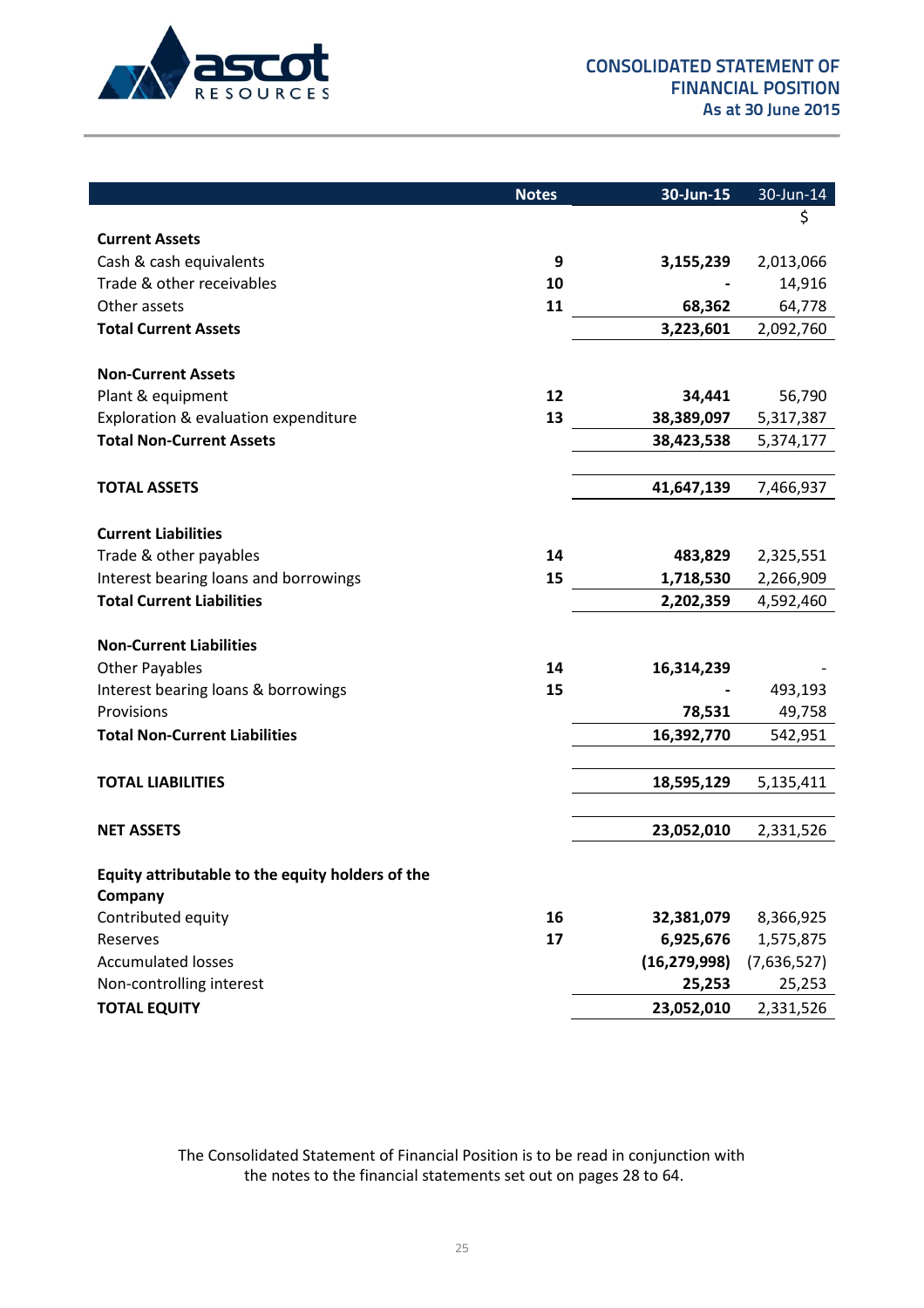

|                                                                                                        | <b>Issued</b><br><b>Capital</b> | Share-<br>based<br><b>Payment</b><br><b>Reserve</b> | <b>FX</b><br><b>Translation</b><br><b>Reserve</b> | <b>Accumulated</b><br><b>Losses</b> | Non-<br>controlling<br>interest | <b>Total</b><br><b>Equity</b> |
|--------------------------------------------------------------------------------------------------------|---------------------------------|-----------------------------------------------------|---------------------------------------------------|-------------------------------------|---------------------------------|-------------------------------|
|                                                                                                        | \$                              | \$                                                  | \$                                                | \$                                  | \$                              | \$                            |
| At 1 July 2014                                                                                         | 8,366,925                       | 1,570,500                                           | 5,375                                             | (7,636,527)                         | 25,253                          | 2,331,526                     |
| <b>Comprehensive income:</b><br>Loss for the year<br>Other comprehensive<br>income/(loss) for the year |                                 |                                                     | (49, 160)                                         | (8,643,471)                         |                                 | (8,643,471)<br>(49, 160)      |
| Total comprehensive loss<br>for the year                                                               |                                 |                                                     | (49, 160)                                         | (8,643,471)                         |                                 | (8,692,631)                   |
| <b>Transactions with owners</b><br>in their capacity as<br>owners:                                     |                                 |                                                     |                                                   |                                     |                                 |                               |
| Issue of share capital                                                                                 | 23,821,876                      |                                                     |                                                   |                                     |                                 | 23,821,876                    |
| Share-based payments                                                                                   | $\overline{\phantom{a}}$        | 5,591,239                                           |                                                   |                                     |                                 | 5,591,239                     |
| Transfer to share capital<br>Non-controlling interest                                                  | 192,278                         | (192, 278)                                          |                                                   |                                     |                                 |                               |
| At 30 June 2015                                                                                        | 32,381,079                      | 6,969,461                                           | (43, 785)                                         | (16, 279, 998)                      | 25,253                          | 23,052,010                    |

|                                                                 | <b>Issued</b><br><b>Capital</b> | Share-<br>based<br>Payment<br><b>Reserve</b> | <b>FX</b><br><b>Translation</b><br><b>Reserve</b> | <b>Accumulated</b><br><b>Losses</b> | Non-<br>controlling<br>interest | <b>Total</b><br><b>Equity</b> |
|-----------------------------------------------------------------|---------------------------------|----------------------------------------------|---------------------------------------------------|-------------------------------------|---------------------------------|-------------------------------|
|                                                                 | \$                              | \$                                           | \$                                                | \$                                  | \$                              | \$                            |
| At 1 July 2013                                                  | 4,799,774                       | 587,208                                      | (4,496)                                           | (3,389,436)                         | 25,253                          | 2,018,303                     |
| <b>Comprehensive income:</b><br>Loss for the year               |                                 |                                              |                                                   | (4, 247, 091)                       |                                 | (4, 247, 091)                 |
| Other comprehensive<br>income/(loss) for the year               |                                 |                                              | 9,871                                             |                                     |                                 | 9,871                         |
| Total comprehensive loss<br>for the year                        |                                 |                                              | 9,871                                             | (4, 247, 091)                       |                                 | (4,237,220)                   |
| <b>Transactions with owners</b><br>in their capacity as owners: |                                 |                                              |                                                   |                                     |                                 |                               |
| Issue of share capital                                          | 3,374,603                       |                                              |                                                   |                                     |                                 | 3,374,603                     |
| Share-based payments                                            |                                 | 1,175,840                                    |                                                   |                                     |                                 | 1,175,840                     |
| Transfer to share capital<br>Non-controlling interest           | 192,548                         | (192, 548)                                   |                                                   |                                     |                                 |                               |
| At 30 June 2014                                                 | 8,366,925                       | 1,570,500                                    | 5,375                                             | (7,636,527)                         | 25,253                          | 2,331,526                     |

The Consolidated Statement of Changes in Equity is to be read in conjunction with the notes to the financial statements set out on pages 28 to 64.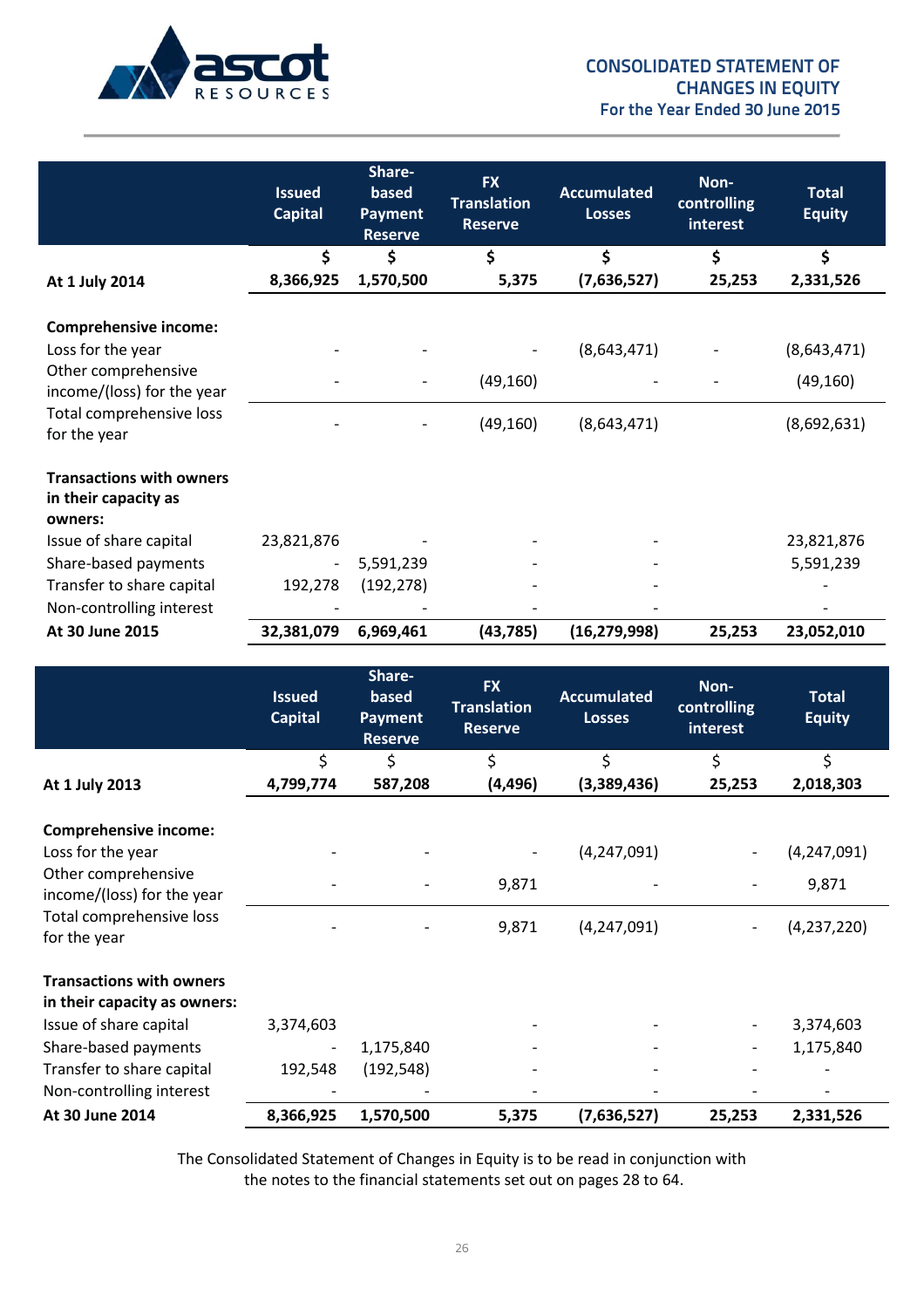

|                                                  | <b>Notes</b> | 30-Jun-15     | 30-Jun-14     |
|--------------------------------------------------|--------------|---------------|---------------|
|                                                  |              | \$            | \$            |
|                                                  |              |               |               |
| Cash flows used in operating activities          |              |               |               |
| Receipts from customers                          |              |               | 40,008        |
| Payment to suppliers & employees                 |              | (3,648,036)   | (2,780,567)   |
| Interest received                                |              | 87,541        | 12,405        |
| Interest paid                                    |              | (23, 229)     | (41, 885)     |
| Net cash flows used in operating activities      | 9            | (3,583,724)   | (2,770,039)   |
|                                                  |              |               |               |
| Cash flows used in investing activities          |              |               |               |
| Payment for plant & equipment                    |              | (6, 637)      | (822)         |
| Payment for exploration & evaluation expenditure |              | (5, 153, 919) | (1, 269, 277) |
| Net cash flows used in investing activities      |              | (5, 160, 556) | (1,270,099)   |
|                                                  |              |               |               |
| <b>Cash flows from financing activities</b>      |              |               |               |
| Proceeds from share issues                       |              | 10,536,453    | 2,232,270     |
| Subscription received in advance                 |              |               | 1,380,000     |
| Proceeds from issue of convertible note          |              |               | 1,550,000     |
| Repayment of convertible note                    |              | (650,000)     |               |
| Net cash flows from financing activities         |              | 9,886,453     | 5,162,270     |
|                                                  |              |               |               |
| Net increase in cash and cash equivalents        |              | 1,142,173     | 1,122,132     |
| Cash and cash equivalents at beginning of year   |              | 2,013,066     | 890,934       |
| Cash and cash equivalents at end of year         | 9            | 3,155,239     | 2,013,066     |

The Consolidated Statement of Cash Flows is to be read in conjunction with the notes to the financial statements set out on pages 28 to 64.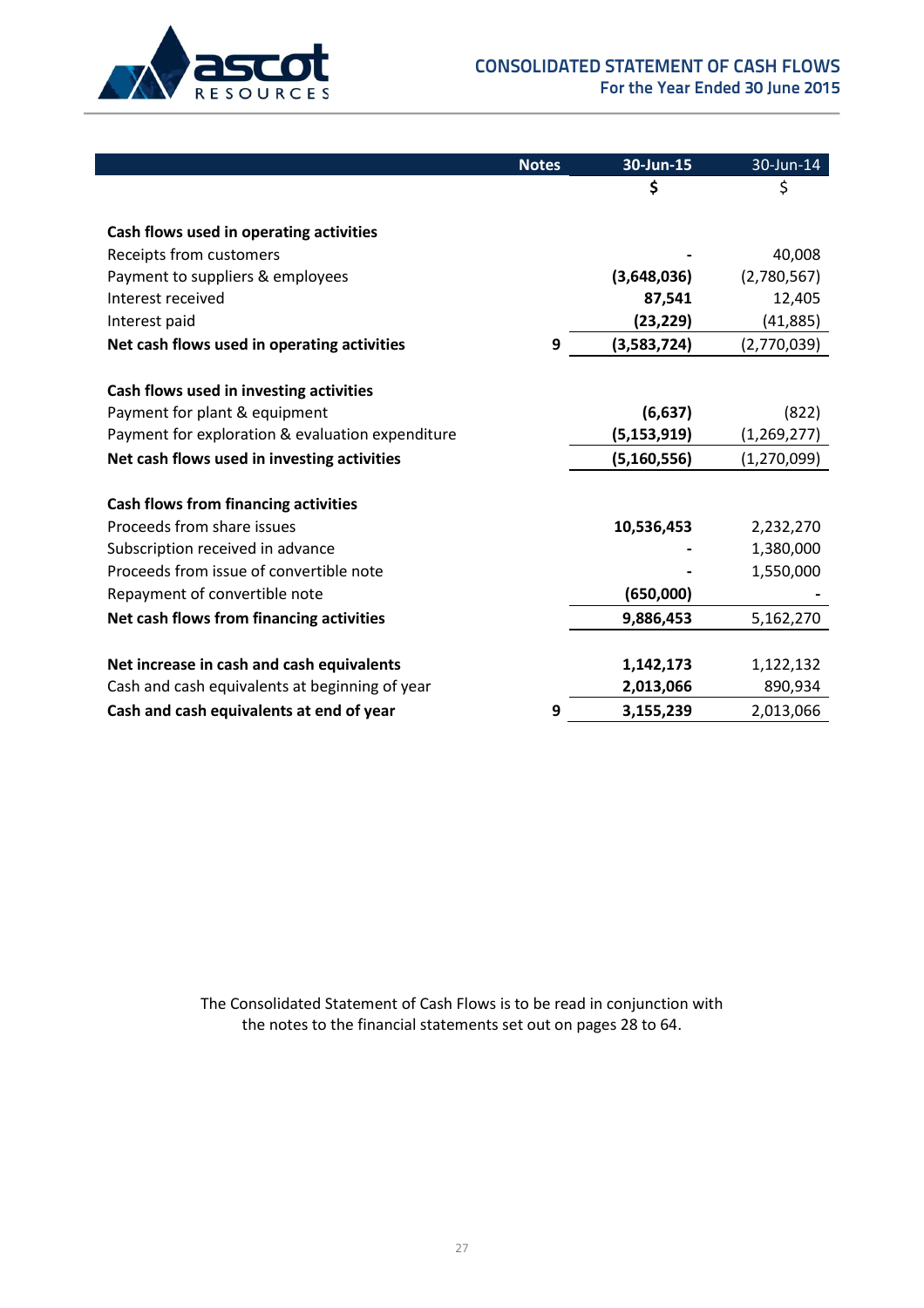

# **1 REPORTING ENTITY**

Ascot Resources Limited (the "Company") is a company limited by shares incorporated in Australia whose shares are publicly traded on the Australian Securities Exchange ("ASX"). The Company is a for profit entity. The address of its registered office and principal place of business is disclosed in the Corporate Directory of the annual report. The financial statement of the Company and its controlled entities is for the financial year ended 30 June 2015.

The nature of the operations and principal activities of the Company and its controlled entities are described in the Directors' Report.

### **2 BASIS OF PREPARATION**

### **a) Statement of compliance**

The financial report is a general purpose consolidated financial report which has been prepared in accordance with Australian Accounting Standards (AASBs) (including Australian Interpretations) adopted by the Australian Accounting Standards Board (AASB) and the Corporations Act 2001. The financial report of the Group also complies with International Financial Reporting Standards (IFRSs) and interpretations adopted by the International Accounting Standards Board.

The consolidated financial statements were approved by the Board of Directors on 21 September 2015.

#### **b) Basis of measurement**

The financial statements have been prepared on the historical cost basis. Cost is based on the fair values of the consideration given in exchange for assets.

#### **c) Functional and presentation currency**

These consolidated financial statements are presented in Australian dollars, which is the Company's functional currency.

#### **d) Comparatives**

Prior period comparatives are for the period from 1 July 2013 to 30 June 2014.

#### **e) New and amended standards adopted by the Company**

None of the new standards and amendments to standards that are mandatory for the first time for the financial year beginning 1 July 2014 affected any of the amounts recognised in the current period or any prior period and are not likely to affect future periods.

#### **f) Early adoption of standards**

The Company has not elected to apply any pronouncements before their operative date in the annual reporting period beginning 1 July 2014. For further information refer to Note 4.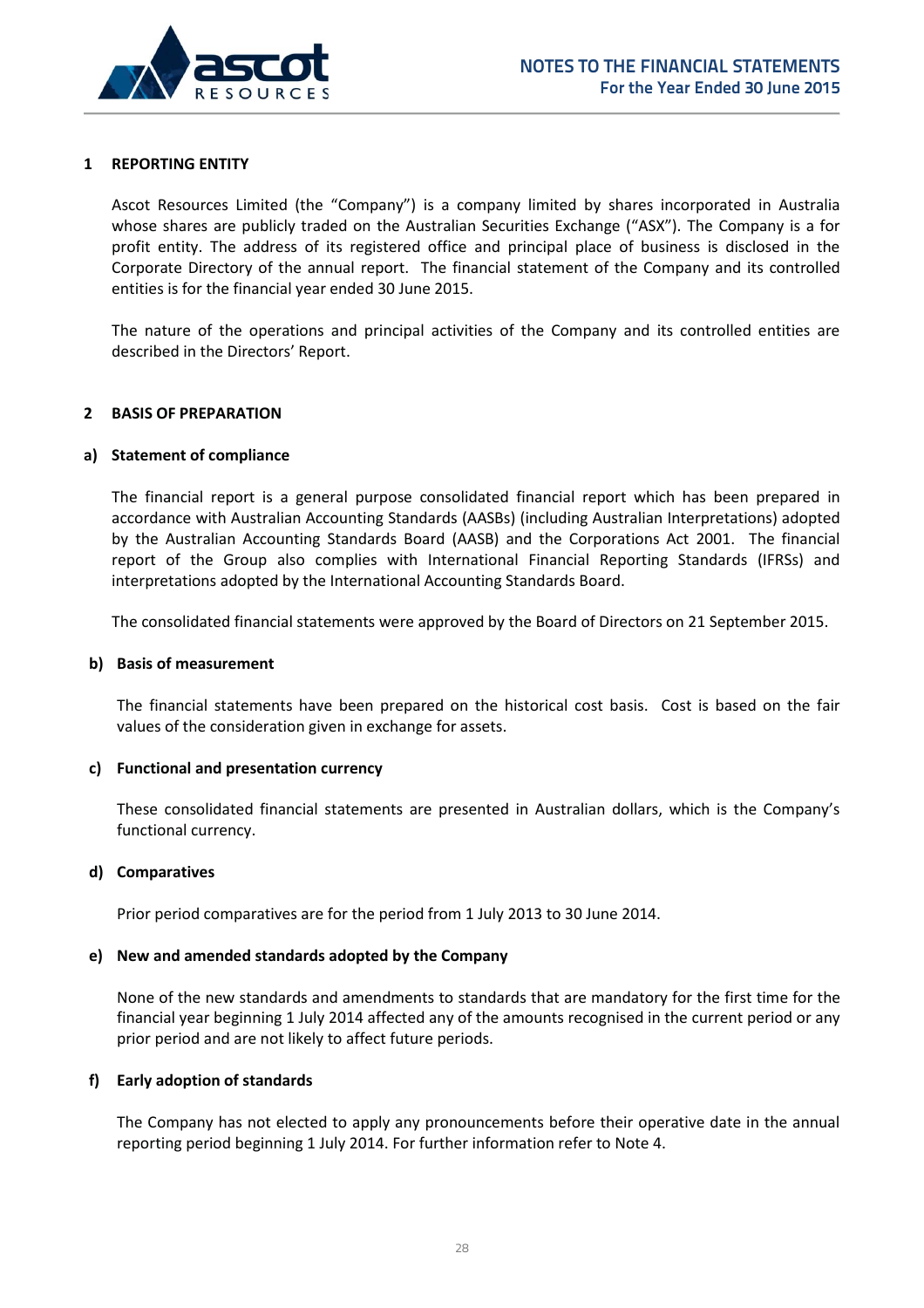

# **3 SIGNIFICANT ACCOUNTING POLICIES**

The accounting policies set out below have been applied consistently in these financial statements.

# **a) Going concern**

The Directors have reviewed the business outlook and cash flow forecasts and are of the opinion that the use of the going concern basis of accounting is appropriate as the Directors believe the Group will be able to pay its debts as and when they fall due.

The financial statements are normally prepared on the assumption that the Group is a going concern and will continue in operation for the foreseeable future. Hence, it is assumed that the Group has neither the intention nor the need to liquidate or curtail materially the scale of its operations; if such an intention or need exists, the financial statements may have to be prepared on a different basis, and, if so, the basis used is disclosed.

The Company is focused on keeping the administrative costs of the Company to a minimum which includes only one Non-Executive Director earning and director fees.

The Company is pursuing all avenues for funding and expects to be able to raise funds in the upcoming financial year.

The Statement of Comprehensive Income shows the Company incurred a net loss of \$8,643,471 during the year ended 30 June 2015. The Statement of Financial Position as at 30 June 2015 shows that the Company had cash and cash equivalents of \$3,155,239 and net assets of \$23,052,010.

# **b) Principles of consolidation**

The consolidated financial statements are those of the consolidated entity, comprising the financial statements of the parent entity and of all entities, which the parent has the power to control the financial and operating policies so as to obtain benefits from its activities.

The financial statements of subsidiaries are prepared for the same reporting period as the parent entity, using consistent accounting policies. Adjustments are made to bring into line any dissimilar accounting policies, which may exist.

All inter-company balances and transactions, including any unrealised profits or losses have been eliminated on consolidation. Subsidiaries are consolidated from the date on which control is established and are de-recognised from the date that control ceases.

Non-controlling interests in the results of subsidiaries are shown separately in the consolidated statement of comprehensive income and consolidated statement of financial position respectively.

# **c) Revenue recognition**

#### **Interest Revenue**

Revenue is recognised as interest accrues using the effective interest method. This is a method of calculating the amortised cost of a financial asset and allocating the interest income over the relevant period using the effective interest rate, which is the rate that exactly discounts estimated future cash receipts through the expected life of the financial asset to the net carrying amount of the financial asset.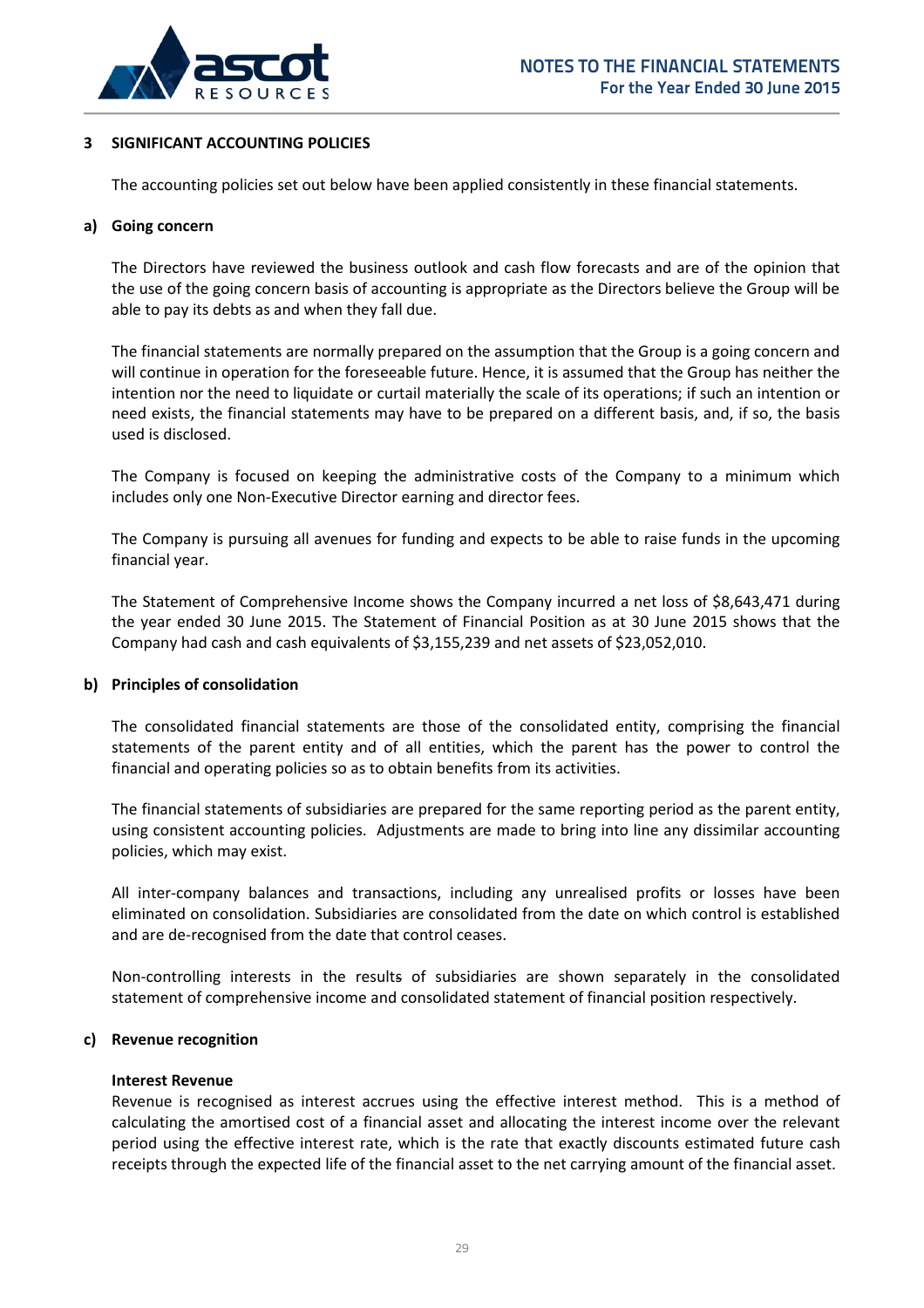

# **Rental income**

Rental income is recognised on a straight line basis over the term of the lease. Rental income is recognised as other income.

#### **d) Income tax**

Deferred income tax is provided on all temporary differences at the balance sheet date between the tax bases of assets and liabilities and their carrying amounts for financial reporting purposes.

Deferred income tax liabilities are recognised for all taxable temporary differences:

- Except where the deferred income tax liability arises from the initial recognition of an asset or liability in a transaction that is not a business combination and, at the time of the transaction, affects neither the accounting profit nor taxable profit; and
- in respect of taxable temporary differences associated with investments in subsidiaries, associates and interests in joint ventures, deferred tax assets are only recognised to the extent that it is probable that the temporary differences will reverse in the foreseeable future and taxable profit will be available against which the temporary differences can be utilised.

The carrying amount of deferred income tax assets is reviewed at each balance sheet date and reduced to the extent that it is no longer probable that sufficient taxable profit will be available to allow all or part of the deferred income tax asset to be utilised.

Deferred tax assets and deferred tax liabilities shall be offset only if:

- a) there is a legally enforceable right to set-off current tax assets against current tax liabilities; and
- b) the deferred tax assets and deferred tax liabilities relate to income taxes levied by the same taxation authority on either:
	- (i) the same taxable entity; or
	- (ii) different taxable entities which intend either to settle current tax liabilities and assets on a net basis, or to realise the assets and settle the liabilities simultaneously, in each future period in which significant amounts of deferred tax liabilities or assets are expected to be settled or recovered.

Deferred income tax assets and liabilities are measured at the tax rates that are expected to apply to the year when the asset is realised or the liability is settled, based on tax rates (and tax laws) that have been enacted or substantially enacted at the balance sheet date.

Income taxes relating to items recognised directly in equity are recognised in equity and not in the Statement of Comprehensive Income.

#### **e) Other taxes**

Revenues, expenses, assets and liabilities are recognised net of the amount of GST except where the GST incurred on a purchase of goods and services is not recoverable from the taxation authority, in which case the GST is recognised as part of the cost of acquisition of the asset or as part of the expense item as applicable; and receivables and payables are stated with amounts of GST included.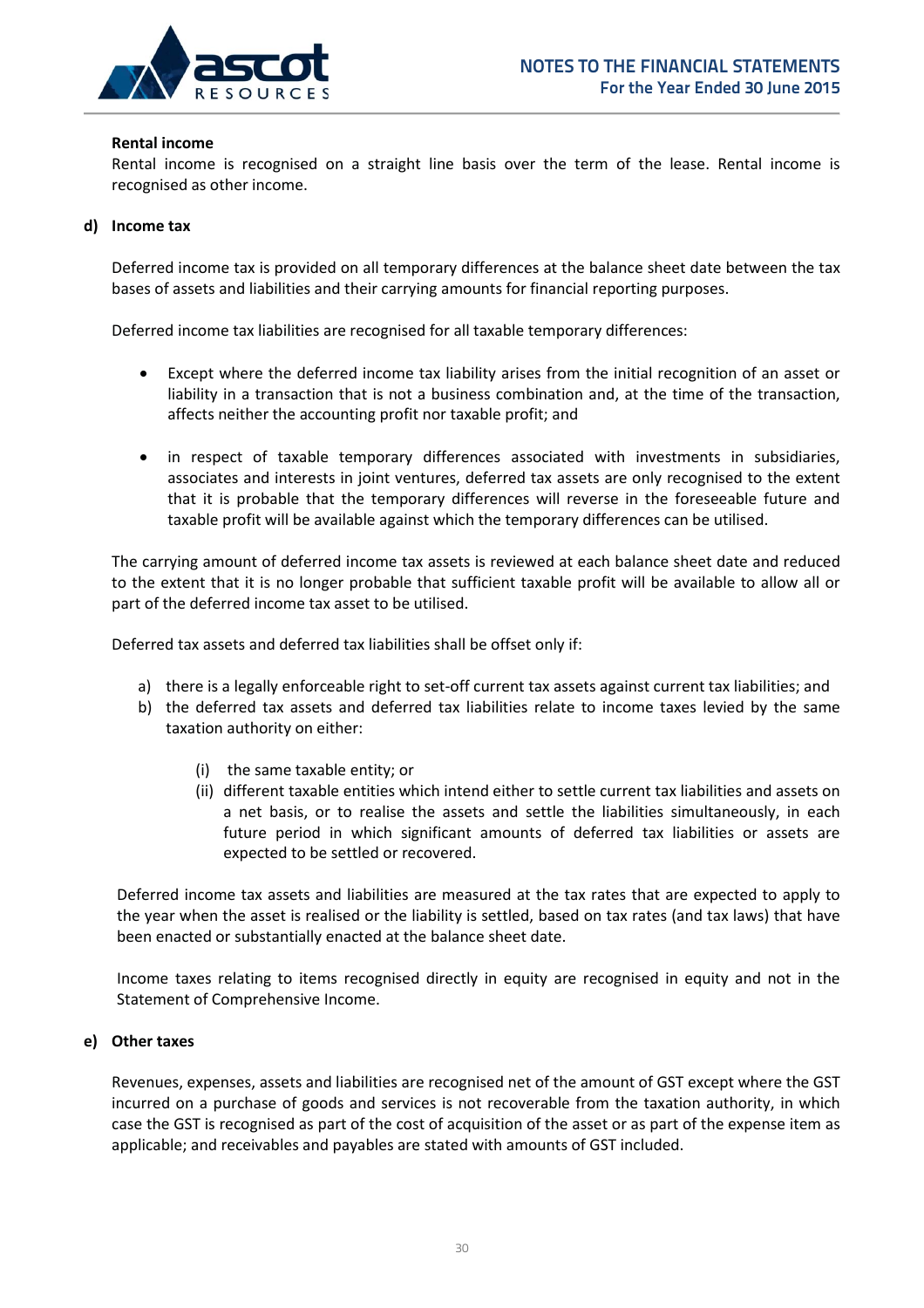

The net amount of GST recoverable from, or payable to, the taxation authority is included as part of receivables or payables in the Statement of Financial Position. Commitments or contingencies are disclosed net of the amount of GST recoverable from, or payable to, the taxation authority.

# **f) Business Combinations**

The acquisition method of accounting is used to account for all business combinations, including business combinations involving entities or businesses under common control, regardless of whether equity instruments or other assets are acquired. The consideration transferred for the acquisition of a subsidiary comprises the fair value of the assets transferred, the liabilities incurred and the equity interests issued by the group. The consideration transferred also includes the fair value of any contingent consideration arrangement and the fair value of any pre-existing equity interests in the subsidiary. Acquisition-related costs are expensed as incurred. Identifiable assets acquired and liabilities and contingent liabilities assumed in a business combination are, with limited exceptions, measured initially at their fair values at the acquisition date. On an acquisition-by-acquisition basis, the group recognises any non-controlling interest in the acquiree either at fair value or at the non-controlling interest's proportionate share of the acquiree's net identifiable assets.

The excess of the consideration transferred, the amount of any non-controlling interest in the acquiree and the acquisition-date fair value of any previous equity interest in the acquiree over the fair value of the group's share of the net identifiable assets acquired is recorded as goodwill. If those amounts are less than the fair value of the net identifiable assets of the subsidiary acquired and the measurement of all amounts has been reviewed, the difference is recognised directly in profit or loss as a bargain purchase.

Where settlement or any part of cash consideration is deferred, the amounts payable in the future are discounted to their present value as at the date of exchange. The discount rate used is the entity's incremental borrowing rate, being the rate at which a similar borrowing could be obtained from an independent financier under comparable terms and conditions. Contingent consideration is classified either as equity or a financial liability. Amounts classified as a financial liability are subsequently measured to fair value with changes in fair value recognised in profit or loss.

# **g) Asset acquisition**

When an asset acquisition does not constitute a business combination, the assets and liabilities are assigned a carrying amount based on their relative fair values in an asset purchase transaction and no deferred tax will arise in relation to the acquired assets and assumed liabilities, as the initial recognition exemption for deferred tax under AASB 112 applies. No goodwill will arise on the acquisition.

# **h) Cash and cash equivalents**

Cash and cash equivalents include cash on hand, deposits held at call with banks, other short-term highly liquid investments with original maturities of three months or less, and bank overdrafts. Bank overdrafts are shown within short-term borrowings in current liabilities on the Statement of Financial Position.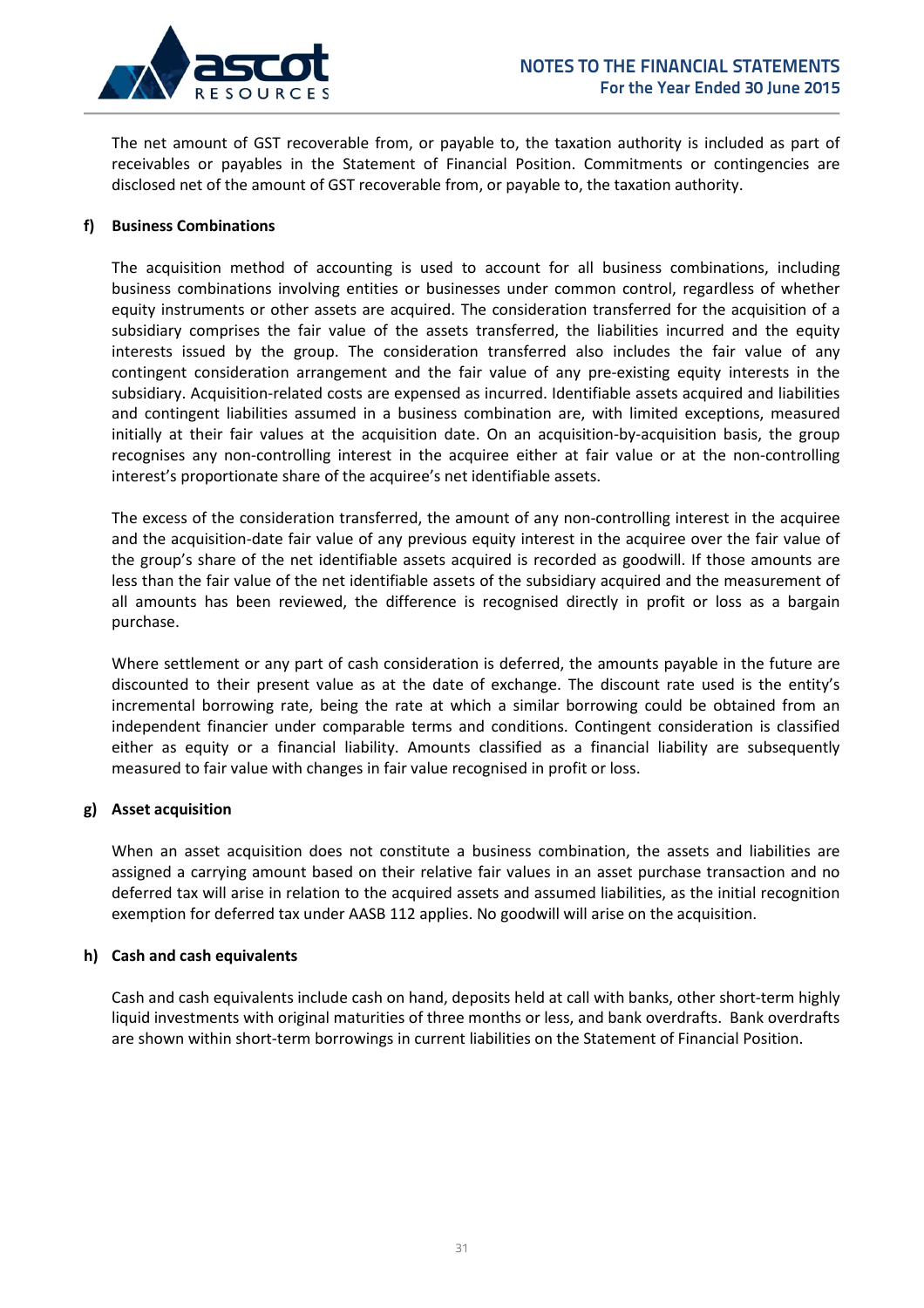

# **i) Plant and equipment**

# (i) Owned assets

Items of plant and equipment are stated at cost less accumulated depreciation (see below) and impairment losses.

Cost includes expenditures that are directly attributable to the acquisition of the asset. The cost of self-constructed assets includes the cost of materials and direct labour, any other costs directly attributable to bringing the asset to a work condition for its intended use, and the costs of dismantling and removing the items and restoring the site on which they are located. Purchased software that is integral to the functionality of the related equipment is capitalised as part of that equipment.

When parts of an item of plant and equipment have different useful lives, they are accounted for as separate items (major components).

(ii) Subsequent costs

The Company recognises in the carrying amount of an item of plant and equipment the cost of replacing part of such an item when that cost is incurred if it is probable that the future economic benefits embodied within the item will flow to the Company and the cost of the item can be measured reliably. All other costs are recognised in the Statement of Comprehensive Income as an expense as incurred.

(iii) Depreciation

Depreciation is charged to the Statement of Comprehensive Income using a straight line method over the estimated useful lives of each part of an item of plant and equipment.

The estimated useful lives in the current financial year are as follows:

Plant and equipment: 3 years

The residual value, the useful life and the depreciation method applied to an asset are reassessed at least annually.

# **j) Exploration and evaluation**

Exploration and evaluation expenditures in relation to each separate area of interest are recognised as an exploration and evaluation asset in the year in which they are incurred where the following conditions are satisfied:

- (i) The rights to tenure of the area of interest are current; and
- (ii) At least one of the following conditions is also met:
	- a) The exploration and evaluation expenditures are expected to be recouped through successful development and exploration of the area of interest, or alternatively, by its sale; or
	- b) Exploration and evaluation activities in the area of interest have not, at the reporting date, reached a stage which permits a reasonable assessment of the existence or otherwise of economically recoverable reserves, and active and significant operations in, or in relation to, the area of interest is continuing.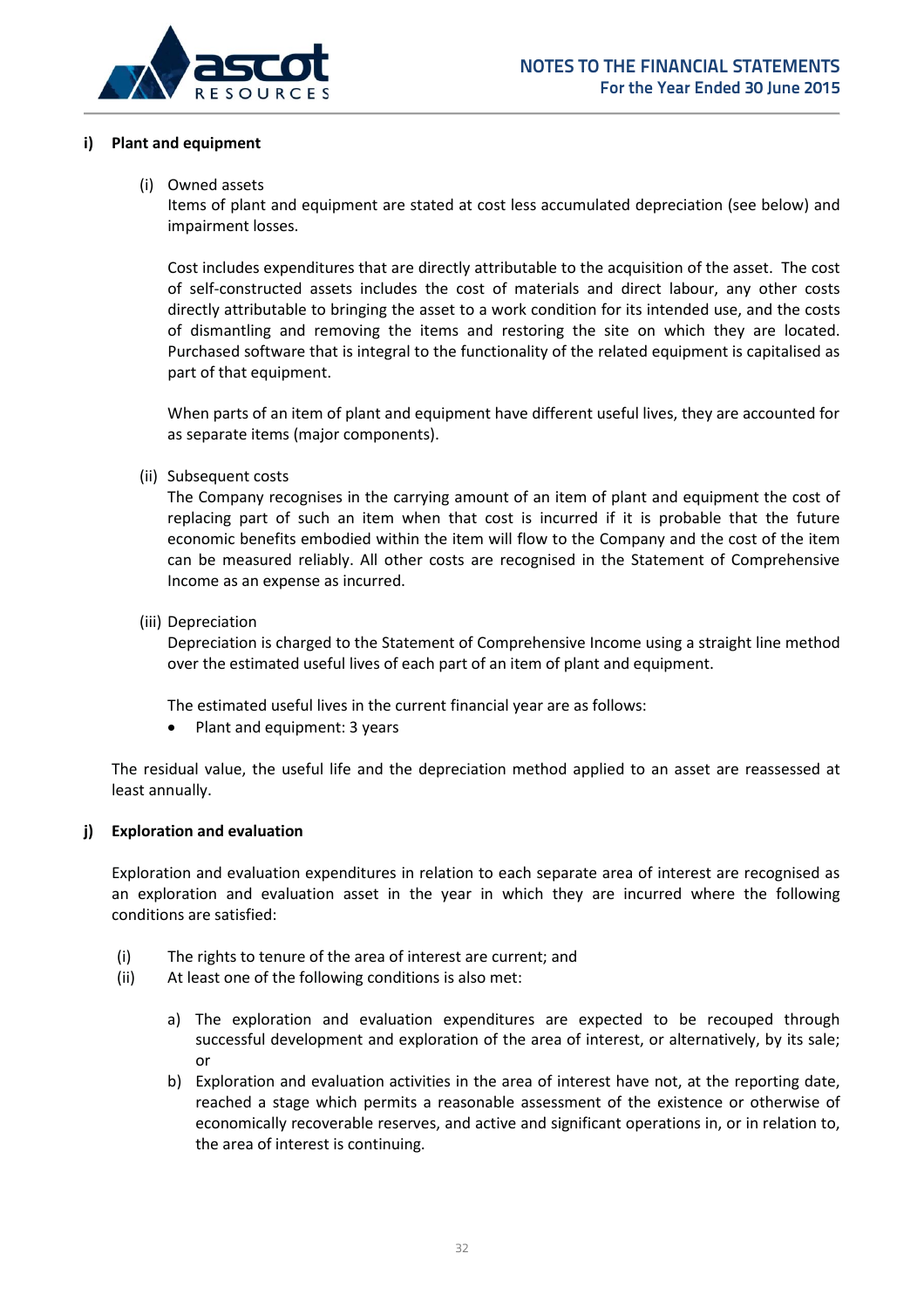

Exploration and evaluation assets are initially measured at cost and include acquisition of rights to explore, studies, exploratory drilling, trenching and sampling and associated activities and an allocation of depreciation and amortisation of assets used in exploration and evaluation activities. General and administrative costs are only included in the measurement of exploration and evaluation costs where they are related directly to operational activities in a particular area of interest.

Exploration and evaluation assets are assessed for impairment when facts and circumstances suggest that the carrying amount of an exploration and evaluation asset may exceed its recoverable amount. The recoverable amount of the exploration and evaluation asset (or the cash-generating unit(s) to which it has been allocated, being no larger than the relevant area of interest) is estimated to determine the extent of the impairment loss (if any). Where an impairment loss subsequently reverses, the carrying amount of the asset is increased to the revised estimate of its recoverable amount, but only to the extent that the increased carrying amount does not exceed the carrying amount that would have been determined had no impairment loss been recognised for the asset in previous years. Where a decision is made to proceed with development in respect of a particular area of interest, the relevant exploration and evaluation asset is tested for impairment and the balance is then classified to development.

# **k) Trade and other payables**

Trade payables and other payables are carried at amortised costs and represent liabilities for goods and services provided to the Company prior to the end of the financial year that are unpaid and arise when the Company becomes obliged to make future payments in respect of the purchase of these goods and services.

# **l) Contributed equity**

Ordinary shares are classified as equity. Incremental costs directly attributable to the issue of new shares or options are shown in equity as a deduction, net of tax, from the proceeds.

# **m) Earnings per share**

(i) Basic earnings per share:

Basic earnings per share is determined by dividing net profit or loss after income tax attributable to members of the Company, excluding any costs of servicing equity other than ordinary shares, by the weighted average number of ordinary shares outstanding during the financial year, adjusted for bonus elements in ordinary shares issued during the year.

(ii) Diluted earnings per share

Diluted earnings per share adjusts the figures used in the determination of basic earnings per share to take into account the after income tax effect of interest and other financing costs associated with dilutive potential ordinary shares and the weighted average number of shares assumed to have been issued for no consideration in relation to dilutive potential ordinary shares.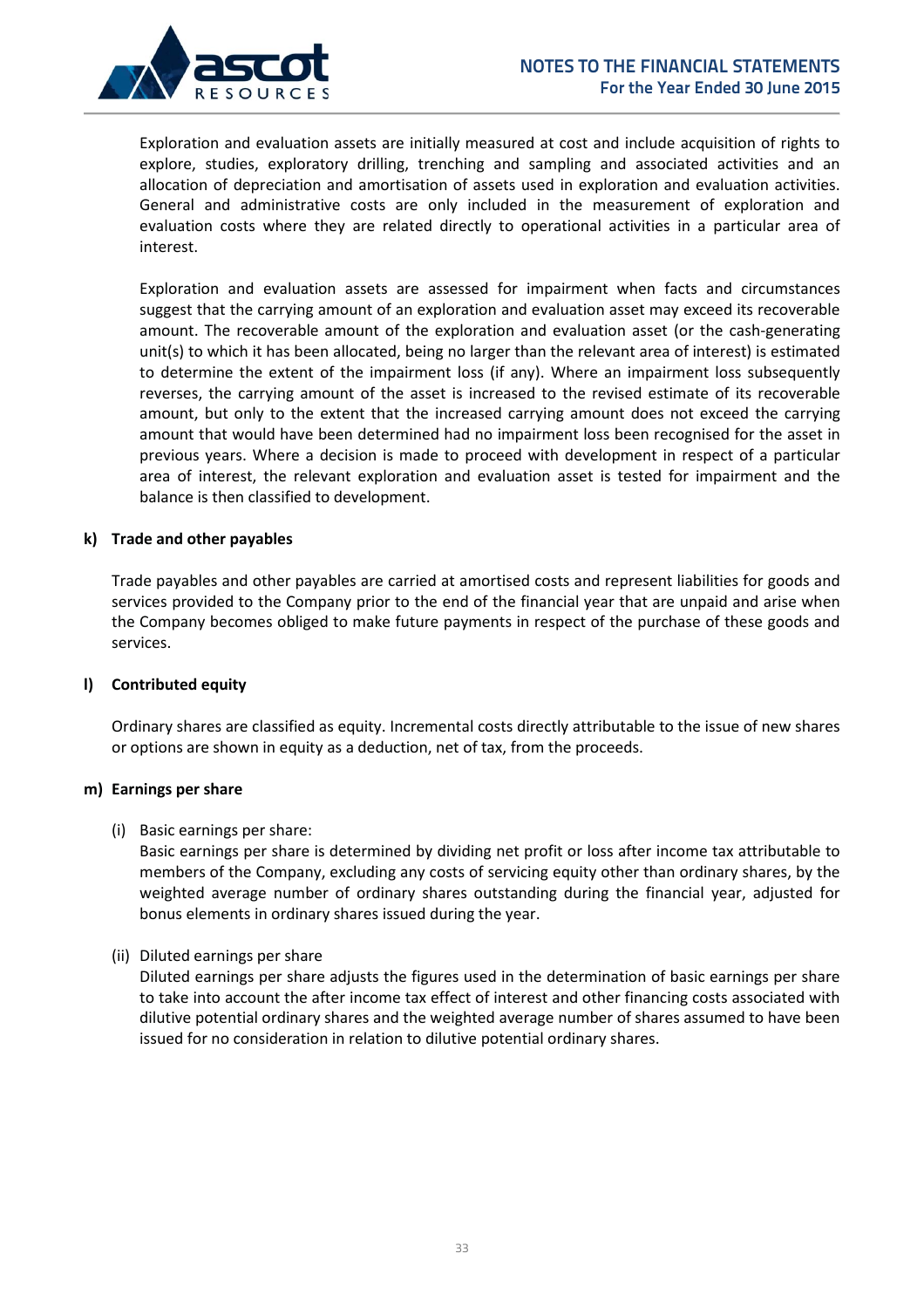

# **n) Investments and other financial assets**

# **Classification**

The Company classifies its financial assets in the following categories: financial assets at fair value through profit or loss, loans and receivables, held-to-maturity investments and available-for-sale financial assets. The classification depends on the purpose for which the investments were acquired. Management determines the classification of its investments at initial recognition and, in the case of assets classified as held-to-maturity, re-evaluates this designation at the end of each reporting date.

(i) Financial assets at fair value through profit or loss

Financial assets at fair value through profit or loss are financial assets held for trading. A financial asset is classified in this category if acquired principally for the purpose of selling in the short term. Derivatives are classified as held for trading unless they are designated as hedges. Assets in this category are classified as current assets if they are expected to be settled within 12 months; otherwise they are classified as non-current.

(ii) Loans and receivables

Loans and receivable are non-derivative financial assets with fixed or determinable payments that are not quoted in an active market. They are included in current assets, except for those with maturities greater than 12 months after the reporting period which are classified as non-current assets. Loans and receivables are included in trade and other receivables (note 10) in the Statement of Financial Position.

(iii) Held-to-maturity investments

Held-to-maturity investments are non-derivative financial assets with fixed or determinable payments and fixed maturities that the Company's management has the positive intention and ability to hold to maturity. If the Company were to sell other than an insignificant amount of held-tomaturity financial assets, the whole category would be tainted and reclassified as available-for-sale. Held-to-maturity financial assets are included in non-current assets, except for those with maturities less than 12 months from the end of the reporting period, which are classified as current assets.

(iv) Available-for-sale financial assets

Available-for-sale financial assets, comprising principally marketable equity securities, are nonderivatives that are either designated in this category or not classified in any of the other categories. They are included in non-current assets unless the investment matures or management intends to dispose of the investment within 12 months of the end of the reporting period. Investments are designated as available-for-sale if they do not have fixed maturities and fixed or determinable payments and management intends to hold them for the medium to long term.

# **Financial Assets – reclassification**

The Company may choose to reclassify a non-derivative trading financial asset out of the held for trading category if the financial asset is no longer held for the purpose of selling it in the near term. Financial assets other than loans and receivables are permitted to be reclassified out of the held for trading category only in rare circumstances arising from a single event that is unusual and highly unlikely to recur in the near term. In addition, the Company may choose to reclassify financial assets that would meet the definition of loans and receivables out of the held for trading or available-for-sale categories if the Company has the intention and ability to hold these financial assets for the foreseeable future or until maturity at the date of reclassification.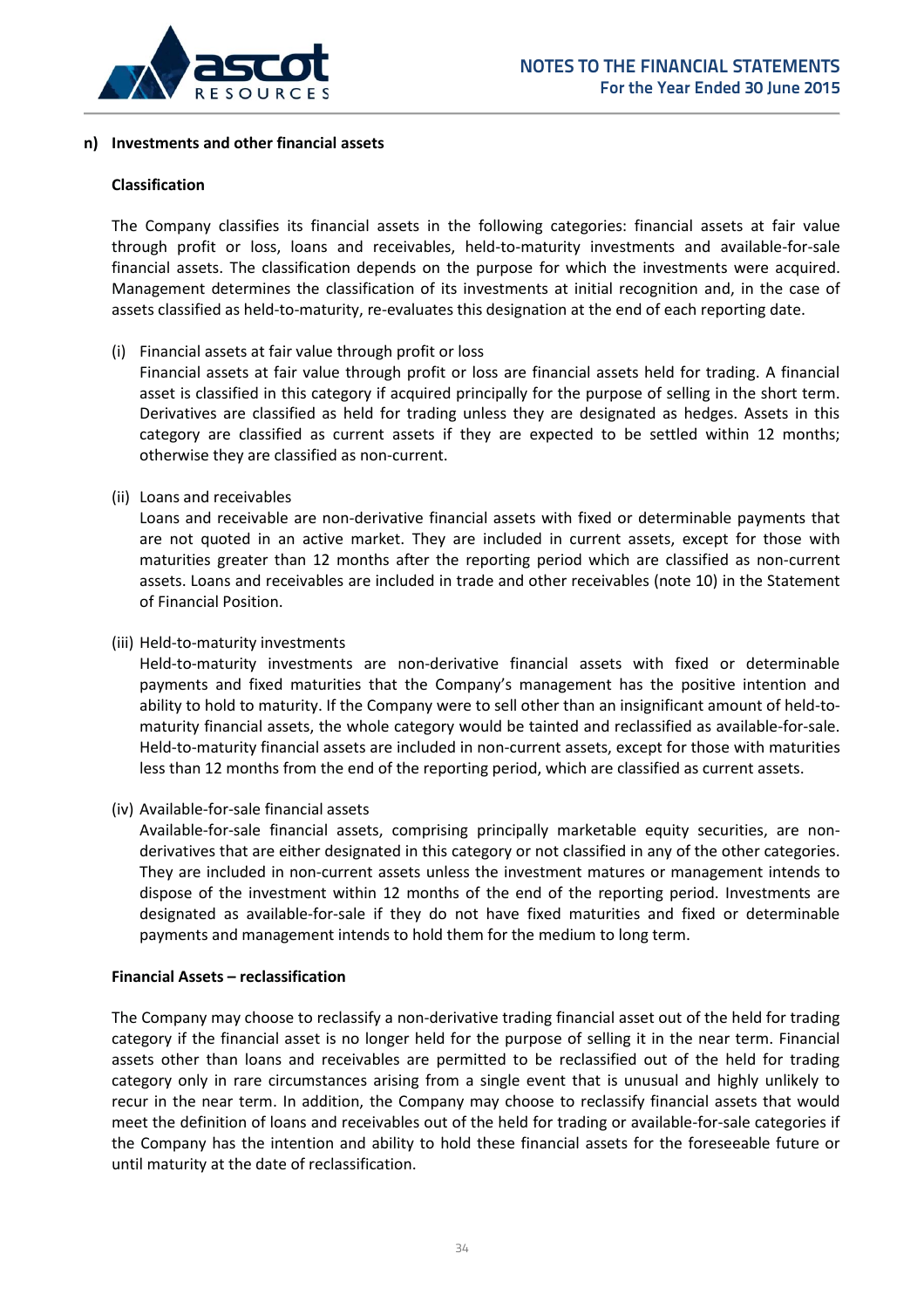

Reclassifications are made at fair value as of the reclassification date. Fair value becomes the new cost or amortised cost as applicable, and no reversals of fair value gains or losses recorded before reclassification date are subsequently made. Effective interest rates for financial assets reclassified to loans and receivables and held-to-maturity categories are determined at the reclassification date. Further increases in estimates of cash flows adjust effective interest rates prospectively.

#### **Recognition and de-recognition**

Regular way purchases and sales of financial assets are recognised on trade-date, the date on which the Company commits to purchase or sell the asset. Financial assets are derecognised when the rights to receive cash flows from the financial assets have expired or have been transferred and the Company has transferred substantially all the risks and rewards of ownership.

When securities classified as available-for-sale are sold, the accumulated fair value adjustments recognised in other comprehensive income are reclassified to profit or loss as gains and losses from investment securities.

#### **Measurement**

At initial recognition, the Company measures a financial asset at its fair value plus, in the case of a financial asset not at fair value through profit or loss, transaction costs that are directly attributable to the acquisition of the financial asset. Transaction costs of financial assets carried at fair value through profit or loss are expensed in profit or loss.

Loans and receivable and held-to-maturity investments are subsequently carried at amortised cost using the effective interest method.

Available-for-sale financial assets and financial assets at fair value through profit or loss are subsequently carried at fair value. Gains or losses arising from changes in the fair value of the 'financial assets at fair value through profit or loss' category are presented in profit or loss within other income or other expense in the period in which they arise. Dividend income from financial assets at fair value through profit or loss is recognised in profit or loss as part of revenue from continuing operations when the Company's right to receive payments is established. Interest income from these financial assets is included in the net gains/(losses).

Changes in the fair value of monetary securities denominated in a foreign currency and classified as available-for-sale are analysed between translation differences resulting from changes in amortised cost of the security and other changes in the carrying amount of the security. The translation differences related to changes in the amortised cost are recognised in profit or loss, and other changes in carrying amount are recognised in other comprehensive income. Changes in the fair value of other monetary and non-monetary securities classified as available-for-sale are recognised in other comprehensive income.

Details on how the fair value of financial instruments is determined are disclosed in note 18 Financial Risk Management.

#### **Impairment**

The Company assesses at the end of each reporting period whether there is objective evidence that a financial asset or group of financial assets is impaired. A financial asset or a group of financial assets is impaired and impairment losses are incurred only if there is objective evidence of impairment as a result of one or more events that occurred after the initial recognition of the asset (a 'loss event') and that loss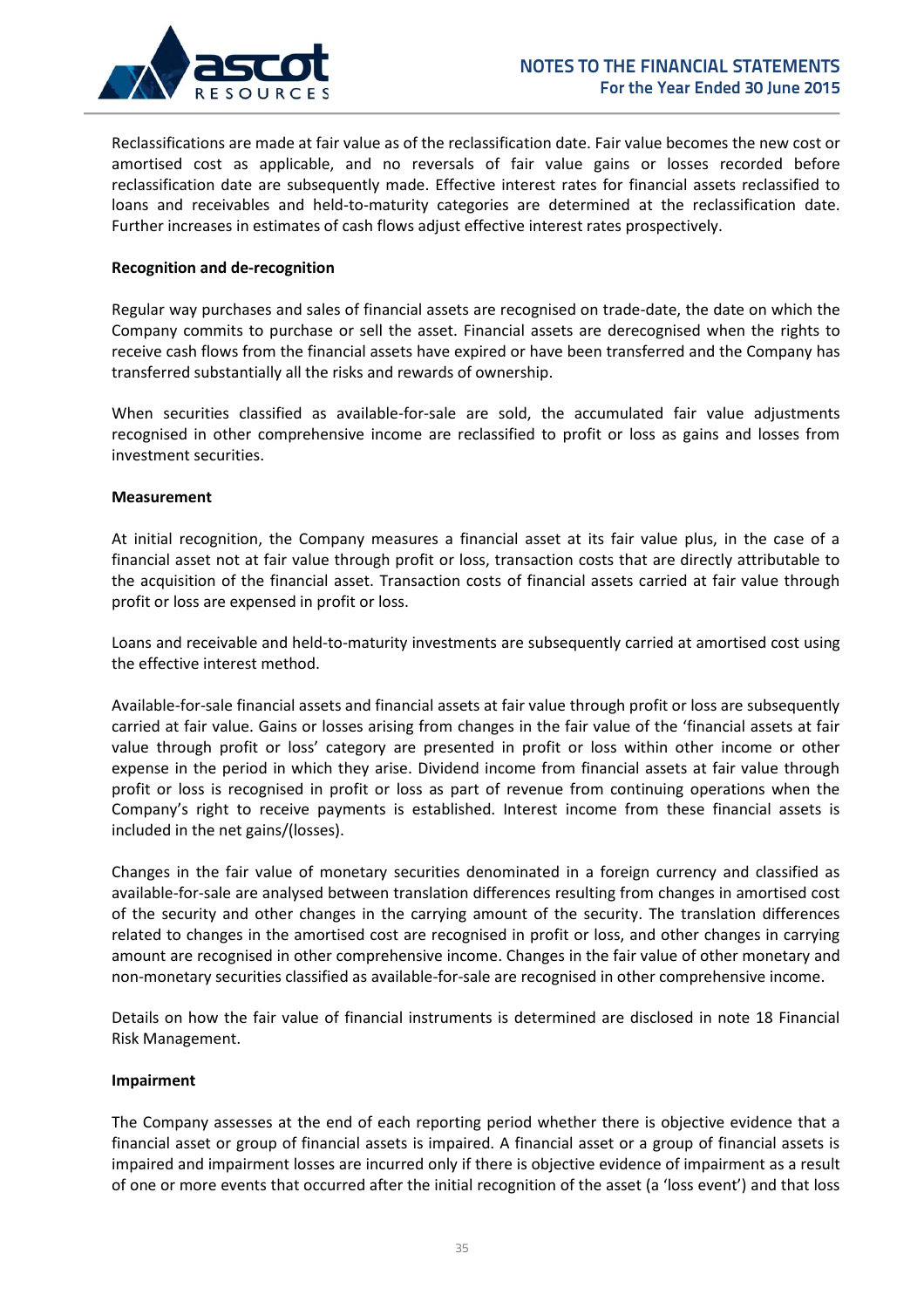

event (or events) has an impact on the estimated future cash flows of the financial asset or group of financial assets that can be reliably estimated. In the case of equity investments classified as availablefor-sale, a significant or prolonged decline in the fair value of the security below its cost is considered an indicator that the assets are impaired.

## (i) Assets carried at amortised cost

For loans and receivables, the amount of the loss is measured as the difference between the asset's carrying amount and the present value of estimated future cash flows (excluding future credit losses that have not been incurred) discounted at the financial asset's original effective interest rate. The carrying amount of the asset is reduced and the amount of the loss is recognised in profit or loss. If a loan or held-to-maturity investment has a variable interest rate, the discount rate for measuring any impairment loss is the current effective interest rate determined under the contract. As a practical expedient, the Company may measure impairment on the basis of an instrument's fair value using an observable market price.

If, in a subsequent period, the amount of the impairment loss decreases and the decrease can be related objectively to an event occurring after the impairment was recognised (such as an improvement in the debtor's credit rating), the reversal of the previously recognised impairment loss is recognised in profit or loss.

## ii) Assets classified as available-for-sale

If there is objective evidence of impairment for available-for-sale financial assets, the cumulative loss – measured as the difference between the acquisition cost and the current fair value, less any impairment loss on that financial asset previously recognised in profit or loss – is removed from equity and recognised in profit or loss.

Impairment losses on equity instruments that were recognised in profit or loss are not reversed through profit or loss in a subsequent period.

If the fair value of a debt instrument classified as available-for-sale increases in subsequent period and the increase can be objectively related to an event occurring after the impairment loss was recognised in profit or loss, the impairment loss is reversed through profit or loss.

## **o) Foreign currency translations and balances**

## **Functional and presentation currency**

The financial statements of each entity within the consolidated entity are measured using the currency of the primary economic environment in which that entity operates (the functional currency). The consolidated financial statements are presented in Australian dollars which is the consolidated entity's functional and presentation currency.

## **Transactions and balances**

Transactions in foreign currencies of entities within the consolidated group are translated into functional currency at the rate of exchange ruling at the date of the transaction.

Foreign currency monetary items that are outstanding at the reporting date (other than monetary items arising under foreign currency contracts where the exchange rate for that monetary item is fixed in the contract) are translated using the spot rate at the end of the financial year.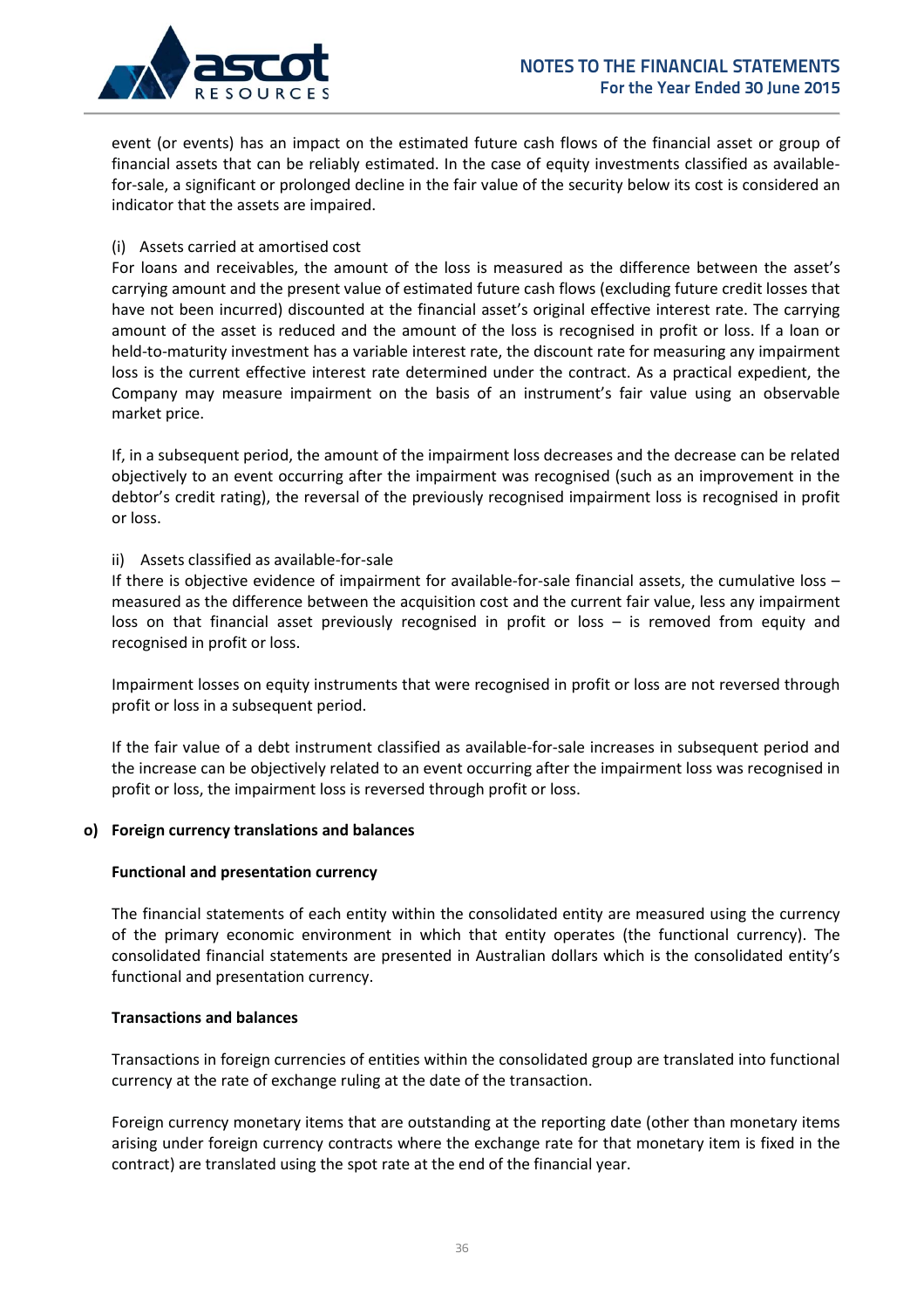

Except for certain foreign currency hedges, all resulting exchange differences arising on settlement or re-statement are recognised as revenues and expenses for the financial year.

Entities that have a functional currency different to the presentation currency are translated as follows:

- Assets and liabilities are translated at year-end exchange rates prevailing at that reporting date;
- Income and expenses are translated at actual exchange rates or average exchange rates for the period where appropriate; and
- All resulting exchange differences are recognised as a separate component of equity.

#### **p) Share-based payments**

The Company provides benefits to employees (including directors) of the Company in the form of sharebased payment transactions, whereby employees render services in exchange for shares or options over shares ("equity-settled transactions").

The fair value of options is recognised as an expense with a corresponding increase in equity (share option reserve). The fair value is measured at grant date and recognised over the period during which the holder become unconditionally entitled to the options. Fair value is determined using a Black-Scholes option pricing model. In determining fair value, no account is taken of any performance conditions other than those related to the share price of the Company ("market conditions"). The cumulative expense recognised between grant date and vesting date is adjusted to reflect the directors' best estimate of the number of options that will ultimately vest because of internal conditions of the options, such as the employees having to remain with

the company until vesting date, or such that employees are required to meet internal sales targets. No expense is recognised for options that do not ultimately vest because internal conditions were not met. An expense is still recognised for options that do not ultimately vest because a market condition was not met.

Where the terms of options are modified, the expense continues to be recognised from grant date to vesting date as if the terms had never been changed. In addition, at the date of the modification, a further expense is recognised for any increase in fair value of the transaction as a result of the change.

Where options are cancelled, they are treated as if vesting occurred on cancellation and any unrecognised expenses are taken immediately to the Statement of Comprehensive Income. However, if new options are substituted for the cancelled options and designated as a replacement on grant date, the combined impact of the cancellation and replacement options are treated as if they were a modification.

Equity-settled share-based payment transactions with parties other than employees are measured at the fair value of the goods or services received, except where that fair value cannot be estimated reliably, in which case they are measured at the fair value of the equity instruments granted, measured at the date the Company obtains the goods or the counterparty renders the service.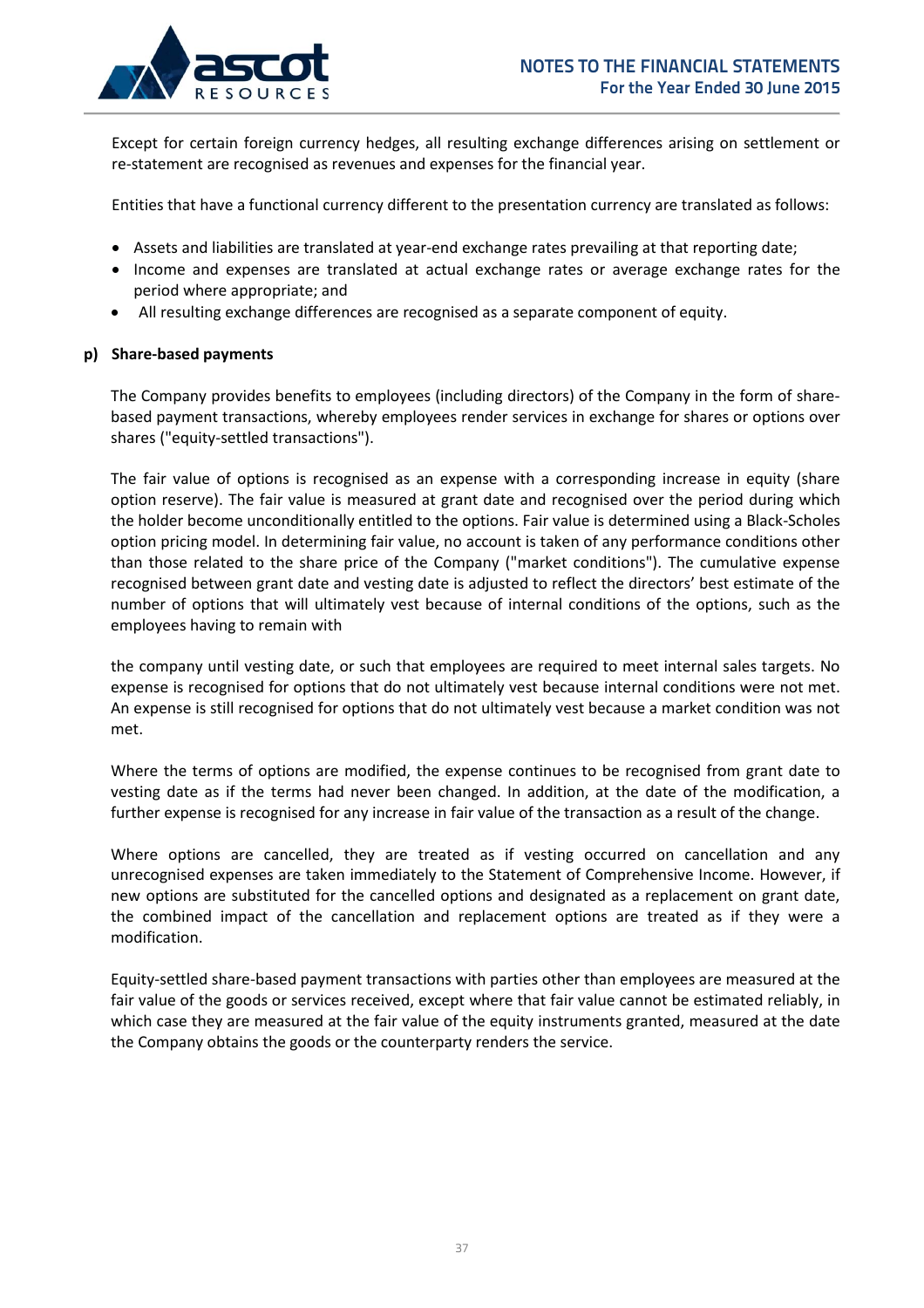

#### **q) Critical accounting estimates and judgments**

The preparation of financial statements requires management to make judgments, estimates and assumptions that affect the application of accounting policies and the reported amounts of assets, liabilities, income and expenses. The directors evaluate estimates and judgments incorporated into the financial report based on historical knowledge and best available current information. Estimates assume a reasonable expectation of future events and are based on current trends and economic data, obtained both externally and within the Company. Actual results may differ from these estimates.

Estimates and underlying assumptions are reviewed on an ongoing basis. Revisions to accounting estimates are recognised in the period in which the estimate is revised and in any future periods affected.

In particular, information about significant areas of estimation uncertainty and critical judgments in applying accounting policies that have the most significant effect on the amount recognised in the financial statements are described in the following notes:

(i) Exploration & Evaluation Expenditure (refer Note 13)

The Company's accounting policy for exploration and evaluation is set out in note 3(j) above. If, after having capitalised expenditure under this policy, the Directors conclude that the Company is unlikely to recover the expenditure by future exploration or sale, then the relevant capitalised amount will be written off to the Statement of Comprehensive Income.

- (ii) Share-Based Payments (refer Note 20) The Company measures the cost of equity settled share based payments at fair value at the grant date using the Black-Scholes model taking into account the exercise price, the term of the option, the impact of dilution, the share price at grant date, the expected volatility of the underlying share, the expected dividend yield and risk free interest rate for the term of the option.
- (iii) Deferred Consideration (refer Note 14)

Deferred consideration forms part of the Wonmunna iron ore project acquisition with Ochre Group Holdings Ltd and is revalued each reporting period using net present value method based on the expected date of the first shipment of ore.

## **4 STANDARDS ISSUED BUT NOT YET EFFECTIVE**

The AASB has issued new standards, amendments and interpretations to existing standards which have been published but are not yet effective, and have not been adopted early by the Company. The new standards, amendments and interpretations that are expected to be relevant to the Company's financial statements are provided below:

| Standard/Interpretation                                                       | <b>Effective for annual</b><br>reporting periods<br>beginning on or<br>after |
|-------------------------------------------------------------------------------|------------------------------------------------------------------------------|
| AASB 9 Financial Instruments                                                  | 1 January 2018                                                               |
| AASB 9 introduces new requirements for the classification and measurement of  |                                                                              |
| financial assets and liabilities. These requirements improve and simplify the |                                                                              |
| approach for classification and measurement of financial assets               |                                                                              |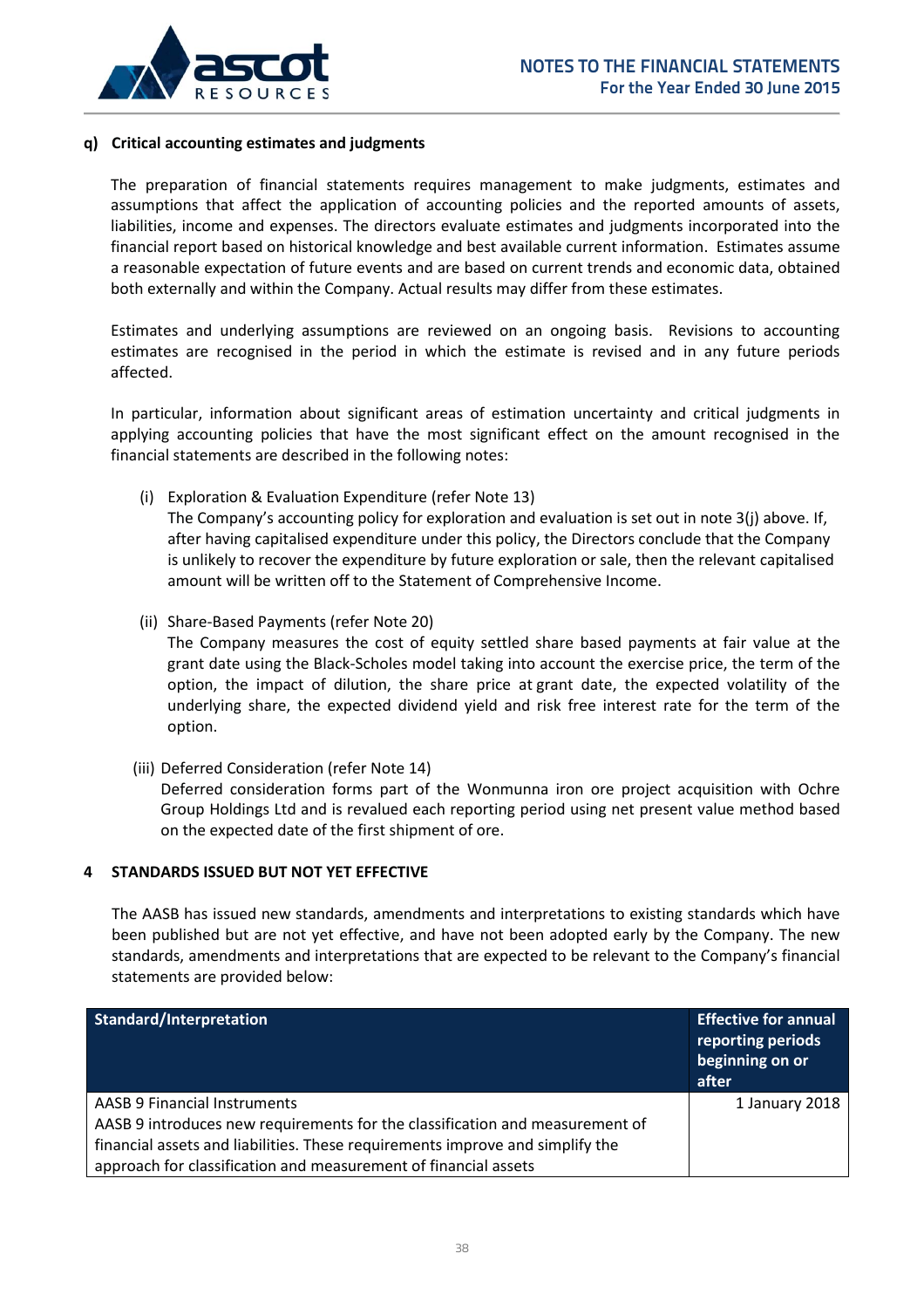

| Standard/Interpretation                                                      | <b>Effective for annual</b><br>reporting periods<br>beginning on or<br>after |
|------------------------------------------------------------------------------|------------------------------------------------------------------------------|
| AASB 15 Revenue from Contracts with Customers                                | 1 January 2017                                                               |
| AASB 15:                                                                     |                                                                              |
| establishes a new revenue recognition model<br>-                             |                                                                              |
| changes the basis for deciding whether revenue is to be recognised over<br>- |                                                                              |
| time or at a point in time                                                   |                                                                              |
| provides new and more detailed guidance on specific topics<br>-              |                                                                              |
| expands and improves disclosures about revenue.                              |                                                                              |

The abovementioned new standards and interpretations are not expected to have a material impact on the Company's financial statements.

#### **5 SEGMENT INFORMATION**

#### **1. OPERATING SEGMENTS**

The AASB 8 requires operating segments to be identified on the basis of internal reports about components of the Company that are regularly reviewed by the chief operating decision maker in order to allocate resources to the segment and to assess its performance. The segments are consistent with the internal management reporting information that is regularly reviewed by the chief operating decision maker.

The Company engages in the business of iron ore and coal exploration and evaluation in Australia and Colombia respectively and management identifies its operating segments based on geographical location. The Company's two operating segments are:

- 1. Colombia Prospective coal permits; and
- 2. Australia Prospective iron ore permits

During the twelve (12) month period to 30 June 2015 the Company purchased Wonmunna Iron Ore permits and now operates in two segments compared to the single segment of operation at 30 June 2014. The revenues and loss generated by each of the Company's operating segments and segment assets are summarised as follows:

| Twelve (12) months to 30<br><b>June 2015</b> | <b>Colombia</b>          | <b>Australia</b> | Total       |
|----------------------------------------------|--------------------------|------------------|-------------|
|                                              |                          |                  |             |
| Revenue                                      | $\overline{\phantom{0}}$ | 87.540           | 87.540      |
| Segment operating loss                       |                          | (8,643,471)      | (8,643,471) |
| Segment Assets                               | 5,836,241                | 35,810,898       | 41,647,139  |
| <b>Segment Liabilities</b>                   |                          | 18,595,129       | 18,595,129  |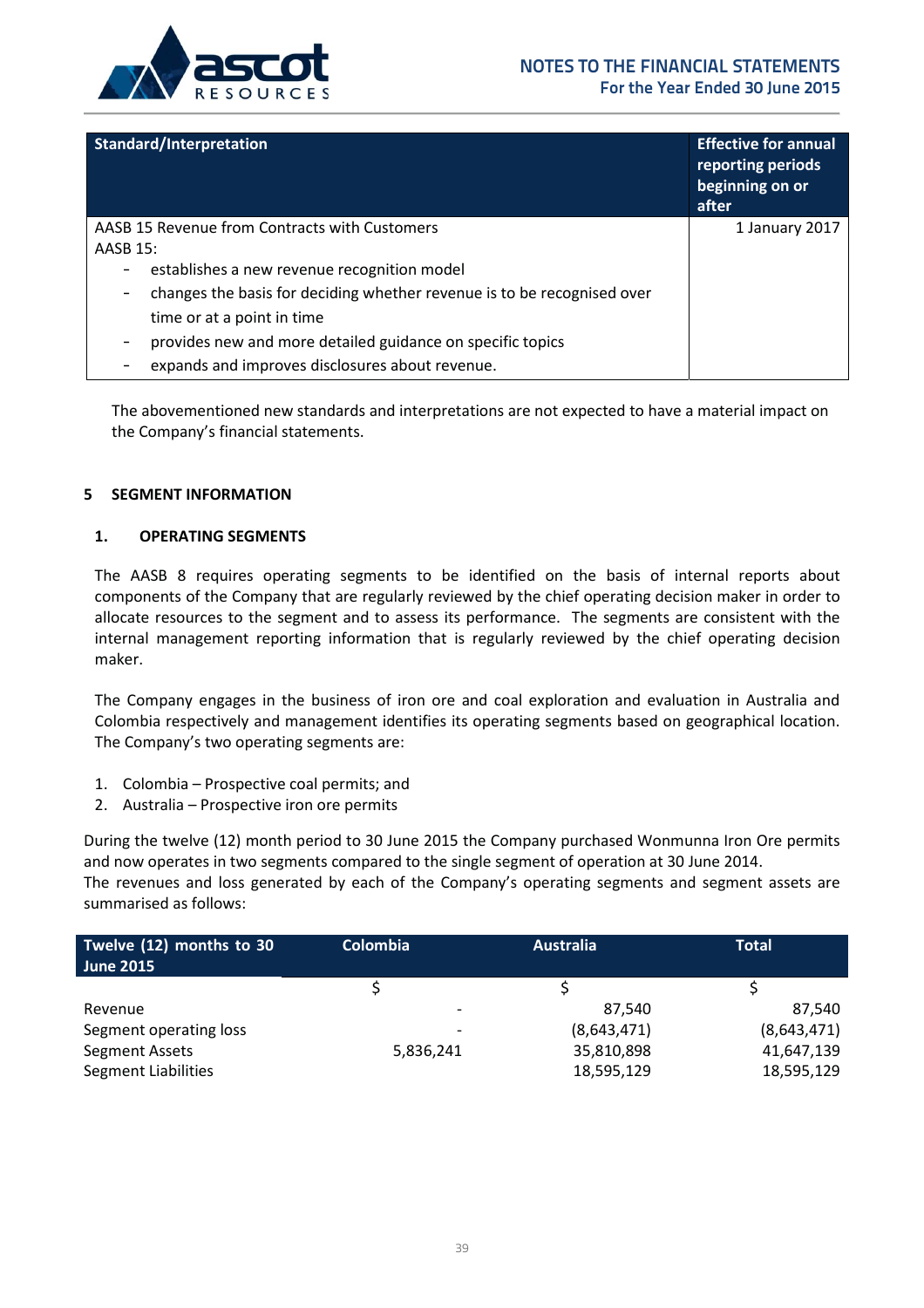

The Company's segment operating profit reconciles to the Company's profit before tax as presented in its financial statements as follows:

|                                                      | 30-Jun -15    | 30-Jun-14     |
|------------------------------------------------------|---------------|---------------|
|                                                      |               |               |
| Revenue                                              | 87,540        | 52,413        |
| Gain on payment of deferred consideration            |               | 209,000       |
| Directors fees and other benefits                    | (18,000)      | (63, 647)     |
| Share-based payments                                 | (5,591,239)   | (1, 175, 840) |
| Professional & Consulting Fees                       | (240, 946)    | (486, 294)    |
| <b>Employment expense</b>                            | (1, 113, 963) | (1, 144, 128) |
| Impairment of exploration and evaluation expenditure |               | (46, 833)     |
| <b>Exploration Expenditure</b>                       |               | (473, 702)    |
| Other expenses                                       | (1,766,863)   | (1,118,060)   |
| <b>Total operating profit</b>                        | (8,643,471)   | (4,247,091)   |

## **6 REVENUE AND OTHER INCOME**

|                                | 30-Jun-15                | 30-Jun-14 |
|--------------------------------|--------------------------|-----------|
| Revenue                        |                          |           |
| Interest income                | 87.540                   | 12,405    |
| Other income                   | $\overline{\phantom{0}}$ | 40,008    |
| Total revenue and other income | 87,540                   | 52,413    |

## **7 OTHER EXPENSES**

|                                    | 30-Jun-15 | 30-Jun-14 |
|------------------------------------|-----------|-----------|
|                                    | \$        |           |
| <b>Expenses</b>                    |           |           |
| Depreciation expenses              | 18,487    | 16,305    |
| Administration costs               | 358,554   | 337,222   |
| Travel expenses                    | 23,722    | 139,715   |
| Compliance and regulatory expenses | 86,341    | 70,994    |
| <b>Financing expenses</b>          |           | 122,498   |
| Exchange loss                      | 23,801    | 65,758    |
| Interest                           | 1,255,958 | 365,567   |
| <b>Total expenses</b>              | 1,766,863 | 1,118,060 |

# **8 INCOME TAX EXPENSES**

|                                                          | 30-Jun-15                | 30-Jun-14 |
|----------------------------------------------------------|--------------------------|-----------|
| (a) Income tax expense                                   |                          |           |
| The components of income tax expense/(benefit) comprise: |                          |           |
| Current tax                                              | $\overline{\phantom{0}}$ |           |
| Deferred tax                                             | $\overline{\phantom{0}}$ |           |
|                                                          | $\overline{\phantom{0}}$ |           |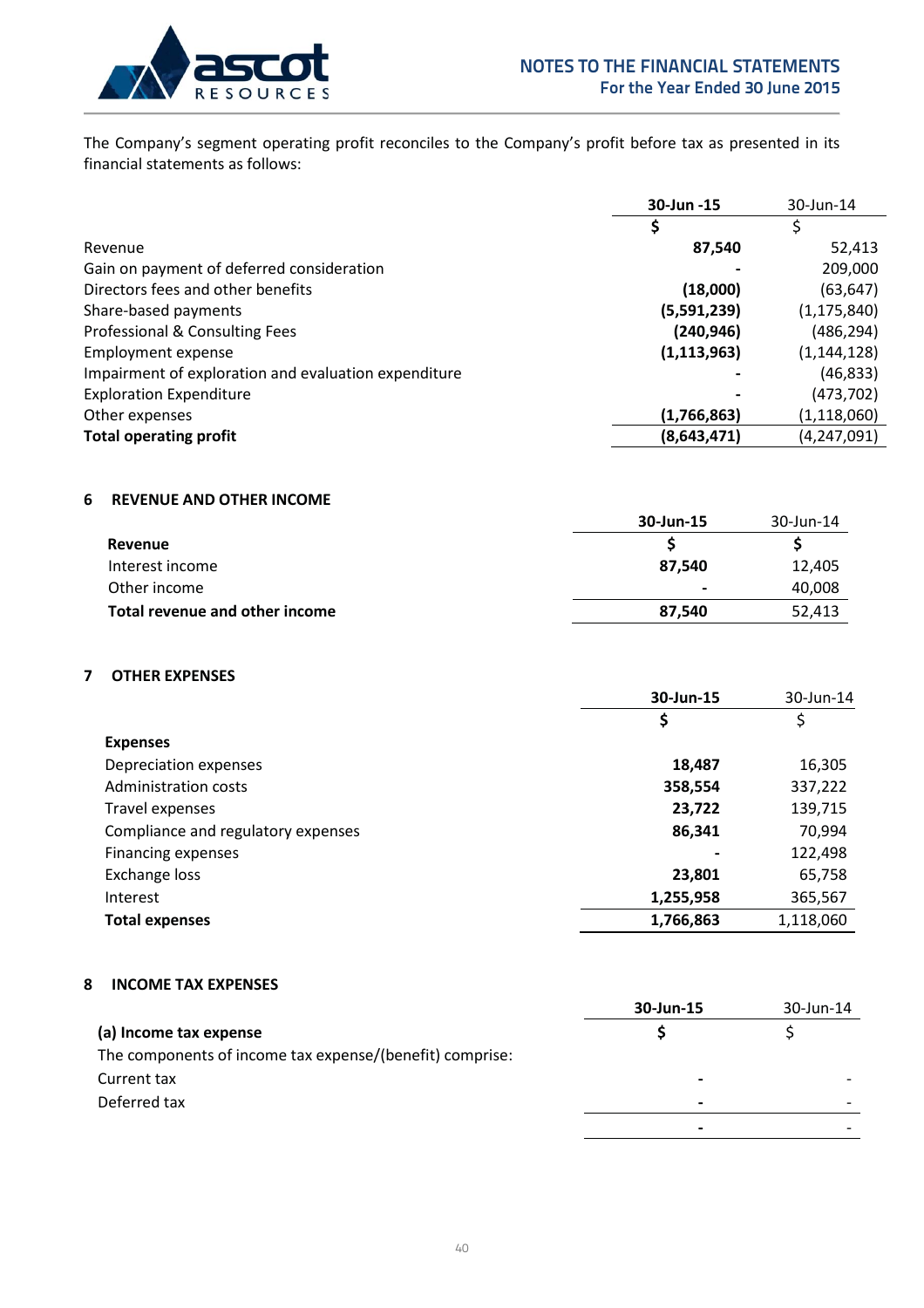

| (b) Reconciliation of income tax expense/(benefit) to prima facie    |             |               |
|----------------------------------------------------------------------|-------------|---------------|
| tax payable on accounting profit/(loss)                              | 30-Jun-15   | 30-Jun-14     |
|                                                                      | \$          | \$            |
| Accounting loss before tax                                           | (8,643,471) | (4, 247, 091) |
| Prima facie tax payable/(benefit) at Australian rate of 30% (2014:   |             |               |
| 30%)                                                                 | (2,591,270) | (1, 274, 127) |
| Prima facie tax payable/(benefit) at Spanish rate of 30% (2014: 30%) | (1,771)     | (1, 525)      |
| Adjusted for tax effect of the following amounts:                    |             |               |
| Non-deductible/taxable items                                         | 1,863,939   | 891,156       |
| Non-taxable/deductible items                                         |             | (62,700)      |
| Prior year adjustment                                                |             | 114,251       |
| Tax benefits not brought to account                                  | 729,102     | 332,945       |
| Income tax expense/(benefit)                                         |             |               |

## **(c) Deferred tax assets and liabilities not brought to account**

The directors estimate that the potential deferred tax assets and liabilities carried forward but not brought to account at year end at the Australian corporate tax rate of 30% are made up as follows:

|                                  | 30-Jun-15   | 30-Jun-14 |
|----------------------------------|-------------|-----------|
| On income tax account:           |             |           |
| Carried forward tax losses       | 3,923,667   | 927,045   |
| Deductible temporary differences | 502,189     | 107,002   |
| Taxable temporary differences    | (2,670,516) |           |
|                                  | 1,755,340   | 1,034,047 |

The Company estimates it has accumulated income tax losses of \$3,923,667 (2014: \$927,045). The benefit of these losses and timing difference will only be obtained if:

- The Company derives future assessable income of a nature and an amount sufficient to enable the benefit from the deductions for the loss to be realised;
- The Company continues to comply with the conditions for deductibility imposed by law; and
- No changes in tax legislation adversely affect the Company in realising the benefit from the deduction for the loss.

## **9. CASH & CASH EQUIVALENTS**

|                          | 30-Jun-15 | 30-Jun-14 |
|--------------------------|-----------|-----------|
|                          |           |           |
| Cash at bank and in hand | 3,105,239 | 1,963,066 |
| Short-term deposit       | 50,000    | 50,000    |
|                          | 3,155,239 | 2,013,066 |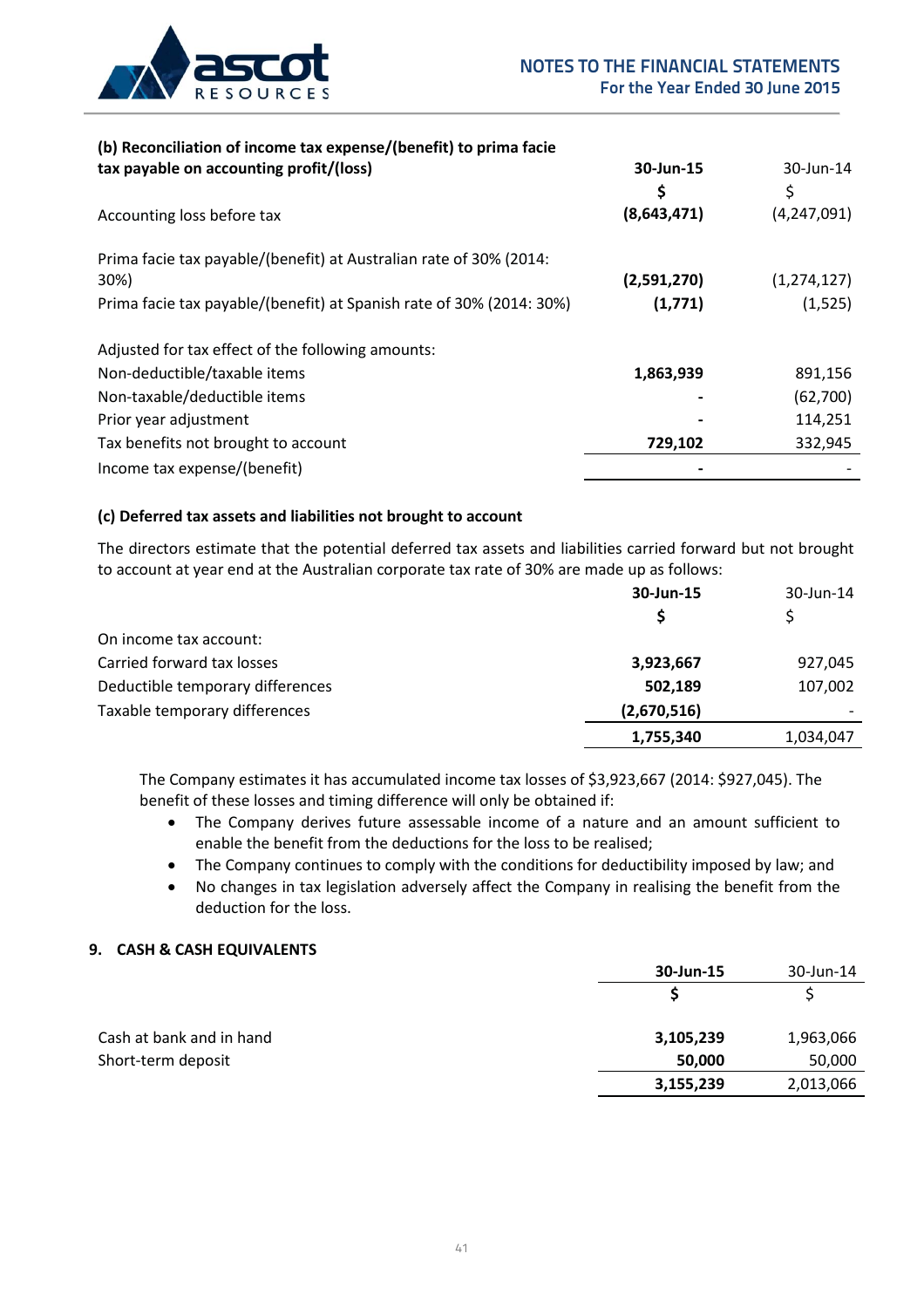

#### **Reconciliation of net loss after income tax to net cash flows used in operating activities**

| \$<br>\$<br>Net loss after income tax<br>(8,643,471)<br>(4, 247, 091)<br><b>Adjustments for:</b><br>Depreciation<br>18,487<br>16,305<br>Share-based payments (Refer Note 20)<br>1,175,840<br>5,591,239 |
|--------------------------------------------------------------------------------------------------------------------------------------------------------------------------------------------------------|
|                                                                                                                                                                                                        |
|                                                                                                                                                                                                        |
|                                                                                                                                                                                                        |
|                                                                                                                                                                                                        |
|                                                                                                                                                                                                        |
| Impairment of exploration & evaluation expenditure<br>46,833                                                                                                                                           |
| (14, 735)<br>65,758<br>Net foreign exchange differences                                                                                                                                                |
| Establishment fee paid in shares<br>122,498                                                                                                                                                            |
| Interest paid in shares<br>323,604<br>323,435                                                                                                                                                          |
| Other items paid in shares<br>43,211<br>34,156                                                                                                                                                         |
| Gain on payment of deferred consideration<br>(209,000)                                                                                                                                                 |
| Capitalised Interest<br>908,786                                                                                                                                                                        |
| <b>Change in assets and liabilities</b>                                                                                                                                                                |
| (Increase)/decrease in trade & other receivables<br>14,916<br>36,212                                                                                                                                   |
| (Increase)/decrease in other assets<br>(3,588)<br>(39, 647)                                                                                                                                            |
| Increase/(decrease) in trade & other payables<br>(1,841,722)<br>(127, 271)                                                                                                                             |
| Increase/(decrease) in provisions<br>28,773<br>22,709                                                                                                                                                  |
| Net cash flows used in operating activities<br>(3,583,724)<br>(2,770,039)                                                                                                                              |
| <b>10. TRADE &amp; OTHER RECEIVABLES</b>                                                                                                                                                               |
| 30-Jun-15<br>30-Jun-14                                                                                                                                                                                 |
| \$<br>\$                                                                                                                                                                                               |
| Other receivables<br>14,916                                                                                                                                                                            |
| 14,916                                                                                                                                                                                                 |

## **(a) Trade receivables past due but not impaired**

There were no trade receivables past due but not impaired.

## **(b) Fair value and credit risk**

Due to the short-term nature of these receivables, their carrying amount is assumed to approximate their fair value. The maximum exposure to credit risk at the reporting date is the carrying amount of each class of receivables mentioned above. Refer to note 19 for more information on the risk management policy of the Company and the credit quality of the Company's trade receivables.

## **11. OTHER ASSETS**

|             | 30-Jun-15      | 30-Jun-14 |
|-------------|----------------|-----------|
|             |                |           |
| Deposits    | $\blacksquare$ | 47,534    |
| Prepayments | 68,362         | 17,244    |
|             | 68,366         | 64,778    |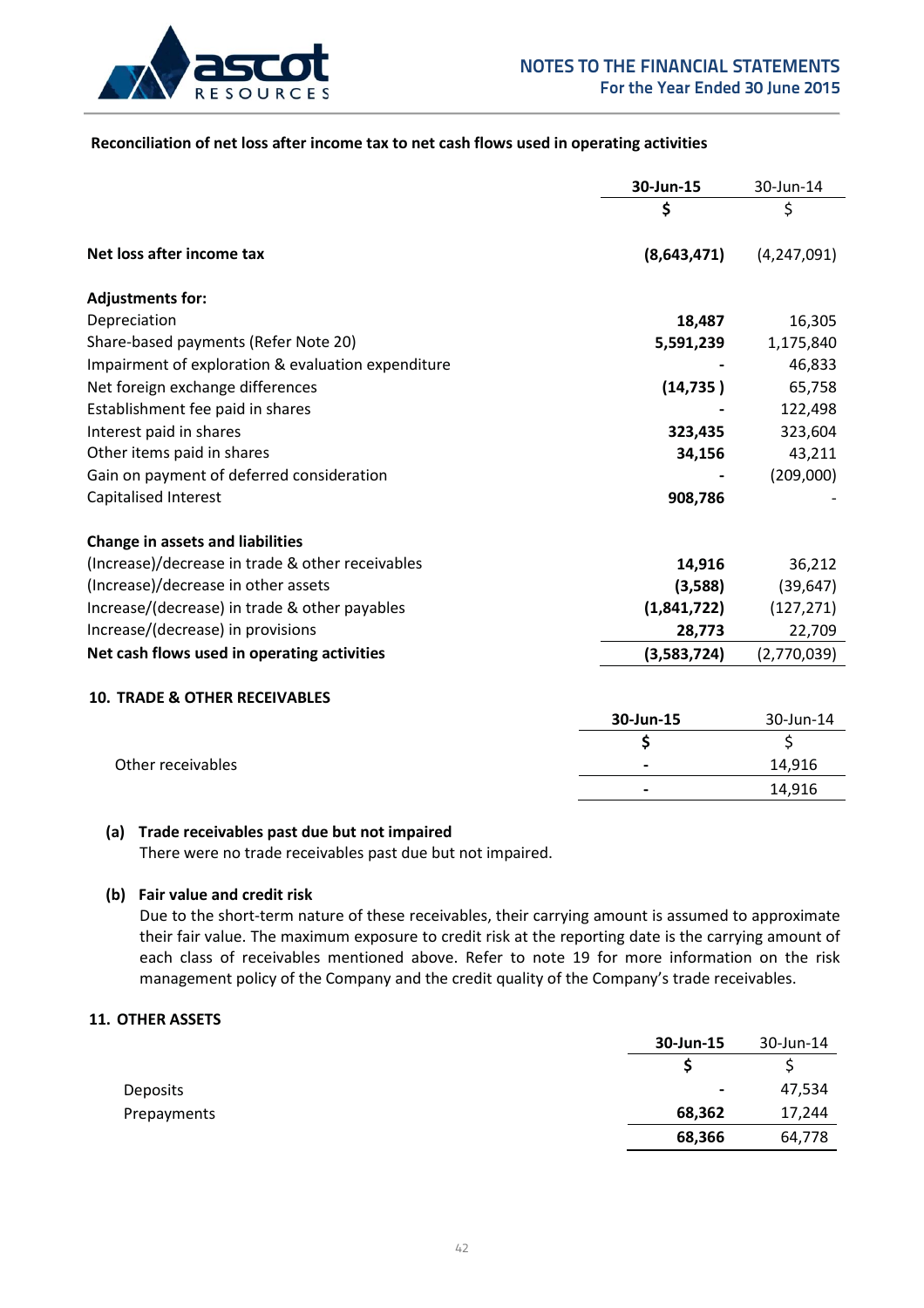

# **12. PLANT & EQUIPMENT**

|                                | 30-Jun-15 | 30-Jun-14 |
|--------------------------------|-----------|-----------|
|                                | S         | \$        |
| <b>Office Equipment</b>        |           |           |
| At cost                        | 65,447    | 66,813    |
| Accumulated depreciation       | (39, 374) | (22, 638) |
| <b>Total office equipment</b>  | 26,073    | 44,175    |
|                                |           |           |
|                                | 30-Jun-15 | 30-Jun-14 |
|                                | Ś         | \$        |
| <b>Fixtures &amp; Fittings</b> |           |           |
|                                |           |           |

| At cost                              | 10.466  | 13.790   |
|--------------------------------------|---------|----------|
| Accumulated depreciation             | (2,098) | (1, 175) |
| <b>Total Fixtures &amp; Fittings</b> | 8.368   | 12,615   |

|                                        |               | <b>Fixtures</b> |           |
|----------------------------------------|---------------|-----------------|-----------|
|                                        | <b>Office</b> | &               |           |
|                                        | Equipment     | <b>Fittings</b> | Total     |
| 2015                                   | \$            | \$              | \$        |
| Balance at the beginning of the year   | 44,175        | 12,615          | 56,790    |
| Additions/disposals                    | (620)         | (3, 242)        | (3,862)   |
| Depreciation expense                   | (17, 482)     | (1,005)         | (18, 487) |
| Carrying amount at the end of the year | 26,073        | 8,368           | 34,441    |

|                                        |               | <b>Fixtures</b> |              |
|----------------------------------------|---------------|-----------------|--------------|
|                                        | <b>Office</b> | &               |              |
|                                        | Equipment     | <b>Fittings</b> | <b>Total</b> |
| 2014                                   |               |                 |              |
| Balance at the beginning of the year   | 58,634        | 13,639          | 72,273       |
| Additions/disposals                    | 822           |                 | 822          |
| Depreciation expense                   | (15, 281)     | (1,024)         | (16, 305)    |
| Carrying amount at the end of the year | 44.175        | 12,615          | 56,790       |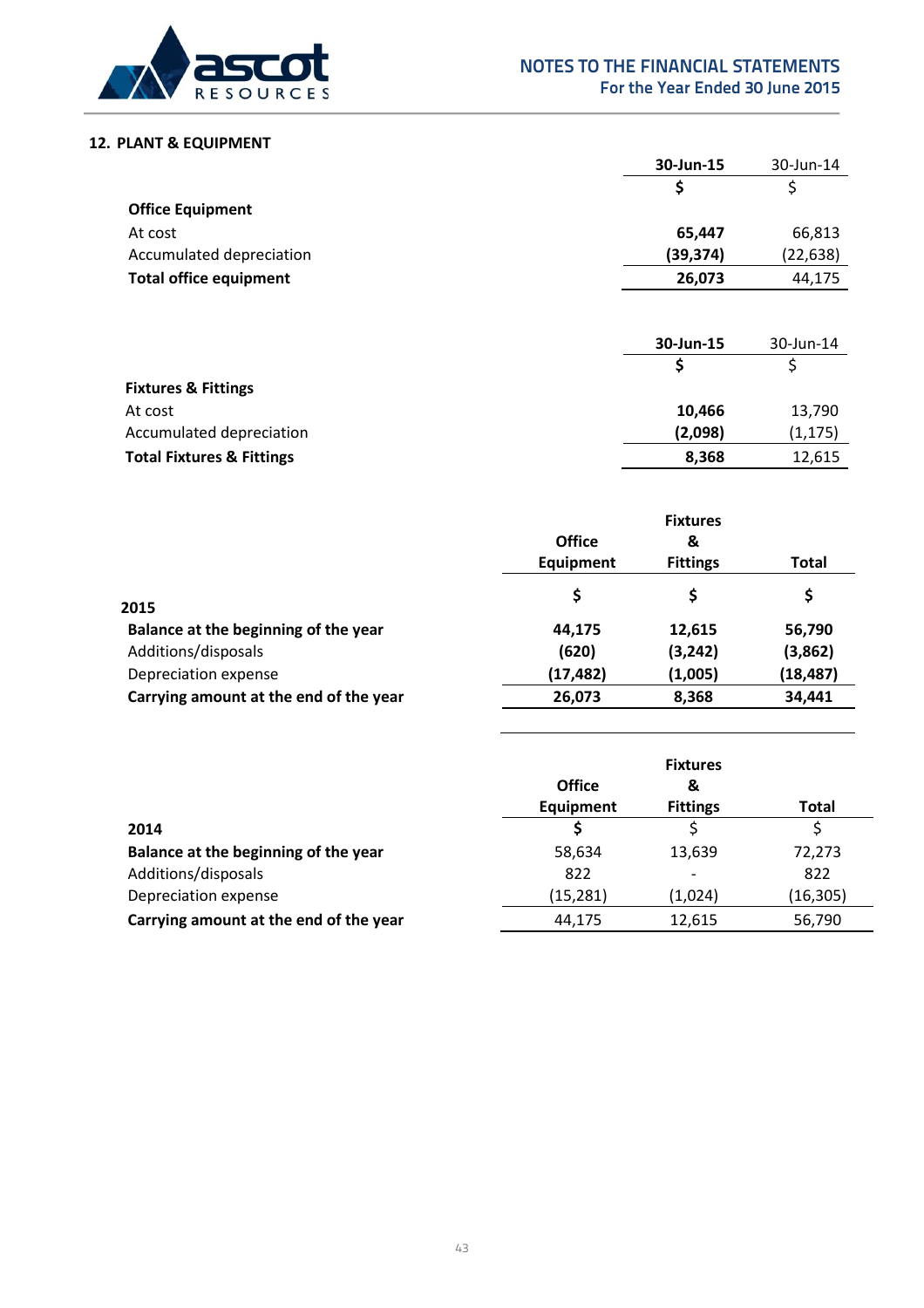

#### **13. EXPLORATION & EVALUATION EXPENDITURE**

|                                                         | 30-Jun-15  | 30-Jun-14 |
|---------------------------------------------------------|------------|-----------|
|                                                         | Ş          | \$        |
| Carrying amount of exploration & evaluation expenditure | 38,389,097 | 5,317,387 |
|                                                         |            |           |
|                                                         | 30-Jun-15  | 30-Jun-14 |
|                                                         | S          | Ş         |
| Movement during the year                                |            |           |
| Balance at the beginning of the year                    | 5,317,387  | 4,247,515 |
| <b>Additions</b>                                        | 33,071,710 | 1,116,705 |
| Impairment                                              |            | (46, 833) |
| Carrying amount at the end of the year                  | 38,389,097 | 5,317,387 |

#### **14. TRADE & OTHER PAYABLES**

# **Current 30-Jun-15** 30-Jun-14  **\$** \$ Trade and sundry creditors (a) **483,829** 809,965 Subscriptions received in advance **and all all and a set of the set of the set of the set of the set of the set of the set of the set of the set of the set of the set of the set of the set of the set of the set of the set** Accruals (b) **-** 135,586 **483,829** 2,325,551

a) Trade and sundry creditors are non-interest bearing and are predominantly settled on 30-day terms.

b) Accruals are non-interest bearing and are predominantly settled on 30-day terms.

## **Non-Current**

|                            | 30-Jun-15  | 30-Jun-14 |
|----------------------------|------------|-----------|
|                            |            |           |
| <b>Stamp Duty Accrual</b>  | 1,700,000  |           |
| Deferred Consideration (i) | 13,705,453 |           |
| Accrued Interest           | 908,786    |           |
| Total                      | 16,314,239 |           |
|                            |            |           |

(i) Deferred consideration forms part of the Wonmunna iron ore project acquisition with Ochre Group Holdings. Under a Sale and Purchase Agreement signed 3 July 2014 Ascot Resources owes Ochre Group Holdings an amount of \$19.95m payable 5 years from the first shipment of ore. Interest is accrued on a semi-annual basis at 5.88% (capitalised till the earlier of 24 months post the completion of the agreement or first shipment of ore). Deferred Consideration is revalued each reporting period using net present value method.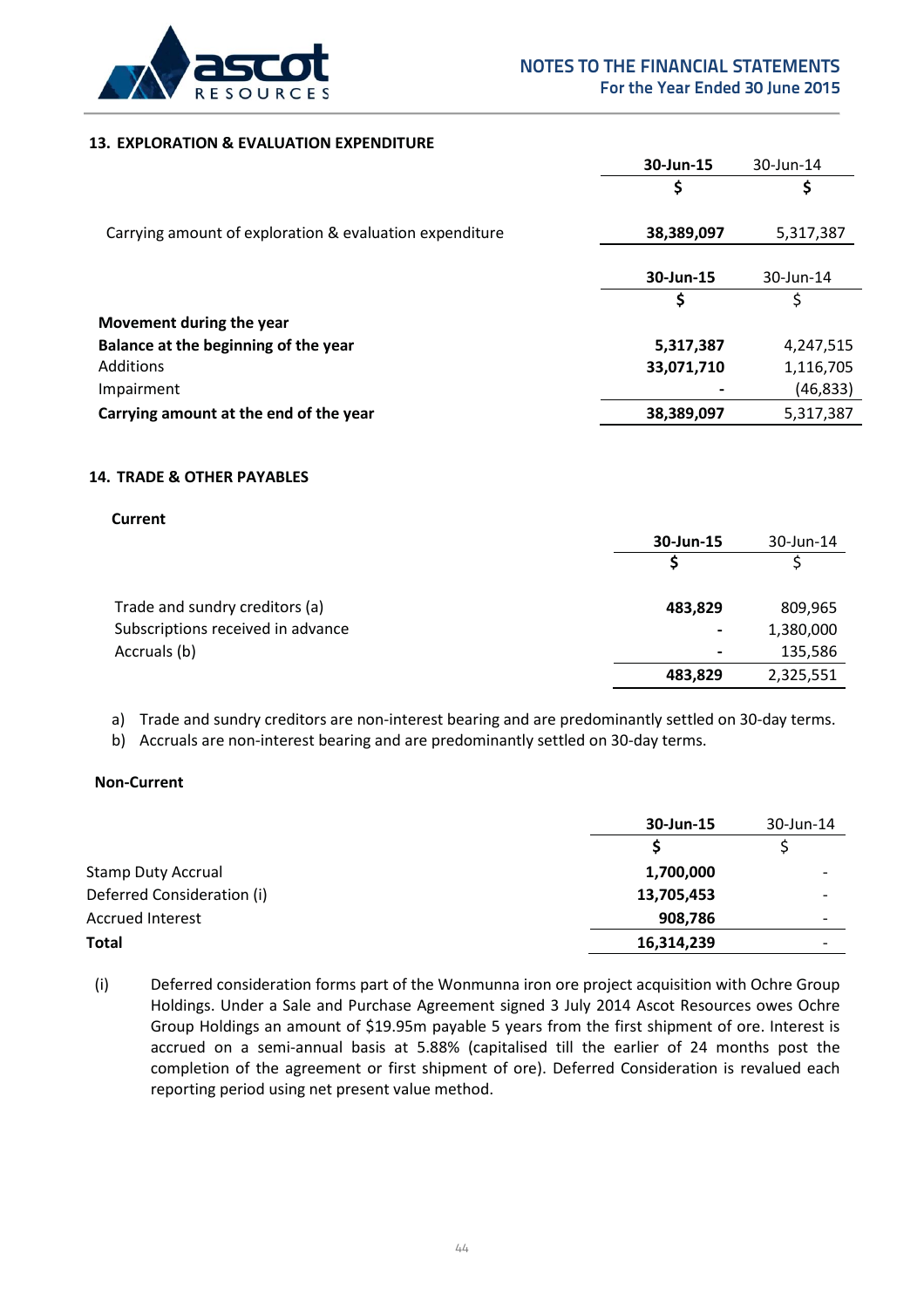

#### **15. INTEREST BEARING LOANS & BORROWINGS**

| Current |
|---------|
|---------|

|                                    | 30-Jun-15 | 30-Jun-14 |
|------------------------------------|-----------|-----------|
|                                    | \$        | S         |
| Convertible Note - RCF (c)         | 1,219,609 | 1,619,180 |
| Convertible Note - Sedgman Ltd (b) | 498,921   |           |
| Convertible Note - Kopejtka (a)    |           | 647,729   |
|                                    | 1,718,530 | 2,266,909 |
| <b>Non-Current</b>                 | 30-Jun-15 | 30-Jun-14 |
|                                    | \$        | \$        |
| Convertible Note - Sedgman (b)     |           | 493,193   |
|                                    |           | 493,193   |

(a) During July 2013, the Company entered into a loan note agreement with an entity associated with Mr Paul Kopejtka, for the issue of a 1-year unsecured loan note ('the Kopejtka Note') raising A\$650,000. The Kopejtka Note is on broadly the same terms as the Resource Capital Funds V L.P ('RCF') May 2013 Note and is convertible at the election of the noteholder into fullypaid ordinary shares in the Company at a conversion price of A\$0.36 per share.

The Kopejtka Note carries a coupon rate of 14% per annum, payable quarterly in arrears. At the noteholder's election, coupons may be paid in the form of Ascot shares, cash or a combination of shares and cash, with any shares issued being priced at a 5% discount to prevailing market prices.

The Company held an extraordinary general meeting on 31 October 2013, at which the requisite shareholder approvals were obtained to enable conversion of the Kopejtka Note. The Company has the ability to redeem the Kopejtka Note after 2 months from the date of issue by giving the requisite notice to the noteholder.

The Kopejtka Note was repaid in full on 2 February 2015.

(b) During August 2013, Sedgman Limited ('Sedgman') agreed to make a A\$1,000,000 strategic investment in the Company.

Sedgman's investment in the Company is comprised of:

- x A\$500,000 by way of a direct share placement under which Sedgman subscribed for 5,000,000 shares at \$0.10 per share; and
- A\$500,000 by way of a 2 year, unsecured loan note (the "Sedgman Note").

On completion of the share placement and issue of the note, Sedgman became the Company's largest shareholder, with a relevant interest in approximately 13.8% of the Company's shares. In recognition of Sedgman's investment, the Company agreed that Sedgman may nominate a director to the Board, and will retain this right whilst Sedgman continues to hold a relevant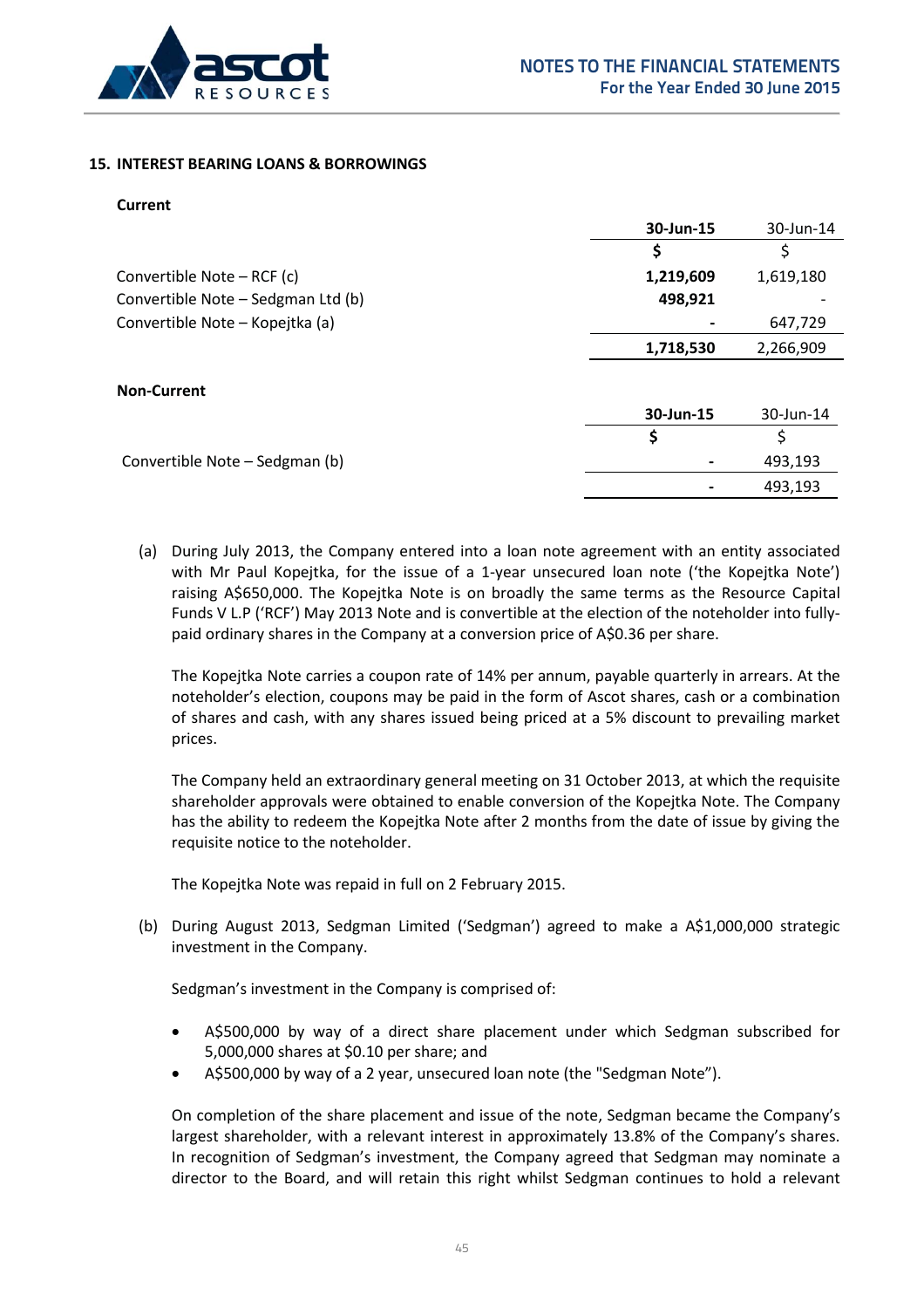

interest in at least 10% of the Company's issued capital. As at the date of this report, Sedgman had not yet nominated a director to the Board.

The terms of the Sedgman Note are substantially similar to the RCF May 2013 Note and the Kopejtka Note. Subject to the Company obtaining requisite shareholder approvals, the Sedgman Note will be convertible at the election of the noteholder into fully paid ordinary shares in the Company at a conversion price of A\$0.36 per share and carries a coupon rate of 14% per annum, payable quarterly in arrears. At the Company's election, coupons may be paid in the form of shares, cash or a combination of cash and shares, with any shares issued being priced at a 5% discount to prevailing market prices.

The Company held an extraordinary general meeting on 31 October 2013, at which the requisite shareholder approvals were obtained to enable conversion of the Sedgman Note. The Company has the ability to redeem the Note after 6 months from the date of issue of the Note by giving the requisite notice to the noteholder.

The Sedgman Note was repaid in full, post balance date, on 26 August 2015.

(c) During May 2013, the Company entered into a loan note agreement with Resource Capital Fund V L.P ('RCF') for the issue of a 2-year unsecured loan note raising A\$1,000,000. The Note is convertible at RCF's election into ordinary fully paid shares in the Company at a conversion price of A\$0.36 per share.

The Company has the ability to redeem the RCF Note on or after 9 May 2014 by giving the requisite notice to RCF. The RCF Note carries a coupon rate of 14% per annum, payable quarterly in arrears. At the Company's election, coupons can be paid in the form of Ascot Resources Ltd shares, cash or a combination of shares and cash, with any shares issued being priced at a 5% discount to prevailing market prices.

The Company held an extraordinary general meeting on 4 July 2013, at which the requisite shareholder approvals were obtained to enable conversion of the RCF Note.

During December 2013, the Company entered into a second loan note agreement with RCF for the issue of a 17-month unsecured loan note raising A\$400,000. The Note is convertible at RCF's election into fully paid ordinary shares in the Company at a conversion price of \$0.12 per share. Shareholder approval for the convertible note was granted at the Extraordinary General Meeting held on 23 May 2014.

The Company has the ability to redeem the Note on or after 9 May 2014 by giving the requisite notice to RCF. The Note carries a coupon rate of 14% per annum, payable quarterly in arrears. At the Company's election, interest may be paid in the form of Ascot shares, cash or a combination of cash and shares, with any shares issued being priced at a 5% discount to prevailing market prices.

RCF note for \$400,000 was converted at \$0.12 per share on 21 May 2015.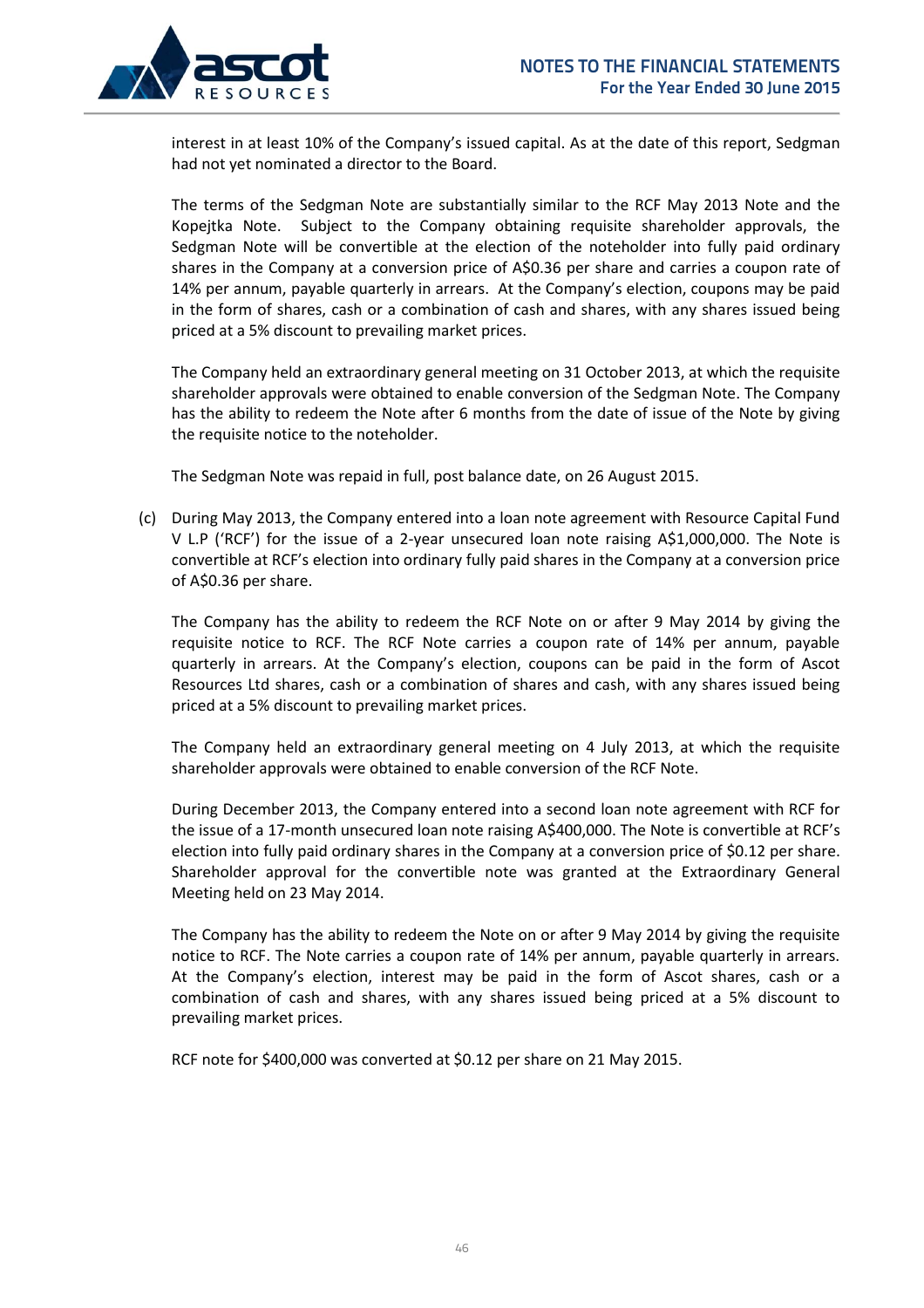

## **16. CONTRIBUTED EQUITY**

|                                   | 30-Jun-15  |             | 30-Jun-14 |            |
|-----------------------------------|------------|-------------|-----------|------------|
|                                   |            | No.         |           | No.        |
|                                   |            |             |           |            |
| <b>Fully paid ordinary shares</b> | 32,381,079 | 137,588,776 | 8,366,925 | 38,763,603 |

Ordinary shares entitle the holder to participate in dividends and the proceeds on winding up of the Company in proportion to the number of and amounts paid on the shares held.

At shareholders meetings, each ordinary share is entitled to one vote per share when a poll is called, otherwise each shareholder has one vote on a show of hands.

At 30 June 2015 there were 137,588,776 fully paid ordinary shares on issue. There are no preference shares on issue.

| Movement in ordinary shares on issue              | \$        | No.        | Issue price per<br>ordinary share |
|---------------------------------------------------|-----------|------------|-----------------------------------|
| Balance at 30 June 2013                           | 4,799,774 | 33,613,456 |                                   |
| Shares issued to Sedgman Ltd (a)                  | 500,000   | 5,000,000  | \$0.10                            |
| Shares issued to Sedgman Ltd (b)                  | 22,498    | 376,538    | \$0.06                            |
| Shares issued to Resource Capital Funds (c)       | 45,317    | 646,461    | \$0.07                            |
| Shares issued to Sedgman Ltd (c)                  | 7,268     | 103,674    | \$0.07                            |
| Shares issued via share placement (d)             | 282,270   | 6,272,670  | \$0.05                            |
| Shares issued to Pursuit Capital (e)              | 52,097    | 947,215    | \$0.06                            |
| Shares issued to Resource Capital Funds (f)       | 25,000    | 507,037    | \$0.05                            |
| Equity Portion of RCF Convertible Notes           | 297       |            |                                   |
| Equity Portion of Kopejtka Convertible Note       | 10,013    |            |                                   |
| Equity Portion of Sedgman Convertible Note        | 14,264    |            |                                   |
| <b>Share Issue Costs</b>                          | (52,097)  |            |                                   |
| Shares issued to Resource Capital Funds (g)       | 45,199    | 742,184    | \$0.06                            |
| Shares issued to Sedgman Ltd (g)                  | 17,644    | 289,874    | \$0.06                            |
| Executive incentives issued to Ascot Equities (h) | 741,000   | 9,500,000  | \$0.08                            |
| Executive incentives issued to Andrew Caruso (i)  | 192,548   | 1,500,000  | \$0.13                            |
| Shares issued to Serviminco (j)                   | 20,461    | 262,326    | \$0.08                            |
| Shares issued to Resource Capital Funds (k)       | 825,000   | 10,853,568 | \$0.08                            |
| Shares issued to Resource Capital Funds (I)       | 55,923    | 621,201    | \$0.09                            |
| Shares issued to Sedgman Ltd (I)                  | 17,260    | 191,729    | \$0.09                            |
| Shares issued to Kopejtka (I)                     | 22,439    | 249,247    | \$0.09                            |
| Shares issued to employee (m)                     | 22,750    | 250,000    | \$0.09                            |
| Total at 2 June 2014                              | 7,666,925 | 71,927,180 |                                   |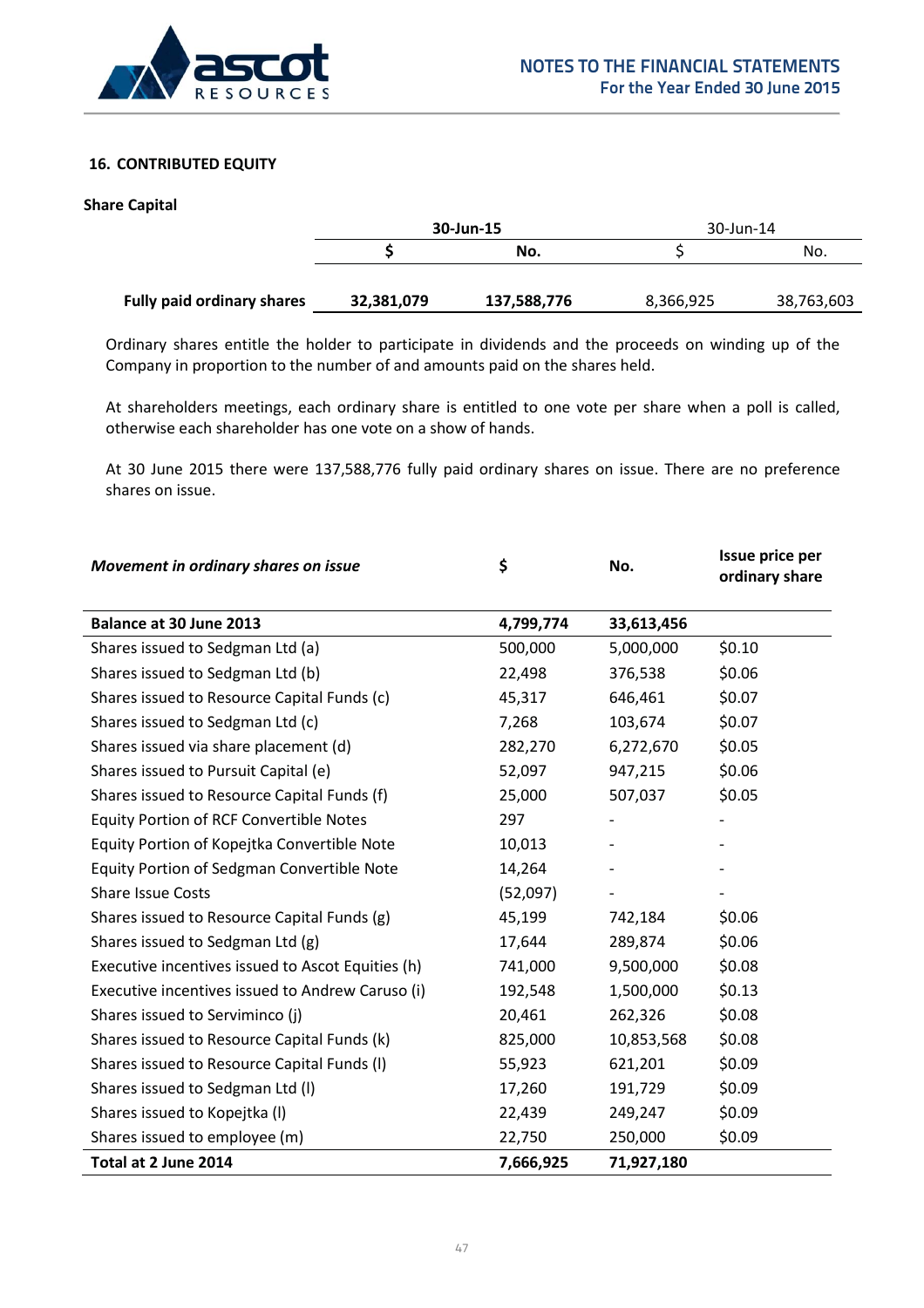

| 2 for 1 share consolidation                           | 7,666,925    | 35,963,603  |        |
|-------------------------------------------------------|--------------|-------------|--------|
| Shares issued via share placement (n)                 | 500,000      | 2,000,000   | \$0.25 |
| Shares issued via share placement(n)                  | 200,000      | 800,000     | \$0.25 |
| Balance at 30 June 2014                               | 8,366,925    | 38,763,603  |        |
| RCF May 13 Loan Note Interest - Qtr end 30 Jun 14 (o) | 42,589       | 217,960     | \$0.20 |
| RCF Dec 13 Loan Note Interest - Qtr end 30 Jun 14 (o) | 13,955       | 71,463      | \$0.20 |
| SDM Loan Note Interest - Qtr ended 30 Jun 14 (o)      | 17,455       | 89,328      | \$0.20 |
| Andrew Caruso - Executive Incentives (p)              | 192,548      | 750,000     | \$0.26 |
| Shares issued via share placement (n)                 | 355,000      | 1,420,000   | \$0.25 |
| Shares issued via share placement (n)                 | 250,000      | 1,000,000   | \$0.25 |
| Issue to Ochre Group Holdings (q)                     | 12,500,000   | 50,000,000  | \$0.25 |
| Issue to RCF (r)                                      | 4,700,809    | 18,803,235  | \$0.25 |
| Issue to Gunvor (r)                                   | 4,906,453    | 19,625,811  | \$0.25 |
| Shares issued via share placement (t)                 | 34,156       | 184,626     | \$0.19 |
| Kopejtka Loan Note Interest - 30 Sept 14 Qtr (s)      | 22,937       | 120,912     | \$0.19 |
| RCF May 13 Loan Note Interest - 30 Sept 14 Qtr (s)    | 14,115       | 74,408      | \$0.19 |
| SDM Loan Note Interest - 30 Sept 14 Qtr (s)           | 17,644       | 93,010      | \$0.19 |
| Shares issued via share placement (n)                 | 25,000       | 100,000     | \$0.25 |
| RCF May 13 Ioan note interest Sept 14 Qtr (s)         | 44,009       | 276,263     | \$0.16 |
| Tranche 2 shares (u)                                  | 299,191      | 1,196,765   | \$0.25 |
| RCF May & Dec 13 Ioan note interest Dec 14 Qtr (v)    | 57,193       | 396,932     | \$0.14 |
| Kopejtka Loan Note Interest - Dec 14 Qtr (v)          | 22,921       | 159,175     | \$0.14 |
| SDM Loan Note Interest - Dec 14 Qtr (v)               | 17,632       | 122,442     | \$0.14 |
| RCF May 13 Ioan note interest Mar 15 Qtr (w)          | 55,923       | 542,418     | \$0.10 |
| SDM Loan Note Interest - Mar 14 Qtr (w)               | 17,260       | 167,413     | \$0.10 |
| Conversion of RCF Dec 13 Loan note (x)                | 400,000      | 3,333,334   | \$0.12 |
| RCF May 13 Ioan note interest Mar 15 Qtr (y)          | 7,364        | 79,678      | \$0.09 |
|                                                       | \$32,381,079 | 137,588,776 |        |

- (a) Issued under the terms of the Loan Note Agreement between the Company and Sedgman Limited ('Sedgman') in relation to the share placement component of Sedgman's investment in the Company.
- (b) Issued under the terms of the Loan Note Agreement between the Company and Sedgman in lieu of an establishment fee.
- (c) Issued under the terms of the Loan Note Agreements between the Company and Resource Capital Fund.

V L.P. ('RCF') and Sedgman as payment of interest for the quarter ending 30 September 2013. The number of shares issued were calculated by reference to the value of the interest payments and using the volume weighted average price of the share sold on the ASX for the 10 most recent days prior to the date that the interest became due and payable, at a 5% discount.

(d) Issued to sophisticated and professional investors in relation to the share placement completed on 13 November 2013.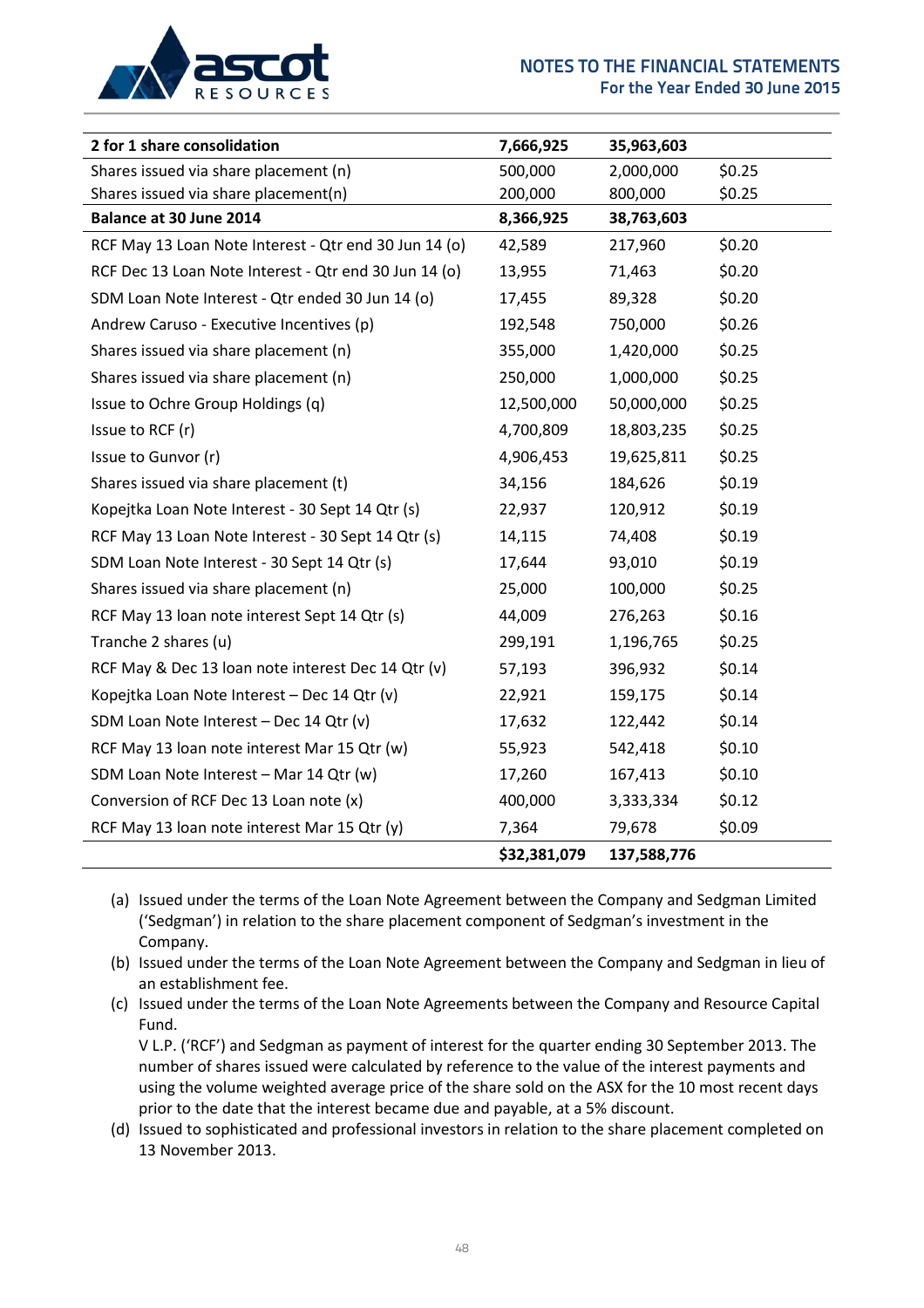

- (e) Issued as part consideration payable to Pursuit Capital Pty Ltd for acting as lead manager in the share placement completed on 13 November 2013.
- (f) Issued under the terms of the second Loan Note Agreement between the Company and RCF as payment of the Loan Note establishment fee. The number of shares issued was calculated by reference to the \$25,000 establishment fee and using the volume weighted average price of the share sold on the ASX for the 10 most recent days prior to the date that the Financing Term Sheet was entered into, at a 5% discount.
- (g) Issued under the terms of the Loan Note Agreements between the Company and RCF and Sedgman as payment of interest for the quarter ending 31 December 2013. The number of shares issued were calculated by reference to the value of the interest payments and using the volume weighted average price of the share sold on the ASX for the 10 most recent days prior to the date that the interest became due and payable, at a 5% discount.
- (h) Issued to Ascot Equities on successful completion of milestone 1 under the executive incentive scheme.
- (i) Issued to Andrew Caruso on successful completion of milestone 1 under the executive incentive scheme.
- (j) Issued to Servminco pursuant to the terms of a consultancy agreement
- (k) Issued under the terms of the Loan Note Agreement between the Company and RCF in relation to the share placement component of RCF's investment in the Company.
- (l) Issued under the terms of the Loan Note Agreements between the Company and RCF, Sedgman and Kopejtka as payment of interest for the quarter ending 31 March 2014. The number of shares issued were calculated by reference to the value of the interest payments and using the volume weighted average price of the share sold on the ASX for the 10 most recent days prior to the date that the interest became due and payable, at a 5% discount.
- (m) Issued to employee as a performance bonus.
- (n) Issued to sophisticated and professional investors in relation to the share placement completed on 20 June 2014
- (o) Issued under the terms of the Loan Note Agreements between the Company and RCF and Sedgman as payment of interest for the quarter ending 30 June 2014. The number of shares issued were calculated by reference to the value of the interest payments and using the volume weighted average price of the share sold on the ASX for the 10 most recent days prior to the date that the interest became due and payable, at a 5% discount.
- (p) Issued to Andrew Caruso under his employment agreement
- (q) Issued under Wonmunna Iron Ore Project Purchase agreement
- (r) Issued to RCF and Gunvor under the terms of Share Subscription Agreements.
- (s) Issued under the terms of the Loan Note Agreements between the Company and RCF and Sedgman as payment of interest for the quarter ending 30 September 2014. The number of shares issued were calculated by reference to the value of the interest payments and using the volume weighted average price of the share sold on the ASX for the 10 most recent days prior to the date that the interest became due and payable, at a 5% discount.
- (t) Issued to consultant as payment of invoice
- (u) Tranche 2 shares issued to RCF under Share Subscription Agreement following shareholder approval at Annual General Meeting held on 27 November 2014.
- (v) Issued under the terms of the Loan Note Agreements between the Company and RCF and Sedgman as payment of interest for the quarter ending 31 December 2014. The number of shares issued were calculated by reference to the value of the interest payments and using the volume weighted average price of the share sold on the ASX for the 10 most recent days prior to the date that the interest became due and payable, at a 5% discount.
- (w) Issued under the terms of the Loan Note Agreements between the Company and RCF and Sedgman as payment of interest for the quarter ending 31 March 2015. The number of shares issued were calculated by reference to the value of the interest payments and using the volume weighted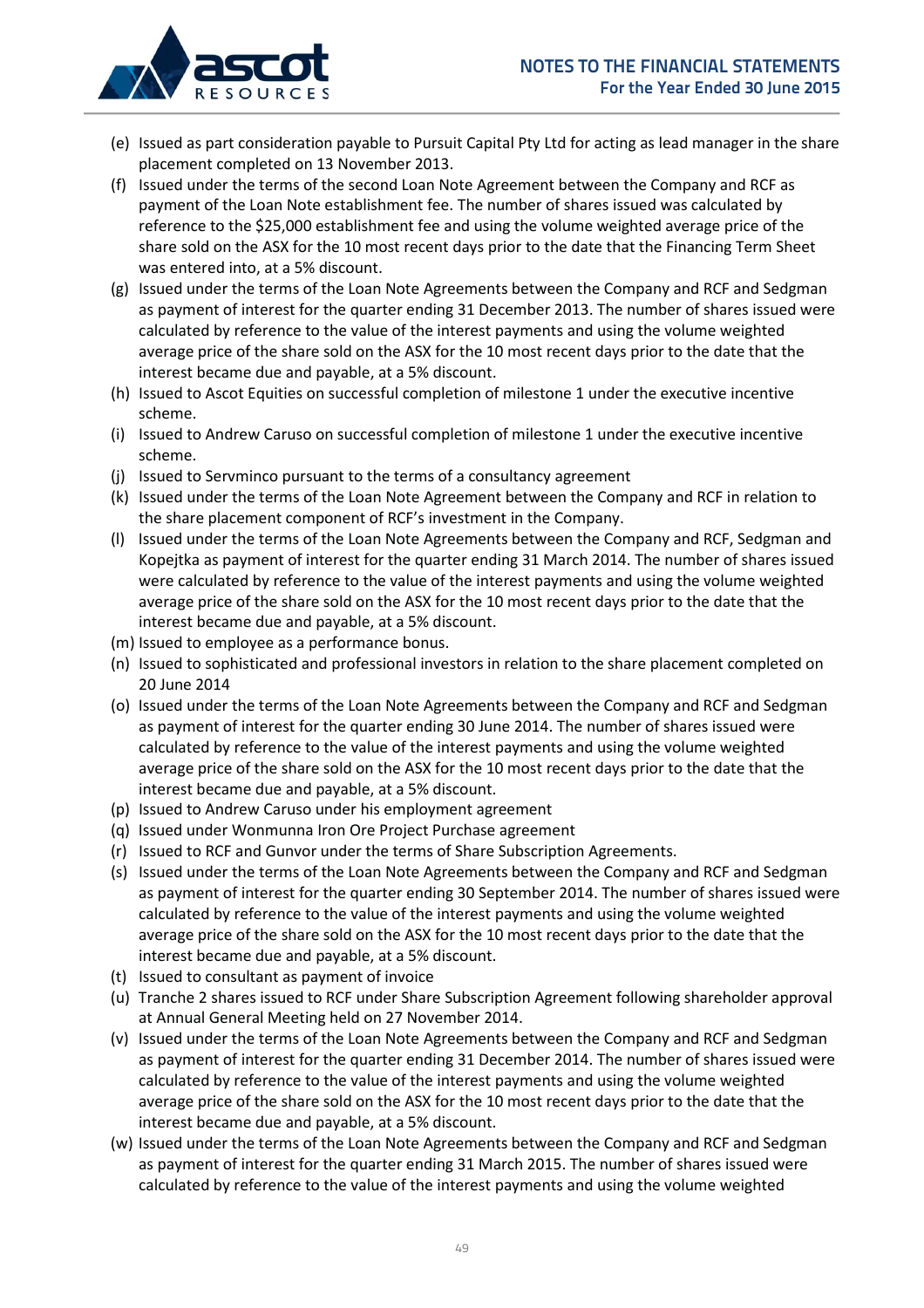

average price of the share sold on the ASX for the 10 most recent days prior to the date that the interest became due and payable, at a 5% discount.

- (x) Conversion of RCF December 2013 load note for \$400,000 at 12c per share.
- (y) Issued under the terms of the Loan Note Agreements between the Company and RCF as payment of interest for the December 2013 loan note up to the conversion date 7 May 2015.

#### **Options**

As at 30 June 2015, the following options over unissued ordinary shares were on issue:

|                                       |           | Grant       | <b>Issued</b> | <b>Expiry</b> | <b>Exercise</b> |
|---------------------------------------|-----------|-------------|---------------|---------------|-----------------|
|                                       | No.       | <b>Date</b> | Date          | <b>Date</b>   | <b>Price</b>    |
| <b>Unlisted Options</b>               |           |             |               |               |                 |
| <b>Pursuit Capital</b><br>Options (i) | 3,136,335 | 28/11/2013  | 28/11/2013    | 28/11/2016    | \$0.20          |
| Employee Incentive<br>Options (ii)    | 400,000   | 22/2/2013   | 22/02/2013    | 22/2/2016     | \$0.40          |
|                                       | 3,536,335 |             |               |               |                 |

(i) Options issued as part of the fee associated with the capital raising performed by Pursuit Capital.

(ii) Refer to Note 20 Share Based Payments for information regarding Employee Incentive Options.

## **17. RESERVES**

|                                                     | 30-Jun-15 | 30-Jun-14 |
|-----------------------------------------------------|-----------|-----------|
|                                                     |           |           |
| Balance at the beginning of the year                | 1,575,875 | 582,712   |
| Equity-settled share based payment transactions (i) | 5,398,961 | 983,562   |
| Foreign Currency Translation Reserve (ii)           | (49, 160) | 9,601     |
| Balance at 30 June 2015                             | 6,925,676 | 1,575,875 |

- (i) For further details on share-based payments as recorded within the Equity settled share based payment reserve, refer to Note 20 Share-Based Payments. Equity-settled share based payment reserve comprises the fair value of options and performance share rights recognised as an expense. Upon exercise of options or performance share rights, any proceeds received are credited to share capital. The share-based payment reserve remains as a separate component of equity.
- (ii) Foreign Currency Translation reserve records exchange differences arising on translation of the assets and liabilities of overseas branches and subsidiaries are reflected in the foreign currency translation reserve.

## **18. EARNINGS PER SHARE**

The calculation of basic loss per share was based on the loss attributable to ordinary shareholders of (\$8,643,471) (2014: \$4,247,091 loss) and a weighted average number of ordinary shares outstanding during the financial year ended 30 June 2015 of 112,022,899 (2014: 25,399,413) calculated as follows: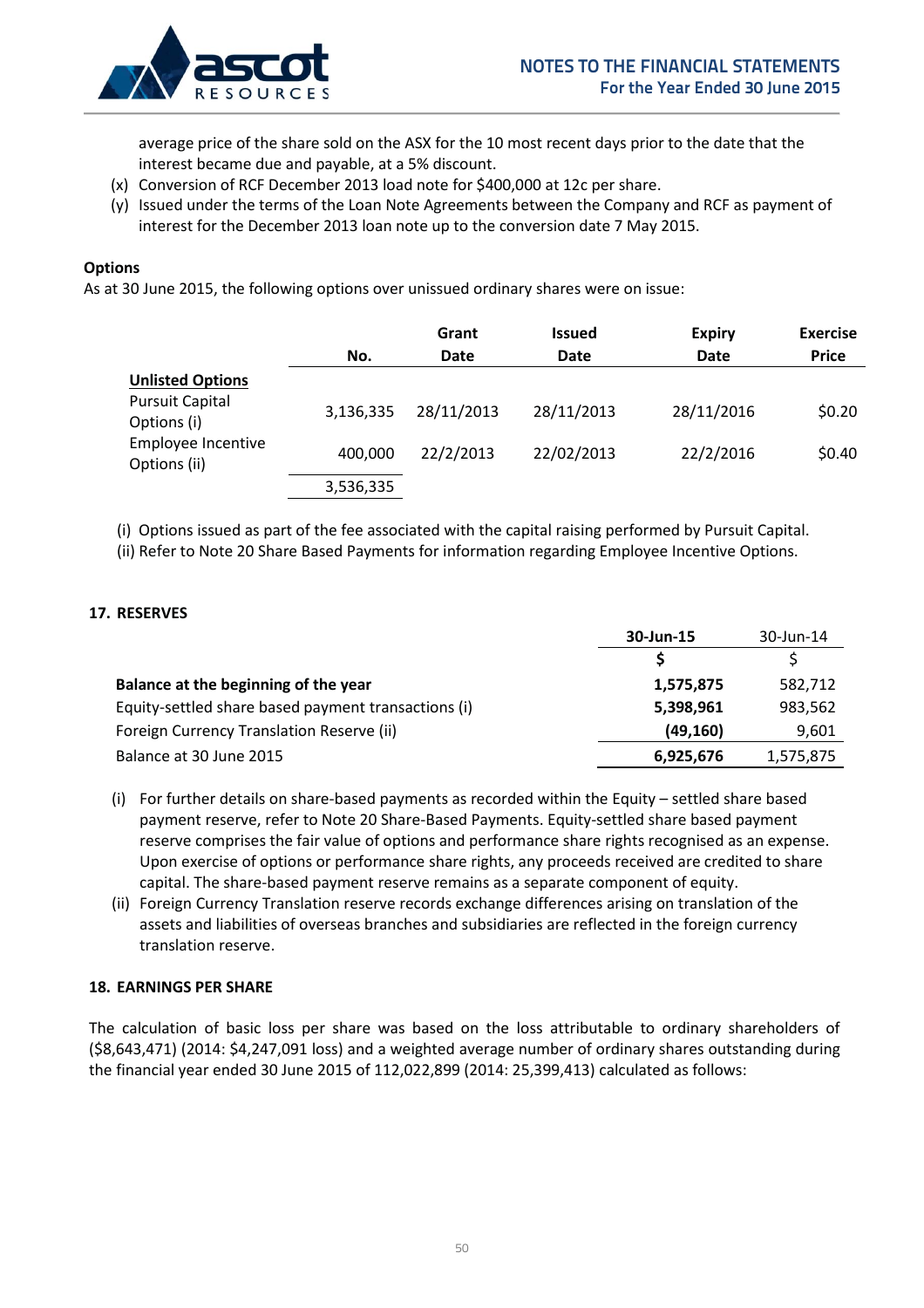

# **a) Basic loss per share**

|                                                             | 30-Jun-15   | 30-Jun-14     |
|-------------------------------------------------------------|-------------|---------------|
| Net loss attributable to the ordinary equity holders of the |             |               |
| Company (\$)                                                | (8,643,471) | (4, 247, 091) |
| Weighted average number of ordinary shares for basis per    |             |               |
| share (No.)                                                 | 112,022,899 | 25,399,413    |
| Continuing operations                                       |             |               |
| - Basic loss per share (cents)                              | (7.72)      | (16.72)       |

## **b) Diluted loss per share**

Potential ordinary shares are not considered dilutive, thus diluted loss per share is the same as basic loss per share.

#### **19. FINANCIAL RISK MANAGEMENT**

At the reporting date, the Company holds the following financial instruments by category:

|                                     | 30-Jun-15 | 30-Jun-14 |
|-------------------------------------|-----------|-----------|
|                                     | \$        | \$        |
| <b>Financial assets</b>             |           |           |
| Cash & cash equivalents             | 3,155,239 | 2,013,066 |
| Trade & other receivables           |           | 14,916    |
|                                     | 3,155,239 | 2,027,982 |
| <b>Financial liabilities</b>        |           |           |
| Trade & other payables              | 483,829   | 2,325,551 |
| Interest bearing loans & borrowings | 1,718,530 | 2,760,102 |
|                                     | 2,202,359 | 5,085,653 |

## **Financial risk management**

The main risks arising from the Company's financial instruments are market risk (including equity price risk and interest rate risk), credit risk and liquidity risk. The Company uses different methods to measure and manage different types of risks to which it is exposed. Primary responsibility for identification and control of financial risks rests with the Board of Directors.

## **a) Capital management**

The Company's capital includes share capital, reserves and accumulated losses. The Company's objectives when managing capital are to safeguard the Company's ability to continue as a going concern, so that it can continue to provide returns for shareholders and benefits for other stakeholders. The Company manages the capital structure and makes adjustments to it in light of changes in economic conditions and the risk characteristics of the underlying assets. In order to achieve this, the Company may issue new shares in order to meet its financial obligations. There are no externally imposed capital requirements.

Share based payments are used to service debt commitments.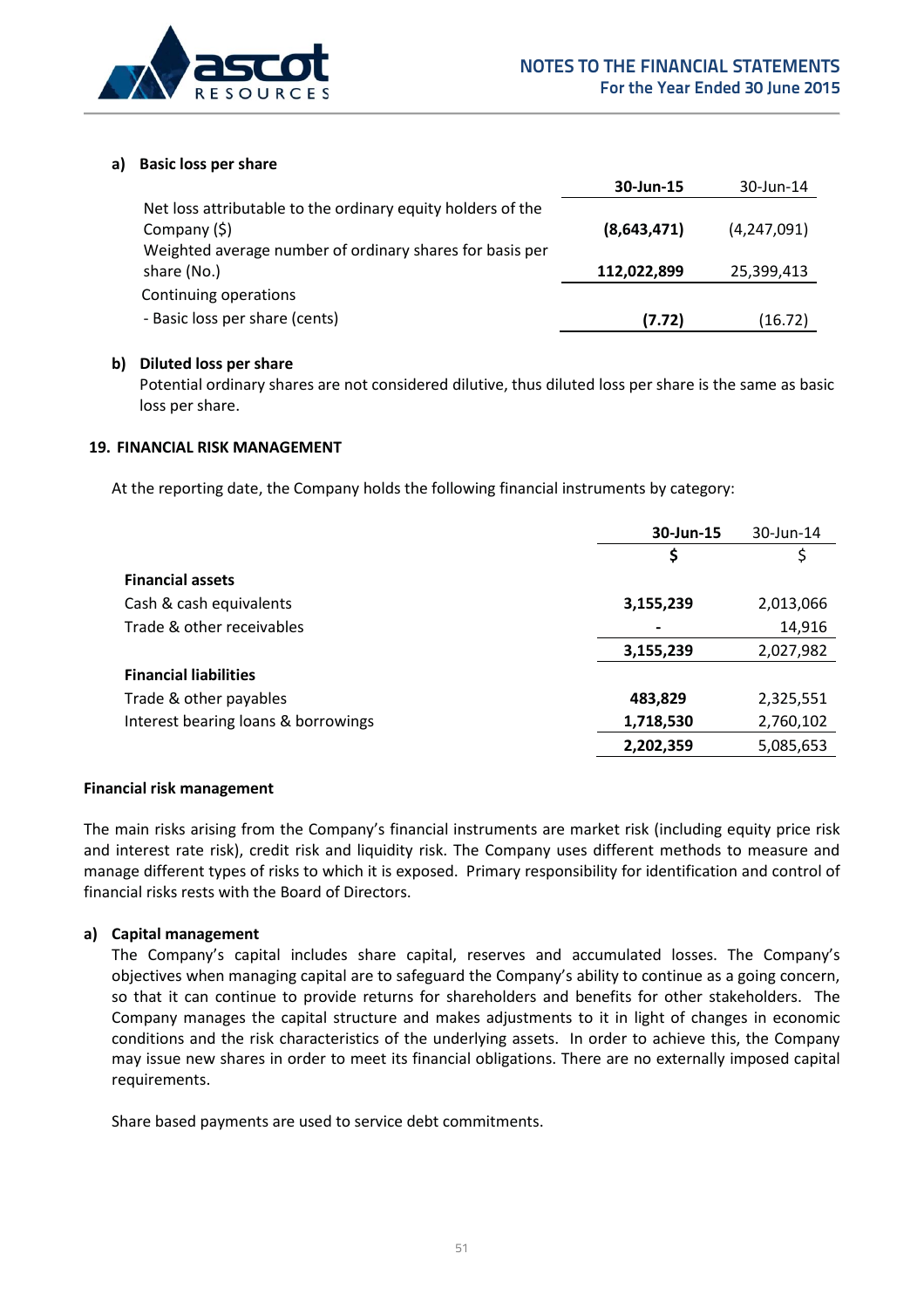

# **b) Equity price risk**

Equity price risk represents the risk that the value of a financial instrument will fluctuate as a result of changes in market prices, whether those changes are caused by factors specific to the individual instrument or its issuer or factors affecting all instruments in the market. Equity price risk is minimised through ensuring that investment activities are undertaken in accordance with the Board established mandate limits and investment strategies.

# **c) Interest rate risk**

Interest rate risk is the risk that the value of a financial instrument will fluctuate due to changes in market interest rates. The Company is exposed to interest rate risk as it invests funds at both fixed and floating interest rates. The risk is managed by maintaining an appropriate mix between fixed and floating rate deposits. The interest on interest bearing loans is fixed and therefore there is no additional risk.

|                              | <b>Weighted Average</b><br><b>Interest Rate</b> | 30-Jun-15<br>\$ | <b>Weighted Average</b><br><b>Interest Rate</b> | 30-Jun-14 |
|------------------------------|-------------------------------------------------|-----------------|-------------------------------------------------|-----------|
| <b>Financial assets</b>      |                                                 |                 |                                                 |           |
| Cash & cash equivalents      | 2.2%                                            | 3,155,239       | 2.9%                                            | 2,013,066 |
| Net exposure                 |                                                 | 3,155,239       |                                                 | 2,013,066 |
| <b>Financial liabilities</b> |                                                 |                 |                                                 |           |
| Interest bearing loans       | 14%                                             | 1,718,530       | 14%                                             | 2,760,102 |
| Net exposure                 |                                                 | 1,718,530       |                                                 | 2,760,102 |

# **d) Credit risk**

Credit risk refers to the risk that a counterparty will default on its contractual obligations resulting in financial loss to the Company. The Company has adopted a policy of only dealing with creditworthy counterparties and obtaining sufficient collateral where appropriate, as a means of mitigating the risk of financing loss from defaults. The Company's exposure and the credit ratings of its counterparties are continuously monitored and the aggregate value of transactions concluded is spread amongst approved counterparties.

The carrying amount of financial assets recorded in the financial statements, net of any provision for losses, represents the Company's maximum exposure to credit risk. All receivables are due within 30 days and none are past due.

(i) Cash

The Company's primary banker is National Australia Bank. The Board considers the use of this financial institution, which has a short term rating of A- from Standards and Poors to be sufficient in the management of credit risk with regards to these funds.

# (ii) Trade & other receivables

While the Company has policies in place to ensure that transactions with third parties have an appropriate credit history, the management of current and potential credit risk exposures is limited as far as is considered commercially appropriate. Up to the date of this report, the Board has placed no requirement for collateral on existing debtors.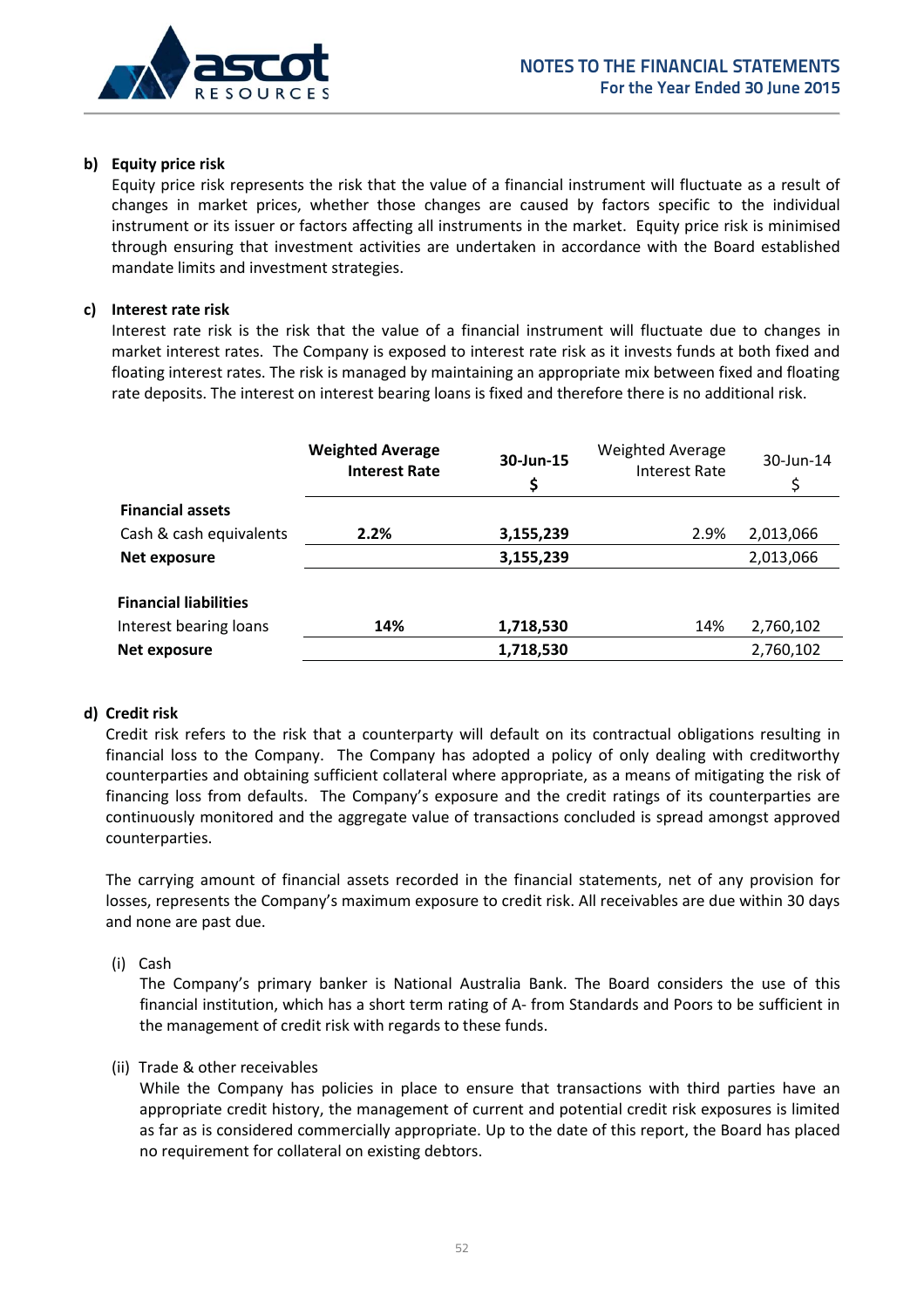

|                                    | 30-Jun-15 | 30-Jun-14 |
|------------------------------------|-----------|-----------|
|                                    |           |           |
| <b>Standard &amp; Poors rating</b> |           |           |
| А-                                 | 3,155,239 | 2,013,066 |

#### **e) Liquidity risk management**

Liquidity risk is the risk that the Company will encounter difficulty in meeting obligations associated with financial liabilities.

Ultimate responsibility for liquidity risk management rests with the Board of Directors, who have built an appropriate liquidity risk management framework for the management of the Company's short, medium and long-term funding and liquidity management requirements.

The Company manages liquidity risk by maintaining adequate reserves, banking facilities and reserve borrowing facilities by continuously monitoring forecast and actual cash flows and matching the maturity profiles of financial assets and liabilities. The Company utilises share based payments to service debt commitments.

| 30-Jun-15                    | <6 months | $>6 - 12$<br>months      | >12<br>months            | <b>Total Contractual</b><br><b>Cash Flows</b> | <b>Carrying</b><br><b>Amount</b> |
|------------------------------|-----------|--------------------------|--------------------------|-----------------------------------------------|----------------------------------|
|                              | \$        | \$                       | \$                       | \$                                            | \$                               |
| <b>Financial assets</b>      |           |                          |                          |                                               |                                  |
| Cash & cash                  |           |                          |                          |                                               |                                  |
| equivalents                  | 3,155,239 |                          |                          | 3,155,239                                     | 3,155,239                        |
| Non-interest                 |           |                          |                          |                                               |                                  |
| bearing assets               | -         | $\blacksquare$           | $\overline{\phantom{0}}$ |                                               |                                  |
|                              | 3,155,239 | $\overline{\phantom{0}}$ | $\overline{\phantom{0}}$ | 3,155,239                                     | 3,155,239                        |
| <b>Financial liabilities</b> |           |                          |                          |                                               |                                  |
| Trade & other                |           |                          |                          |                                               |                                  |
| payables                     | 483,829   |                          |                          | 483,829                                       | 483,829                          |
| Interest bearing             |           |                          |                          |                                               |                                  |
| loans &                      |           |                          |                          |                                               |                                  |
| borrowings                   | 1,718,530 |                          |                          | 1,718,530                                     | 1,718,530                        |
|                              | 2,202,359 |                          |                          | 2,202,359                                     | 2,202,359                        |
| Net exposure                 | 952,880   |                          |                          | 952,880                                       | 952,880                          |
|                              |           |                          |                          |                                               |                                  |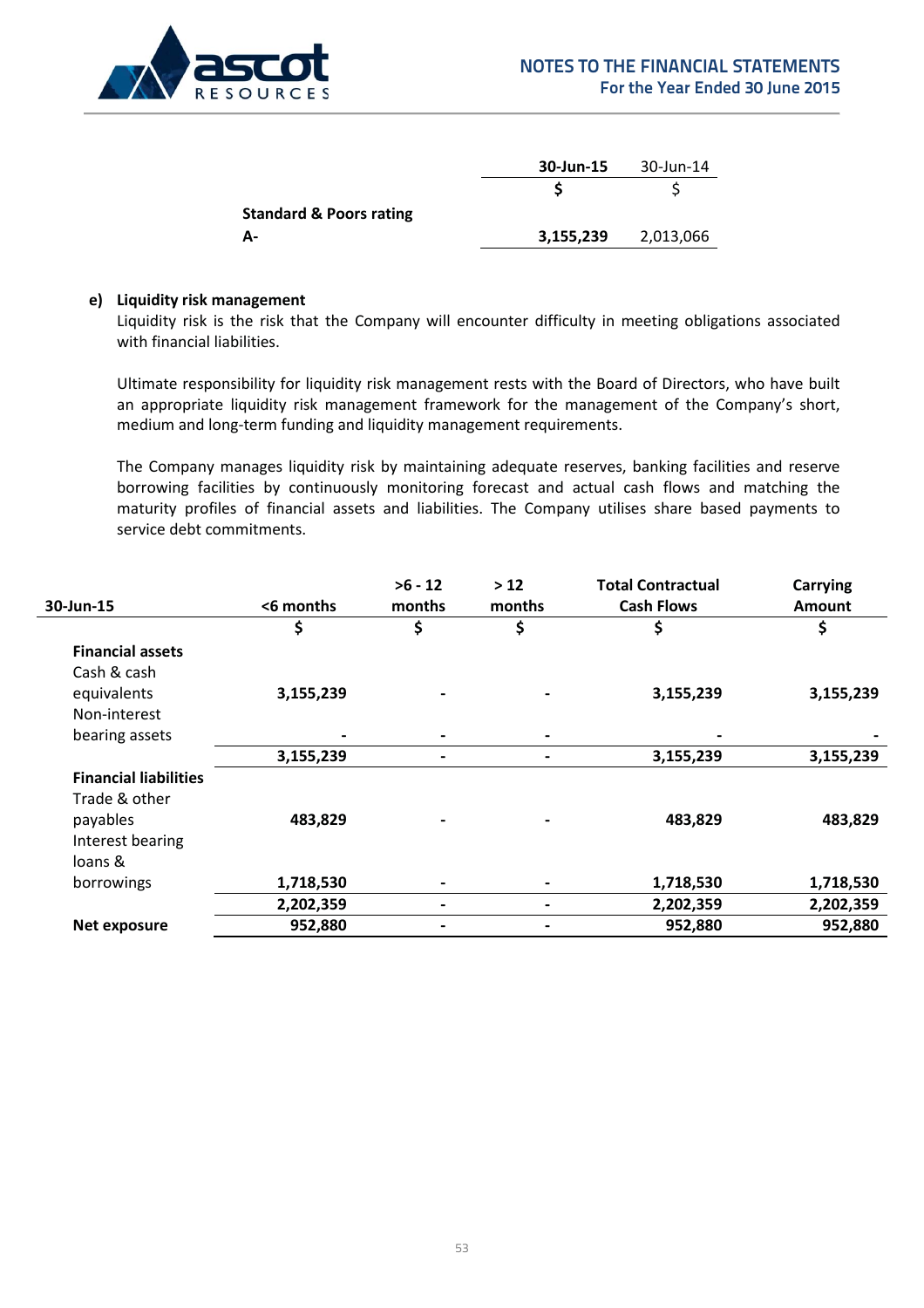

|                              |             | $>6 - 12$                | >12        | <b>Total Contractual</b> | Carrying      |  |
|------------------------------|-------------|--------------------------|------------|--------------------------|---------------|--|
| 30-Jun-14                    | <6 months   | months                   | months     | <b>Cash Flows</b>        | <b>Amount</b> |  |
|                              | \$          | \$                       | \$         | \$                       | \$            |  |
| Financial assets             |             |                          |            |                          |               |  |
| Cash & cash                  |             |                          |            |                          |               |  |
| equivalents                  | 2,013,066   |                          |            | 2,013,066                | 2,013,066     |  |
| Non-interest                 |             |                          |            |                          |               |  |
| bearing assets               | 14,916      |                          |            | 14,916                   | 14,916        |  |
|                              | 2,027,982   |                          |            | 2,027,982                | 2,027,982     |  |
| <b>Financial liabilities</b> |             |                          |            |                          |               |  |
| Trade & other                |             |                          |            |                          |               |  |
| payables                     | 2,325,551   |                          |            | 2,325,551                | 2,325,551     |  |
| Interest bearing             |             |                          |            |                          |               |  |
| loans &                      |             |                          |            |                          |               |  |
| borrowings                   | 2,266,909   | $\overline{\phantom{a}}$ | 493,193    | 2,760,102                | 2,760,102     |  |
|                              | 4,592,460   | $\overline{\phantom{a}}$ | 493,193    | 5,085,653                | 5,085,653     |  |
|                              |             |                          |            |                          |               |  |
| Net exposure                 | (2,564,478) |                          | (493, 193) | (3,057,671)              | (3,057,671)   |  |

#### **(f) Fair value measurements**

The financial assets and liabilities of the Company are carried at fair value and are shown in the statement of financial position. At 30 June 2015 the Company has no tradeable financial instruments and therefore no valuation method for fair value measurement is required.

#### **20. SHARE-BASED PAYMENTS**

The following table lists the inputs to the model used:

|                                |            | <b>Executive Incentives</b> |            | <b>Employee</b><br><b>Incentives</b> | <b>Broker Options</b> |
|--------------------------------|------------|-----------------------------|------------|--------------------------------------|-----------------------|
| Number of<br>shares<br>granted | 15,000,000 | 15,000,000                  | 20,000000  | 2,510,000                            | 3,136,335             |
| Issue date                     | $23-May-$  | $23-May-$                   | $23-May-$  | 13-Oct-14                            | 28-Nov-13             |
| Dividend<br>yield<br>Share     | 2014<br>0% | 2014<br>0%                  | 2014<br>0% | 0%                                   | 0%                    |
| price at<br>issue date         | \$0.18     | \$0.18                      | \$0.18     | \$0.15                               | \$0.21                |
| Issue price                    | \$0.00     | \$0.00                      | \$0.00     | \$0.00                               | \$0.00                |
| Volatility<br>(i)<br>Risk free | 83%        | 83%                         | 83%        | 83%                                  | 82.16%                |
| interest<br>rate               | 2.75%      | 2.75%                       | 2.75%      | 2.75%                                | 2.75%                 |
| Exercise<br>price              | \$0.00     | \$0.00                      | \$0.00     | \$0.00                               | \$0.20                |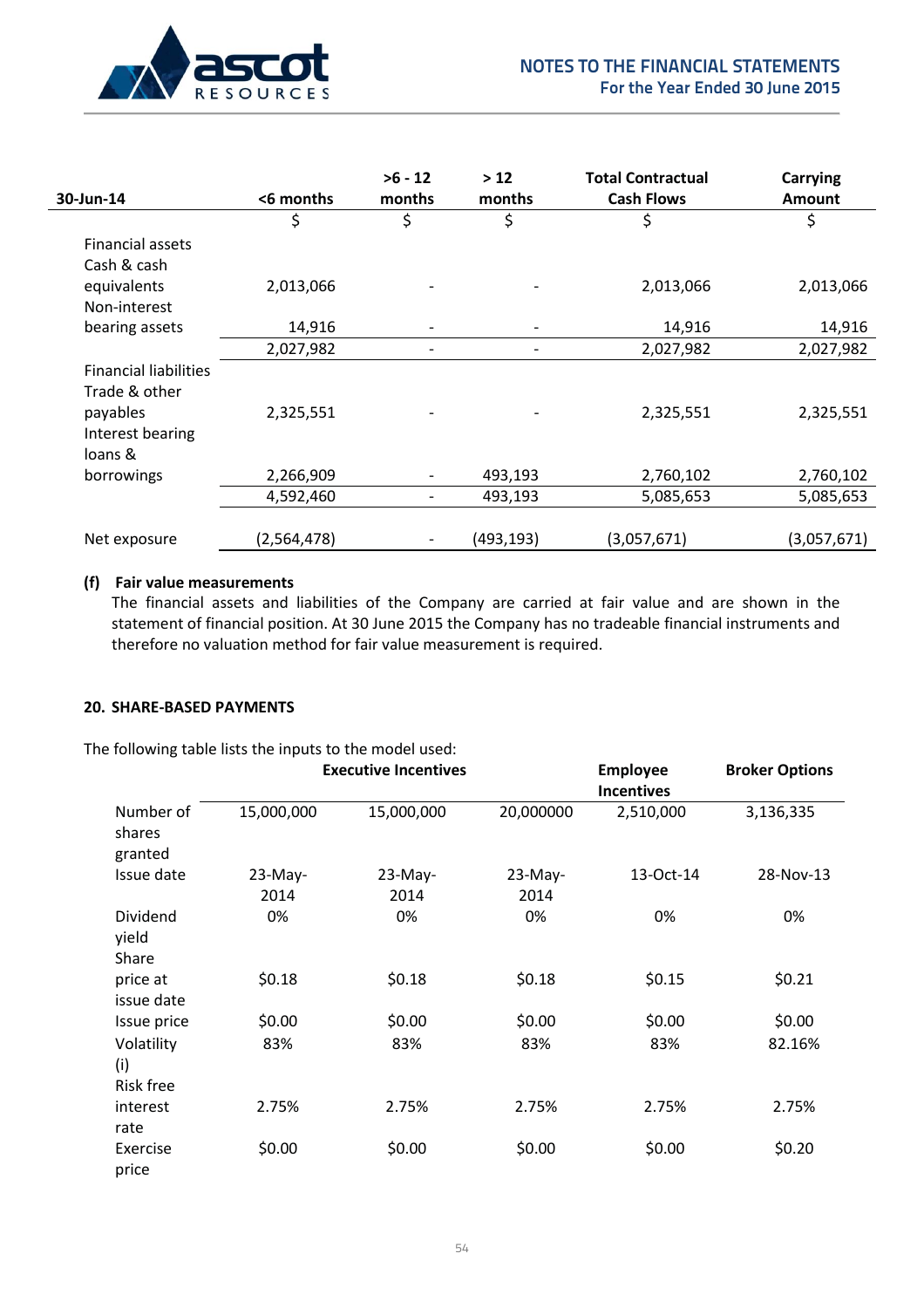

| Expiration<br>period | 2 years | 3 years | 4 years | 2 years | 3 years |
|----------------------|---------|---------|---------|---------|---------|
| Black &              |         |         |         |         |         |
| Scholes<br>valuation | \$0.18  | \$0.18  | \$0.18  | \$0.15  | \$0.11  |

(i) Volatility was determined based on the volatility of the share prices of the Company since it listed on the ASX.

## **a) Recognised share-based payment expense**

The expense recognised for share-based payments during the financial year was \$5,591,239 relating to the executive and employee incentives granted during the year.

Set out below is a summary of the terms and conditions of the Executive and Employee Incentives:

- The Executive Incentives are issued for no consideration. For the avoidance of doubt, the Executive Incentives are not issued under the Incentive Plan, but certain rules of the Plan may apply to the Executive Incentives as if they had been issued under the Plan.
- Subject to these Executive Incentive Terms, each Executive Incentive entitles the holder to subscribe for and be allotted one Share on exercise of the Executive Incentive.
- There is no exercise price payable upon exercise of each Executive Incentive.
- The Executive Incentives are subject to the following vesting conditions:

## **Tranche A 15,000,000 Executive Incentives, 810,000 Employee incentives** *Non-market based condition*

- Approvals to commence mining are received.
- 'Approvals to commence mining' is defined as Ascot or its subsidiary obtaining:
	- o written approval from the DMP to commence mining under the Mining Act
	- $\circ$  any other statutory environmental approvals, permits or licences as required by
		- other Government agencies before mining should begin.

## **Tranche B 15,000,000 Executive Incentives, 700,000 Employee incentives** *Non-market based condition*

- Commencement of mine pre-stripping i.e. defined as 'breaking ground'
- Upon granting of an approval to mine by the DMP, the 'commencement of mine prestripping' would be defined as the first disturbance and excavation of either one of the following types of 'surface material' to a designated stockpile, waste dump or civil works location on any one of the Mining Leases:
	- o Topsoil and vegetation
	- o Overburden
- 'Surface material' is any material that is required to be removed to access any part of the Ore Reserve
- 'Surface material' does not include material required to be excavated to facilitate exploration, resource, geotechnical or hydrological drilling.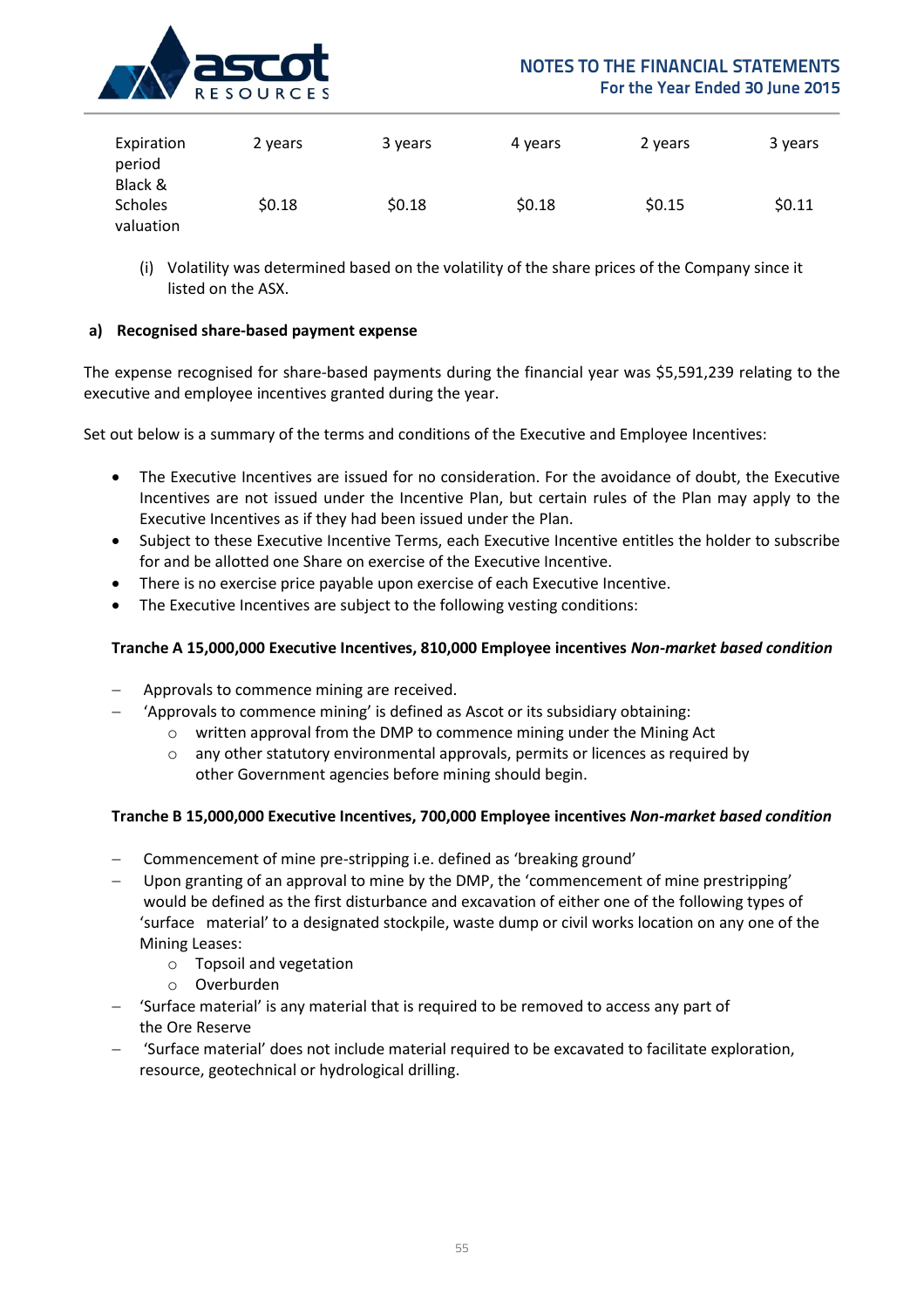

 $\overline{\phantom{a}}$ 

## **Tranche C 20,000,000 Executive Incentives, 1,000,000 Employee incentives** *Non-market based condition*

- First product sales are achieved.
- 'First product sale' is defined as the completion of the first sale of product to a purchaser (ascertained at the time title of the product passes to the purchaser) at the designated 'sale location'.
- 'Sale location' is defined as any agreed loading point within or outside the Mining Leases.

## **b) Summary of options granted during the financial year**

The following table illustrates the number and weighted average exercise price (WAEP) of, and movements in, share options issued.

|                                                  | 30-Jun-15      |                | 30-Jun-14   |          |
|--------------------------------------------------|----------------|----------------|-------------|----------|
|                                                  | Number (i)     | WAEP (i)       | Number (i)  | WAEP (i) |
| Outstanding at the<br>beginning of the<br>period | 3,536,335      | 0.22           | 2,150,000   | \$0.40   |
| Granted during the<br>period                     |                | $\blacksquare$ | 3,136,335   | \$0.20   |
| Exercised during the<br>period                   | $\blacksquare$ | $\blacksquare$ |             |          |
| Lapsed/cancelled<br>during the period            |                | $\blacksquare$ | (1,750,000) | \$0.10   |
| Outstanding at the<br>year end                   | 3,536,335      | \$0.22         | 3,536,335   | \$0.22   |
| <b>Exercisable at the</b><br>year end            | 3,536,335      |                | 3,536,335   |          |

i. Stated on a post consolidation basis

The outstanding balance as at 30 June 2015 is as follows:

| Grant            | <b>Issue</b> | <b>Vesting</b> | <b>Expirv</b> | <b>Exercise</b> | <b>Options</b> | <b>Options</b><br>Lapsed/ | <b>Options</b>           |          | <b>Number of options</b><br>at end of period |
|------------------|--------------|----------------|---------------|-----------------|----------------|---------------------------|--------------------------|----------|----------------------------------------------|
| date             | date         | date           | date          | price           | granted        | cancelled                 | exercised                | On issue | <b>Vested</b>                                |
| <b>Employees</b> |              |                |               |                 |                |                           |                          |          |                                              |
| 22-Feb-13        | 22-Feb-13    | $\blacksquare$ | 22-Feb-16     | \$0.40          | 400,000        | $\overline{\phantom{0}}$  | $\overline{\phantom{0}}$ | 400,000  | 400,000                                      |

*Brokers*  **28-Nov-**13 **28-Nov-13** - 28-Nov-16 \$0.20 3,136,335 - - 3,136,335 3,136,335

## **21. RELATED PARTY DISCLOSURE**

## **a) Parent entities**

The parent entity with the group is Ascot Resources Limited.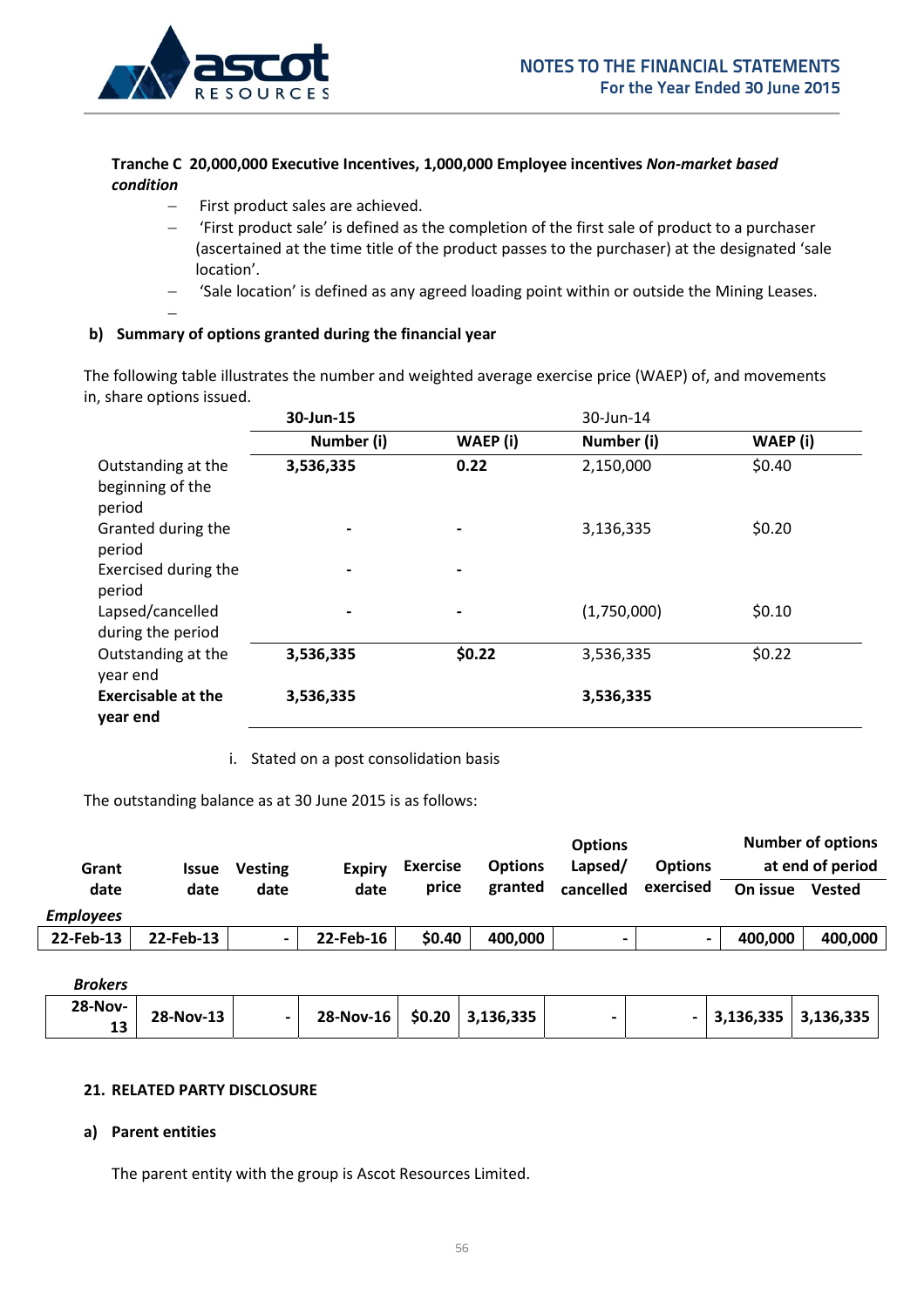

## **b) Subsidiaries**

The consolidated financial statements incorporate assets, liabilities and resulted of the following principal subsidiaries in accordance with the accounting policy described in note 3(b).

|                                                                                    | <b>Country of</b> | <b>Class of</b> | Ownership       |
|------------------------------------------------------------------------------------|-------------------|-----------------|-----------------|
| 2015                                                                               | Incorporation     | <b>Shares</b>   | <b>Interest</b> |
| <b>Parent Entity</b>                                                               |                   |                 |                 |
| <b>Ascot Resources Limited</b>                                                     | Australia         | Ordinary        |                 |
|                                                                                    |                   |                 |                 |
| <b>Subsidiaries (direct)</b>                                                       |                   |                 |                 |
| Carbones de Colombia SL                                                            | Spain             | Ordinary        | 100%            |
| Wonmunna Iron Ore Pty Ltd                                                          | Australia         | Ordinary        | 100%            |
| <b>Subsidiaries (Indirect - direct subsidiaries of Carbones</b><br>de Colombia SL) |                   |                 |                 |
| Carb Uraba SAS                                                                     | Colombia          | Ordinary        | 100%            |
| Carbones de Titiribi SAS                                                           | Colombia          | Ordinary        | 90%             |
|                                                                                    |                   |                 |                 |
|                                                                                    |                   |                 |                 |
|                                                                                    | <b>Country of</b> | Class of        | Ownership       |
| 2014                                                                               | Incorporation     | <b>Shares</b>   | <b>Interest</b> |
|                                                                                    |                   |                 |                 |
| <b>Parent Entity</b><br><b>Ascot Resources Limited</b>                             | Australia         | Ordinary        |                 |
| Subsidiaries (direct)                                                              |                   |                 |                 |
| Carbones de Colombia SL                                                            | Spain             | Ordinary        | 100%            |
| Wonmunna Iron Ore Pty Ltd                                                          | Australia         | Ordinary        | 100%            |
| Subsidiaries (Indirect - direct subsidiaries of Carbones de<br>Colombia SL)        |                   |                 |                 |
| Carbones de Titiribi SAS                                                           | Colombia          | Ordinary        | 90%             |

### **c) Key management personnel**

Disclosures relating to Directors and Executives are set out in Note 22 Key Management Personnel Disclosures.

#### **d) Transactions and balances with related parties**

Disclosure relating to transactions and balances with related parties are set out in Note 22 Key Management Personnel Disclosures.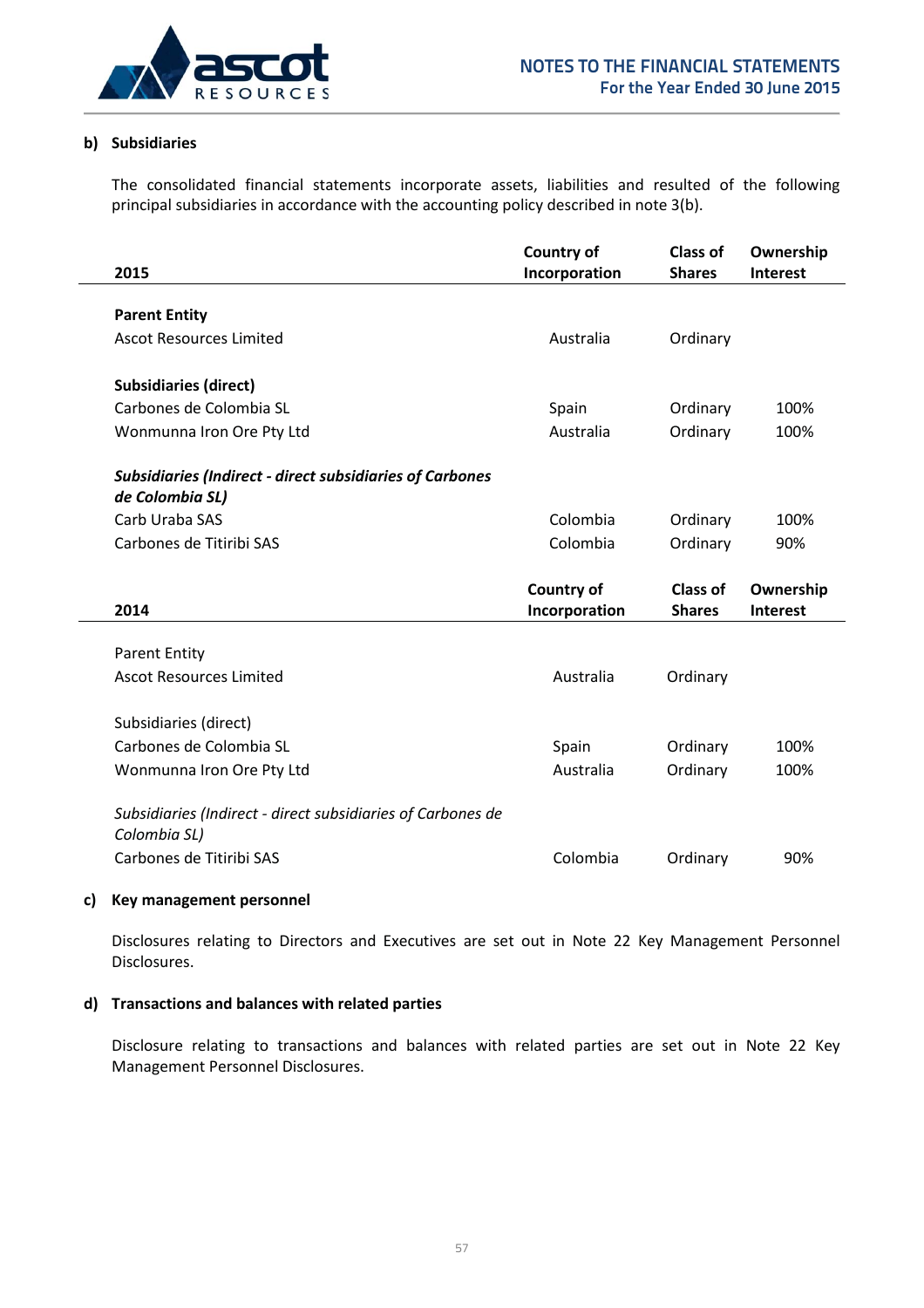

## **22. KEY MANAGEMENT PERSONNEL DISCLOSURES**

#### **a) Key management personnel**

The following persons were key management personnel of the Company during the financial year:

#### **Directors:**

- Paul Kopejtka (Executive Chairman appointed on 10 December 2012, Managing Director from 7 January 2013 and Executive Chairman from 10 October 2014)
- Andrew Caruso (Chief Executive Officer from 7 January 2013, Managing Director from 18 March 2014, Executive Director from 10 October 2014)
- Francis DeSouza (Non-Executive Director from 1 January 2015, Executive Director 10 October 2014-31 December 2014)
- James McClements (Non- Executive Director from 13 October 2014)
- Shahb Richyal (Non-Executive Director from 13 October 2014)
- Nathan Featherby (Non- Executive Director from 13 October 2014)
- Mike Young (Non- Executive Director from 12 June 2015)

Key management personnel have authority and responsibility for planning, directing and controlling the activities of the Company. Key management personnel comprise the Directors of the Company and Executives of the Company. The performance of the Company depends upon the quality of its key management personnel. To prosper, the Company must attract, motivate and retain appropriately skilled directors and executives.

The Company's broad remuneration policy is to ensure the remuneration package properly reflects the person's duties and responsibilities and that remuneration is competitive in attracting, retaining and motivating people of the highest quality.

Details of the remuneration of the Directors of the Company up to 30 June 2015 are set out in the table below.

| 30-Jun-15         |                         |                          | Short-term employee benefits |              | Post-<br>employment<br>benefits | Share-<br>based<br>payments                                          |              |                                                                           |
|-------------------|-------------------------|--------------------------|------------------------------|--------------|---------------------------------|----------------------------------------------------------------------|--------------|---------------------------------------------------------------------------|
|                   | <b>Salary</b><br>& fees | Cash<br>bonus            | Non-<br>monetary             | <b>Other</b> | Super-<br>annuation             | <b>Executive</b><br><b>Incentives</b><br>&<br>Performan<br>ce rights | <b>Total</b> | Percentage of<br>remuneration<br>consisting of<br>options for<br>the year |
|                   | S                       | \$                       | \$                           | \$           | \$                              |                                                                      | \$           | (%)                                                                       |
| <b>Directors</b>  |                         |                          |                              |              |                                 |                                                                      |              |                                                                           |
| Mr Kopejtka       | 259,000                 | $\overline{\phantom{a}}$ | 4,404                        |              | 24,218                          | 4,670,923                                                            | 4,958,545    | 94%                                                                       |
| <b>Mr Caruso</b>  | 300,000                 | $\overline{\phantom{a}}$ | 4,404                        |              | 28,063                          | 697,954                                                              | 1,030,421    | 68%                                                                       |
| Mr DeSouza        | 49,000                  |                          | $\overline{\phantom{a}}$     | 109,026      | 4,532                           | $\overline{\phantom{a}}$                                             | 162,558      |                                                                           |
| Mr                |                         |                          |                              |              |                                 |                                                                      |              |                                                                           |
| <b>McClements</b> |                         |                          |                              |              |                                 |                                                                      |              |                                                                           |
| <b>Mr Richyal</b> |                         |                          |                              |              |                                 |                                                                      |              |                                                                           |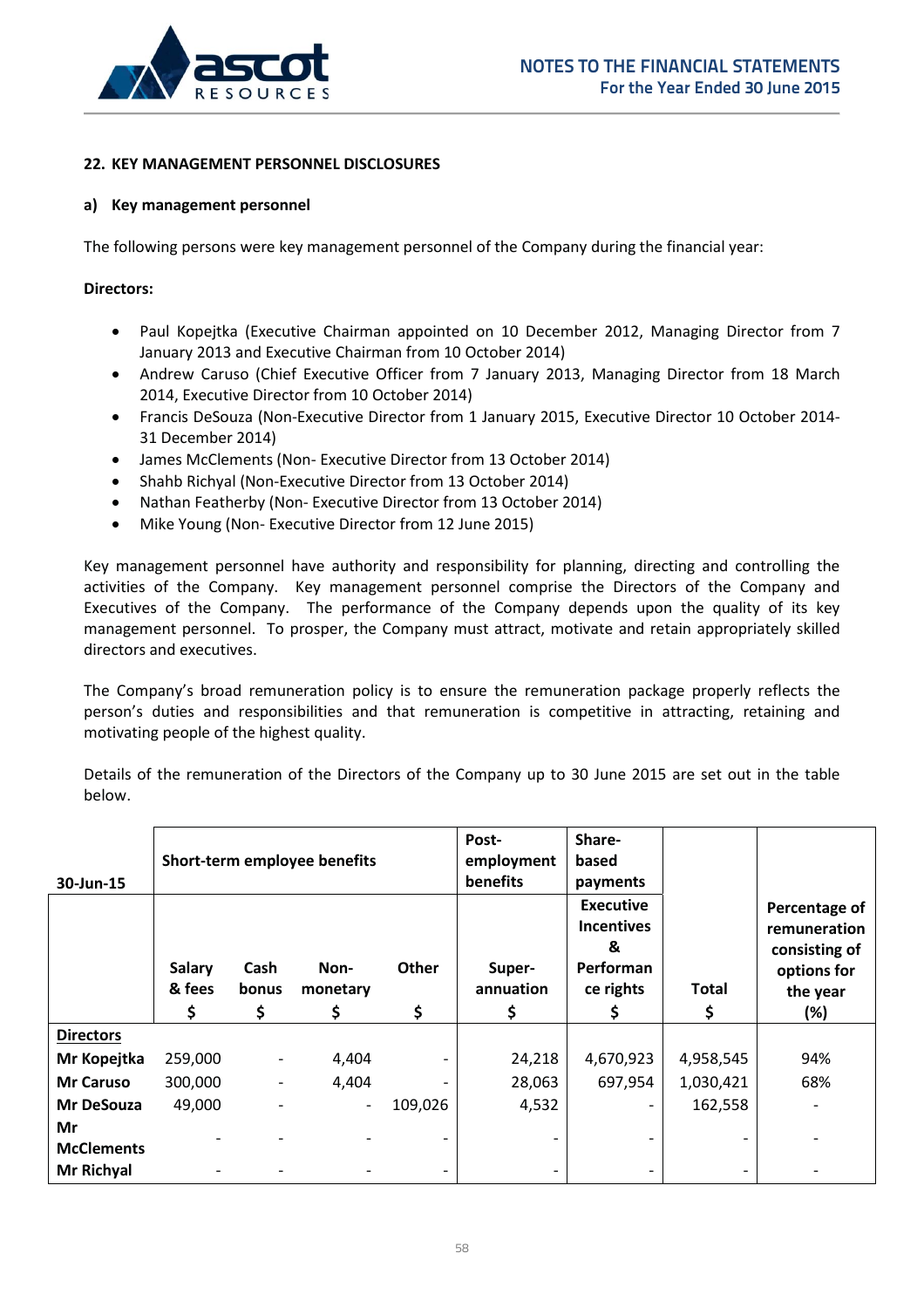

| 30-Jun-15                      |                         |               | Short-term employee benefits |              | Post-<br>employment<br>benefits | Share-<br>based<br>payments                                          |              |                                                                           |
|--------------------------------|-------------------------|---------------|------------------------------|--------------|---------------------------------|----------------------------------------------------------------------|--------------|---------------------------------------------------------------------------|
|                                | <b>Salary</b><br>& fees | Cash<br>bonus | Non-<br>monetary             | <b>Other</b> | Super-<br>annuation             | <b>Executive</b><br><b>Incentives</b><br>&<br>Performan<br>ce rights | <b>Total</b> | Percentage of<br>remuneration<br>consisting of<br>options for<br>the year |
|                                | S                       | \$            | \$                           | \$           | \$                              | Ş.                                                                   | \$           | (%)                                                                       |
| Mr<br>Featherby                |                         |               |                              |              |                                 |                                                                      |              |                                                                           |
| <b>Mr Young</b>                |                         |               |                              |              |                                 |                                                                      |              |                                                                           |
| Sub-total                      | 608,000                 | -             | 8,808                        | 109,026      | 56,813                          | 5,368,877                                                            | 6,151,524    |                                                                           |
| Other Key<br><b>Management</b> |                         |               |                              |              |                                 |                                                                      |              |                                                                           |
| <b>None</b>                    |                         |               |                              |              |                                 |                                                                      |              |                                                                           |
| Sub-total                      |                         |               |                              |              |                                 |                                                                      |              |                                                                           |
| <b>Total</b>                   | 608,000                 |               | 8,808                        | 109,026      | 56,813                          | 5,368,877                                                            | 6,151,524    |                                                                           |

| 30-Jun-14                     |                         |                          | Short-term employee benefits |                   | Post-<br>employmen<br>t benefits | Share-<br>based<br>payments                                    |              |                                                                           |
|-------------------------------|-------------------------|--------------------------|------------------------------|-------------------|----------------------------------|----------------------------------------------------------------|--------------|---------------------------------------------------------------------------|
|                               | <b>Salary</b><br>& fees | Cash<br>bonus            | Non-<br>monetary             | Other             | Super-<br>annuation              | <b>Executive</b><br>Incentive<br>s &<br>Performa<br>nce rights | <b>Total</b> | Percentage of<br>remuneration<br>consisting of<br>options for the<br>year |
|                               | \$                      | \$                       | \$                           | \$                | \$                               | \$                                                             | \$           | (%)                                                                       |
| <b>Directors</b>              |                         |                          |                              |                   |                                  |                                                                |              |                                                                           |
| Mr Kopejtka                   | 141,665                 | $\overline{\phantom{a}}$ | 4,276                        |                   | 13,128                           | 710,343                                                        | 869,412      | 82%                                                                       |
| Mr Caruso                     | 300,000                 | $\overline{\phantom{a}}$ | 4,276                        |                   | 27,752                           | 346,157                                                        | 678,185      | 51%                                                                       |
| den<br>Mr<br>van<br>Elsen (i) | 3,581                   |                          |                              |                   |                                  |                                                                | 3,581        |                                                                           |
| Mr DeSouza                    | 36,000                  |                          |                              |                   | 3,330                            |                                                                | 39,330       |                                                                           |
| Sub-total                     | 481,246                 |                          | 8,552                        |                   | 44,210                           | 1,056,500                                                      | 1,590,508    |                                                                           |
| <b>Other Key Management</b>   |                         |                          |                              |                   |                                  |                                                                |              |                                                                           |
| None                          |                         |                          |                              |                   |                                  |                                                                |              |                                                                           |
| Sub-total                     |                         |                          |                              | -                 |                                  |                                                                |              |                                                                           |
| Total                         | 481,246                 |                          | 8,552                        | $\qquad \qquad -$ | 44,210                           | 1,056,500                                                      | 1,590,508    |                                                                           |

(i) Mr van den Elsen resigned 6 August 2013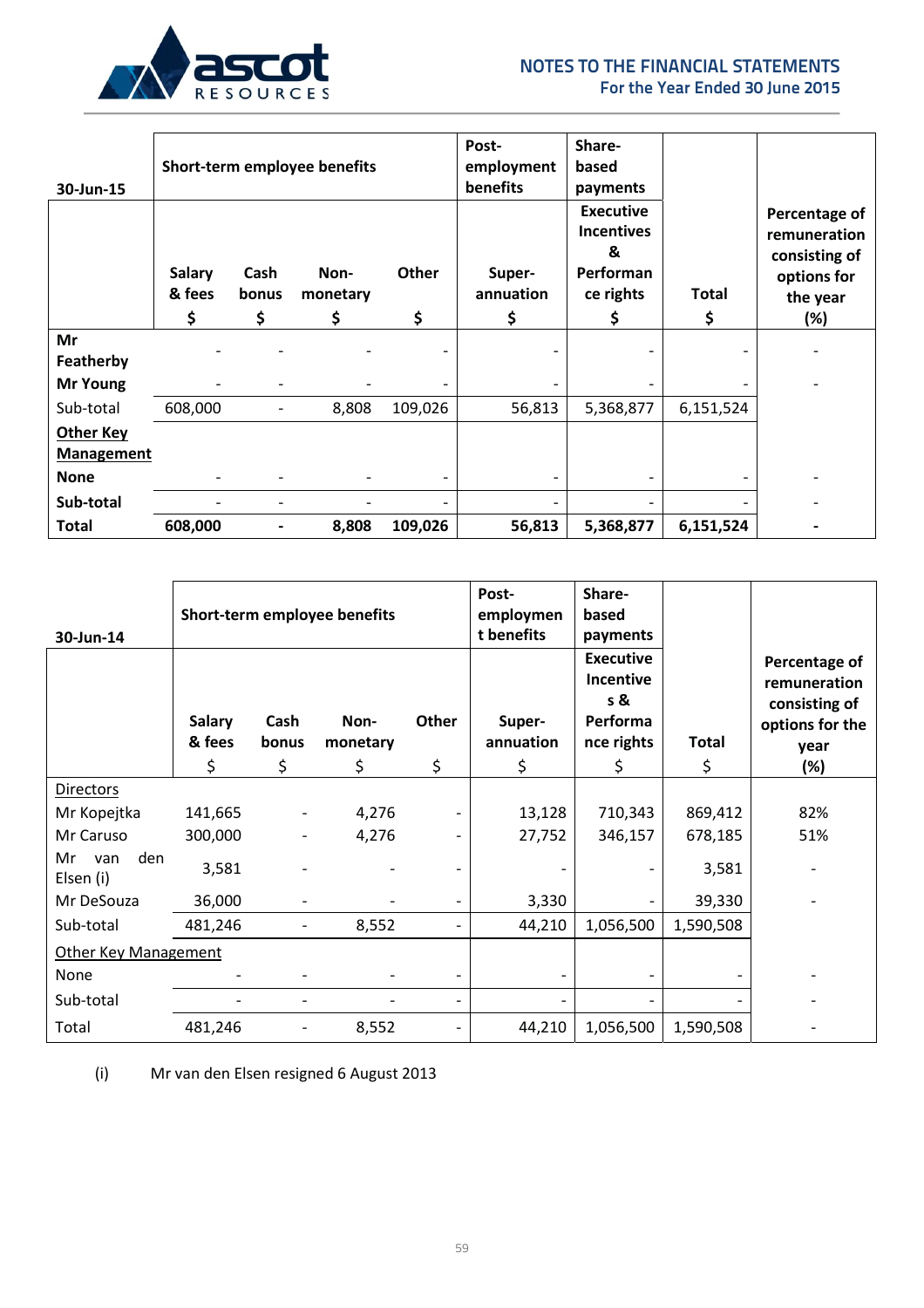

Details of the remuneration of the Directors of the Company up to 30 June 2015 are set out below:

|                                 | 30-Jun-15 | 30-Jun-14 |
|---------------------------------|-----------|-----------|
| <b>Compensation by category</b> |           |           |
| Short-term employee benefits    | 725,834   | 489,798   |
| Post-employment benefits        | 56,813    | 44,210    |
| Share-based payments            | 5,368,877 | 1,056,500 |
|                                 | 6,151,524 | 1,590,508 |

## **b) Equity instruments disclosures relating to key management personnel**

- (i) Options or rights provided as remuneration and shares issued on exercise of such options: There were no options provided to key management personnel during the 2015 financial year.
- (ii) Shares issued on exercise of compensation options: There are no shares issued on exercise of compensation options.
- (iii) Option holdings:

Details of options held directly, indirectly or beneficially by key management personnel and their related parties at any time during the financial year ended 30 June 2015 are set out below:

| Company<br>Directors & | <b>Opening</b><br><b>Balance</b> | Received as<br>Remuneration | <b>Net Other</b><br>Change | <b>Closing Balance</b> | Not vested<br>and not    | <b>Vested and</b><br>exercisable |
|------------------------|----------------------------------|-----------------------------|----------------------------|------------------------|--------------------------|----------------------------------|
| <b>Related Parties</b> |                                  |                             |                            |                        | exercisable              |                                  |
| Mr Kopejtka            | 43,500,000                       |                             |                            | 43,500,000             | 43,500,000               |                                  |
| Mr Caruso              | 7,250,000                        |                             | (750,000)                  | 6,500,000              | 6,500,000                |                                  |
| Mr DeSouza             |                                  |                             |                            |                        |                          |                                  |
| Mr McClements          |                                  |                             |                            |                        |                          |                                  |
| Mr Richyal             |                                  |                             |                            |                        | $\overline{\phantom{a}}$ |                                  |
| Mr Featherby           |                                  |                             |                            |                        |                          |                                  |
| Mr Young               |                                  |                             |                            |                        |                          |                                  |
|                        | 50,750,000                       | $\overline{\phantom{a}}$    | (750,000)                  | 50,000,000             | 50,000,000               |                                  |
|                        |                                  |                             |                            |                        |                          |                                  |

Details of options held directly, indirectly or beneficially by key management personnel and their related parties at any time during the financial year ended 30 June 2014 are set out below:

| Company<br>Directors &<br><b>Related Parties</b> | <b>Opening</b><br><b>Balance</b> | Received as<br>Remuneration | <b>Net Other</b><br>Change | <b>Closing Balance</b> | Not vested<br>and not<br>exercisable | <b>Vested and</b><br>exercisable |
|--------------------------------------------------|----------------------------------|-----------------------------|----------------------------|------------------------|--------------------------------------|----------------------------------|
| Mr Kopejtka                                      |                                  | 43,500,000-                 | $\overline{\phantom{0}}$   | 43,500,000             | 43,500,000                           |                                  |
| Mr Caruso                                        |                                  | 7,250,000-                  |                            | 7,250,000              | 7,250,000                            |                                  |
| Mr DeSouza                                       | 225,000-                         | $\overline{\phantom{a}}$    | (225,000)                  |                        | $\overline{\phantom{a}}$             |                                  |
|                                                  | 225,000                          | 50,750,000                  | (225,000)                  | 50,750,000             | 50,750,000                           |                                  |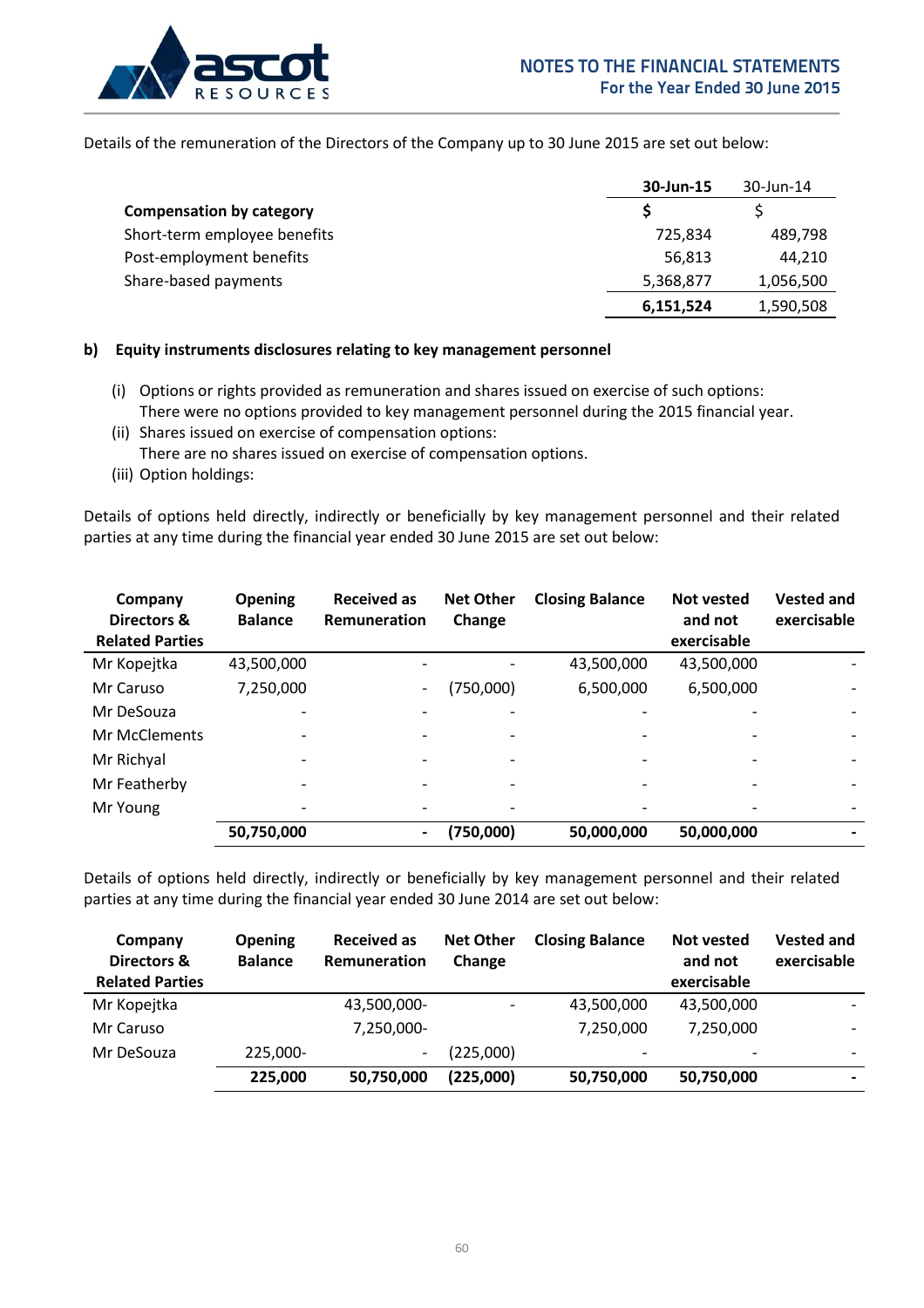

## (iv) Share holdings

The number of shares in the Company or other key management personnel of the Company, including their related parties at any time during the financial year ended 30 June 2015 are set out below:

| Company<br>Directors &<br><b>Related Parties</b> | <b>Opening</b><br><b>Balance</b> | <b>Received as</b><br><b>Remuneration</b> | <b>Received During</b><br>the Year on<br><b>Exercise of Options</b><br>or rights | <b>Net Change</b><br>Other | Closing<br>Balance <sup>1</sup> |
|--------------------------------------------------|----------------------------------|-------------------------------------------|----------------------------------------------------------------------------------|----------------------------|---------------------------------|
| Mr Kopejtka                                      | 3,344,624                        |                                           |                                                                                  | 280,087                    | 3,624,711                       |
| Mr Caruso                                        | 800,000                          | 750,000                                   |                                                                                  |                            | 1,550,000                       |
| Mr DeSouza                                       | 342,500                          |                                           | $\overline{\phantom{a}}$                                                         |                            | 342,500                         |
| Mr McClements                                    | -                                |                                           | $\overline{\phantom{a}}$                                                         | 32,071,910                 | 32,071,910                      |
| Mr Richyal                                       |                                  |                                           | $\overline{\phantom{a}}$                                                         |                            |                                 |
| Mr Featherby                                     | -                                |                                           | $\overline{\phantom{a}}$                                                         | 51,524,736                 | 51,524,736                      |
| Mr Young                                         | -                                |                                           |                                                                                  |                            |                                 |
|                                                  | 4,487,124                        | 750,000                                   | $\blacksquare$                                                                   | 83,876,733                 | 89,113,857                      |

The number of shares in the Company or other key management personnel of the Company, including their related parties at any time during the financial year ended 30 June 2014 are set out below:

| <b>Company Directors</b><br>& Related Parties | <b>Opening</b><br><b>Balance (i)</b> | <b>Received as</b><br>Remuneration | <b>Received</b><br>During the<br>Year on<br><b>Exercise of</b><br><b>Options or</b><br>rights | <b>Net Change</b><br>Other | Closing<br><b>Balance</b> |
|-----------------------------------------------|--------------------------------------|------------------------------------|-----------------------------------------------------------------------------------------------|----------------------------|---------------------------|
| Mr Kopejtka                                   | 1,275,000                            |                                    | -                                                                                             | 2,069,624                  | 3,344,624                 |
| Mr Caruso                                     |                                      |                                    | 750,000                                                                                       | 50,000                     | 800,000                   |
| Mr van den Elsen<br>(ii)                      | 309,984                              |                                    | -                                                                                             | (309,984)                  |                           |
| Mr DeSouza                                    | 342,500                              |                                    |                                                                                               |                            | 342,500                   |
|                                               | 1,927,484                            |                                    | 750,000                                                                                       | 1,809,640                  | 4,487,124                 |

Notes:

(i) As part of the proposed acquisition of the Wonmunna Iron Ore Project, Ascot undertook a one-for-two share consolidation which completed on 6 June 2014. All numbers are stated on this basis.

(ii) Mr van den Elsen resigned 6 August 2013.

#### **c) Material contracts with related parties**

#### **(i) Directors' Deeds of Indemnity**

With every Director appointment, the Company enters into a deed of indemnity, insurance and access with each of its Directors. The Company entered into of Deed of Indemnity with Mr Kopejtka and Mr Caruso, with effect from their appointment dates. Under these deeds, the Company agrees to indemnify each Director to the extent permitted by the Corporations Act (2001) against any liability arising as a result of the Director acting in the capacity as a Director of the Company. The Company is also required to maintain insurance policies for the benefit of the Directors and must also allow the Directors to inspect Company documents in certain circumstances.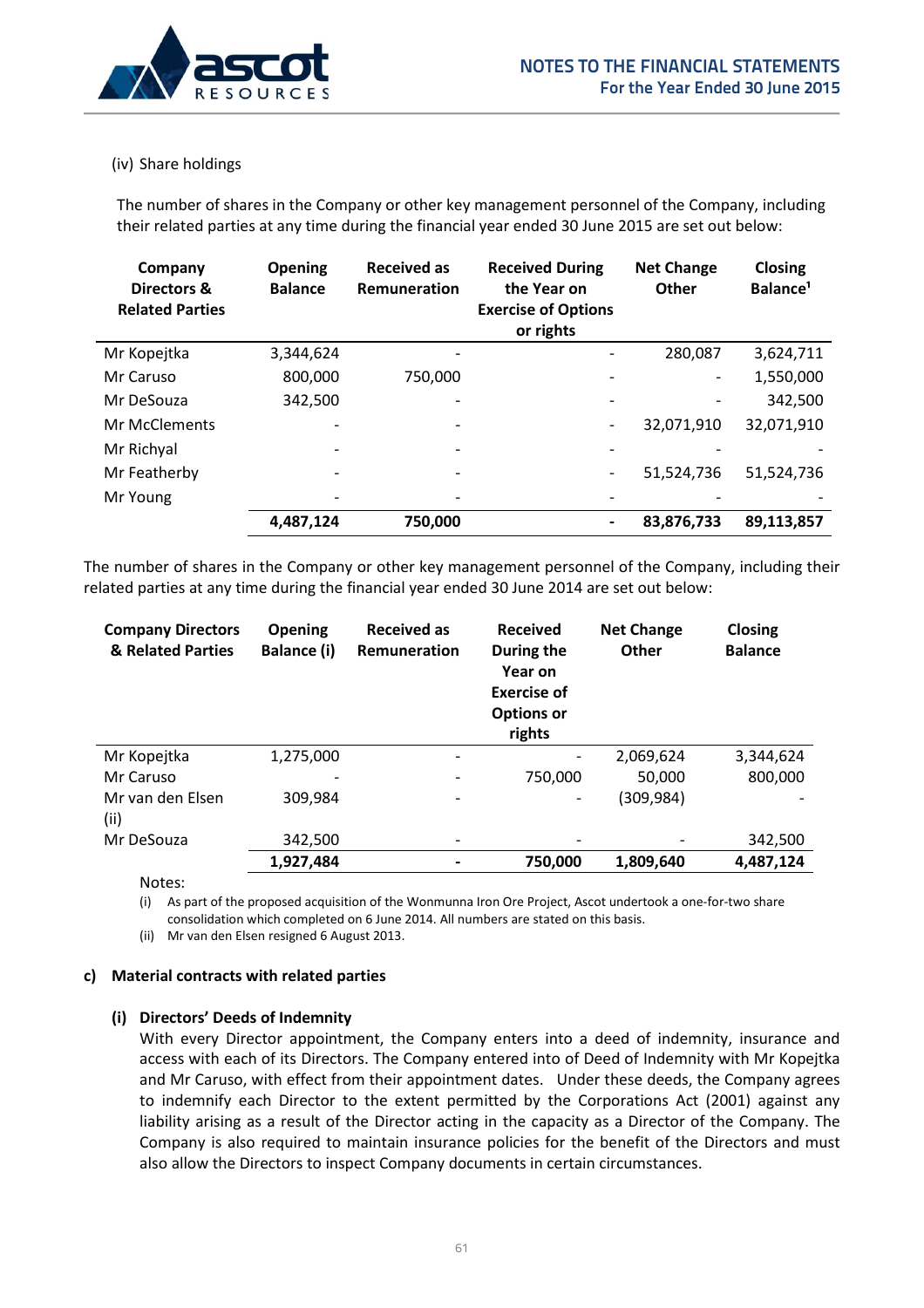

#### **(ii) Kopejtka Convertible Note**

During July 2013, the Company entered into a loan note agreement with an entity associated with Mr Paul Kopejtka, for the issue of a 1-year unsecured loan note ('the Kopejtka Note') raising A\$650,000. The note was repaid in full on 2 February 2015.

#### **(iii) Other transactions with key management personnel including their related parties**

#### **Hampshire Mining Pty Ltd**

Hampshire Mining is a director- related entity of Mr Paul Kopejtka. During the financial year Ascot paid Hampshire Mining \$37,833.70 (ex GST) for the 50% reimbursement of the recruitment fee associated with the appointment of the General Manager in Colombia paid by Hampshire Mining in 2013.

As part of the purchase by the Company of Carb Uraba SAS, Hampshire Mining was paid \$30,000 under a deed of release relating to the Binding Heads of Agreement dated 5 September 2013 associated with the share purchase of Carbones del Golfo S.A.

#### **Otsana Capital Pty Ltd**

Otsana Capital is a director-related entity of Mr Francis DeSouza. During the financial year Ascot paid Otsana Capital \$102,526 (ex GST) for consulting services in line with the agreement entered into in February 2014 to provide investor relations consultancy services to the Company. The Company agreed to pay Otsana for consultancy services at a rate of \$14,367 per month . The agreement ended on 30 September 2014.

#### **Baga River Pty Ltd**

Baga River is a director-related entity of Mr Francis DeSouza. During the financial year Ascot paid Baga River \$6,500 (ex GST) relating to ad-hoc consulting services provided by Mr DeSouza.

#### **23. COMMITMENTS**

#### **Leasing Agreements**

| 30-Jun-15 | 30-Jun-14              |
|-----------|------------------------|
|           | \$                     |
| 84,925    | 123,273                |
|           |                        |
|           |                        |
| 84,925    | 123,273                |
|           |                        |
|           | 30-Jun-14              |
| Ś         |                        |
| 475,000   |                        |
| 1,900,000 |                        |
| 3,325,000 |                        |
|           |                        |
|           | 30-Jun-15<br>5,700,000 |

The commitments above are discretionary and subject to mining expenditure, they relate to the exploration tenements that the Company has interests in as at year-end.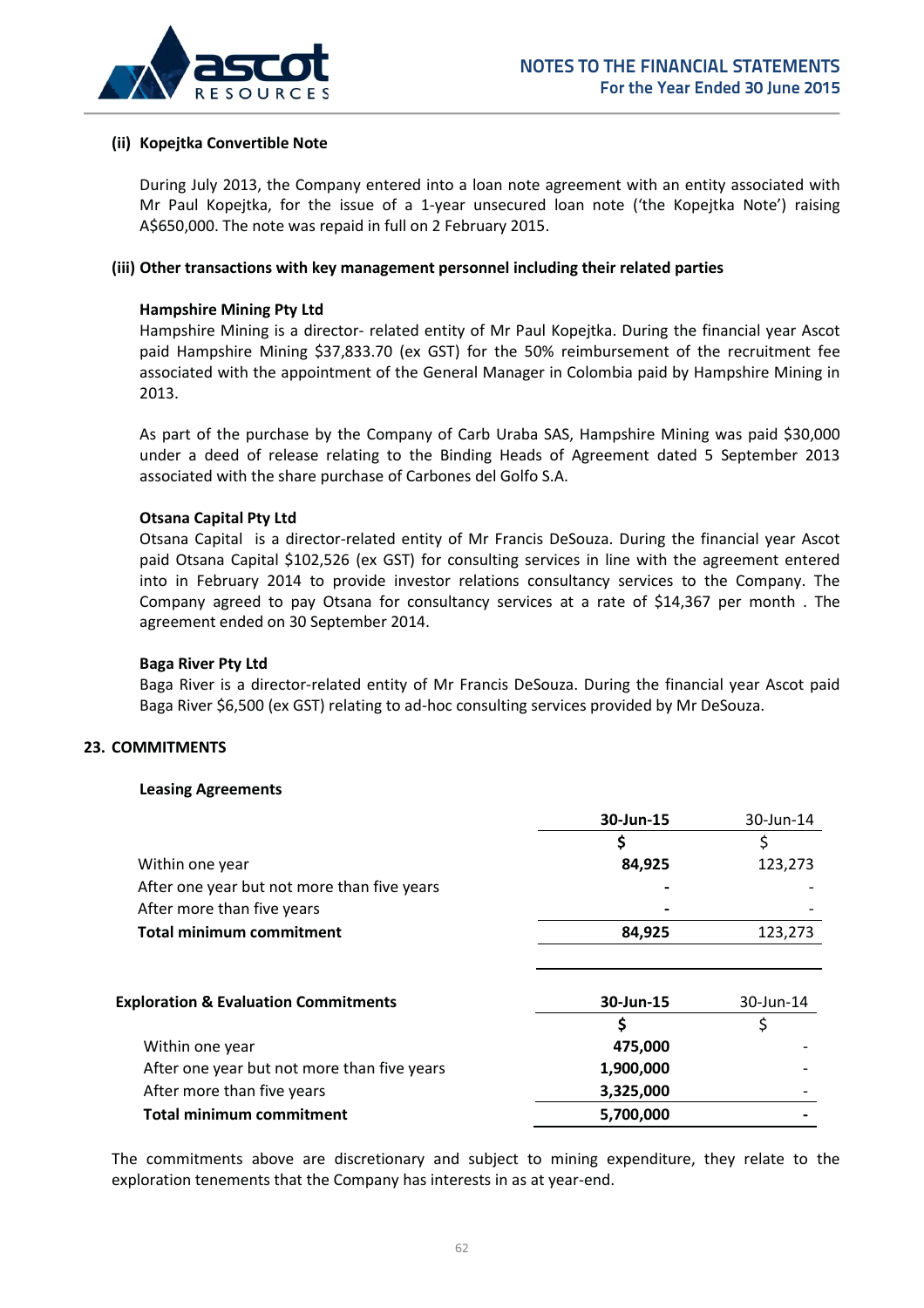

## **24. SIGNIFICANT EVENTS AFTER BALANCE DATE**

On 26<sup>th</sup> August 2015 the \$500,000 Sedgman Loan Note was repaid in full. On 21 September 2015, RCF's nominee on the Board of the Company, Mr James McClements, resigned as a Non-executive Director and was replaced by Mr Chris Corbett.

## **25. CONTINGENT LIABILITIES**

## **Payments due to minority holder in Carbones de Titiribi**

Cash payments will be due and payable to the holder of the 10% interest in Carbones de Titiribi ("Minority Holder"):

- (a) a cash milestone payment USD\$1 million upon first quarterly production annualised at 300,000 tonnes per annum from the Licences; and
- (b) bonus payments JORC reserve linked:
	- (i) if less than a 20 million tonne JORC reserve of coal is delineated on the Licence Area no cash payments will be due to the Minority Holder;
	- (ii) if a 20 to 30 million tonne JORC reserve of coal is delineated on the Licence Area the Minority Holder will be entitled to a cash payment equal to USD\$0.80 per tonne of coal defined, payable USD\$0.10 in cash (within 60 days of receiving the JORC certification) and USD\$0.70 as production royalty;
	- (iii) if a 30 to 45 million tonne JORC reserve of coal is delineated on the Licence Area the Minority Holder will be entitled to a cash payment equal to USD\$1.00 per tonne of coal defined, payable USD\$0.25 in cash (within 60 days of receiving the JORC certification) and USD\$0.75 as production royalty;
	- (iv) if a 45 to 60 million tonne JORC reserve of coal is delineated on the Licence Area the Minority Holder will be entitled to a cash payment equal to USD\$1.00 per tonne of coal defined, payable USD\$0.35 in cash (within 60 days of receiving the JORC certification) and USD\$0.65 as production royalty;
	- (v) if a 60 to 75 million tonne JORC reserve of coal is delineated on the Licence Area the Minority Holder will be entitled to a cash payment equal to USD\$1.00 per tonne of coal defined, payable USD\$0.50 in cash (within 60 days of receiving the JORC certification) and USD\$0.50 as production royalty; and
	- (vi) if in excess of a 75 million tonne JORC reserve of coal is delineated on the Licence Area the Minority Holder will be entitled to a cash payment equal to USD\$1.00 per tonne of coal defined, payable USD\$0.75 in cash (within 60 days of receiving the JORC certification) and USD\$0.25 as production royalty.

## **Payments due to Ochre Group Holdings Ltd**

Under the share and purchase agreement with Ochre Group Holdings, the Company is required to pay a 1% royalty on gross sales relating to the Wonmunna Iron Ore Project, 12 months post first sale.

No other contingent liabilities were noted for the Company for the financial year ended 30 June 2015.

## **26. DIVIDEND**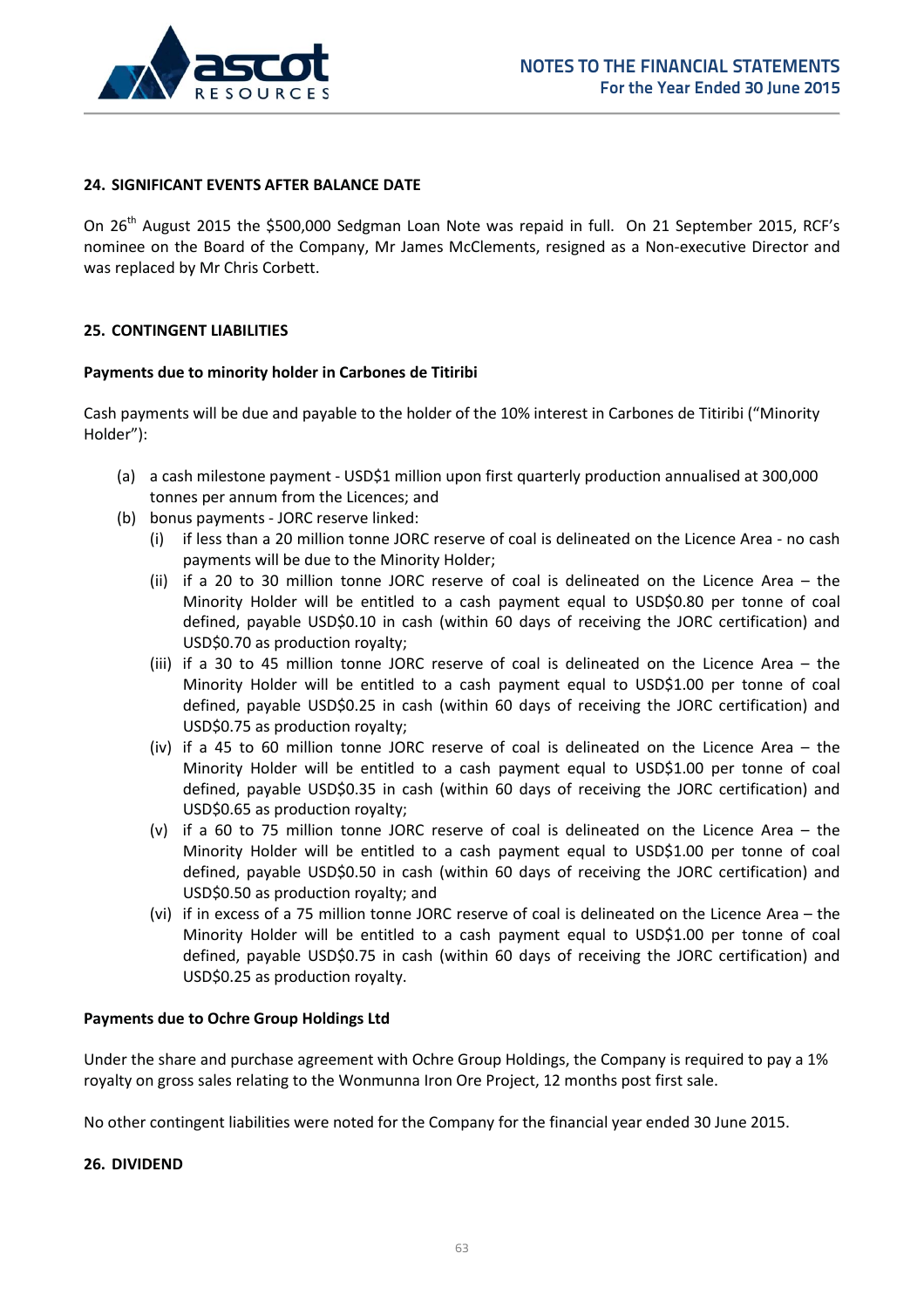

No dividend has been paid during the financial year and no dividend is recommended for the financial year (2014: nil).

#### **27. REMUNERATION OF AUDITORS**

|                                                               | 30-Jun-15 | 30-Jun-14 |
|---------------------------------------------------------------|-----------|-----------|
|                                                               |           |           |
| Amounts received or due and receivable by Pitcher Partners    |           |           |
| Corporate and Audit (WA) Pty Ltd for:                         |           |           |
| (i) An audit or review of the financial report of the Company | 32,000    | 33,500    |
| (ii) Other services in relation to the Company:               |           |           |
| <b>Total auditor remuneration</b>                             | 32,000    | 33,500    |
|                                                               |           |           |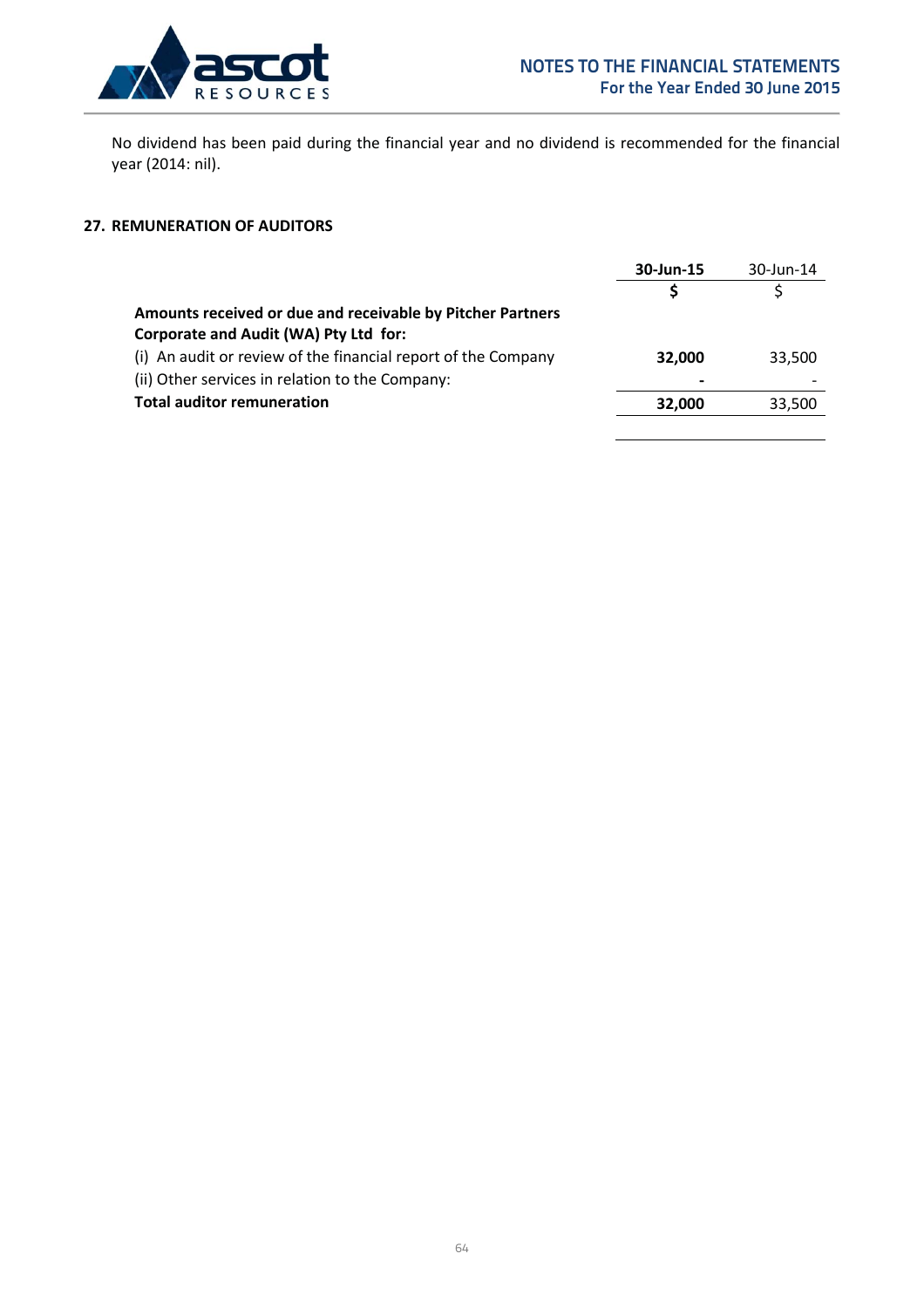

In accordance with a resolution of the directors of Ascot Resources Limited, the directors of the Company declare that:

- x the financial statements and notes set out on pages 24 to 64 are in accordance with the *Corporations Act 2001*, and:
	- o comply with Australian Accounting Standards which, as stated in accounting policy Note 1 to the financial statements, constitutes compliance with International Financial Reporting Standards (IFRS); and
	- o give a true and fair view of the financial position as at 30 June 2015 and of the performance for the year ended on that date of the consolidated group, and
- in the directors' opinion there are reasonable grounds to believe that the Group will be able to pay their debts as and when they become due and payable; and
- the directors have been given the declarations required by s295A of the Corporations Act 2001 from the Chief Executive Officer and Financial Controller.

On behalf of the Board of Directors

**Paul Kopejtka Executive Chairman Perth, Western Australia 21 September 2015**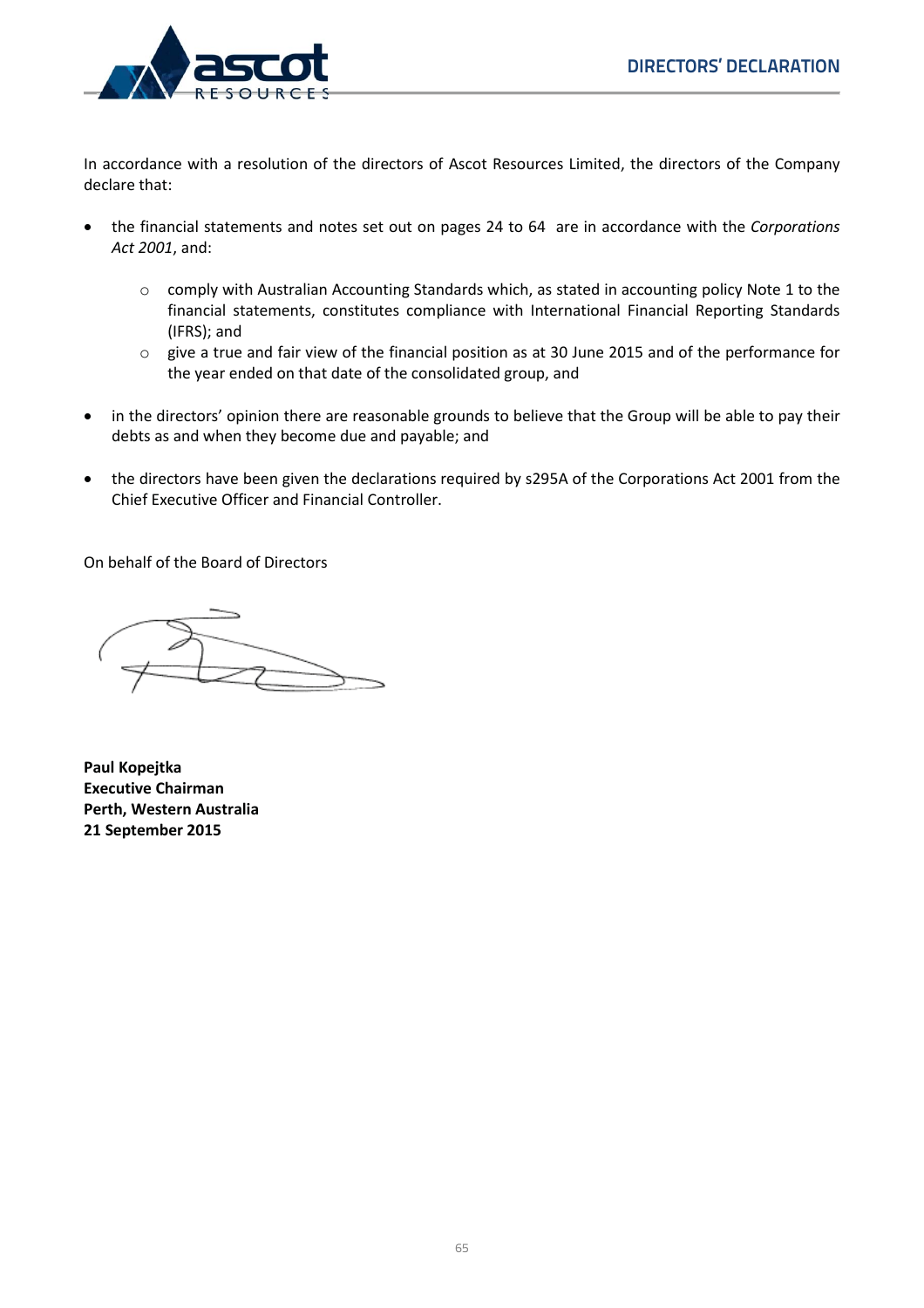

Pitcher Partners is an association of Independent firms Melbourne | Sydney | Perth | Adelaide | Brisbane | Newcastle

## **INDEPENDENT AUDITOR'S REPORT TO THE MEMBERS OF ASCOT RESOURCES LIMITED**

## **Report on the Financial Report**

We have audited the accompanying financial report of Ascot Resources Limited and its controlled entities (the "Group"), which comprises the consolidated statement of financial position as at 30 June 2015, the consolidated statement of comprehensive income, the consolidated statement of changes in equity and the consolidated statement of cash flows for the year then ended, notes comprising a summary of significant accounting policies and other explanatory information, and the directors' declaration of the consolidated entity comprising the company and the entities it controlled at the year's end or from time to time during the financial year.

## *Directors' Responsibility for the Financial Report*

The directors of the Group are responsible for the preparation of the financial report that gives a true and fair view in accordance with Australian Accounting Standards and the *Corporations Act 2001* and for such internal control as the directors determine is necessary to enable the preparation of the financial report that gives a true and fair view and is free from material misstatement, whether due to fraud or error. In Note 2, the directors also state, in accordance with Accounting Standard AASB 101 *Presentation of Financial Statements,* that the financial statements comply with *International Financial Reporting Standards*.

## *Auditor's Responsibility*

Our responsibility is to express an opinion on the financial report based on our audit. We conducted our audit in accordance with Australian Auditing Standards. Those standards require that we comply with relevant ethical requirements relating to audit engagements and plan and perform the audit to obtain reasonable assurance about whether the financial report is free from material misstatement.

An audit involves performing procedures to obtain audit evidence about the amounts and disclosures in the financial report. The procedures selected depend on the auditor's judgement, including the assessment of the risks of material misstatement of the financial report, whether due to fraud or error. In making those risk assessments, the auditor considers internal control relevant to the Group's preparation of the financial report that gives a true and fair view in order to design audit procedures that are appropriate in the circumstances, but not for the purpose of expressing an opinion on the effectiveness of the Group's internal control. An audit also includes evaluating the appropriateness of accounting policies used and the reasonableness of accounting estimates made by the directors, as well as evaluating the overall presentation of the financial report.

We believe that the audit evidence we have obtained is sufficient and appropriate to provide a basis for our audit opinion.

## *Independence*

In conducting our audit, we have complied with the independence requirements of the *Corporations Act 2001*.

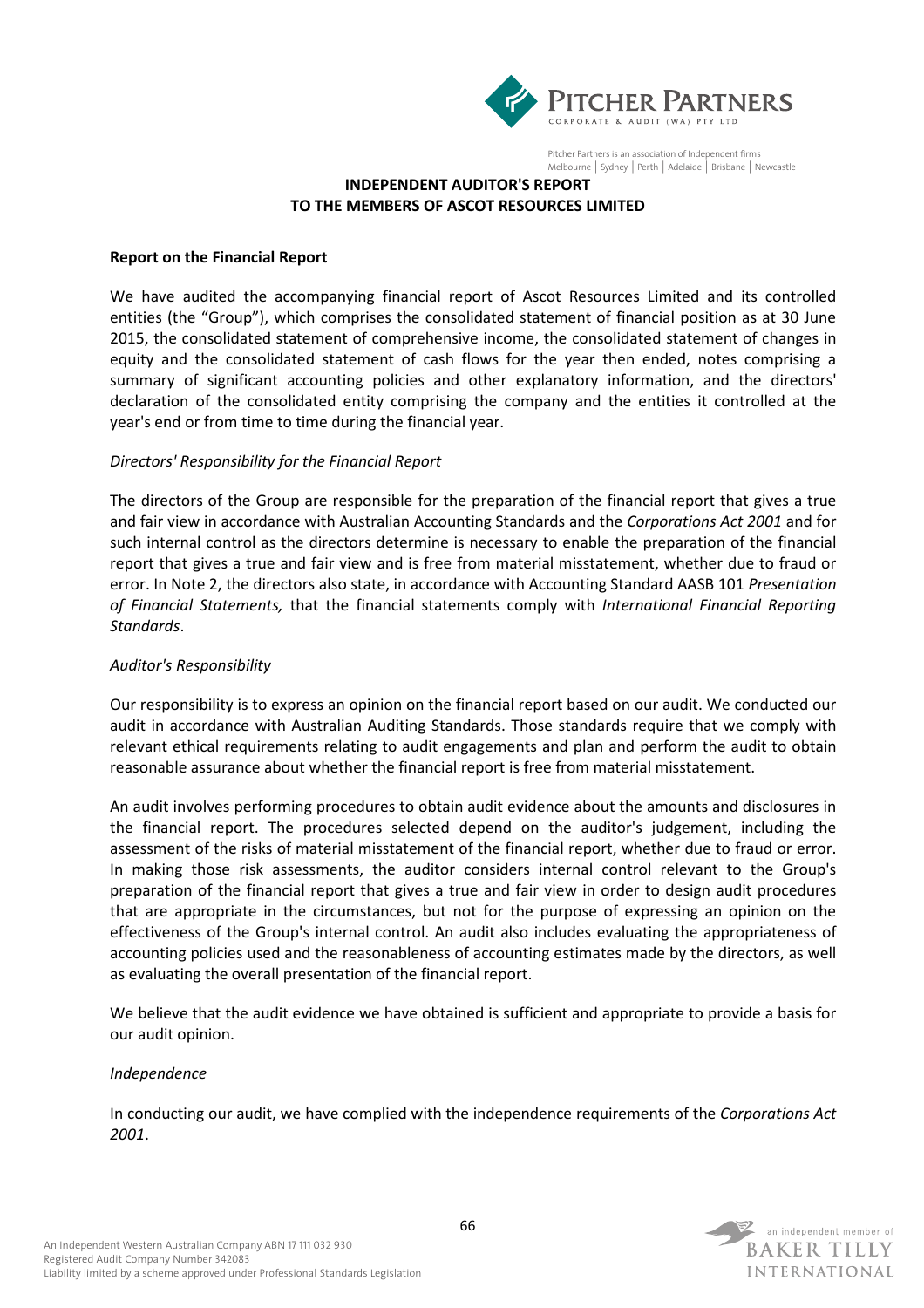

# **INDEPENDENT AUDITOR'S REPORT TO THE MEMBERS OF ASCOT RESOURCES LIMITED**

## *Opinion*

In our opinion:

- (a) the consolidated financial report of Ascot Resources Limited is in accordance with the *Corporations Act 2001*, including:
	- (i) giving a true and fair view of the consolidated entity's financial position as at 30 June 2015 and of its performance for the year ended on that date; and
	- (ii) complying with Australian Accounting Standards and the *Corporations Regulations 2001*; and
- (b) the consolidated financial report also complies with *International Financial Reporting Standards* as disclosed in Note 2.

#### *Emphasis of Matter*

Without modifying our opinion, we draw attention to Note 3 (a) to the consolidated financial report which indicates that the Group incurred a net loss of \$8,643,471 during the year ended 30 June 2015. As of that date, the Group has a cash balance of \$3,155,239. However, in order to continue operations for the next 12 months the Group is dependent upon raising additional finance. These conditions, along with other matters as set forth in Note 3 (a), indicate the existence of a material uncertainty that may cast significant doubt about the Group's ability to continue as a going concern and therefore the Group may be unable to realise its assets and discharge its liabilities in the normal course of business.

#### **Report on the Remuneration Report**

We have audited the Remuneration Report included in pages 16 to 21 of the directors' report for the year ended 30 June 2015. The directors of the Group are responsible for the preparation and presentation of the Remuneration Report in accordance with section 300A of the *Corporations Act 2001*. Our responsibility is to express an opinion on the Remuneration Report, based on our audit conducted in accordance with Australian Auditing Standards.

#### *Opinion*

In our opinion, the Remuneration Report of Ascot Resources Limited and its controlled entities for the year ended 30 June 2015 complies with section 300A of the *Corporations Act 2001*.

Pitcher Partners Corporate at Audit (WA) Pty Ltd

PITCHER PARTNERS CORPORATE & AUDIT (WA) PTY LTD

Sal Nulley

Paul Mulligan Executive Director Perth, WA 21 September 2015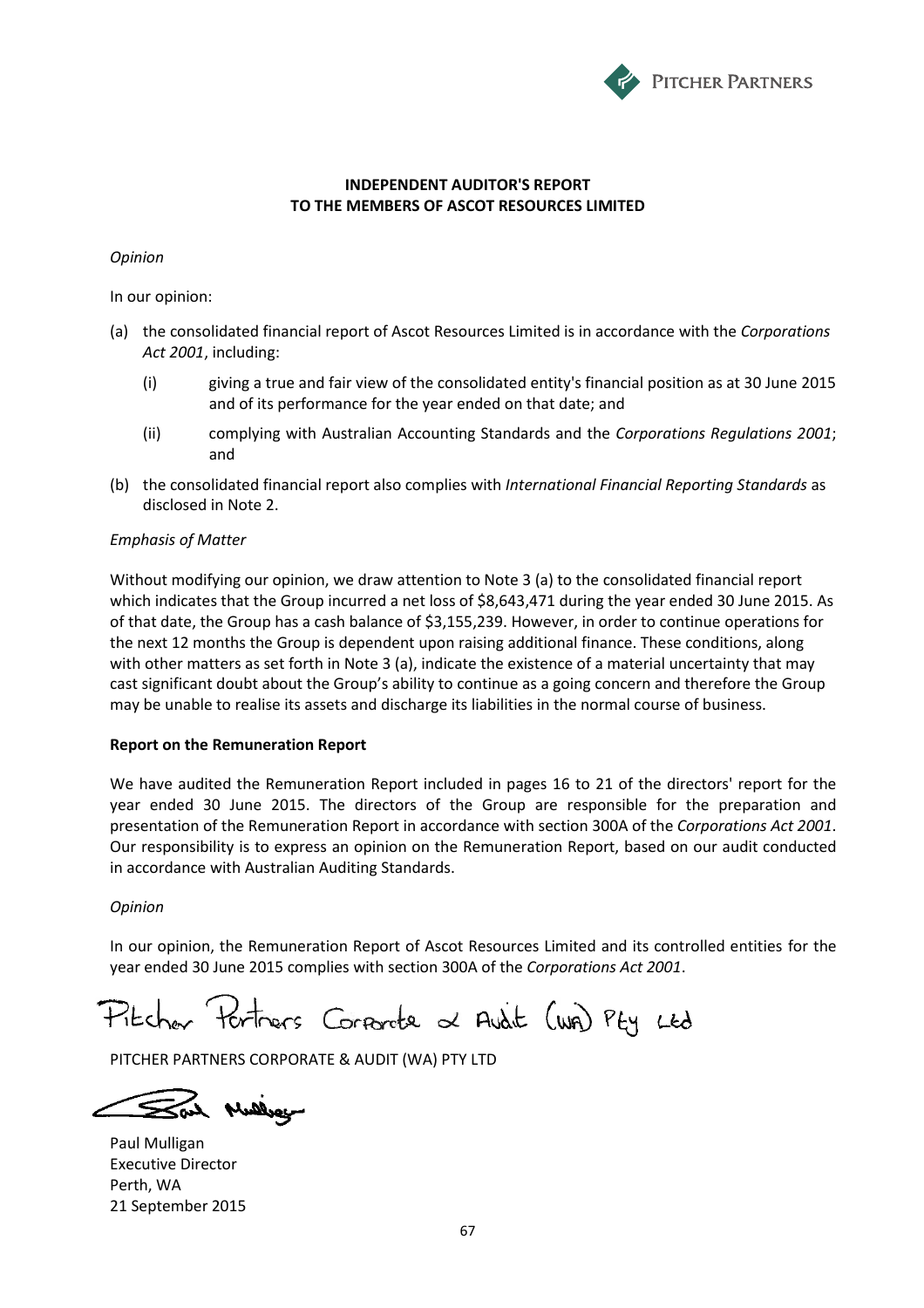

Pitcher Partners is an association of Independent firms Melbourne | Sydney | Perth | Adelaide | Brisbane | Newcastle

## **AUDITOR'S INDEPENDENCE DECLARATION To the Directors of Ascot Resources Limited and its controlled entities.**

In relation to the independent audit for the year ended 30 June 2015, to the best of my knowledge and belief there have been:

- (i) No contraventions of the auditor independence requirements of the *Corporations Act 2001*; and
- (ii) No contraventions of any applicable code of professional conduct.

This declaration is in respect of Ascot Resources Limited and the entities it controlled during the year.

Pitcher Pertners Corporate a Audit (wa) Pty Ltd

PITCHER PARTNERS CORPORATE & AUDIT (WA) PTY LTD

Sal Mulha

Paul Mulligan Executive Director Perth, WA 21 September 2015



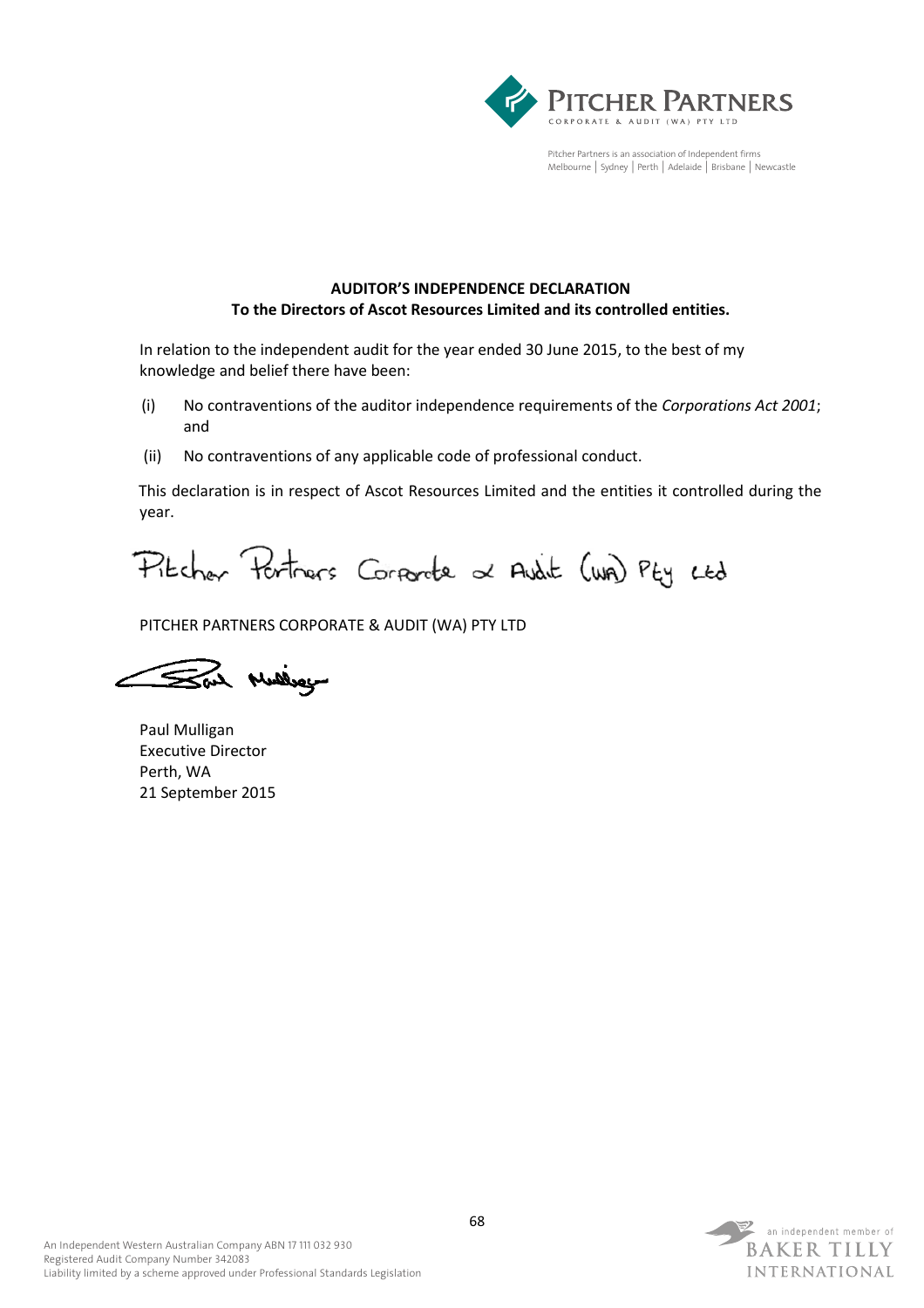

The following additional information was applicable as at 21 September 2015.

## **a) Fully paid ordinary shares**

- There are a total of 138,720,006 ordinary fully paid shares on issue, all of which are listed on the ASX;
- $\bullet$  The number of holders of fully paid ordinary shares is 313;
- Holders of fully paid ordinary shares are entitled to participate in dividends and the proceeds on winding up of the Company;
- There are no preference shares on issue.

Distribution of fully paid ordinary shareholders is as follows:

| <b>Number of Fully</b><br><b>Paid Ordinary</b><br><b>Shareholders</b> |  |  |
|-----------------------------------------------------------------------|--|--|
| 9                                                                     |  |  |
| 53                                                                    |  |  |
| 28                                                                    |  |  |
| 158                                                                   |  |  |
| 65                                                                    |  |  |
| 313                                                                   |  |  |
|                                                                       |  |  |

## **b) Holders of non-marketable parcels**

Holders of non-marketable parcels are deemed to be those who shareholding is valued at less than \$500:

- There are 96 shareholders who hold less than a marketable parcel of shares.
- The number of fully paid ordinary shareholdings held in less than marketable parcels is 509.589.

## **c) Substantial shareholders**

As at report date there are three substantial shareholders:

| <b>Name</b>               | No. of shares<br>held |  |
|---------------------------|-----------------------|--|
| Ochre Group Holdings Ltd  | 50,000,000            |  |
| Merrill Lynch Aust Nom PL | 32,226,242            |  |
| C-Sand PTD Ltd            | 19,625,811            |  |

## **d) Share buy-backs**

There is no current on-market buy-back scheme.

## **e) Shares approved not yet issued**

As at report date, there are no shares approved that have not been issued.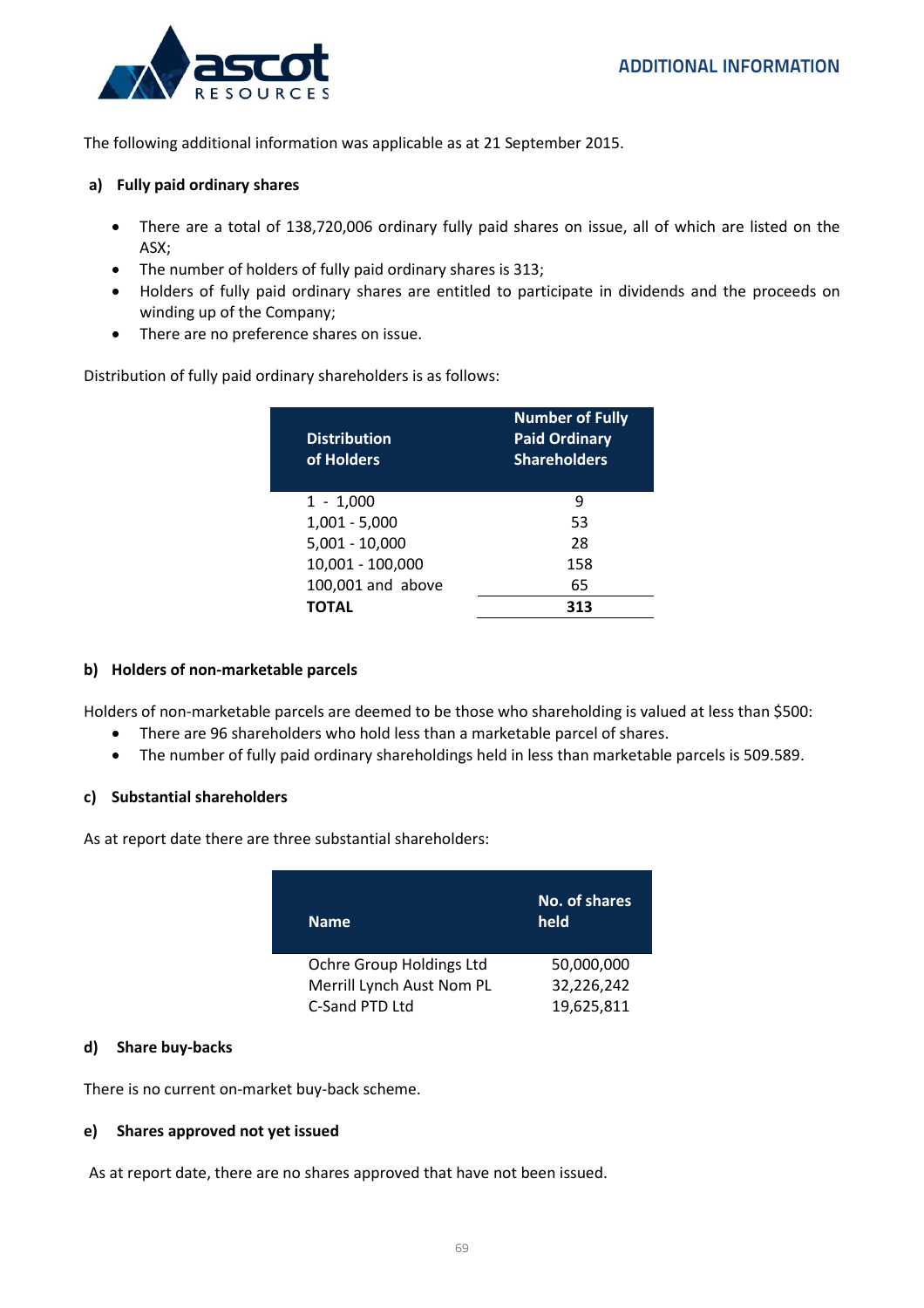

# **f) Voting Rights**

Subject to any rights or restrictions for the time being attached to any class or classes (at present there are none) at general meetings of shareholders or classes of shareholders:

- (i) each shareholder is entitled to vote and may vote in person or by proxy, attorney or representative;
- (ii) on a show of hands, every person present who is a shareholder or a proxy, attorney or representative of a shareholder has one vote; and
- (iii) on a poll, every person present who is a shareholder or a proxy, attorney or representative of a shareholder shall, in respect of each fully paid share held, or in respect of which he/she has appointed a proxy, attorney or representative, is entitled to one vote per share held.

# **g) Top 20 Shareholders**

The top 20 largest fully paid ordinary shareholders together held 90.39% of the securities in this class and are listed below:

| <b>Holder Name</b>            | <b>Quantity</b> | % Holding |
|-------------------------------|-----------------|-----------|
| OCHRE GRP HLDGS LTD           | 50,000,000      | 36.09%    |
| MERRILL LYNCH AUST NOM PL     | 32,226,242      | 23.26%    |
| <b>C-SAND PTE LTD</b>         | 19,625,811      | 14.17%    |
| <b>SEDGMAN LTD</b>            | 3,731,443       | 2.69%     |
| <b>TASWA PL</b>               | 3,220,000       | 2.32%     |
| <b>BNP PARIBAS NOM PL</b>     | 2,471,047       | 1.78%     |
| <b>GUACAMAYA HLDGS INC</b>    | 2,347,500       | 1.69%     |
| WAUGH BARRY ARTHUR            | 1,753,173       | 1.27%     |
| <b>WINTERFFLL NOM PL</b>      | 1,524,736       | 1.10%     |
| <b>CARUSO ANDREW JAMES</b>    | 1,500,000       | 1.08%     |
| DAVID TIPPETT SMSF PL         | 1,200,000       | 0.87%     |
| <b>JEMAYA PL</b>              | 1,000,000       | 0.72%     |
| <b>LAWRENCE CHRISTOPHER P</b> | 1,000,000       | 0.72%     |
| <b>THOMSON LINVANA</b>        | 700,000         | 0.51%     |
| <b>BALL MICHELLE LUANA</b>    | 625,000         | 0.45%     |
| <b>RCF MGNT LLC</b>           | 524,823         | 0.38%     |
| ELITE SKY INV LTD             | 473,608         | 0.34%     |
| <b>INCUS INV PL</b>           | 451,000         | 0.33%     |
| ROMFAL SIFAT PL               | 450,000         | 0.32%     |
| <b>CONFADENT LTD</b>          | 411,000         | 0.30%     |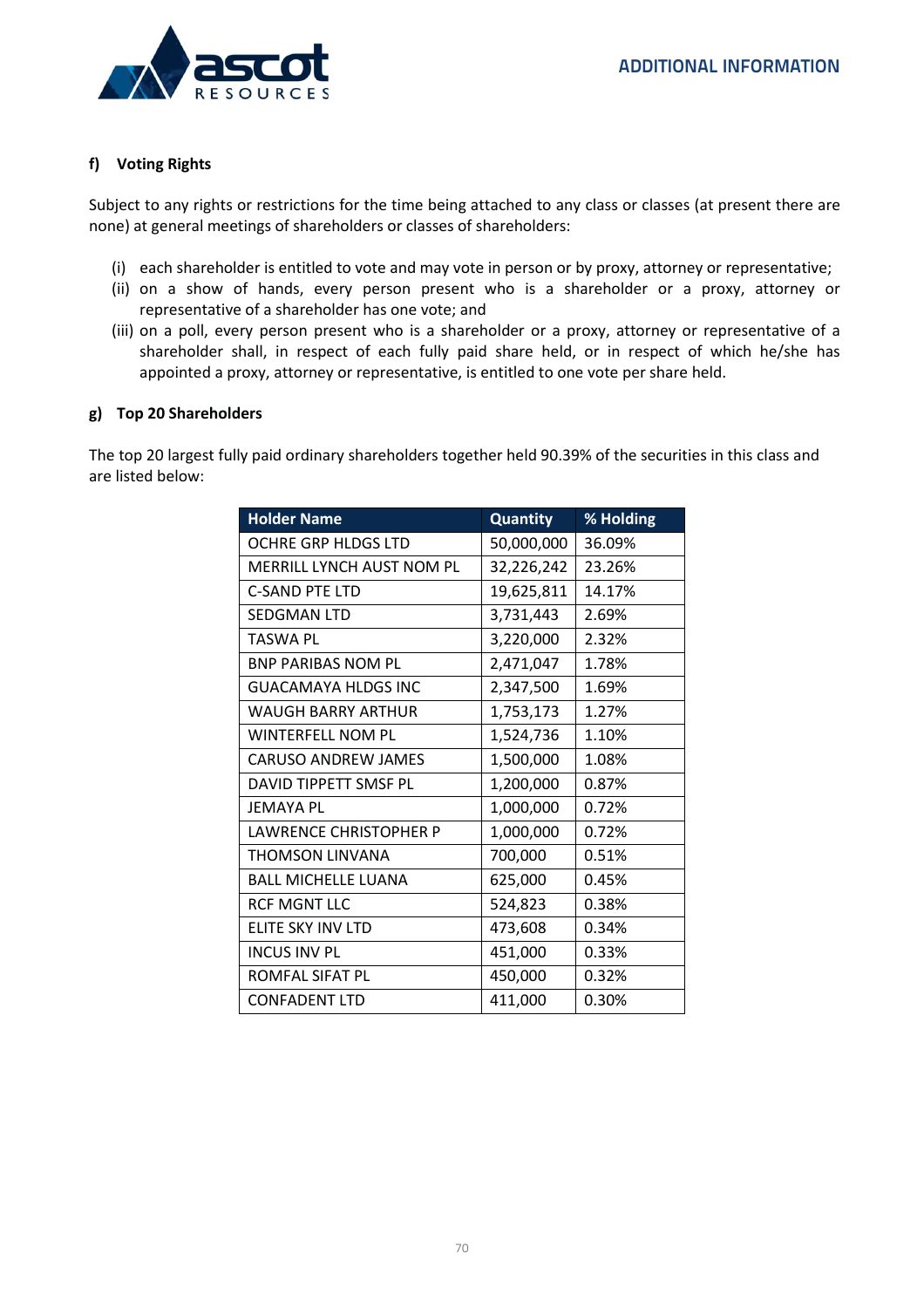

## **h) Options**

The following options over unissued ordinary shares are on issue:

|                                     | <b>Number</b> | <b>Issued</b><br><b>Date</b> | <b>Expiry</b><br><b>Date</b> | <b>Exercise</b><br>Price \$ | No. of<br>option<br>holders |
|-------------------------------------|---------------|------------------------------|------------------------------|-----------------------------|-----------------------------|
| <b>Unlisted Options</b>             |               |                              |                              |                             |                             |
| <b>Employee Incentive Options</b>   | 400.000       | 22/02/2013                   | 22/02/2016                   | \$0.40                      |                             |
| <b>Executive Performance Rights</b> | 50,750,000    | 23/5/14                      | N/a                          | Nil                         |                             |
|                                     | 51,150,000    |                              |                              |                             |                             |

The unissued ordinary shares of the Company under option carry no dividend or voting rights. The grant date equals the vesting date for all options. When exercisable, each option is convertible into one ordinary share of the Company.

## **i) Tenements**

At the date of signing the Directors report the Company held or was the beneficial owner of the following tenements:

| Tenement/             | <b>Status</b> | <b>Location</b>     | <b>Beneficial Holder</b>  |  |
|-----------------------|---------------|---------------------|---------------------------|--|
| <b>Concession No.</b> |               |                     |                           |  |
| <b>FHH-092</b>        | Granted       | Antioquia, Colombia | Carbones de Titiribi SAS  |  |
| HJID-06               | Granted       | Antioquia, Colombia | Carbones de Titiribi SAS  |  |
| $HJILI-01$            | Granted       | Antioquia, Colombia | Carbones el Basal SAS     |  |
| Refer footnote below  | Granted       | Antioquia, Colombia | <b>CDI</b>                |  |
| Refer footnote below  | Granted       | Antioquia, Colombia | <b>CDI</b>                |  |
| E47/1137              | Granted       | Pilbara, WA         | Wonmunna Iron Ore Pty Ltd |  |
| M47/1423              | Granted       | Pilbara, WA         | Wonmunna Iron Ore Pty Ltd |  |
| M47/1424              | Granted       | Pilbara, WA         | Wonmunna Iron Ore Pty Ltd |  |
| M47/1425              | Granted       | Pilbara, WA         | Wonmunna Iron Ore Pty Ltd |  |
| L47/726               | Granted       | Pilbara, WA         | Wonmunna Iron Ore Pty Ltd |  |
| L47/727               | Granted       | Pilbara, WA         | Wonmunna Iron Ore Pty Ltd |  |